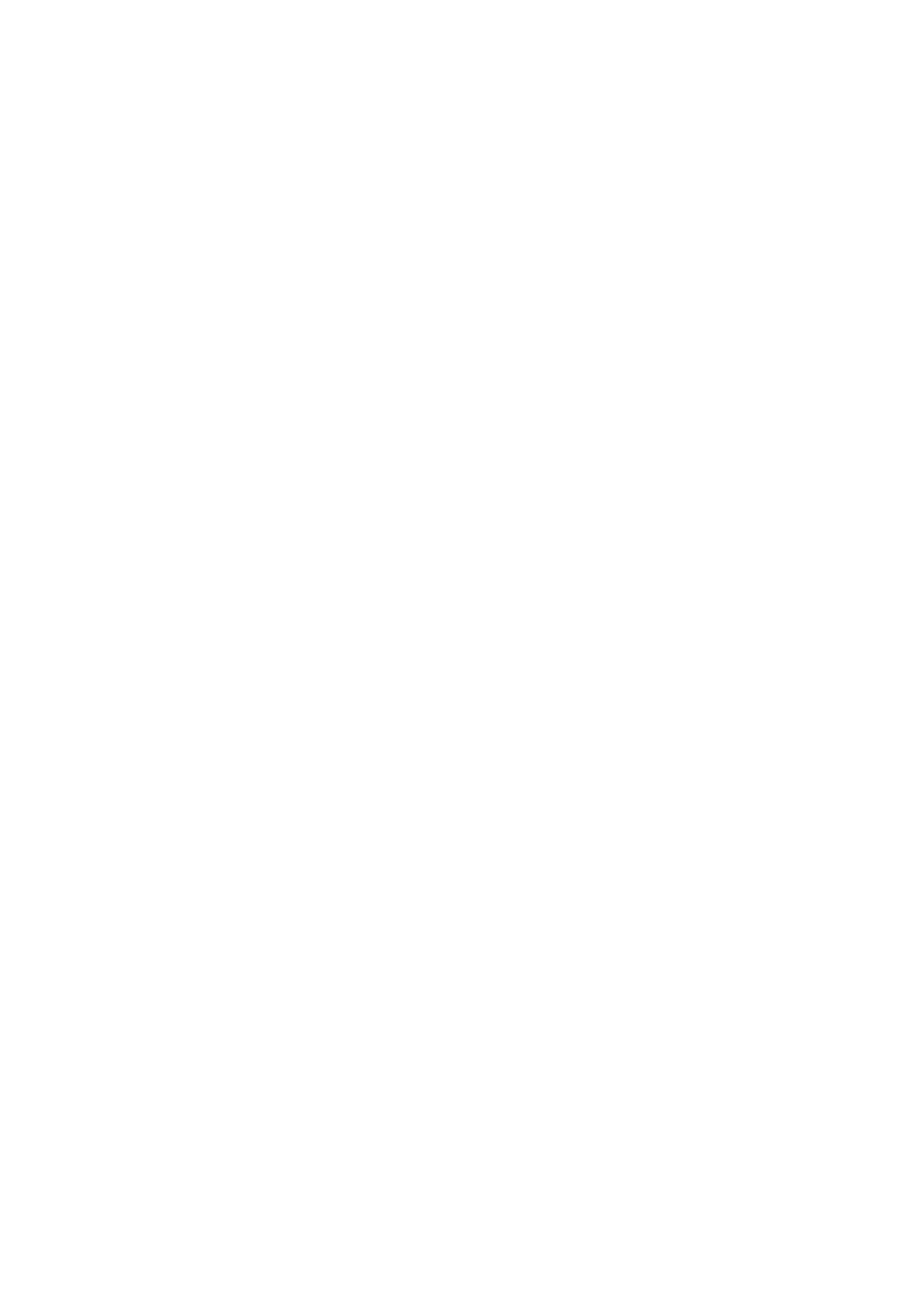**Reprinted under the**  *Reprints Act 1984* **as at 20 July 1999**

Western Australia

# **Superannuation and Family Benefits Act 1938**

### **CONTENTS**

| 1.   | Short title                                          | 1              |
|------|------------------------------------------------------|----------------|
| 2.   | Commencement                                         | 1              |
|      | <b>Part I</b> — Preliminary                          |                |
| 4.   | Construction                                         | 2              |
| 5.   | Saving provisions                                    | $\overline{c}$ |
| 6.   | Interpretation                                       | $\overline{c}$ |
| 6AA. | De facto spouses                                     | 8              |
| 6A.  | Admission to Fund of certain employees of Civil      |                |
|      | Service Association                                  | 9              |
| 6B.  | Eligibility of certain statutory office holders to   |                |
|      | contribute                                           | 11             |
|      | <b>Part III — The Superannuation Fund</b>            |                |
| 24.  | Establishment of the Fund                            | 12             |
| 24A. | <b>Establishment of Indexation Account</b>           | 12             |
| 30.  | Investigation by actuary                             | 13             |
|      | <b>Part IV — Contributions</b>                       |                |
|      | Division $1$ — Contributions by employees            |                |
| 31.  | Continuation of contributions                        | 15             |
| 32.  | Election to become a contributor                     | 15             |
| 32A. | Contributions where employee formerly contributed to |                |
|      | similar fund in the service of the Commonwealth and  |                |
|      | certain States                                       | 17             |
| 33.  | Provisions in relation to contributors who are also  |                |
|      | contributors to certain statutory funds              | 18             |
|      |                                                      |                |

page i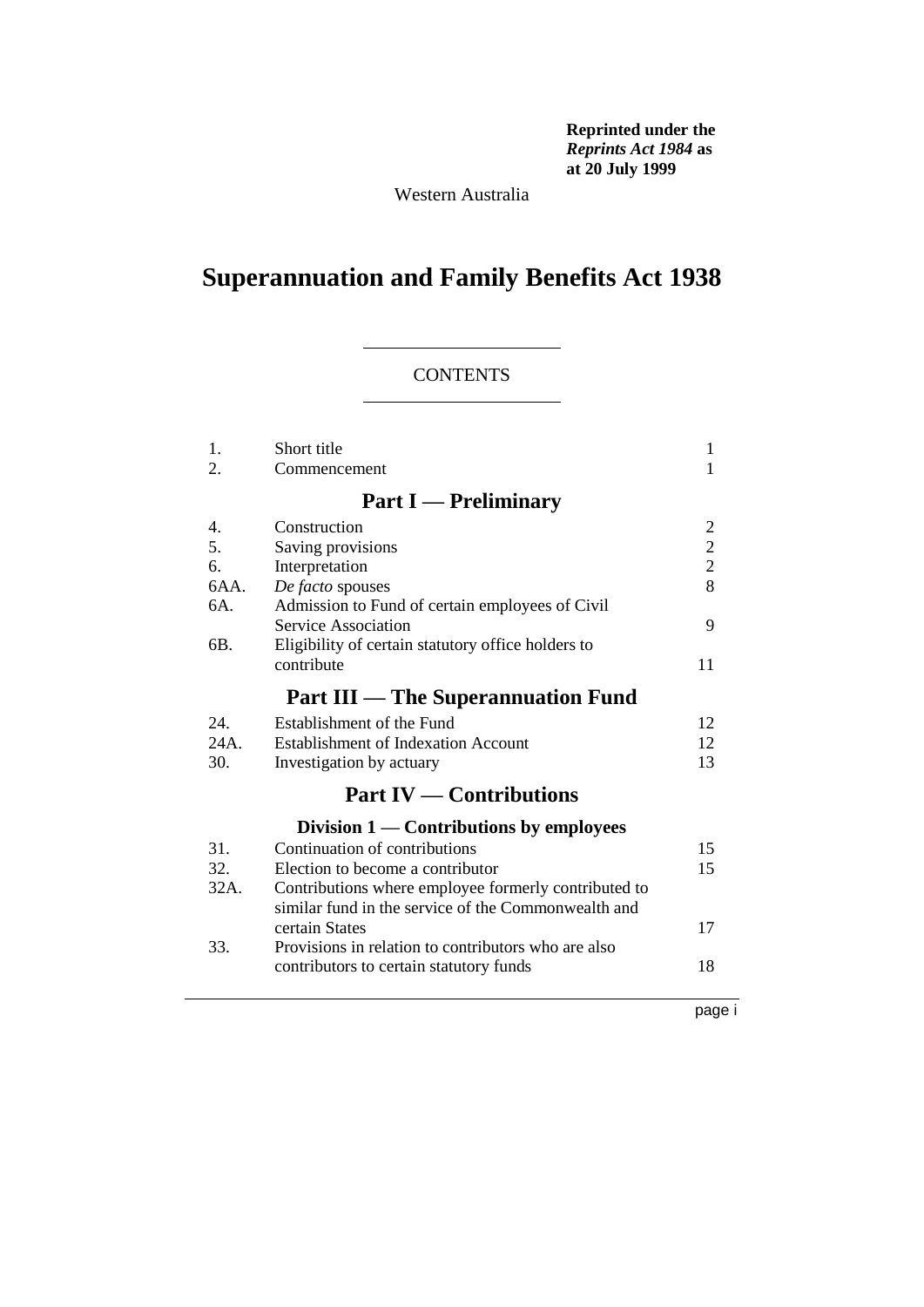#### **Contents**

| 34.   | Provisions relating to employees who are qualified for<br>superannuation allowance under the Superannuation |    |
|-------|-------------------------------------------------------------------------------------------------------------|----|
|       | Act 1871                                                                                                    | 22 |
| 36.   | Commencement and cessation of contributions                                                                 | 25 |
|       | Division $2$ – Scale of units                                                                               |    |
| 37.   | Scale of units of pension                                                                                   | 28 |
| 37A.  | Non-contributory units of pension                                                                           | 41 |
| 38.   | Units in excess of 2 units optional                                                                         | 43 |
| 39.   | Employee reduced in salary                                                                                  | 43 |
| 39A.  | Withdrawal from the Fund                                                                                    | 44 |
|       | Division 3 - Scale of contributions by employees                                                            |    |
| 40.   | Contributions according to scale graduated by age at                                                        |    |
|       | commencement                                                                                                | 45 |
| 41.   | Election to contribute for full pension at 60 years of                                                      |    |
|       | age                                                                                                         | 46 |
| 42.   | Tables of contributions in Schedules                                                                        | 48 |
|       | Division $3A$ — Reserve units of pension                                                                    |    |
| 42A.  | Reserve units of pension                                                                                    | 49 |
|       | Division 4 — Contributions by the State                                                                     |    |
| 43.   | Payments by State where contributions by employee                                                           |    |
|       | are at rate for age                                                                                         | 51 |
| 43A.  | Special provisions for certain contributors                                                                 | 52 |
| 44.   | Payments by State where contributions by employee                                                           |    |
|       | are not at rate for age                                                                                     | 52 |
| 45.   | No payment by the State in respect of pension to                                                            |    |
|       | widow of qualified contributor                                                                              | 54 |
| 46.   | Payments from Consolidated Fund                                                                             | 54 |
| 46A.  | Increase of pension                                                                                         | 54 |
| 46AB. | Increase in Fund share of pension                                                                           | 55 |
| 46B.  | Supplementary units of pension                                                                              | 57 |
| 46C.  | Alteration of rates of certain pensions                                                                     | 59 |
|       | Division $5$ — General provisions as to contributions                                                       |    |
| 47.   | Employees on leave of absence                                                                               | 61 |
| 48.   | Lump sum payments in redemption of future                                                                   |    |
|       | contributions                                                                                               | 61 |
| 49.   | Interest payable on contributions in arrears                                                                | 62 |
| 50.   | Manner of payment — deduction from salary                                                                   | 62 |
| 51.   | Continuance of contributions by qualified contributor                                                       | 62 |
|       |                                                                                                             |    |

page ii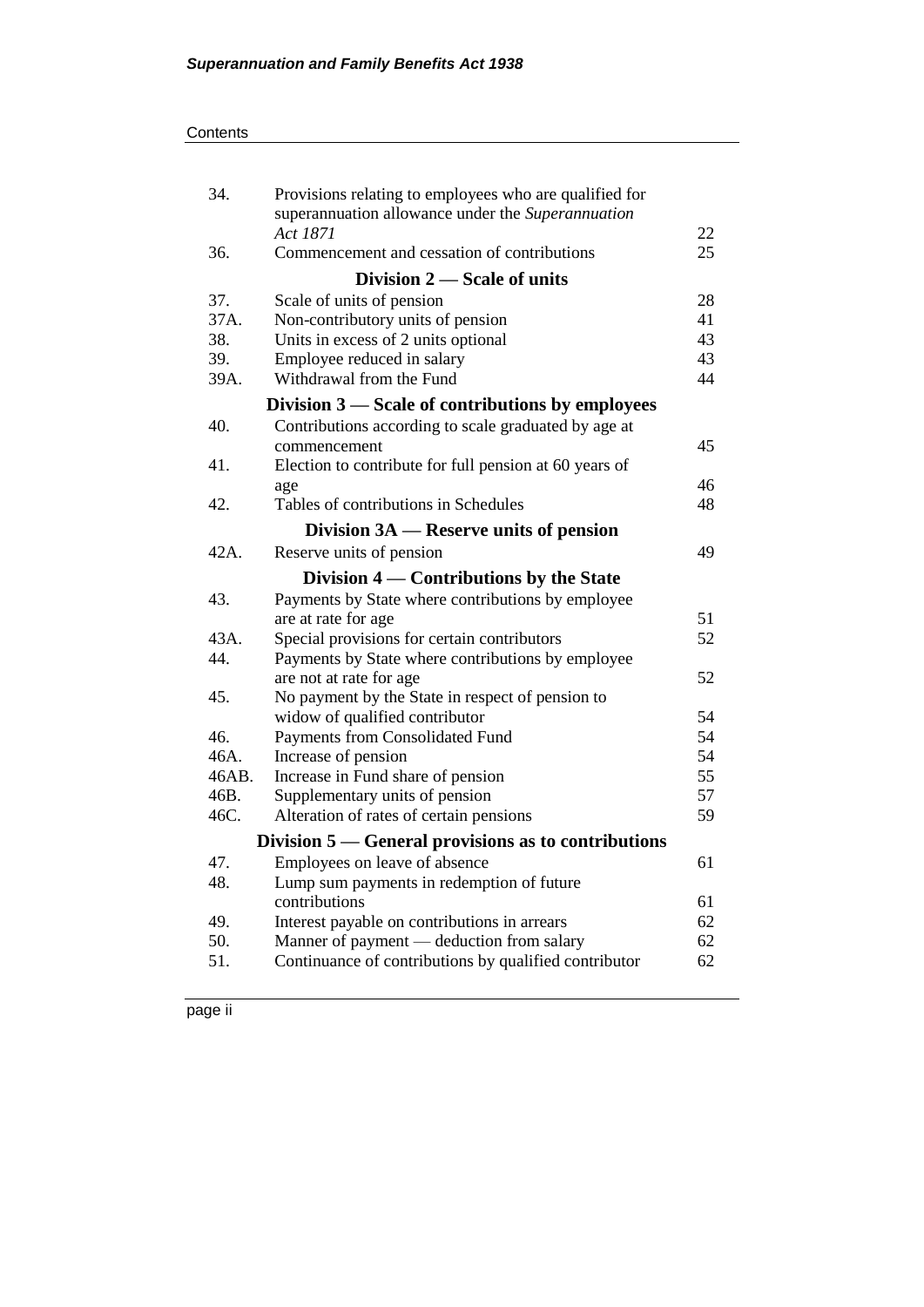# **Part V — Pensions and benefits**

# **Division 1 — Retirement on pension**

| 52.   | Age of compulsory retirement                             | 64 |
|-------|----------------------------------------------------------|----|
| 53.   | Breakdown retirement                                     | 64 |
| 54.   | Retrenchment and discharge                               | 64 |
| 55.   | Dismissal                                                | 65 |
| 56.   | Resignation                                              | 65 |
|       | Division $2$ — Grant of pensions and benefits            |    |
| 58.   | Pension units                                            | 66 |
| 59.   | Commencing dates for payment of pension                  | 66 |
| 60.   | Amount of pension on retirement                          | 67 |
| 60AA. | Certain contributors may elect to determine pension      |    |
|       | rights prior to retirement                               | 74 |
| 60A.  | Contributor remaining in service after 65 years of age   | 77 |
| 60B.  | Election by contributors remaining in service after      |    |
|       | 65 years of age                                          | 79 |
| 60C.  | Payment of portion of pension in certain cases           | 79 |
| 60D.  | Commutation of Fund share of pension                     | 80 |
| 61.   | Retirement through invalidity                            | 84 |
| 62.   | Widow's and children's benefits, etc.                    | 87 |
| 62A.  | Widow's pension enhanced initially                       | 87 |
| 64.   | Pension to orphan on death of contributor or pensioner   | 88 |
| 64A.  | Discretionary powers in respect of increases             | 89 |
| 65.   | Payment of contributions of deceased contributor to      |    |
|       | personal representatives in certain cases                | 89 |
| 66.   | Retrenchment of contributor                              | 89 |
| 66A.  | Preserved pensions for retrenched persons                | 91 |
| 67.   | Resignation, dismissal or discharge of contributor       | 92 |
| 68.   | Refunds                                                  | 93 |
| 69.   | Desertion by male pensioner of wife or child             | 94 |
| 70.   | Imprisonment of pensioners                               | 95 |
| 71.   | Insanity of pensioners                                   | 96 |
| 72.   | Payments to children                                     | 96 |
| 73.   | Pensions payable for life except in the case of children | 97 |
| 74.   | Provision in case of qualified contributor ceasing to    |    |
|       | contribute                                               | 97 |
| 75.   | Payment of pension instalments                           | 98 |
| 77.   | Payment to person other than the pensioner               | 98 |
|       |                                                          |    |

page iii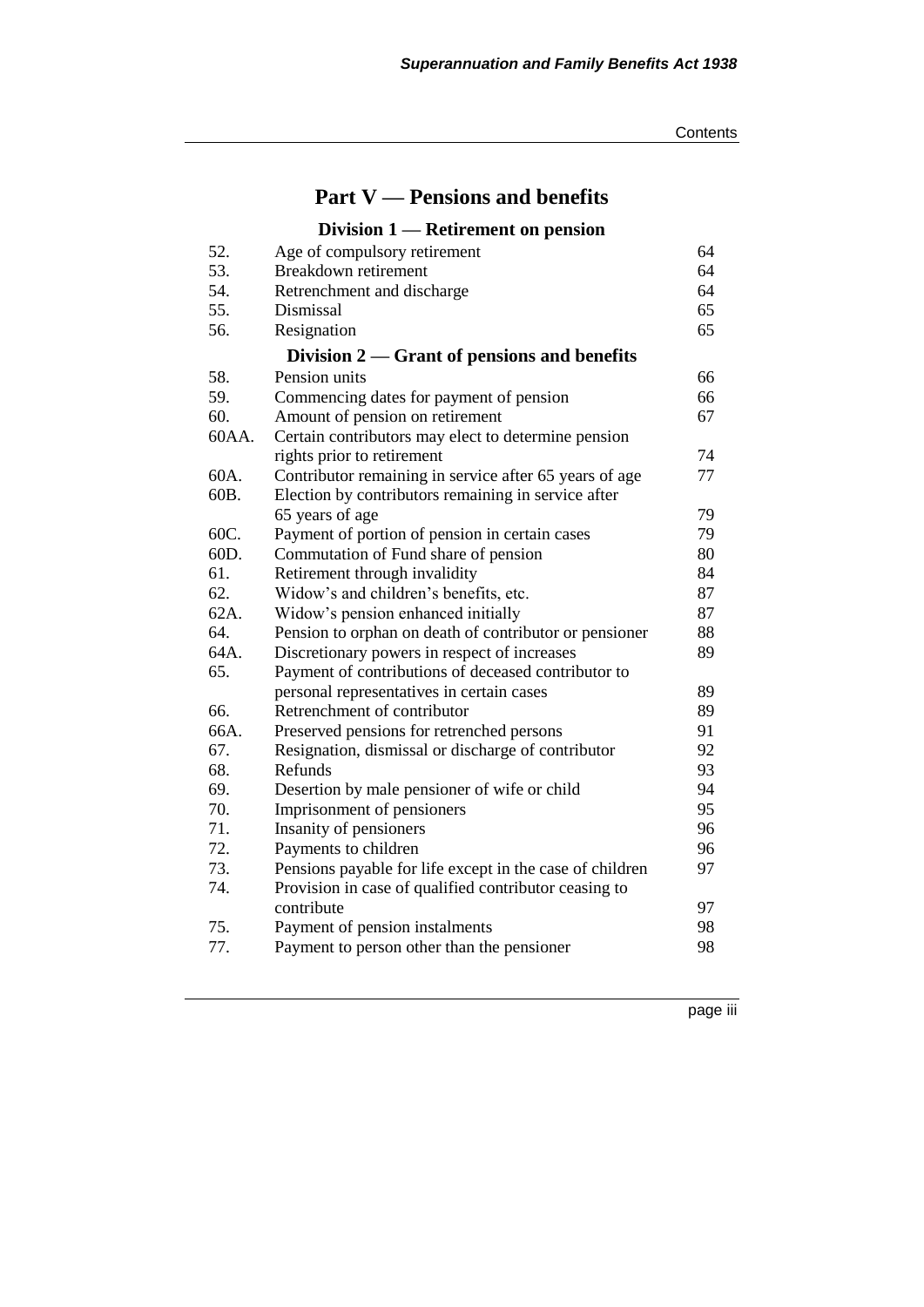| Contents |  |  |
|----------|--|--|
|          |  |  |

|       | Division $3$ — Break-down pensioners                                           |            |
|-------|--------------------------------------------------------------------------------|------------|
| 78.   | Break-down pensioner to be deemed to be on leave                               | 98         |
| 79.   | Pensioner restored to health may be recalled to the                            |            |
|       | service                                                                        | 99         |
| 80AA. | Reduced pension for pensioner under another scheme                             | 100        |
| 80A.  | Increases effected by Acts Amendment                                           |            |
|       | (Superannuation and Pensions) Act 1951                                         | 101        |
| 80B.  | Increases effected by Acts Amendment                                           |            |
| 80C.  | (Superannuation and Pensions) Act 1957                                         | 101        |
|       | Increases effected by Acts Amendment<br>(Superannuation and Pensions) Act 1960 | 101        |
|       |                                                                                |            |
|       | Division $4$ — Existing assurance policies                                     |            |
| 81.   | Assurance policies may be continued or discontinued                            |            |
|       | at option of contributor                                                       | 102<br>102 |
| 82.   | Transfer of policies to Board                                                  |            |
|       | Division 5 — Provisions relating to the Western                                |            |
|       | <b>Australian Government Railways and Tramways</b>                             |            |
|       | <b>Employees' Death Benefit and Endowment Fund</b>                             |            |
| 83.   | An employee contributing to Railway Death Benefit                              |            |
|       | and Endowment Fund may transfer rights to Board                                | 103        |
|       | <b>Part VA — The Provident Account</b>                                         |            |
|       | Division 1 — General                                                           |            |
| 83A.  | The Provident Account                                                          | 105        |
| 83AA. | Payments by State into Provident Account                                       | 105        |
|       | Division 2 – Subscribers                                                       |            |
| 83B.  | Female subscribers to Provident Account                                        | 106        |
|       | Division 3 – Contributors                                                      |            |
| 83C.  | Contributors to the Provident Account                                          | 107        |
| 83D.  | Contributions to the Provident Account                                         | 108        |
| 83E.  | Payments on retirement                                                         | 109        |
| 83F.  | Payments on death of contributor with dependants                               | 109        |
| 83G.  | Payment on death of contributor without dependants                             | 110        |
| 83H.  | Payment on resignation, etc.                                                   | 110        |
| 83I.  | Retrenchment and discharge                                                     | 111        |
| 83J.  | Payment to another person                                                      | 111        |
| 83K.  | Payments by State                                                              | 111        |

page iv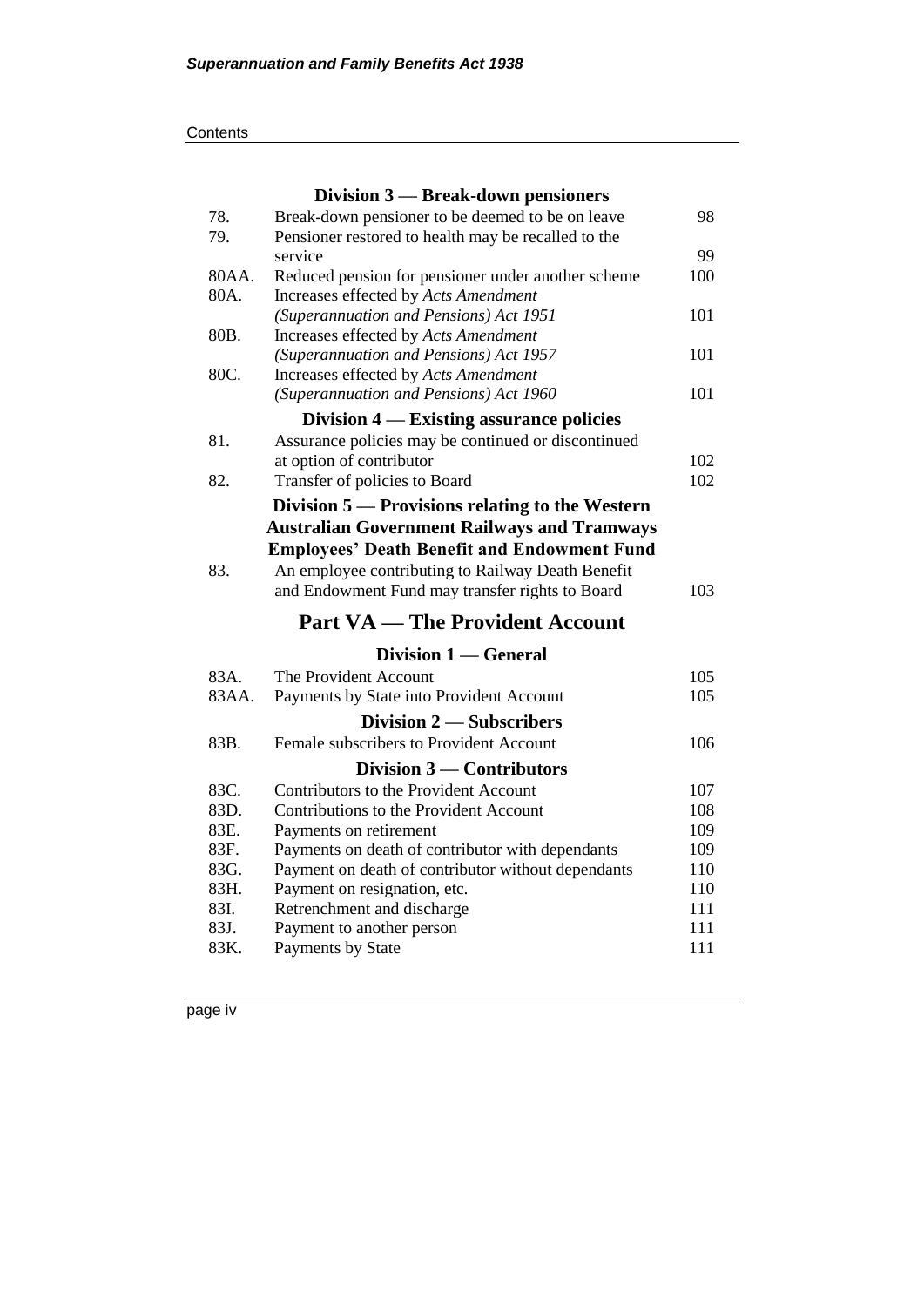|          |                                                                           | Contents |
|----------|---------------------------------------------------------------------------|----------|
|          |                                                                           |          |
| 83L.     | Contributor under this Division not entitled to other<br>benefits         | 112      |
|          |                                                                           |          |
|          | <b>Part VB</b> — Superannuation guarantee                                 |          |
|          | scheme                                                                    |          |
| 83M.     | Interpretation                                                            | 113      |
| 83N.     | Guaranteed benefits                                                       | 113      |
| 83O.     | Effect on other benefits under this Act                                   | 114      |
| 83P.     | Actuarial adjustments                                                     | 115      |
|          | <b>Part VI</b> — Miscellaneous                                            |          |
| 84.      | Questions as to invalidity, etc., determined by Board                     |          |
|          | on medical officer's report                                               | 116      |
| 85.      | Settlement of disputes                                                    | 116      |
| 85A.     | Discretionary powers of Board                                             | 117      |
| 86.      | Returns                                                                   | 117      |
| 87.      | Assignment of pensions                                                    | 118      |
| 88.      | Power to recover                                                          | 118      |
| 89.      | Regulations                                                               | 118      |
| 90.      | Transitional provisions relating to former<br><b>Superannuation Board</b> | 120      |
|          | <b>First Schedule</b>                                                     |          |
|          | <b>Second Schedule</b>                                                    |          |
|          | <b>Third Schedule</b>                                                     |          |
|          |                                                                           |          |
|          | <b>Fourth Schedule</b>                                                    |          |
|          | <b>Fifth Schedule</b>                                                     |          |
|          | <b>Sixth Schedule</b>                                                     |          |
|          | <b>Seventh Schedule</b>                                                   |          |
|          |                                                                           |          |
| 1.       | Terms used                                                                | 138      |
| 2.       | Transfer of assets, liabilities and records                               | 138      |
| 3.<br>4. | Agreements, instruments and proceedings                                   | 138      |
|          | Final reports on the operations of the Superannuation<br>Board            | 139      |
|          |                                                                           |          |
|          |                                                                           |          |

page v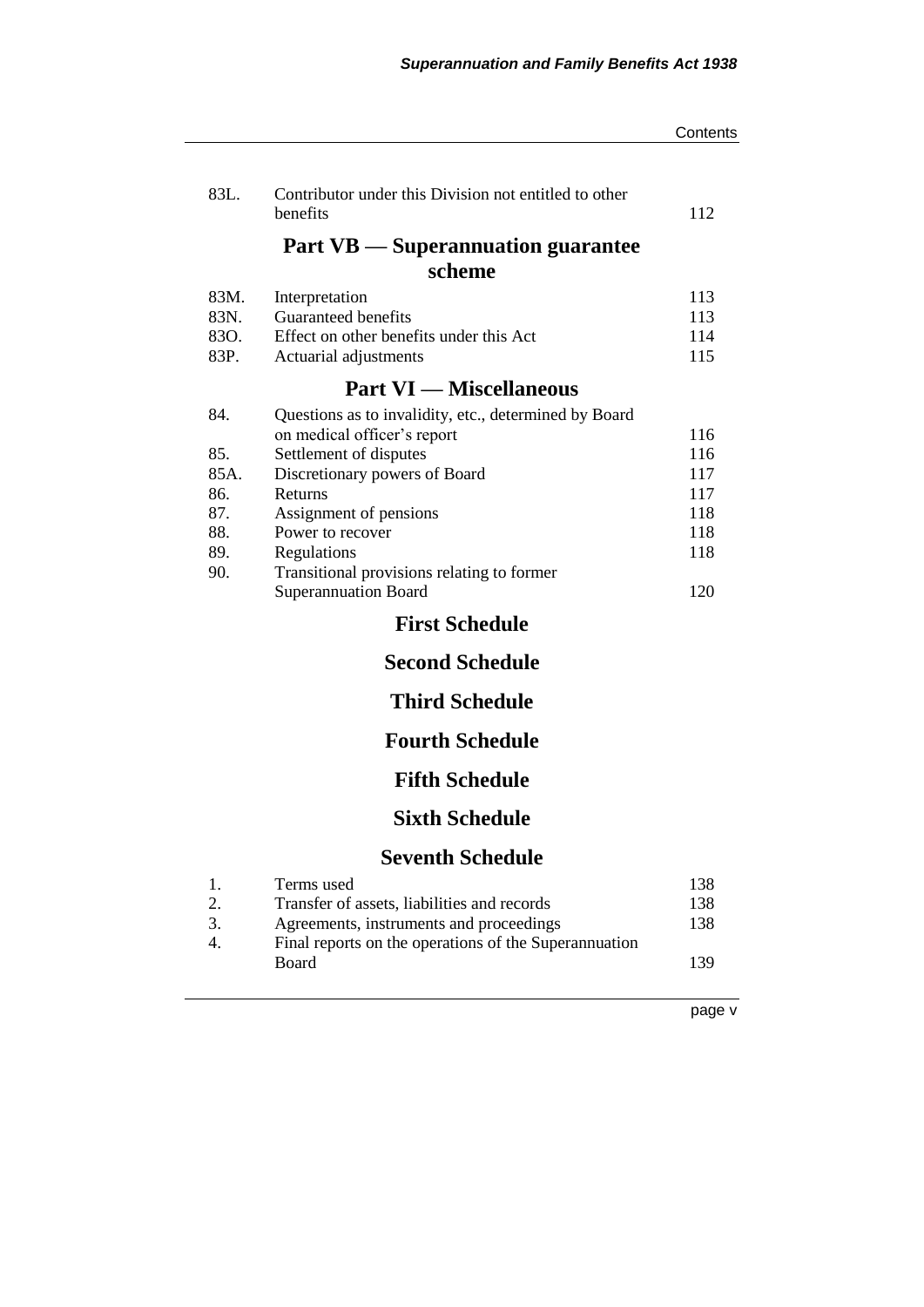#### **Contents**

|    | Consents to investments                        | 139 |
|----|------------------------------------------------|-----|
| 6. | <b>Staff</b>                                   | 140 |
|    | References to the Superannuation Board in laws | 140 |

# **Notes**

# **Defined Terms**

page vi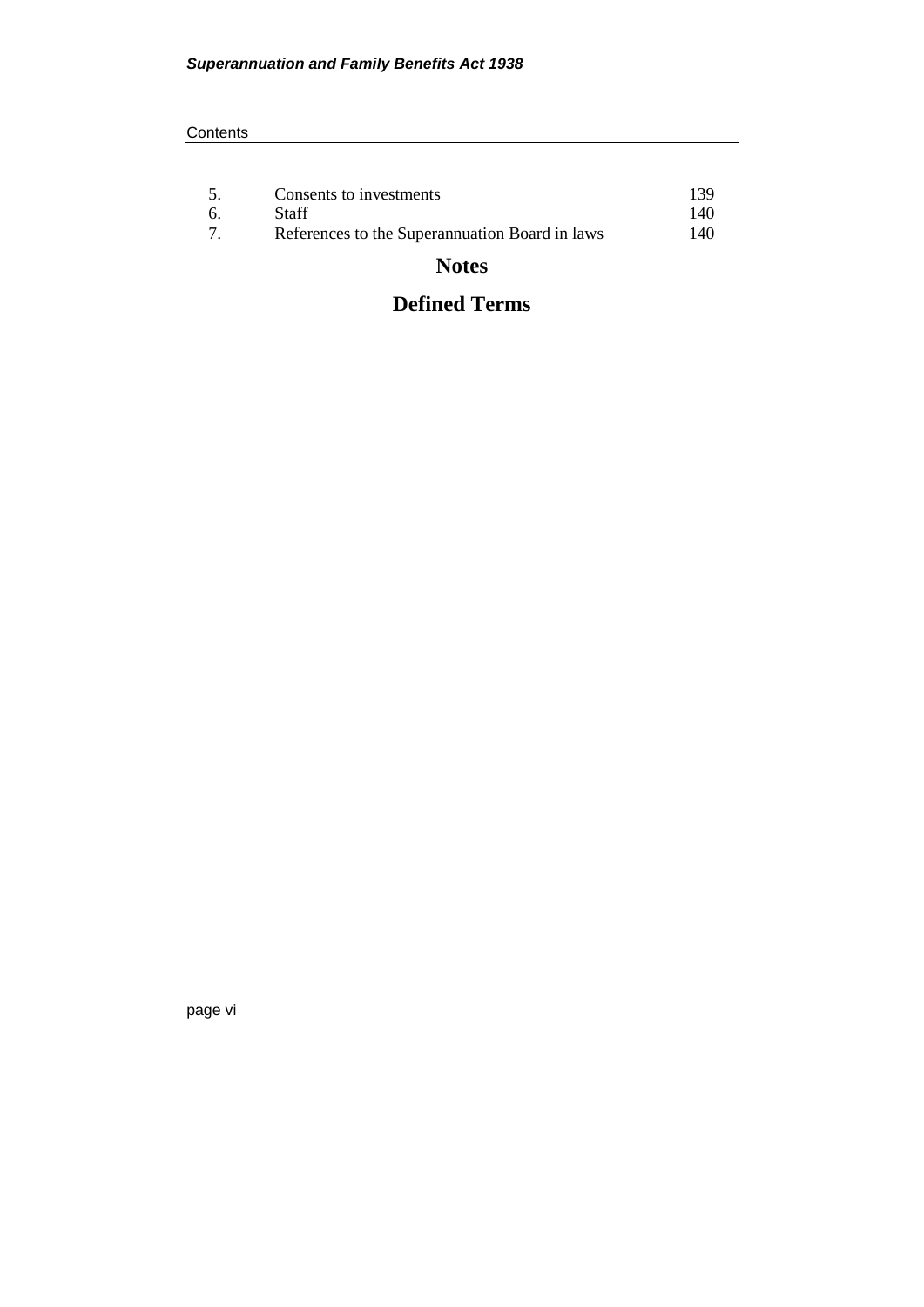**Reprinted under the**  *Reprints Act 1984* **as at 20 July 1999**

Western Australia

# **Superannuation and Family Benefits Act 1938**

**An Act to provide Superannuation Benefits for persons permanently employed by or under the Government of the State and to make provision for the families of those persons and for incidental and other purposes.** 

*[Long title amended by No. 13 of 1968 s.2.]*

# **1. Short title**

This Act may be cited as the *Superannuation and Family Benefits Act 1938* <sup>1</sup> .

## **2. Commencement**

- (1) This Act shall, except where otherwise provided, commence on a date to be fixed by proclamation<sup>1</sup>.
- (2) The date so fixed is, in this Act, referred to as "the commencement of this Act".
- *[3. Repealed by No. 57 of 1986 s.4.]*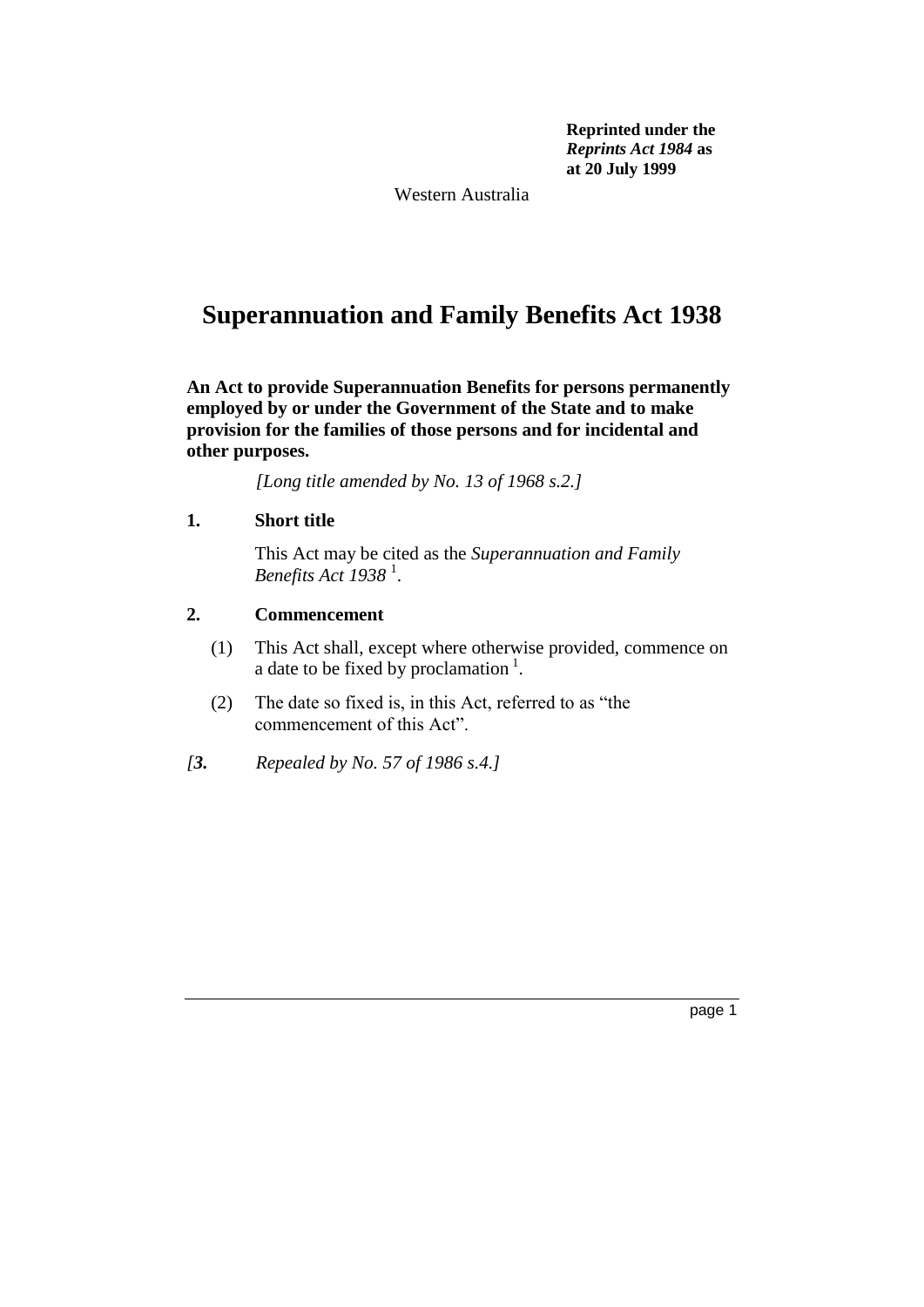# **Part I — Preliminary**

# **4. Construction**

This Act shall be construed subject to the Commonwealth of Australia Constitution Act, to the *National Health and Pensions Insurance Act 1938*, of the Commonwealth and to any Acts of the Parliament of the Commonwealth with which this Act is or shall be or may be deemed to be inconsistent, and so as not to exceed the legislative power of the Parliament of the State, to the intent that any portion of this Act which may be held to be in excess of that power or which may be held to be inconsistent with any Acts aforesaid shall, to the extent to which it is so in excess or so inconsistent, be deemed to be severable from the other portions of this Act and not to affect the validity or operations thereof.

# **5. Saving provisions**

This Act shall not (except insofar as it expressly or impliedly indicates a contrary intention) affect the provisions of the Superannuation Act 1871 (35 Victoriae No. 7)<sup>2</sup> in relation to employees employed at the commencement of this Act but no person who becomes an employee after the commencement of this Act shall be eligible for any benefit, under the said Act notwithstanding anything to the contrary contained in the said Act.

# **6. Interpretation**

(1) In this Act, subject to the context —

- **"Actuary"** means a Fellow or Associate of the Institute of Actuaries (London) or a Fellow or Associate of the Faculty of Actuaries (Edinburgh), or any other person of whose actuarial knowledge and experience the Governor approves;
- **"actuarial reserve portion of contributions"** means the balance deemed to remain in the Fund to meet future risks after the estimated value of the risks carried by the Fund

page 2

**s. 4**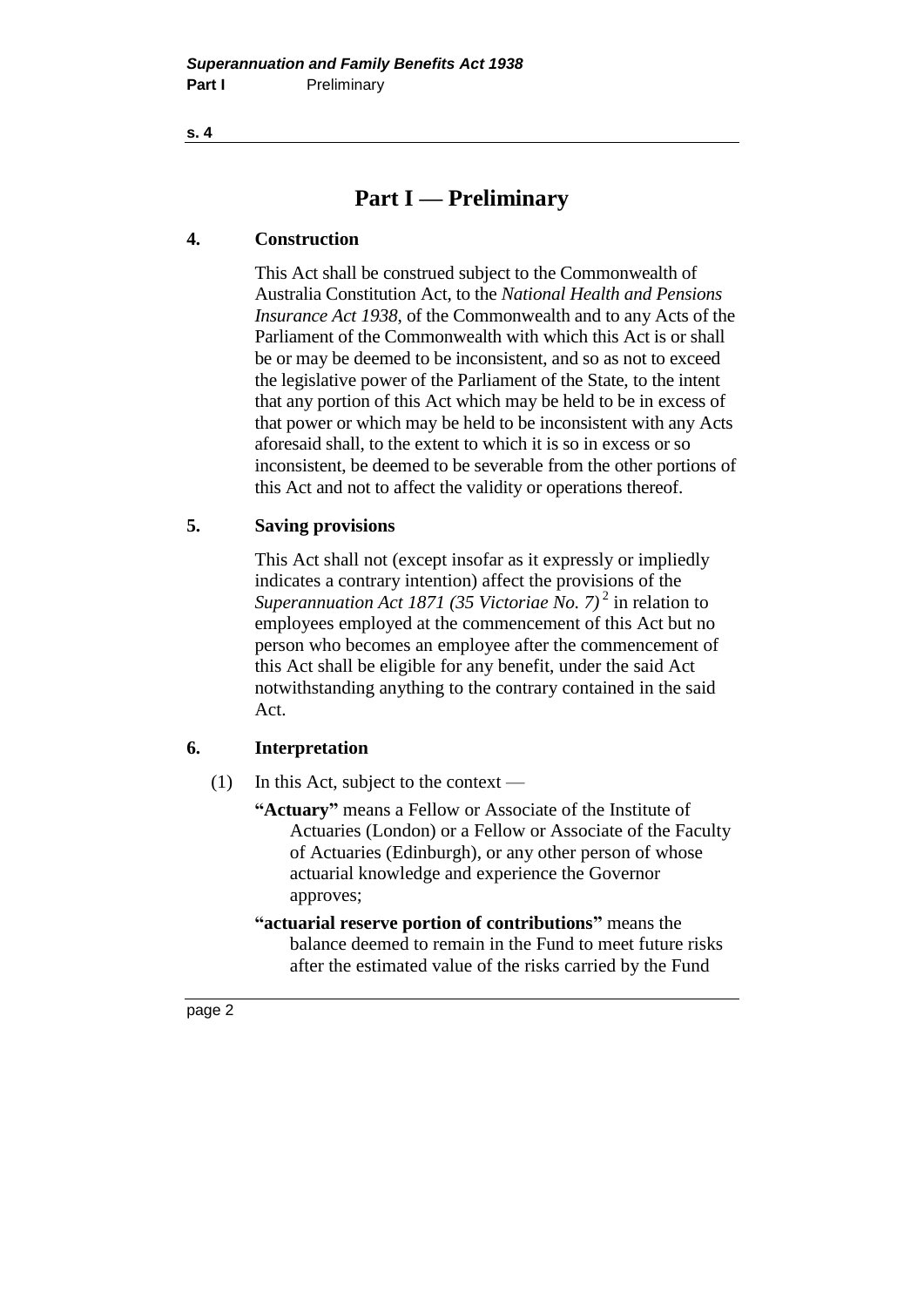during the period of contributions has been assessed on an actuarial basis;

- **"children"** includes children adopted by a contributor or by a pensioner who has been a contributor and dependent on him at the time of his death;
- **"contributor"** means an employee who is or has been contributing under this Act otherwise than as a qualified contributor;
- **"department"** means any department under the administration of a Minister of the Crown in the Government of the State and includes the Gas Corporation and the Electricity Corporation, the Water Corporation<sup>3</sup>, every State trading concern, every port authority and every Crown instrumentality the employees whereof are remunerated with moneys (other than grants) appropriated by the Parliament of the State for the purpose of such Crown instrumentality.

The term **"department"** shall, subject as hereinafter provided, also include the board of management of a public hospital financed either wholly or partly with moneys from the Hospital Fund established under the *Hospital Fund Act 1930*, every hospital board constituted under the *Hospitals and Health Services Act 1927* <sup>4</sup> , and any other corporate body, being a Crown instrumentality established by or under any Act of the Parliament of the State, the inclusion of which board of management, hospital board or other corporate body in the said term is recommended by the Minister and is approved by the Treasurer.

Provided that —

- (i) the Treasurer shall not approve of the inclusion in the term "department" as aforesaid of any such board of management, hospital board or other corporate body, unless and until such board of management, hospital board or other corporate body has entered into a proper written agreement with the Treasurer and has
	- page 3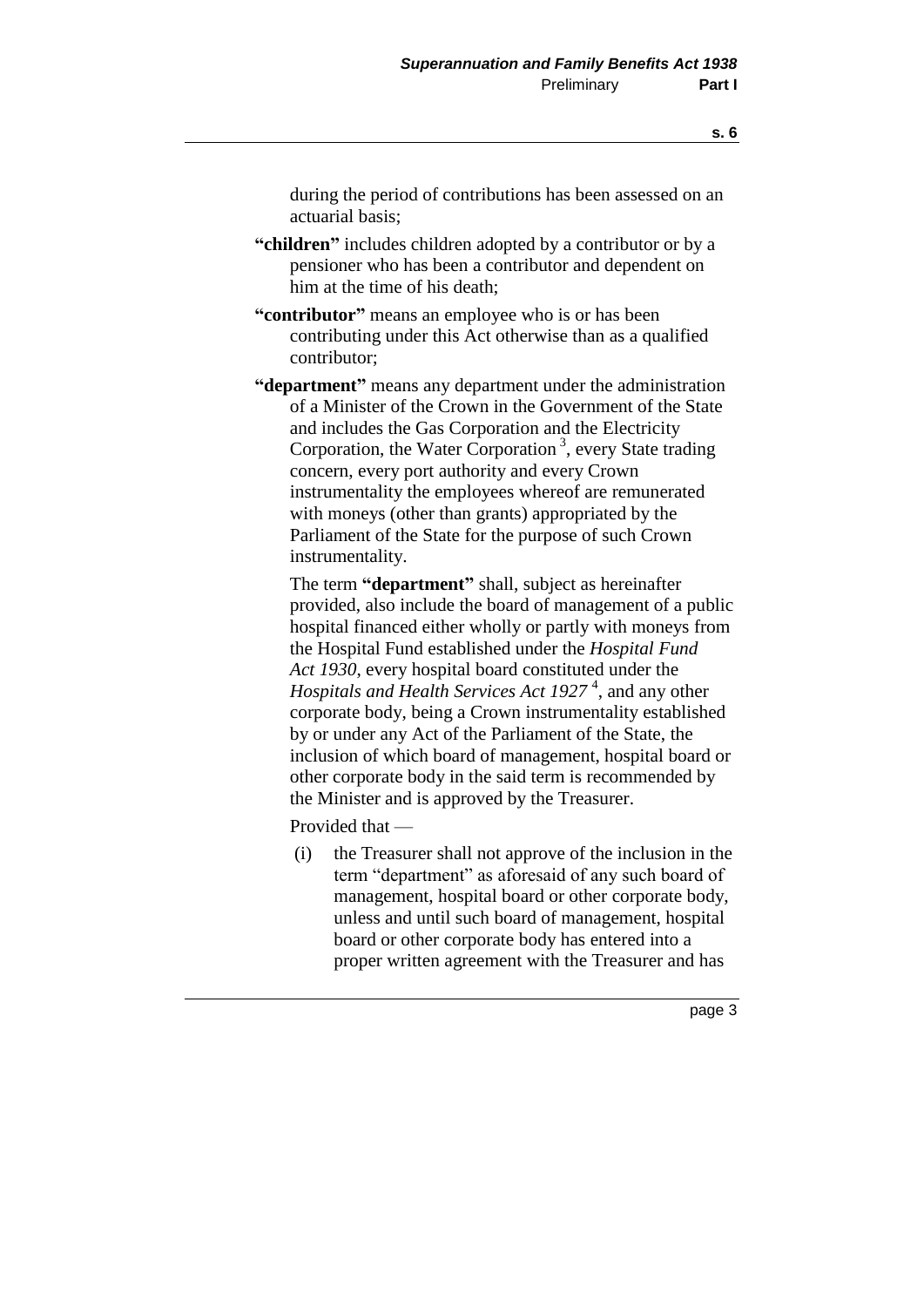made arrangements satisfactory to the Treasurer whereby such board of management, hospital board or other corporate body is bound to pay and will pay to the Board on behalf of the State during the employment of its employees who become contributors under this Act and thereafter will continue to pay to the Board on behalf of the State so long as may be necessary progressively by way of fortnightly contributions commencing from the date or dates when its employees become contributors under the Act as aforesaid, and payable fortnightly on the days when the contributions by such employees are payable or otherwise on the days when in accordance with section 43 and section 44 payments of its share of the pensions are payable by the Government of the State as the case may be, such amounts in respect of each and every one of its employees who become contributors as aforesaid as are and will be, in the opinion of the Board, sufficient to meet and recoup to the Government of the State the amounts which in accordance with section 43 and section 44 the Government will be liable to pay as its share of the pension or other benefits to which the employees of such board of management, hospital board or other corporate body and their dependants will be or are entitled by virtue of being or having been contributors under this Act; and

- (ii) as and when any board of management, hospital board or other corporate body is approved by the Treasurer as a department for the purposes of this Act, notification of such approval shall be published in the *Government Gazette*;
- **"employee"** means a person employed in a permanent capacity under the State in any department who is by the terms of his employment required to give his whole time to the duties of his employment, but does not include the Chief Justice or

**s. 6**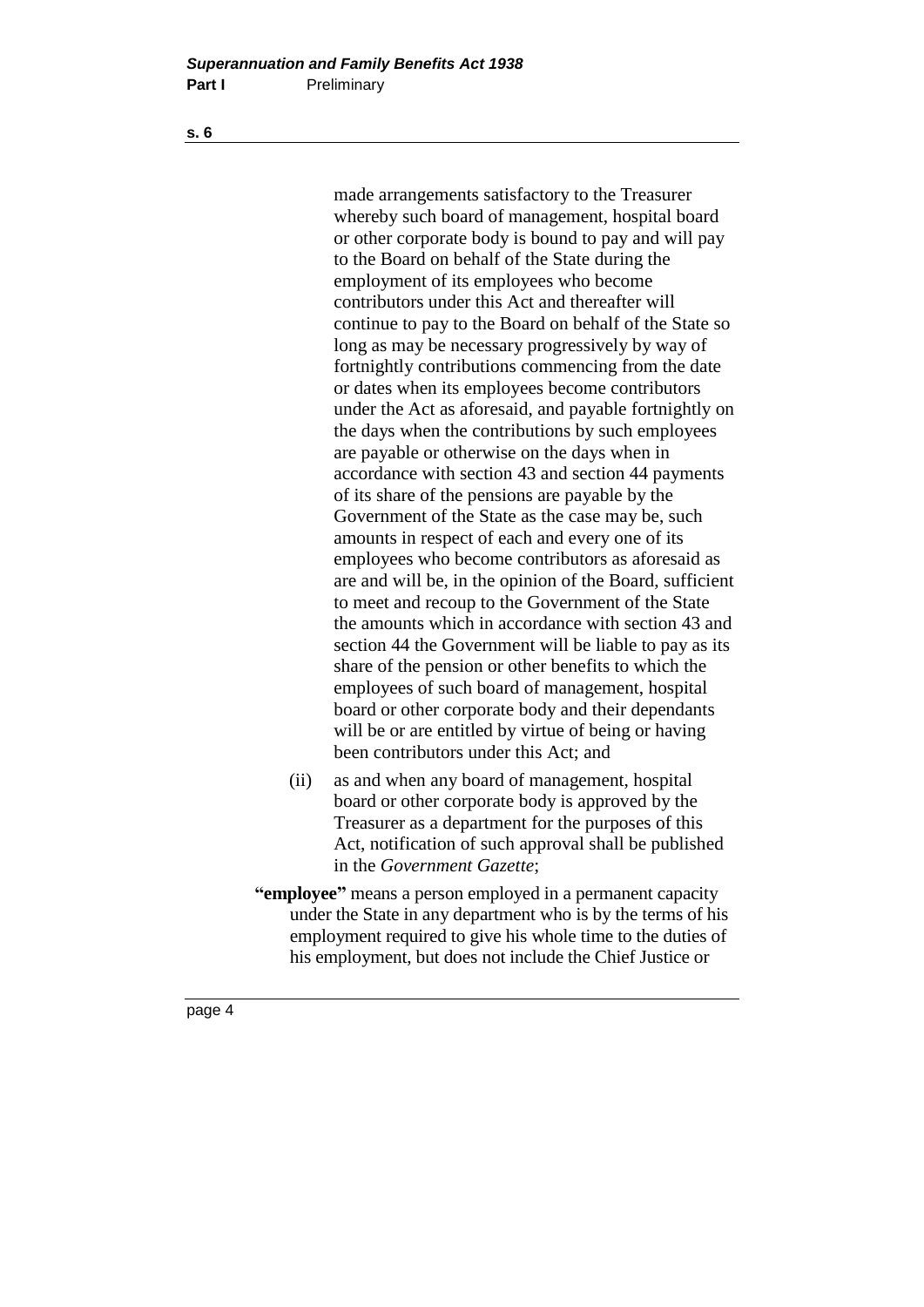any Judge of the Supreme Court or the President or any member of the Court of Arbitration<sup>5</sup>, and does not include a person who is a contributor to any Superannuation Fund to which contributions are made by the Crown other than the Crown in right of Western Australia.

For the purposes of this definition —

- (a) a person shall be deemed to be employed in a permanent capacity when he is regularly employed in the ordinary work of the department in which he is employed in circumstances which justify an expectation that, subject to good conduct and efficiency, his employment will be continuous and permanent;
- (aa) a person who is an executive officer within the meaning of the *Public Sector Management Act 1994* shall be deemed to be employed in a permanent capacity;
- (b) a person shall not be deemed to be employed in a permanent capacity when he is employed casually or in connection with a particular work or undertaking, the completion of which will put an end to his employment;
- **"member of the Police Force"** includes the Commissioner of Police, a commissioned officer, a non-commissioned officer, a constable and an aboriginal aide, but excludes a special constable;
- **"Minister"** means the Minister of the Crown from time to time charged with the administration of this Act;
- **"Police Benefit Fund"** means the Police Benefit Fund as established and administered under the *Police Benefit Fund*  Ordinance 1866 30 Victoriae No. 10 and its amendments<sup>6</sup>;
- **"qualified contributor"** means an employee who elects to contribute to the Fund the special contribution in respect of a pension to his widow and children as provided for in section  $34(2)$  and  $(4)$ ;

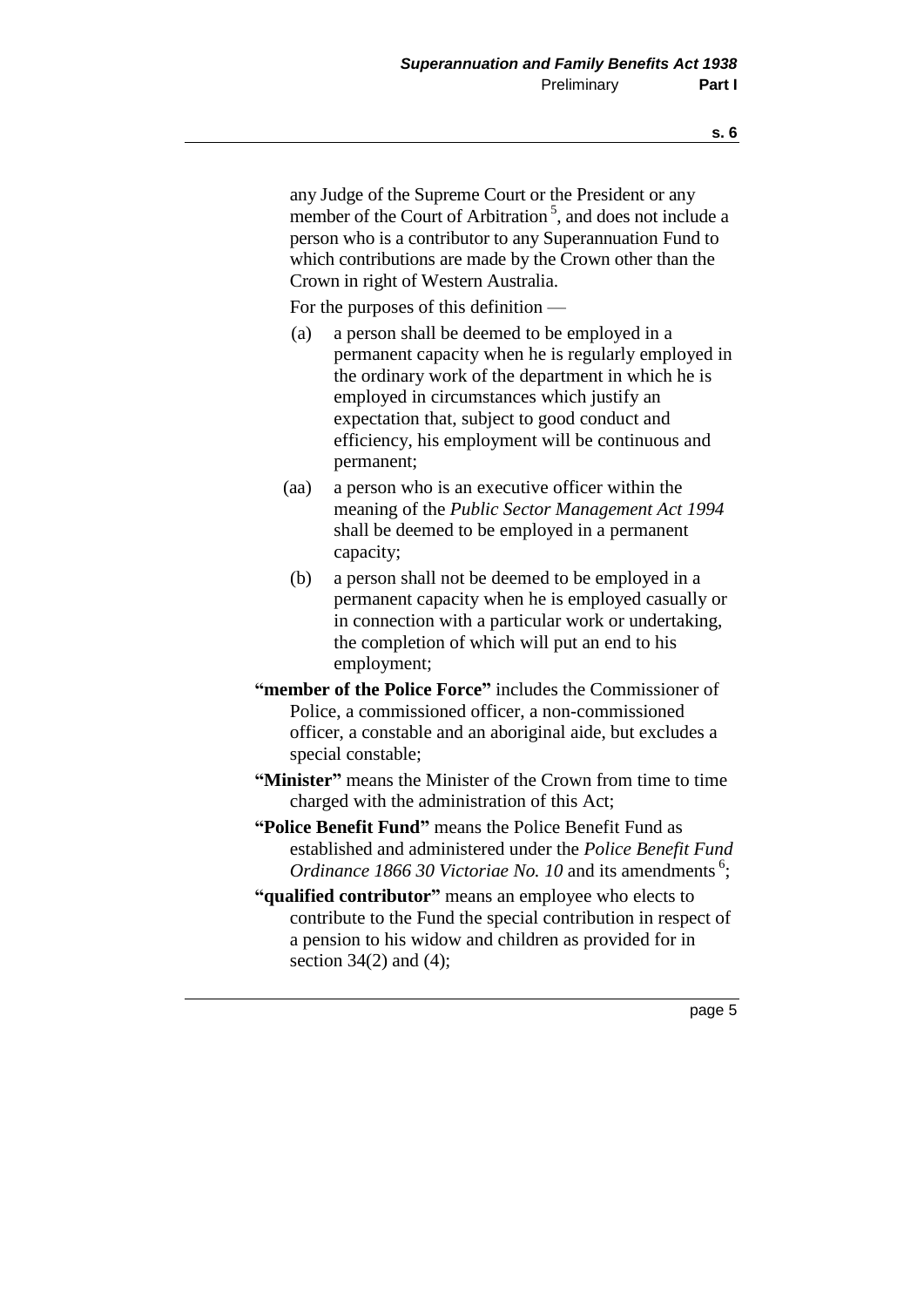- **"Railway Death Benefit and Endowment Fund"** means the Western Australian Government Railways and Tramways Employees' Death Benefit and Endowment Fund as established and administered under the authority of section 76<sup>7</sup> of the *Government Railways Act 1904*;
- **"salary"** means salary or wages and includes the value of allowances such as allowances for rent, house allowed rent free, light, fuel, rations and fees allowed regularly, as emoluments of office, but does not include bonuses, overtime payments or allowances for forage, equipment, climatic disadvantages or travelling expenses;
- **"service"** means service under or employment by or under the State in any department;
- **"student child"** means a child who is not less than 16 years of age but is less than 25 years of age and is receiving full-time education at a school, college or university;
- **"term appointee"** means an employee whose appointment, whether or not to a statutory office, is for a determinate period but does not include an employee to whom subsection (3) applies;
- **"the Board"** means the Government Employees Superannuation Board established by section 5 of the 1987 Act;
- **"the Fund"** means the Superannuation Fund established by this Act;
- **"the Provident Account"** means the Provident Account established under Part VA;
- **"the maximum age for retirement"** means the age of 65 years, or, in the case of a contributor, the age for whose retirement is fixed by law at an earlier age than 65 years, the age so fixed;
- **"the 1987 Act"** means the *Government Employees Superannuation Act 1987*.

page 6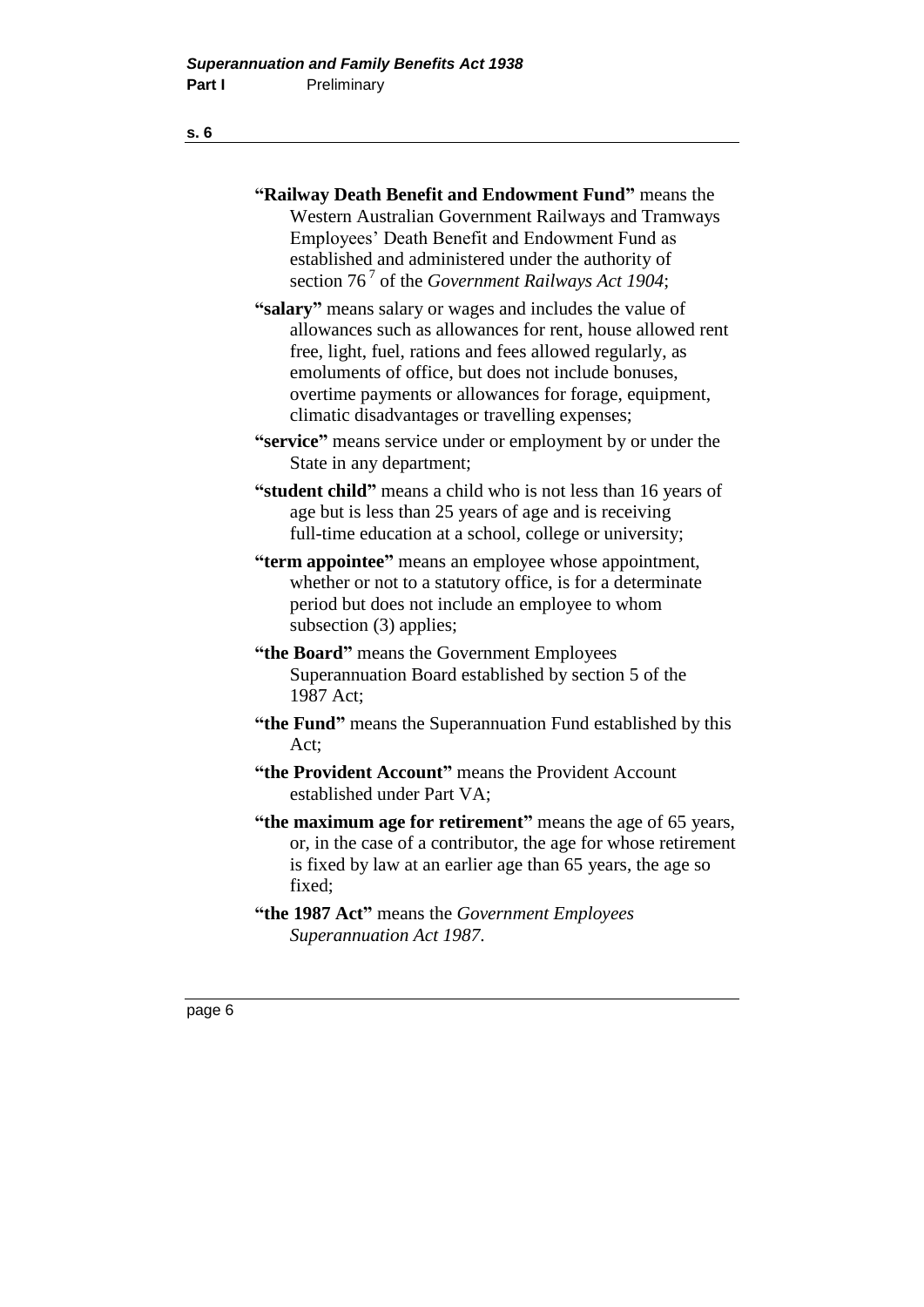- (2) References in this Act to the retirement of an employee upon his attaining the age of 65 years shall include the case of an employee whose retirement takes place on the day before he attains the age of 65 years.
- (3) Where an employee has been or is appointed, whether before or after the commencement of this Act, for a term of years to a statutory office under the Government of the State he shall for the purposes of this Act be deemed, so long as he continues to be employed in the office (whether during or after the expiration of the term for which he was appointed) to continue to be an employee, and the cessation of his employment under the Government of the State (otherwise than by retrenchment, discharge, dismissal or resignation) shall, if he has completed an aggregate period of 7 years' service under the State at the time of such cessation, be deemed to be retirement within the meaning of this Act, and, if it takes place at an earlier age than 65 years, be deemed to be, within the meaning of section 60, the retirement of a contributor, the age for whose retirement is fixed by law at an earlier age than 65 years.

Provided that where an employee who is the holder of a statutory office became a contributor before the commencement of the *Acts Amendment (Superannuation and Pensions) Act 1960*, the requirement of completion of an aggregate period of 7 years' service under the State shall not apply in respect of that employee if the cessation of his employment (otherwise than by retrenchment, discharge, dismissal or resignation) occurs after he attains the age of 60 years.

- (4) Notwithstanding anything contained in the last preceding subsection, if an employee who is the holder of a statutory office notifies in writing to the authority administering the Act under which he was appointed, that he does not desire reappointment at the expiration of the term for which he was appointed the notice shall, unless —
	- (a) he has attained the age of 55 years; or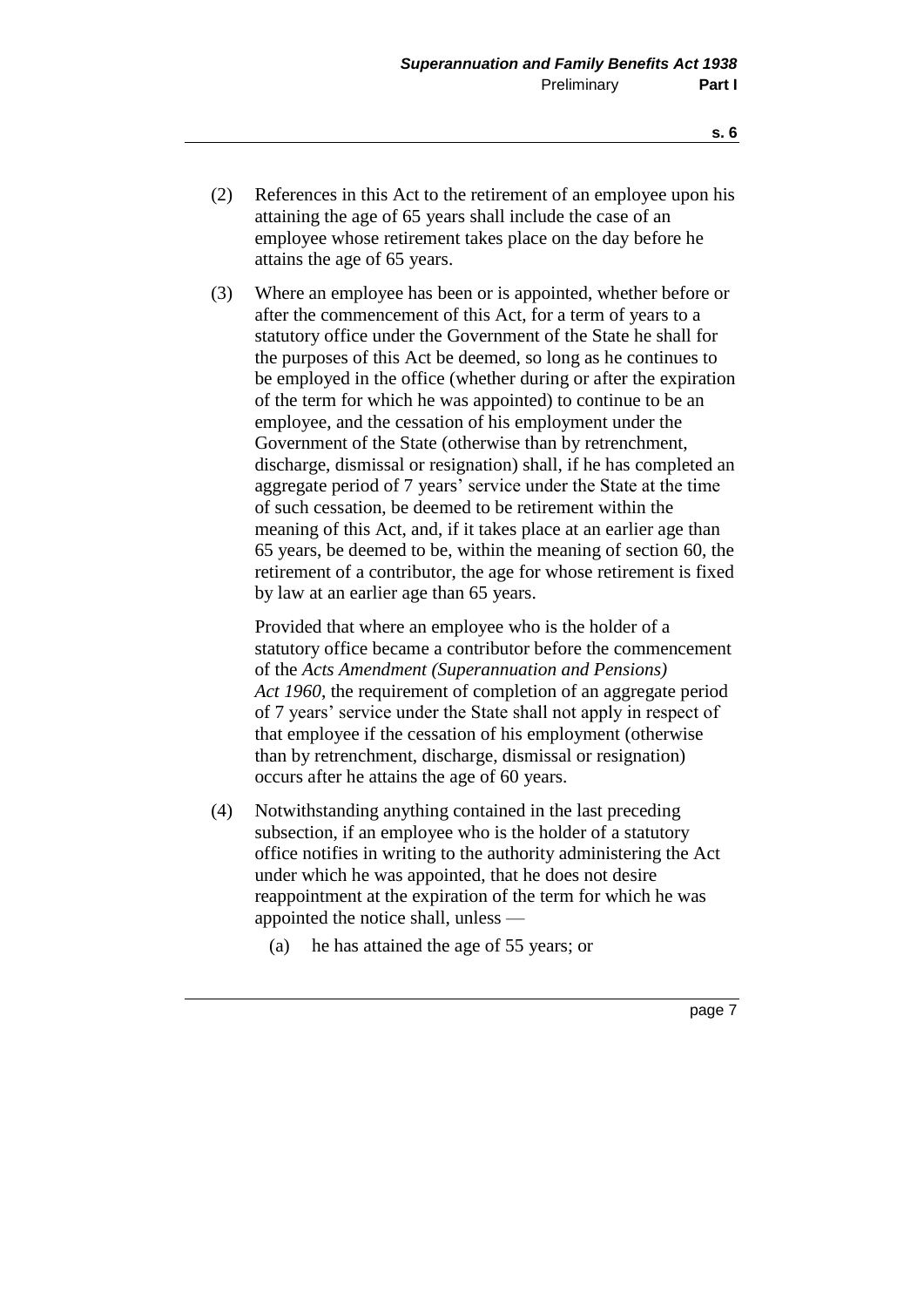#### **s. 6AA**

(b) he has attained the age for retirement fixed by law,

be deemed to be resignation within the meaning of this Act.

*[Section 6 amended by No. 43 of 1939 s.3; No. 55 of 1945 s.2; No. 65 of 1947 s.3; No. 39 of 1950 s.4; No. 61 of 1960 s.3; No. 50 of 1961 s.3; No. 43 of 1963 s.2; No. 101 of 1964 s.2; No. 75 of 1973 s.3; No. 134 of 1976 s.3; No. 76 of 1979 s.2; No. 23 of 1982 s.2; No. 30 of 1984 s.3; No. 17 of 1987 s.4; No. 6 of 1994 s.13; No. 32 of 1994 s.16; No. 89 of 1994 s.109; No. 14 of 1995 s.44; No. 73 of 1995 s.188; No. 14 of 1996 s.4; No. 57 of 1997 s.117(1); No. 5 of 1999 s.25.]* 

### **6AA.** *De facto* **spouses**

- (1) For the purposes of this Act a man and a woman ordinarily living together as spouses on a *bona fide* domestic basis are to be regarded as spouses.
- (2) For the purposes of this Act the relationship is to be regarded as a marriage that took place at the time when the persons commenced to so live together and the cessation of those persons so living together, other than by reason of death, is to be regarded as a divorce.
- (3) For the purposes of this section, persons are not to be regarded as having ceased to ordinarily live together as spouses on a *bona fide* domestic basis by reason only of separation due to imprisonment.
- (4) The operation of this section is not affected by the fact that, at any relevant time, a person in the relationship that is to be regarded as a marriage may have been legally married to another person.
- (5) References in this Act to a person related to another person by marriage (whether it is the marriage of those persons or any other persons) are to be construed as if persons who, under this section, are to be regarded as spouses were married.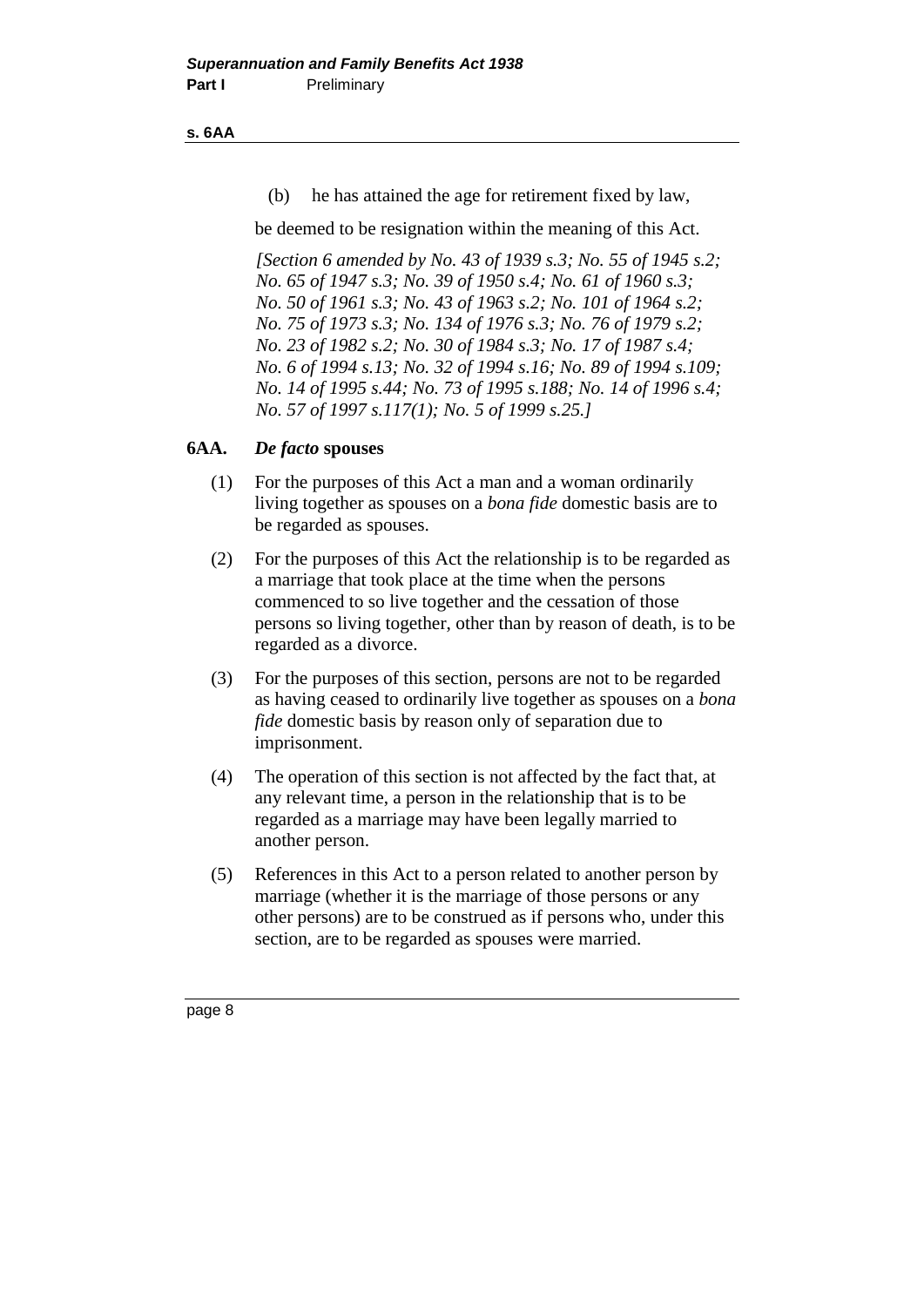- (6) Where, as a result of this section
	- (a) more than one person is entitled as a spouse to a benefit under this Act; or
	- (b) children of different spouses are entitled to a benefit under this Act,

the Board may determine that the amount of the benefit to which each person is entitled is such portion as it considers just of the benefit that would be payable if there had been only one spouse.

*[Section 6AA inserted by No. 8 of 1993 s.65.]* 

#### **6A. Admission to Fund of certain employees of Civil Service Association**

 $(1)$  In this section —

**"the Association"** means the body corporate under the name of The Civil Service Association of Western Australia;

- **"the existing Association scheme"** means the scheme established by deed of trust made on 23 June 1966 between the Association and certain other parties for the purpose of making provision for retiring pensions and benefits to present and future employees of the Association.
- (2) Upon the execution by the Treasurer pursuant to the authority of this section of an agreement with the Association and subject to any term of the agreement —
	- (a) any employee of the Association who is at the time of the execution of the agreement a contributor to the existing Association scheme shall become a contributor under this Act and shall be deemed —
		- (i) to have become such a contributor on the day on which he became a contributor to the existing Association scheme; and
		- (ii) to have contributed for units of pension under this Act at the same time as he respectively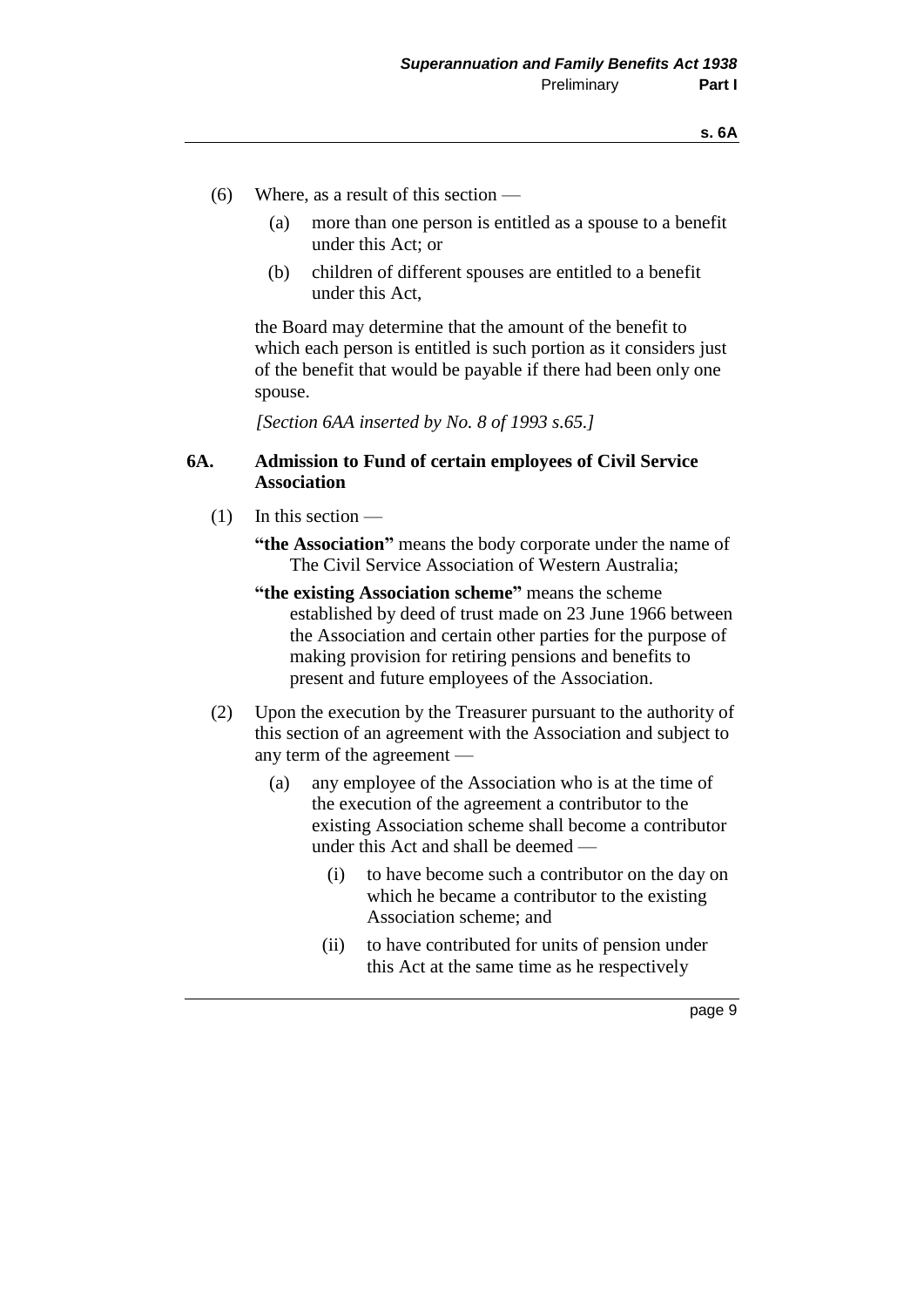#### **s. 6A**

contributed for units of pension under the existing association scheme;

and

- (b) any person who, after the execution of the agreement, becomes a full-time employee of the Association is eligible to become a contributor under this Act if he would be eligible at that time to become a contributor had he become an employee in a department on that date.
- (3) For the purposes of any provision of this Act in which the length of service of a contributor is relevant for the purpose of ascertaining the benefits to be paid under this Act, any period of full-time service by an employee with the Association —
	- (a) for which the employee also was a contributor to the existing Association scheme; or
	- (b) for which the employee makes contributions under this Act,

shall be deemed to be service with the State.

- (4) The Treasurer is hereby authorized on behalf of the State to execute an agreement with the Association and the Trustees of the existing Association scheme for the purposes of giving effect to the provisions of this section, but any such agreement shall contain, *inter alia*, provisions —
	- (a) requiring the Association or the Trustees to pay to the Fund the total of all contributions made by employees of the Association under the existing Association scheme and held by the Association or the Trustees on the date of execution of the agreement;
	- (b) requiring the Association or the Trustees to pay to the Treasurer the total amount of all contributions which were required to be provided to the Trustees by the Association to meet the Association's liability under the existing Association scheme in respect of employees who are members of the existing Association scheme on the date of execution of the agreement;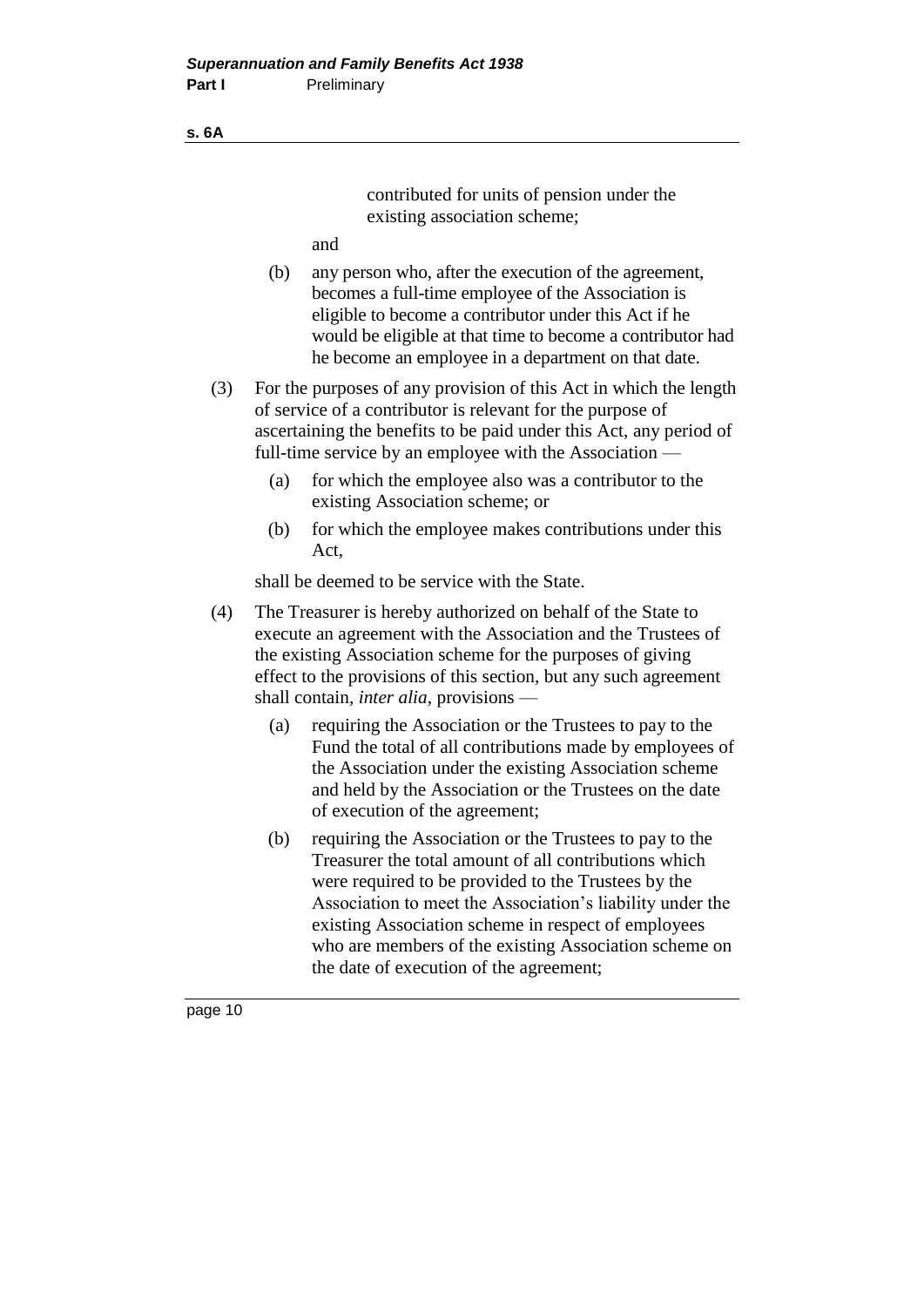(c) requiring the Association to pay to the Board for transmission to the Treasurer each fortnight after the date of execution of the agreement a sum equal to 2½ times the aggregate of its employees' contributions in respect of the first 20 units and 5 times the aggregate of its employees' contributions in respect of all other units.

*[Section 6A inserted by No. 75 of 1973 s.4.]* 

#### **6B. Eligibility of certain statutory office holders to contribute**

- (1) Where, before or after the coming into operation of the *Superannuation and Family Benefits Amendment Act 1982 <sup>1</sup>* , a person not being an employee for the purposes of this Act was or is appointed for a term of years to a statutory office under the Government of the State in a department, that person shall be deemed upon his appointment to have been or to be employed in a permanent capacity for the purposes of the definition of "employee" in section 6(1) notwithstanding paragraph (a) of that definition.
- (2) Where, before the coming into operation of the *Superannuation and Family Benefits Amendment Act 1982 <sup>1</sup>* a person who was not an employee for the purposes of this Act was appointed for a term of years to a statutory office under the Government of the State in a Department and that person elected or purported to elect to become a contributor for units of a pension under this Act and the Board accepted or purported to accept his election, the election of that person and the acceptance of the Board shall be deemed to be and always to have been valid and that person shall be deemed to have become a contributor and as such in all respects to have become subject to and bound by this Act.

*[Section 6B inserted by No. 23 of 1982 s.3.]* 

*[7. Repealed by No. 17 of 1987 s.5.]* 

*[Part II (Sections 8-23). Repealed by No. 17 of 1987 s.6.]*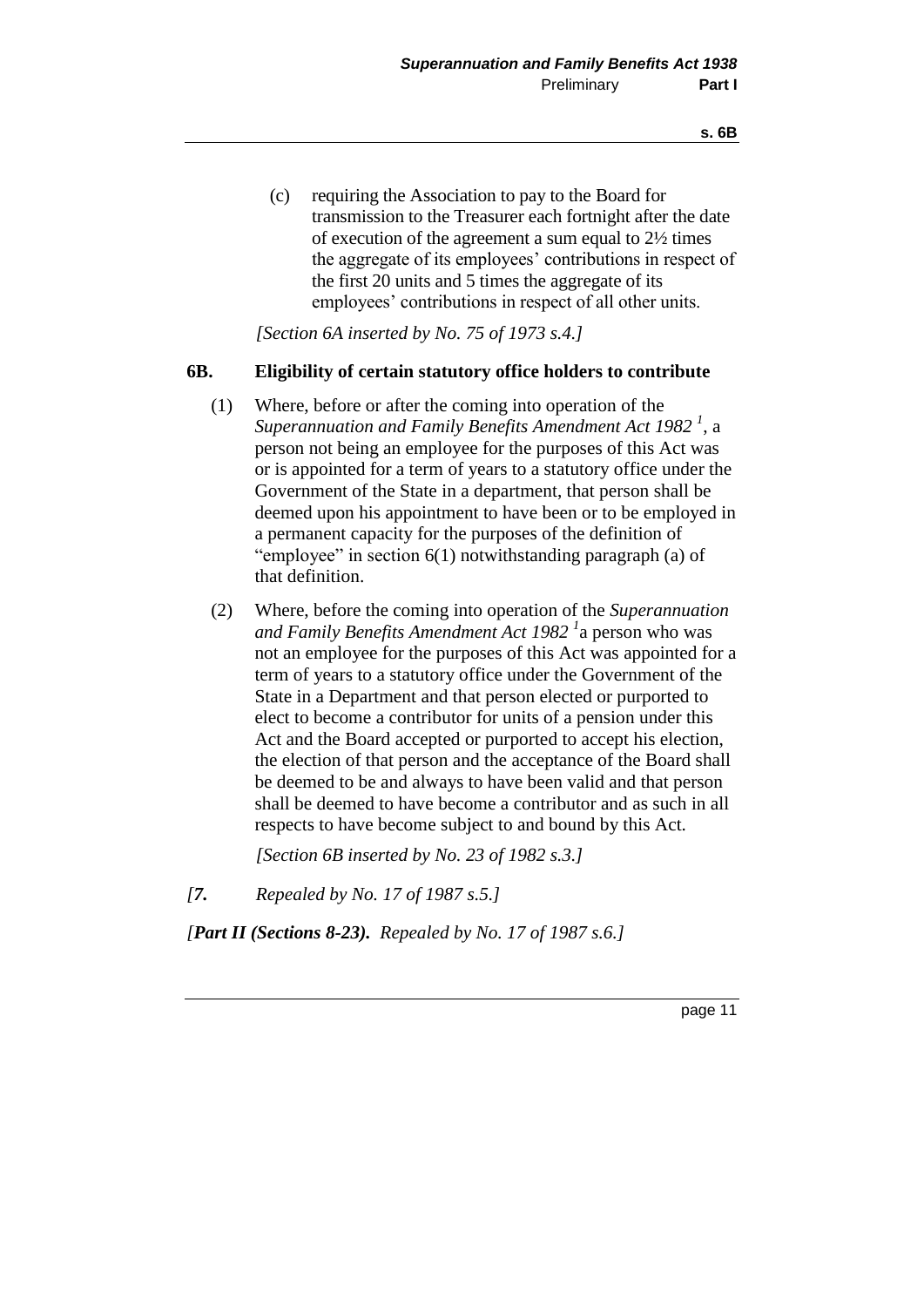# **Part III — The Superannuation Fund**

# **24. Establishment of the Fund**

- (1) For the purposes of this Act there shall be a fund, to be called The Superannuation Fund, and to be administered by the Board, to which shall be credited the contributions of contributors or qualified contributors and payments by the State under this Act, and any "employer" payments made on behalf of the State for the purposes of this Act in pursuance of paragraph (i) of the proviso to the second paragraph of the definition of "department" in section 6 and to which shall be charged the benefits provided for in this Act.
- (2) The Fund shall form, and be maintained and managed as part of, the Government Employees Superannuation Fund established under the 1987 Act.
- (3) The income of the Fund shall not be subject to taxation by the State.

*[Section 24 <sup>8</sup> amended by No. 55 of 1945 s.8; No. 17 of 1987 s.7; No. 49 of 1996 s.64.]* 

# **24A. Establishment of Indexation Account**

- (1) For the purposes of this Act, there shall be an Indexation Account which shall form part of the Fund and to which shall be credited —
	- (a) the surplus disclosed by the investigation made under section 30 as to the state and sufficiency of the Fund as at 30 June 1983;
	- (b) any surpluses that may be disclosed by investigations as to the state and sufficiency of the Fund made under section 30 in respect of annual periods after 30 June 1983; and
	- (c) income in respect of amounts from time to time standing to the credit of the Indexation Account calculated at the average rate of investment income earned during the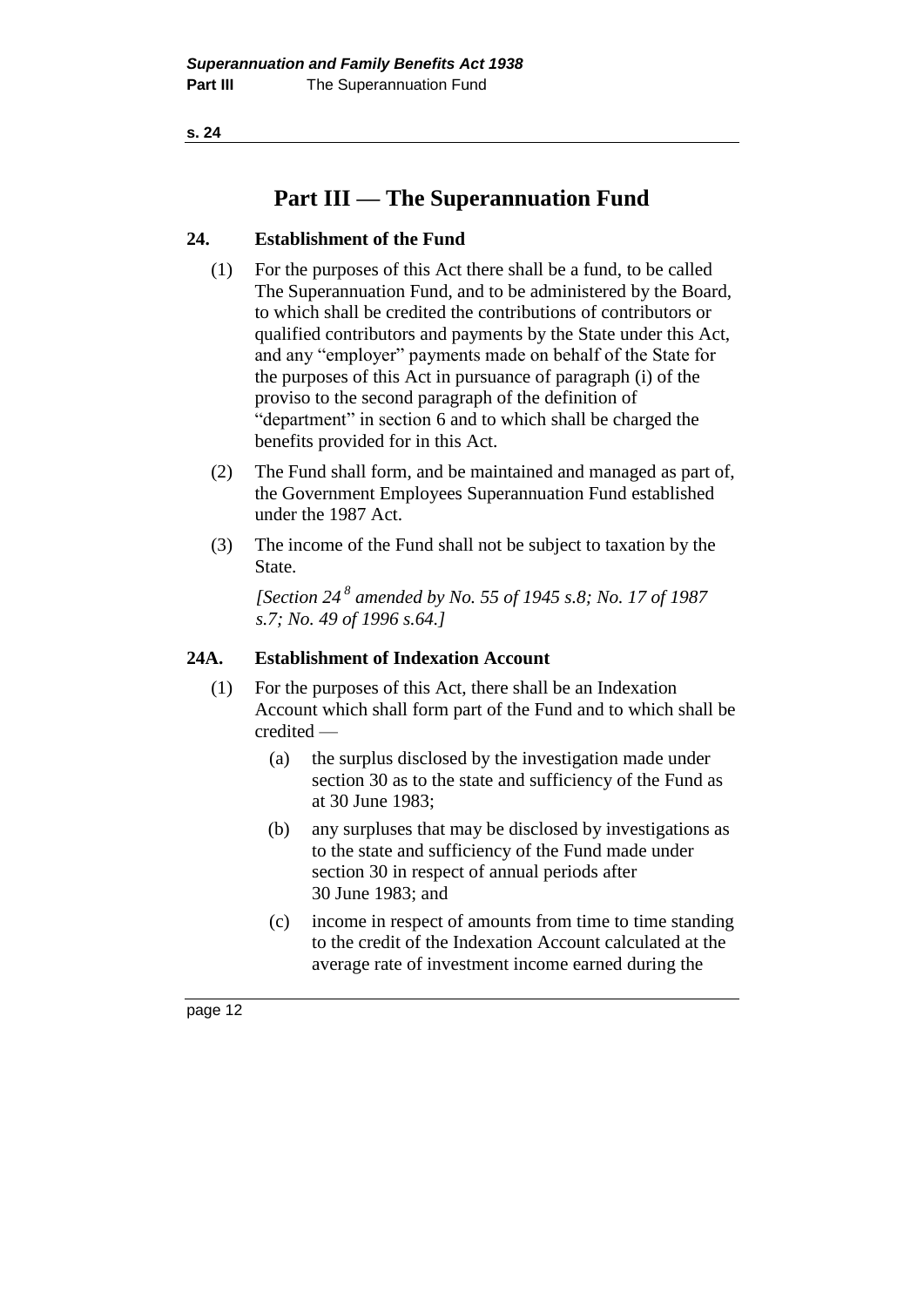relevant period by the assets of the Fund and, in the case of an amount that is a surplus credited to the Indexation Account in respect of an annual period ending on 30 June in a year, the income shall be calculated on that amount from 1 July in that year.

- (2) Subject to subsection (3), payments in respect of benefits payable under section 46C or payable under the Sixth Schedule by reason of the operation of section 46C or item 1A of Part III of that Schedule shall be made, to the extent that the available funds in the Indexation Account permit, from the Indexation Account.
- (3) The amount credited to the Indexation Account under subsection (1)(a) shall remain standing to the credit of that account and is not available to be applied in the manner provided by subsection (2).
- (4) Notwithstanding subsection (3), payment of any amount payable by way of compound interest under clause  $12(2)(a)(i)$ ,  $13(2)(a)$ or 13(3)(a) of Schedule 4 to the 1987 Act shall be charged against the amount credited to the Indexation Account under subsection  $(1)(a)$ .

*[Section 24A inserted by No. 30 of 1984 s.5; amended by No. 78 of 1985 s.3; No. 17 of 1987 s.8; No. 49 of 1996 s.64.]* 

- *[25, 26, 27. Repealed by No. 17 of 1987 s.9.]*
- *[28. Repealed by No. 98 of 1985 s.3]*
- *[29. Repealed by No. 17 of 1987 s.9.]*

#### **30. Investigation by actuary**

- (1) Investigations shall be made as to the state and sufficiency of the Fund as at 30 June 1984 and as at 30 June in every succeeding year.
- (2) The investigation shall be made by the State Government Actuary or by an actuary appointed by the Board.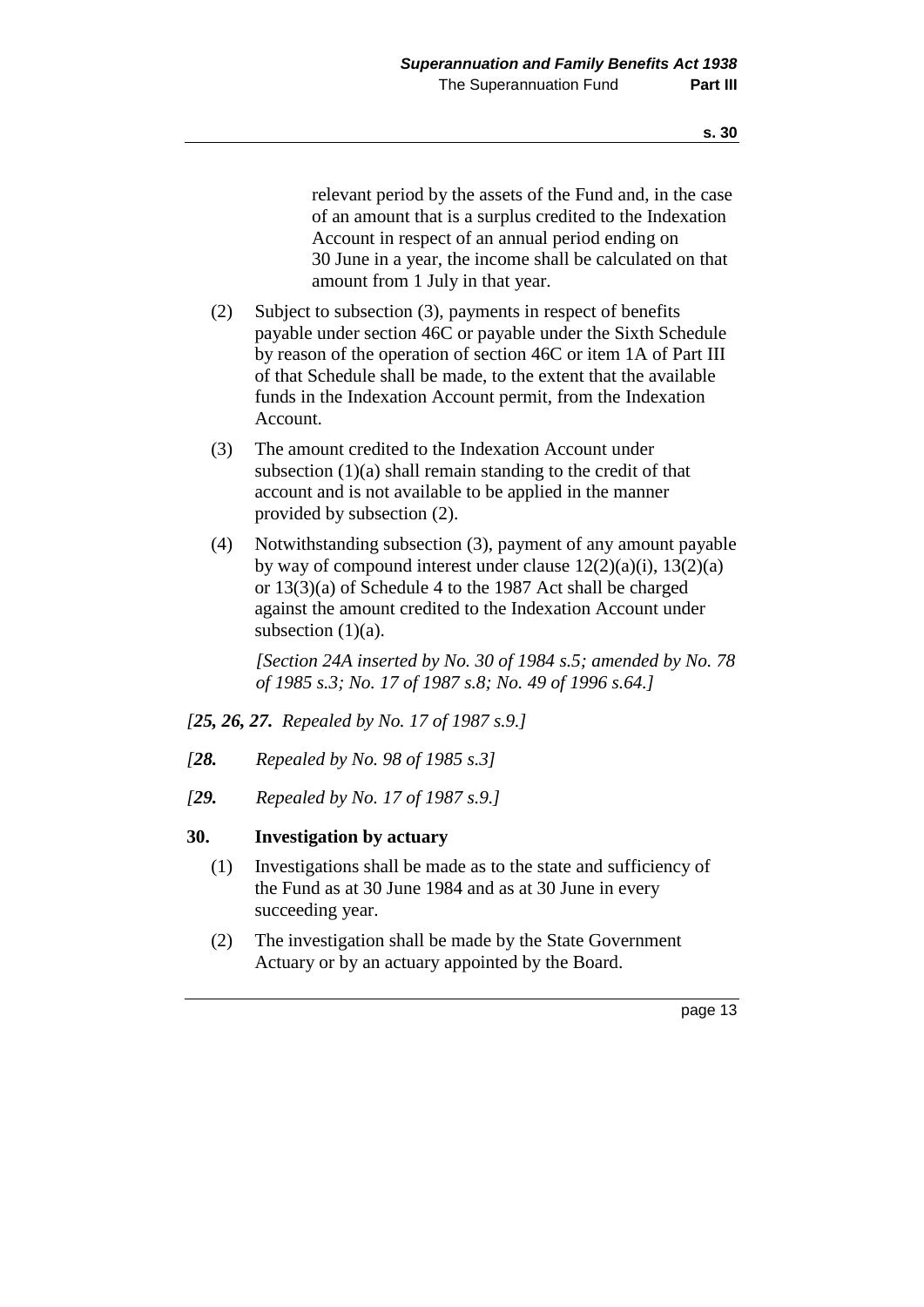# (2a) Where an investigation as to the state and sufficiency of the Fund as at 30 June in a year is carried out under section 11 of the 1987 Act, that investigation shall be deemed for the purposes of this section to be an investigation made under subsection  $(1)$ .

- (3) For the purposes of the investigation, the rate of interest assumed to be earned by the assets of the Fund shall be not less than 3¾ % per annum.
- (4) The State Government Actuary or the actuary, as the case may be, making the investigation shall report to the Board the result of his investigation, and shall state whether any reduction or increase is necessary in the rates of contributions payable to the Fund or in the proportion payable by the State in respect of any pension.
- (5) Where in relation to any financial year the amount that the Treasurer, on the advice of an actuary, considers it appropriate to regard as the amount earned by the Fund is less than the amount required to provide the rate specified in subsection (3), the State shall credit to the Fund an amount equal to the difference between those amounts.
- (6) If any investigation made under this section discloses a surplus of assets over liabilities of the Fund, the amount of the surplus shall be set off against the amount or amounts otherwise payable by the State to the Fund under subsection (5).
- (7) The remuneration paid to any actuary appointed by the Board in relation to any investigation made by him under this section shall be deemed to be part of the general expenses of the Board incurred in the administration of this Act.

*[Section 30 amended by No. 65 of 1947 s.4; No. 106 of 1965 s.3; No. 134 of 1976 s.5; No. 30 of 1984 s.6; No. 17 of 1987 s.10; No. 8 of 1993 s.66; No. 49 of 1996 s.64.]* 

#### **s. 30**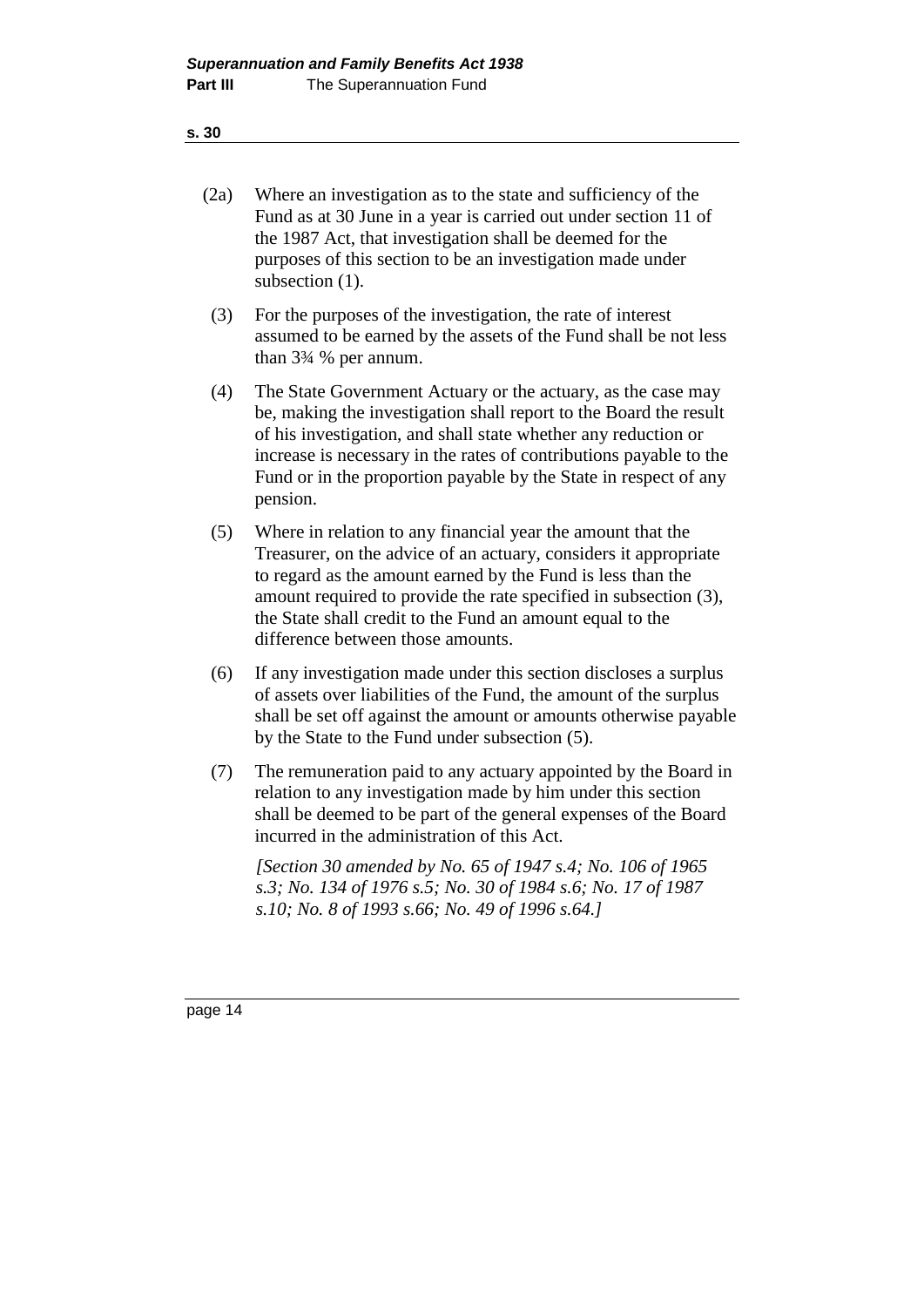# **Part IV — Contributions**

# **Division 1 — Contributions by employees**

### **31. Continuation of contributions**

- (1) Subject to section 39A and to clauses 6 and 10 of Schedule 4 to the 1987 Act, an employee who was a contributor under this Act at the commencement of the 1987 Act shall continue to be a contributor while he continues to be an employee and is in all respects subject to and bound by this Act as a contributor.
- (2) Subject to section 39A, an employee who becomes a contributor under this Act after the commencement of the 1987 Act shall continue to be a contributor while he continues to be an employee and is in all respects subject to and bound by this Act as a contributor.

*[Section 31 inserted by No. 17 of 1987 s.11.]* 

#### **32. Election to become a contributor**

- (1) Subject to this section
	- (a) an employee who is a contributor to the Provident Account under Division 3 of Part VA may, in accordance with section 83C(2), elect to become a contributor for units of pension under this Act;
	- (b) an employee who
		- (i) is a subscriber to the Provident Account under section 83B or is a member of the Western Australian Public Hospitals (Medical Officers) Superannuation Scheme established under section 12A of the *Hospitals and Health Services Act 1927*; and
		- (ii) was such a subscriber or member at the commencement of the 1987 Act,

may, within 6 months after that commencement, elect to become a contributor for units of pension under this Act.

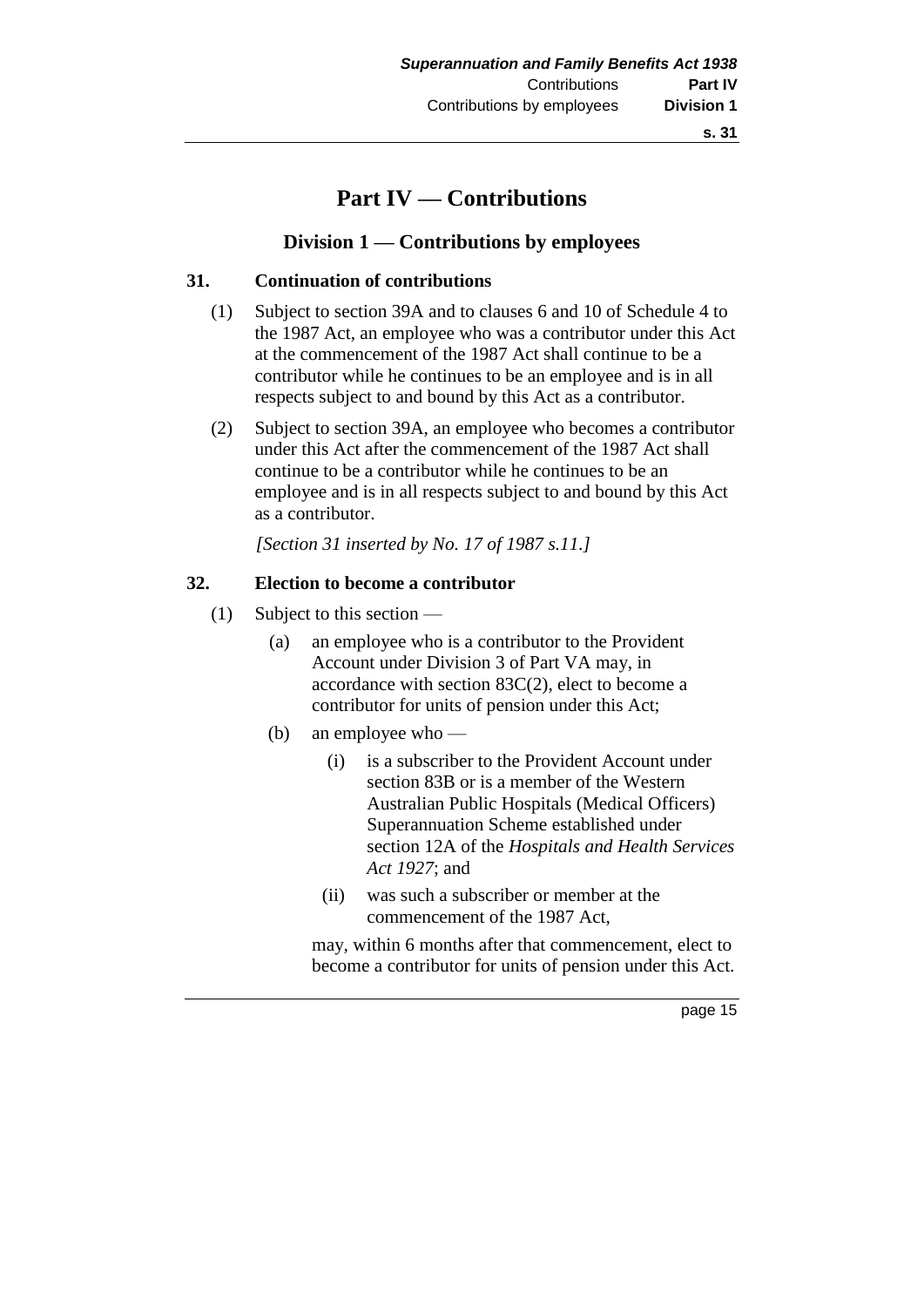- (1a) An election under subsection (1) shall be in writing in a form approved by the Board.
- (2) An employee is not entitled to become a contributor for units of pension under this Act if he is of an age which will prevent him from completing an aggregate period of 7 years' service under the State before attaining the age for retirement for which he desires to contribute.
- (3) The Board may require any employee who has made an election under subsection (1) to undergo such medical examination or examinations as it directs.
- (4) Where, after considering the report or reports of the medical examination or examinations of an employee who has made an election under this section, the Board is of opinion that the employee is not suffering from any physical or mental defect or condition which is likely to render him incapable, before his attaining his maximum age for retirement, of performing his duties as an employee, the Board shall accept the election.
- (5) Where, after considering the report or reports of the medical examination or examinations undergone by an employee who has made an election under this section, the Board is of opinion that the employee is suffering from any physical or mental defect or condition which is likely to render him incapable, before his attaining his maximum age for retirement, of performing his duties as an employee, the Board shall —
	- (a) refuse to accept the election of that employee to become a contributor; or
	- (b) accept the election, but on condition that the employee shall be a contributor for limited benefits under and for the purposes of section 61.
- (6) An employee who is a contributor for limited benefits under and for the purposes of section 61 shall cease to be subject to limited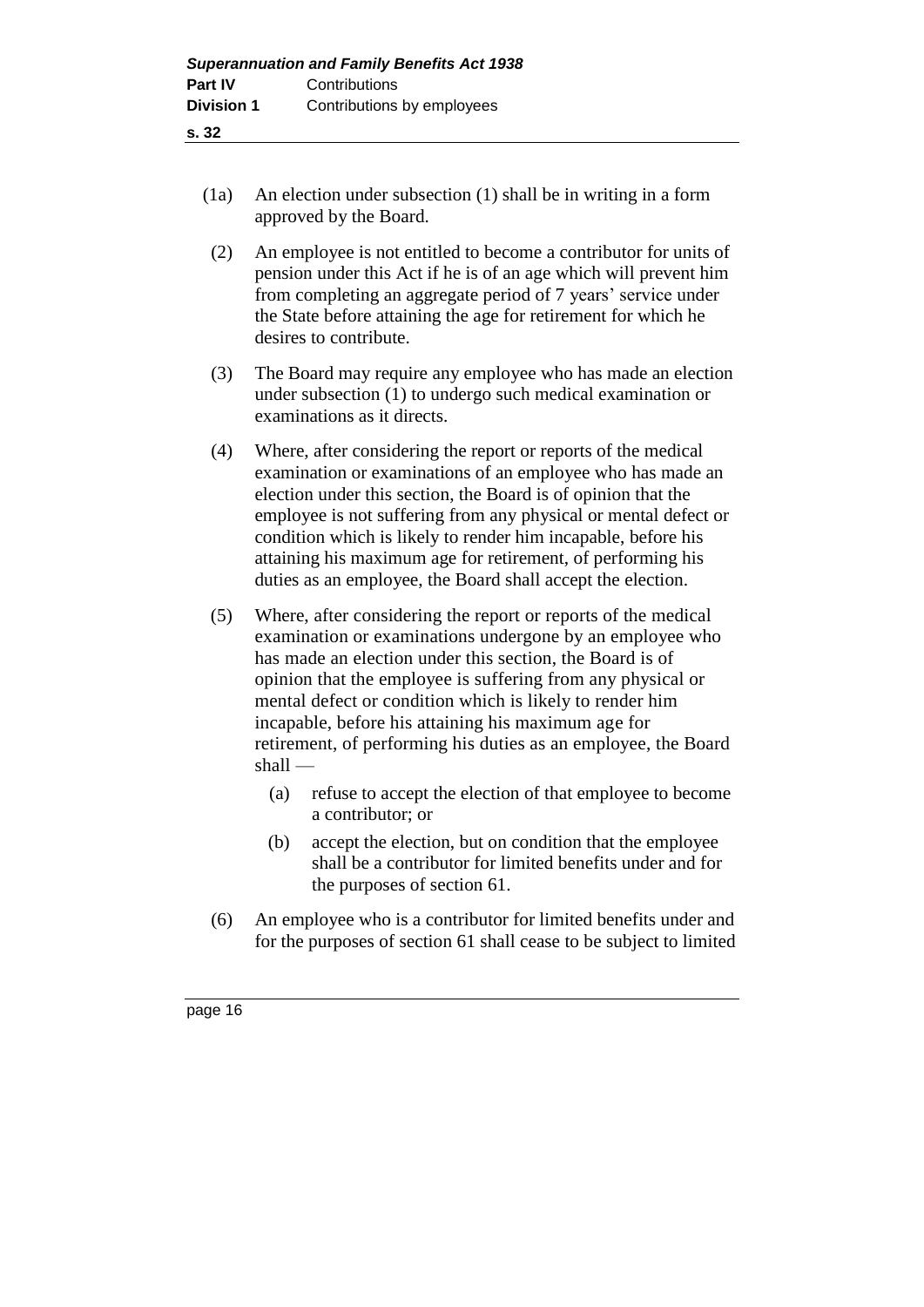benefits for the purposes of that section and for the purposes of the Sixth Schedule —

- (a) at the expiration of the period of 13 years after he became such a contributor; or
- (b) upon his satisfying the Board that he is no longer suffering from any physical or mental defect or condition which is likely to render him incapable, before his attaining his maximum age for retirement, of continuing to perform his duties as an employee,

whichever first occurs.

(7) Where a person has been accepted as a contributor for limited benefits pursuant to an election made under this section the Board shall record any defect or condition, the existence of which was disclosed in the report or reports furnished to the Board, by reason of which the Board declined to accept him as a contributor for ordinary benefits, but accepted him as a contributor for limited benefits.

*[Section 32 inserted by No. 134 of 1976 s.6; amended by No. 57 of 1986 s.6; No. 17 of 1987 s.12; No. 103 of 1994 s.18.]* 

### **32A. Contributions where employee formerly contributed to similar fund in the service of the Commonwealth and certain States**

- (1) In this section
	- **"former employee"** means a person who immediately prior to his becoming an employee within the meaning of this Act, was a contributor to a similar fund for standard benefits which were not liable to be reduced for ill-health or other reason;
	- **"former employment"** means employment by the Commonwealth or any other State;
	- **"similar fund"** means a fund or account established under the law applying to the former employment and providing for

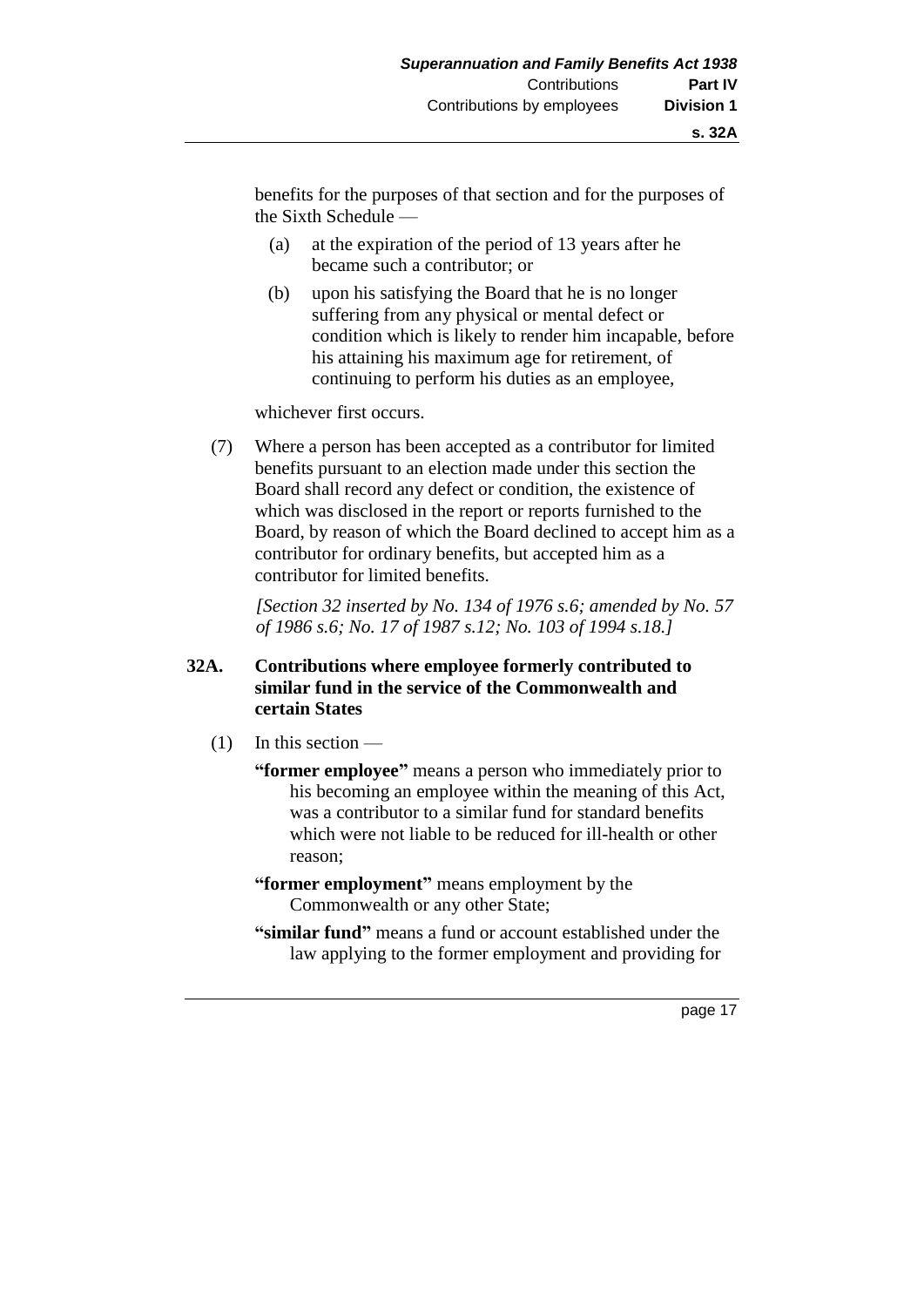superannuation or other like benefits for persons employed in the former employment similar to the purposes of the Fund established pursuant to this Act.

- (2) Notwithstanding the provisions of section 35 but subject to section  $60(9)$ , a former employee —
	- (a) who has received or is entitled to receive payment of an amount which is in satisfaction of contributions made by him to a similar fund and which is in lieu of pension or like benefits;
	- (b) who is appointed as an employee within the meaning of this Act;
	- (c) who, within 3 months of that appointment, elects to contribute under the provisions of this Act to the Fund,

may, within that period, credit that amount, or cause that amount to be credited, to the Fund, and thereupon —

- (d) that amount shall be applied in the redemption forthwith of all further contributions which would otherwise be payable fortnightly in respect of the number of whole units for which that amount is, in the opinion of an Actuary, sufficient, and any surplus therefrom shall be refunded;
- (e) the former employee shall be entitled to pension and benefits pursuant to the provisions of this Act as if he had become a contributor to the Fund on the date of his initial contribution to the similar fund.

*[Section 32A inserted by No. 15 of 1973 s.5; amended by No. 134 of 1976 s.7; No. 49 of 1996 s.64.]* 

## **33. Provisions in relation to contributors who are also contributors to certain statutory funds**

- *[(1) repealed]*
- (2) Where an employee, who elects to become a contributor under this Act, is employed in the Police Department of the State and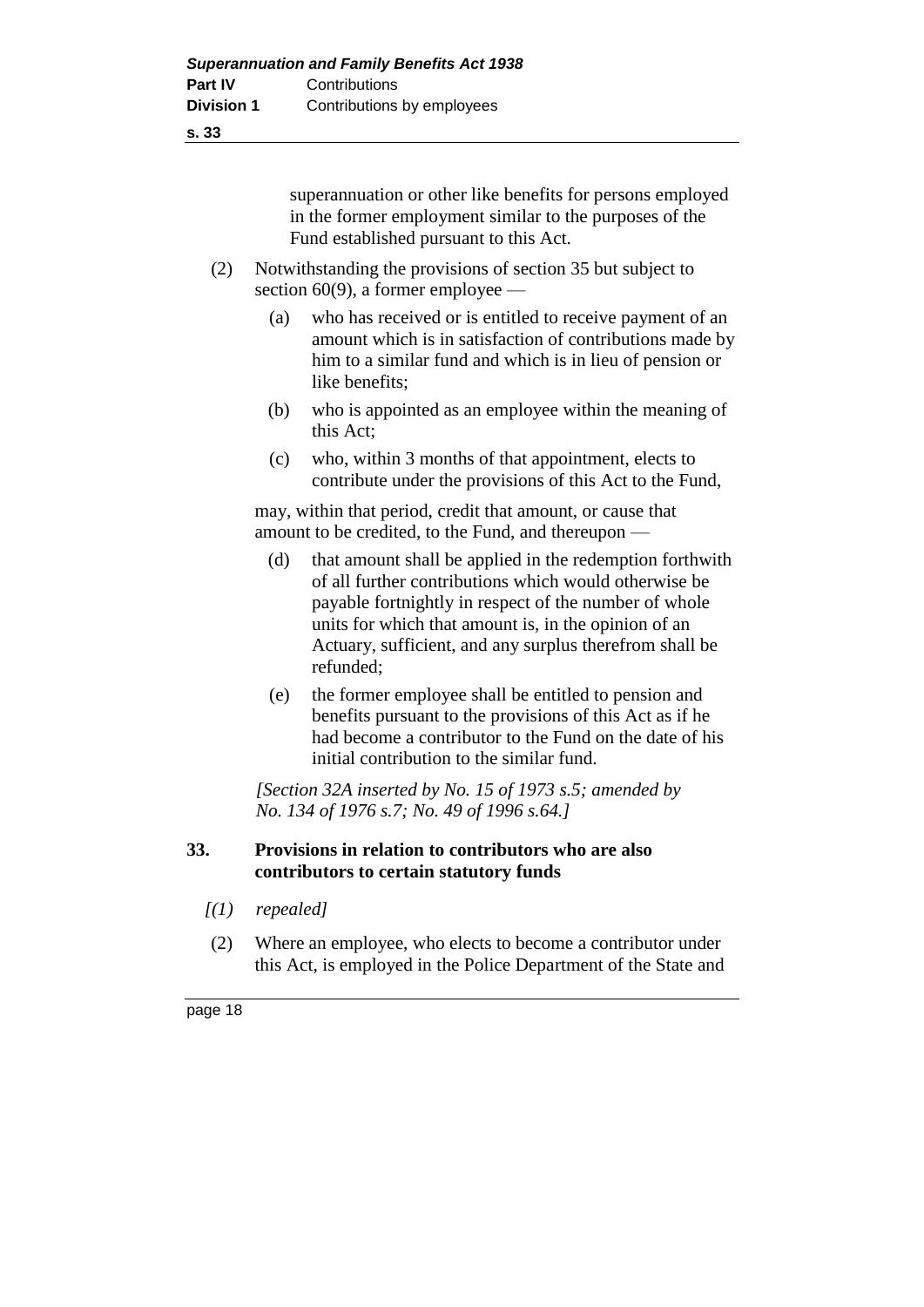is liable to contribute to the Police Benefit Fund, such employee shall, as from the date when he becomes a contributor under this Act, cease to be liable or to be entitled or permitted to contribute further to the Police Benefit Fund; but such amount as shall be certified in writing by the Government Actuary to be equivalent to the share of the moneys in or the investments representing the moneys in the Police Benefit Fund to which on the date when the employee became a contributor under this Act such employee would have been entitled as a contributor to the Police Benefit Fund if on such date the Police Benefit Fund had been dissolved and the moneys therein distributed amongst all the then contributors to the Police Benefit Fund upon the basis and in the proportions which, in the opinion of the Government Actuary, would be fair and just, shall be paid forthwith out of the Police Benefit Fund by the authority controlling the same to the Board, and by the Board to be held to the credit of the employee as such contributor under this Act and be applied at the option of the employee for either of the following purposes, that is to say —

- (a) in satisfaction of the contributions from time to time payable by the contributor under this Act until such time as the amount has been fully applied in such manner; or
- (b) subject to the regulations and provided the amount is sufficient, in payment forthwith by one lump sum of such sum as may be certified by the State Government Actuary to be required to redeem forthwith all future contributions which would be payable fortnightly under this Act by the contributor in respect of the number of units of pension stated by the State Government Actuary in his certificate:

Provided that —

(i) where the amount held by the Board as aforesaid can be applied only as to a part thereof for the purpose mentioned in paragraph (b), the amount shall, at the

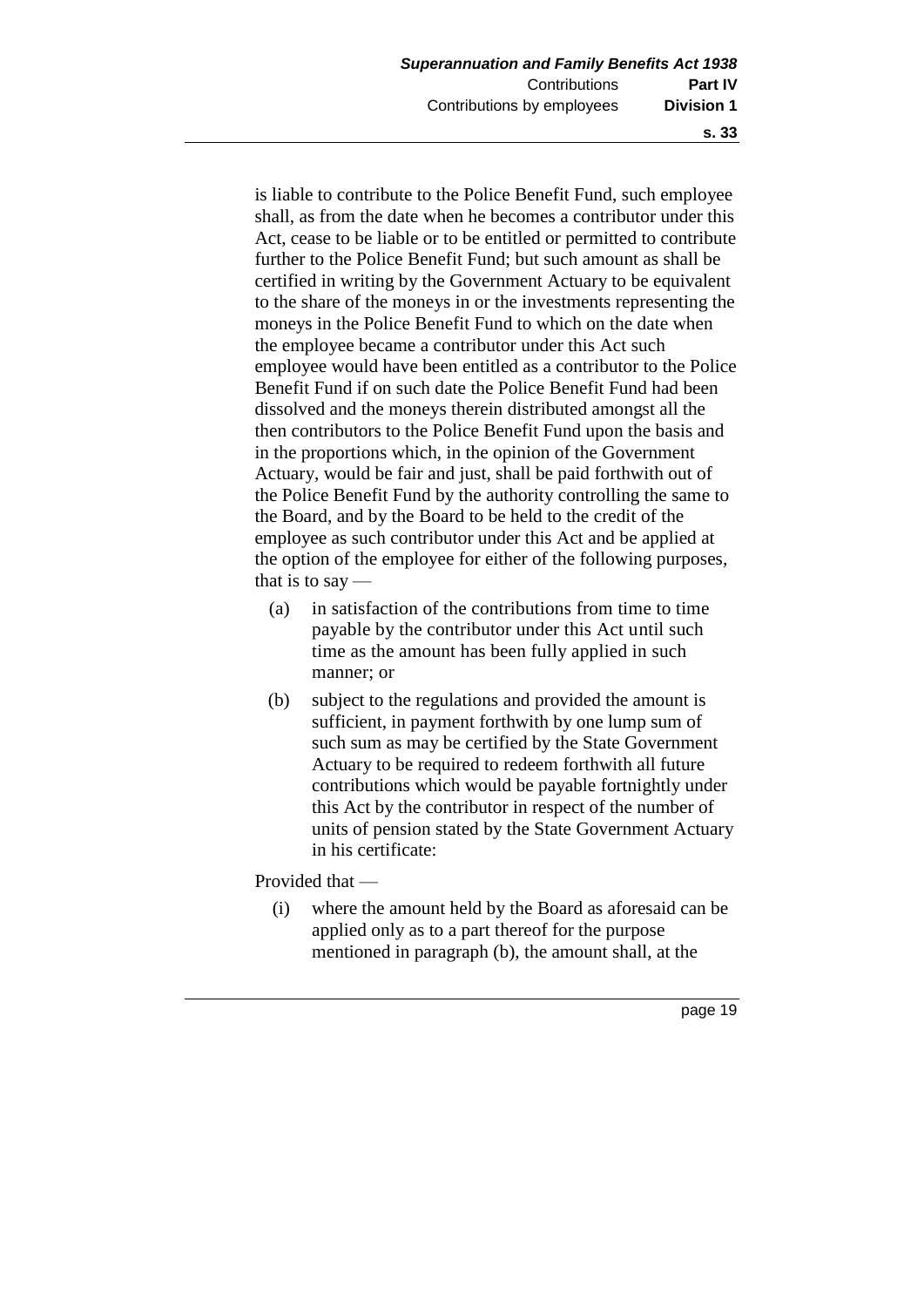option of the employee, be applied as to such part for the purpose mentioned in paragraph (b) and hereafter the balance of such amount shall be applied for the purpose mentioned in paragraph (a); and

- (ii) where payment in full for one or more units of pensions has been made in accordance with the provisions of paragraph (b), the number of units of pension in respect of which the contributor shall be liable under this Act to contribute by fortnightly payments shall be the number of units of pension appropriate to his rate of salary from time to time less the number of units of pension paid for in full as aforesaid; and
- (iii) if any balance of the amount held by the Board as aforesaid remains not applied for any of the purposes aforesaid when the employee for any reason ceases to be a contributor of fortnightly payments of contributions under this Act, such balance shall be paid by the Board to the employee or to his legal representative as the case may require.
- (3) Where an employee who elects to become a contributor under this Act is employed in the Government Railways and Tramways Department and is liable to contribute to the Railway Death Benefit and Endowment Fund, such employee may, notwithstanding anything to the contrary contained in the *Government Railways Act 1904*, or in any regulation or by-law made under that Act, elect at any time after he has become a contributor under this Act to cease to contribute to the Railway Death Benefit and Endowment Fund by a notice in writing signed by him and served upon the authority charged with the administration of or having the management and control of such lastmentioned Fund; and where such an election is made the following provisions shall apply: —
	- (a) As from the receipt of the notice of election by the authority required to be served with such notice the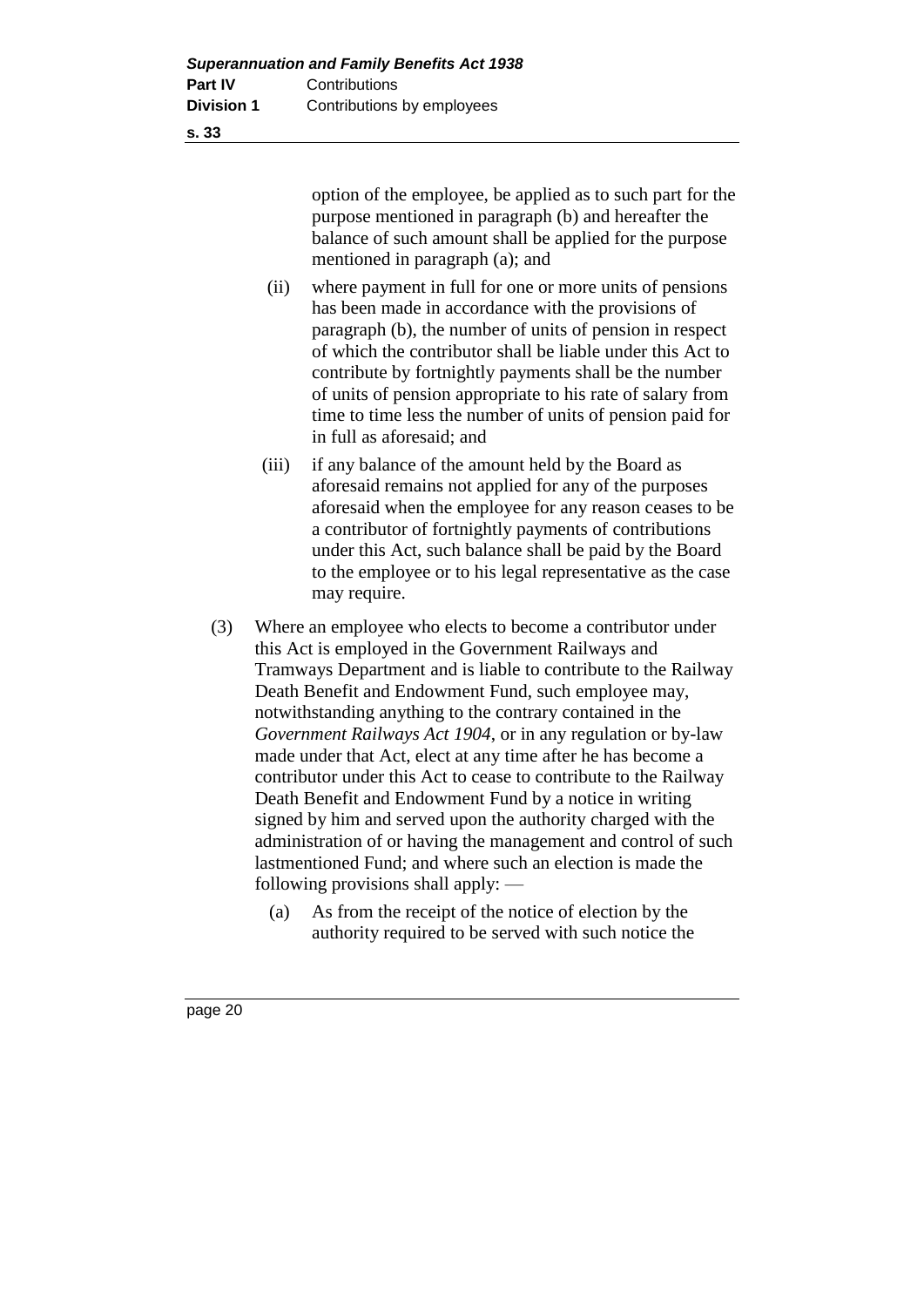employee shall no longer be liable to contribute to the Railway Death Benefit and Endowment Fund; and

- (b) the employee shall be entitled to be paid out of moneys standing to the credit of the said Fund and the authority aforesaid shall be and is hereby authorized to pay and shall pay out of moneys standing to the credit of the said Fund to the employee in respect of the contributions then previously made by him to the said Fund such amount as upon an actuarial determination by the Government Actuary is a reasonable surrender value for such contributions; or
- (c) at the option of the employee, the amount to which he is entitled as mentioned in paragraph (b) shall, instead of being paid to the employee, be paid to the Board and, when paid to the Board, shall be held to the credit of the employee as such contributor under this Act, and be applied at the option of the employee for either of the following purposes, that is to say —
	- (a) in satisfaction of the contributions from time to time payable by the contributor under this Act until such time as the amount has been fully applied in such manner; or
	- (b) subject to the regulations and provided the amount is sufficient, in payment forthwith by one lump sum of such sum as may be certified by the State Government Actuary to be required to redeem forthwith all future contributions which would be payable fortnightly under this Act by the contributor in respect of the number of units of pension stated by the State Government Actuary in his certificate:

Provided that —

(i) where the amount held by the Board as aforesaid can be applied only as to a part thereof for the purpose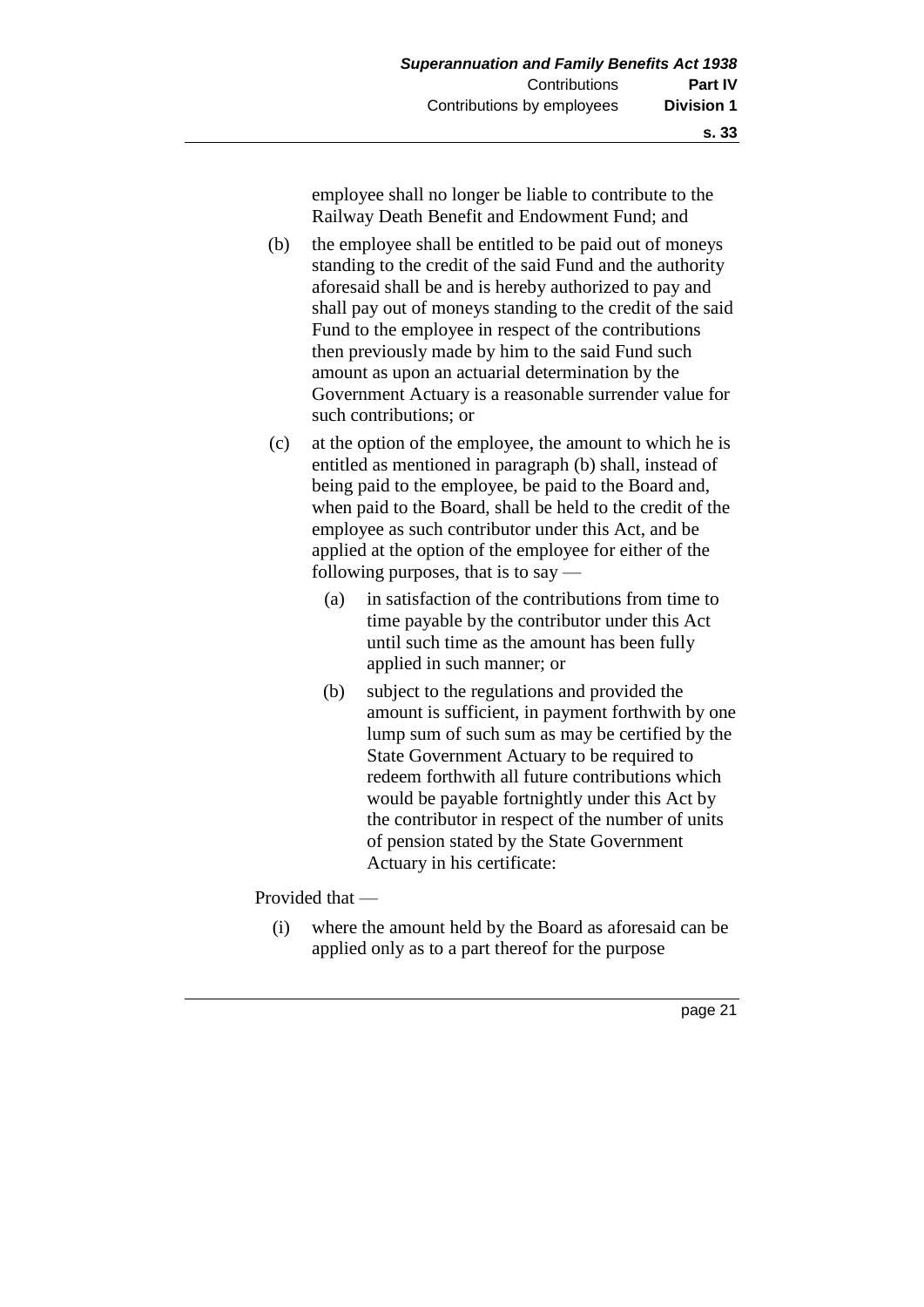mentioned in subparagraph (b), the amount shall, at the option of the employee, be applied as to such part for the purpose mentioned in subparagraph (b), and thereafter the balance of such amount shall be applied for the purpose mentioned in subparagraph (a); and

- (ii) where payment in full for one or more units of pension has been made in accordance with the provisions of subparagraph (b), the number of units of pension in respect of which the contributor shall be liable under this Act to contribute by fortnightly payments shall be the number of units of pension appropriate to his rate of salary from time to time less the number of units of pension paid for in full as aforesaid; and
- (iii) if any balance of the amount held by the Board as aforesaid remains not applied for any of the purposes aforesaid when the employee for any reason ceases to be a contributor of fortnightly payments of contributions under this Act, such balance shall be paid by the Board to the employee or to his legal representative as the case may require.
- (4) Nothing in subsection (3) shall operate or be deemed to operate so as to preclude any employee to whom the subsection applies continuing to contribute to the Railway Death Benefit and Endowment Fund after he has become, and while he continues to be, a contributor under this Act, if he so desires.

*[Section 33 <sup>8</sup> amended by No. 65 of 1947 s.5; No. 49 of 1996 s.64.]* 

# **34. Provisions relating to employees who are qualified for superannuation allowance under the** *Superannuation Act 1871*

(1) Where an employee employed at the commencement of this Act is qualified by length of service for a superannuation allowance under the provisions of the *Superannuation*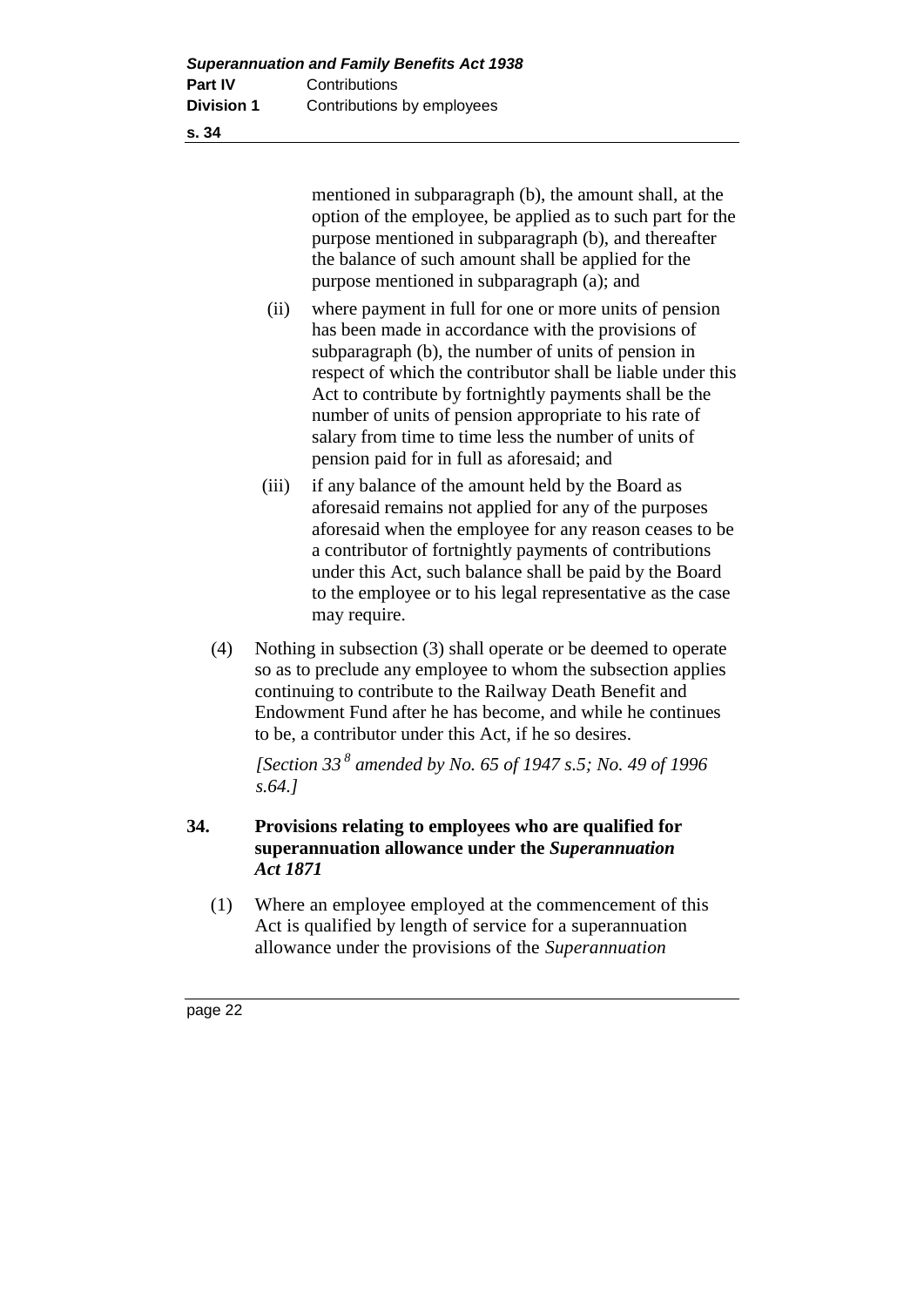Act 1871<sup>2</sup>, and does not become a contributor under this Act this Act shall not operate so as to deprive him of any eligibility for superannuation allowance under the *Superannuation Act 1871* <sup>2</sup> .

- (2) Where an employee employed at the commencement of this Act, is qualified by length of service for a superannuation allowance under the provisions of the *Superannuation*  Act 1871<sup>2</sup>, such employee may elect to become either a contributor or a qualified contributor under this Act and section 32 shall, with such adaptations as are necessary, apply.
- (3) Where an employee mentioned in subsection (2) elects to become a contributor under this Act he shall be liable to contribute to the Fund under this Act as if he were contributing for the full benefits of a pensioner under this Act, and subject thereto the following provisions shall apply: —
	- (a) If when such employee reaches the maximum age for retirement under this Act he is still a person to whom the Governor may lawfully grant a superannuation allowance under the *Superannuation Act* 1871<sup>2</sup>, such employee may, at his option, take any one of the following benefits, namely —
		- (i) accept the pension benefits of a contribution under this Act, and relinquish all qualification or eligibility for a superannuation allowance under the *Superannuation Act* 1871<sup>2</sup>; or
		- (ii) accept a superannuation allowance under and in accordance with the provisions of the Superannuation Act 1871<sup>2</sup>, and a refund from the Board of the amount of the contributions made by him as a contributor in accordance with his obligation under this Act to make such contributions; or
		- (iii) accept from the Board a refund of a sum equal to the difference between the aggregate amount of

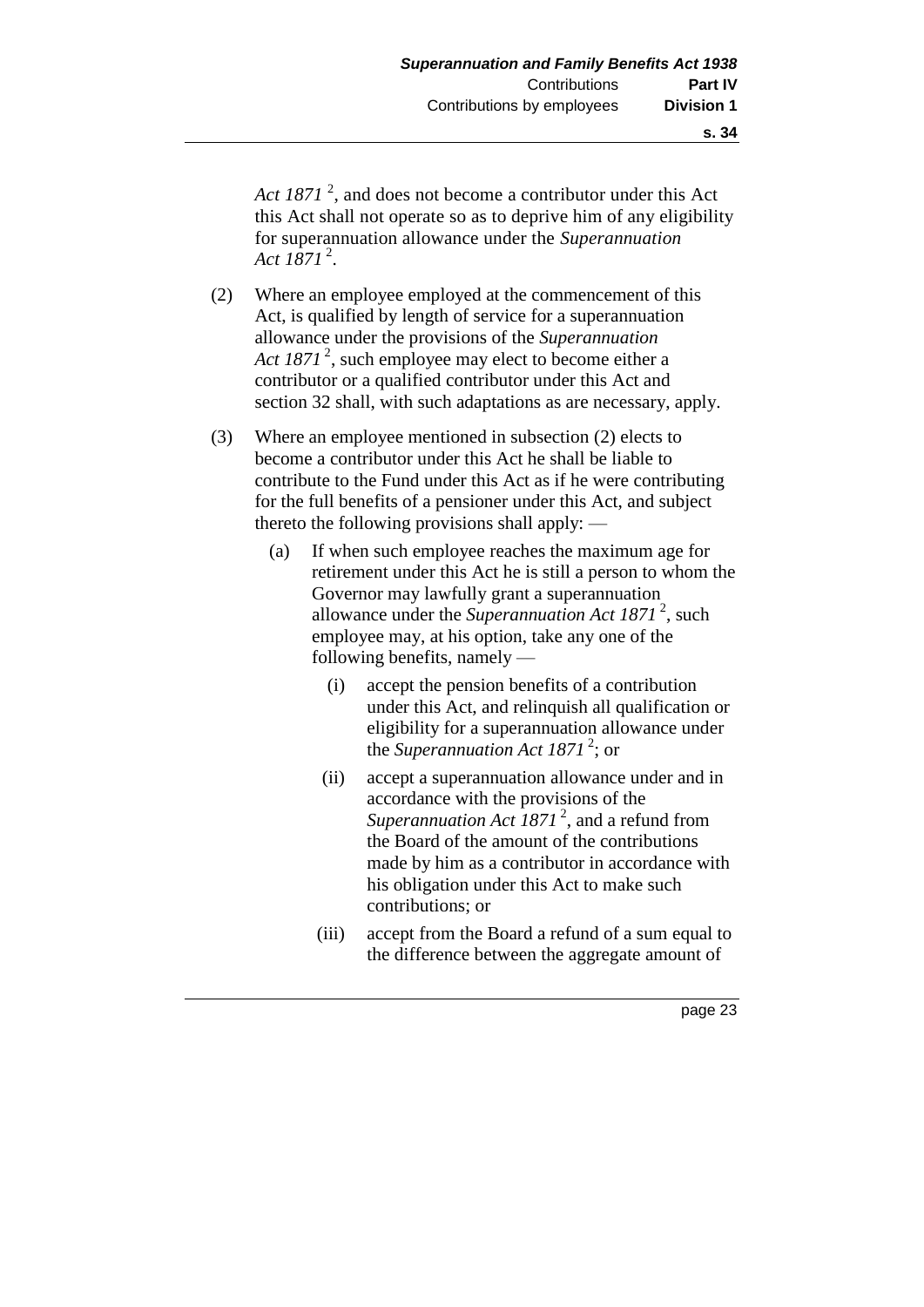|     |       | the contributions made by him as a contributor as<br>aforesaid and the amount determined actuarially<br>to be necessary to pay in full the amount of all<br>the contributions which he would have been<br>liable to make as a qualified contributor, if in the<br>first instance he had elected to become a<br>qualified contributor instead of electing to<br>become a contributor. |
|-----|-------|--------------------------------------------------------------------------------------------------------------------------------------------------------------------------------------------------------------------------------------------------------------------------------------------------------------------------------------------------------------------------------------|
| (b) |       | When any employee elects to take the benefit provided<br>in paragraph $(a)(iii)$ —                                                                                                                                                                                                                                                                                                   |
|     | (i)   | subject to the Superannuation Act 1871 <sup>2</sup> , he will<br>continue to be qualified and eligible for the grant<br>of a superannuation allowance under that Act;                                                                                                                                                                                                                |
|     | (ii)  | he shall not be entitled to any benefits personally<br>as a pensioner under this Act; and                                                                                                                                                                                                                                                                                            |
|     | (iii) | upon his death his widow and children shall be<br>entitled in respect of the units of pension for<br>which the employee was contributing as a<br>contributor under this Act to receive from<br>moneys standing to the credit of the Fund in<br>accordance with this Act the same benefits to<br>which they would have been entitled if the                                           |

and

(c) The employee shall make his choice of the benefit under paragraph (a) which he desires to take and shall give notice thereof in writing in the prescribed form to the Board not later than one month after he is notified that he is qualified and eligible for a superannuation allowance under the *Superannuation Act 1871* <sup>2</sup> , or within such further period as the Board may allow.

employee had elected to take the benefit

provided in paragraph (a)(i);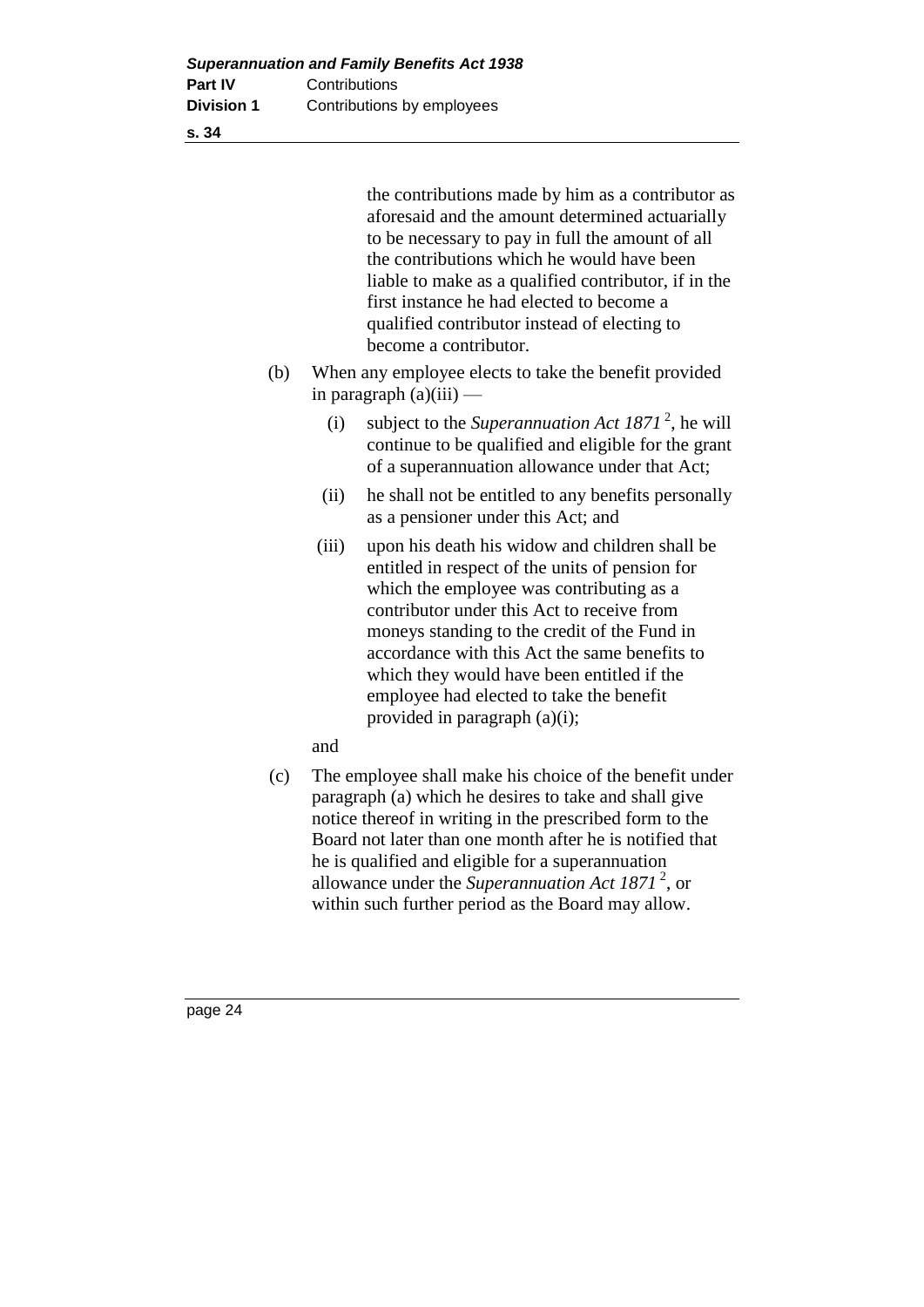- (4) Where an employee mentioned in subsection (2) elects under this section to become a qualified contributor the following provisions shall apply: —
	- (a) Subject to the *Superannuation Act*  $1871^2$ , the employee will continue to be qualified and eligible for the grant of a superannuation allowance under that Act;
	- (b) the employee shall not be entitled to any benefits personally as a pensioner under this Act;
	- (c) the employee shall contribute to the Fund at a rate to be prescribed by regulations for any number of units of pension for which under this Act he may contribute as a contributor; and
	- (d) upon the death of the employee his widow and children shall be entitled in respect of the units of pension for which the employee was contributing as a qualified contributor in accordance with this Act the same benefits to which they would have been entitled if the employee had been a contributor or a pensioner under this Act.

*[Section 34 <sup>8</sup> amended by No. 65 of 1947 s.5; No. 49 of 1996 s.64.]* 

*[35. Repealed by No. 134 of 1976 s.8.]* 

#### **36. Commencement and cessation of contributions**

(1) Subject to this Act and except as otherwise provided in this Act, every employee who becomes a contributor or a qualified contributor shall contribute to the Fund from such date (not being more than 6 months after the commencement of this Act) as the Governor notifies in the *Government Gazette* in the case of an employee employed at the commencement of this Act or after commencement of this Act and on or before the date notified as aforesaid, or, in the case of an employee whose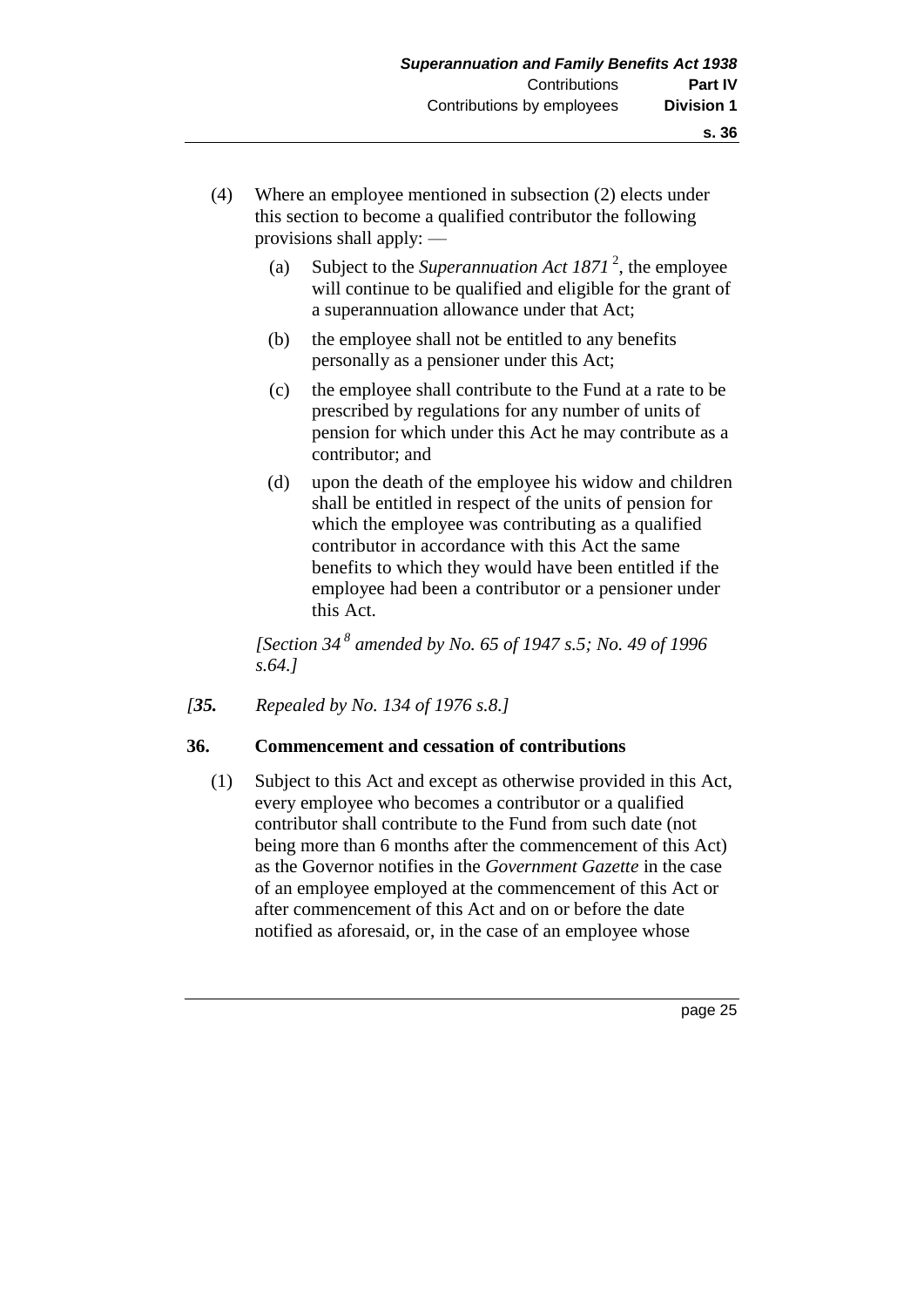employment commences after the date so notified, from the date of the employee's election to become a contributor.

- (2) An employee in the service at the commencement of this Act who at that date had not reached his maximum age for retirement and in accordance with the provisions of section 32, and within the period prescribed by that section gave the necessary notice of his election to become a contributor or a qualified contributor, but who attained his maximum age for retirement before the date notified for the commencement of contributions pursuant to subsection (1), shall, subject to payment of his initial contribution on the date appointed under this Act for the payment thereof, be deemed actually to have become a contributor or a qualified contributor, as the case may be, within the meaning and for the purposes of this Act and to have paid his initial contribution within 12 months before he attained his maximum age for retirement as aforesaid and shall be bound by the provisions of this Act, and shall be entitled to the benefits provided by this Act accordingly, notwithstanding that after attaining his maximum age for retirement he ceased to be an employee.
- (3) The following provisions shall apply in relation to the cessation of payments of contributions, that is to say —
	- (a) the contributions of a contributor and of a qualified contributor shall, subject to the next succeeding paragraph, cease to be paid when he ceases to be employed in the service, or immediately after the last periodical payment of contribution before the anniversary of his initial contribution next preceding the attainment by him of the maximum age for retirement, whichever first happens; and
	- (b) in the case of a contributor or of a qualified contributor whose initial contribution is paid within 12 months before he attains the maximum age for retirement 26 contributions at the periodical rates applicable to the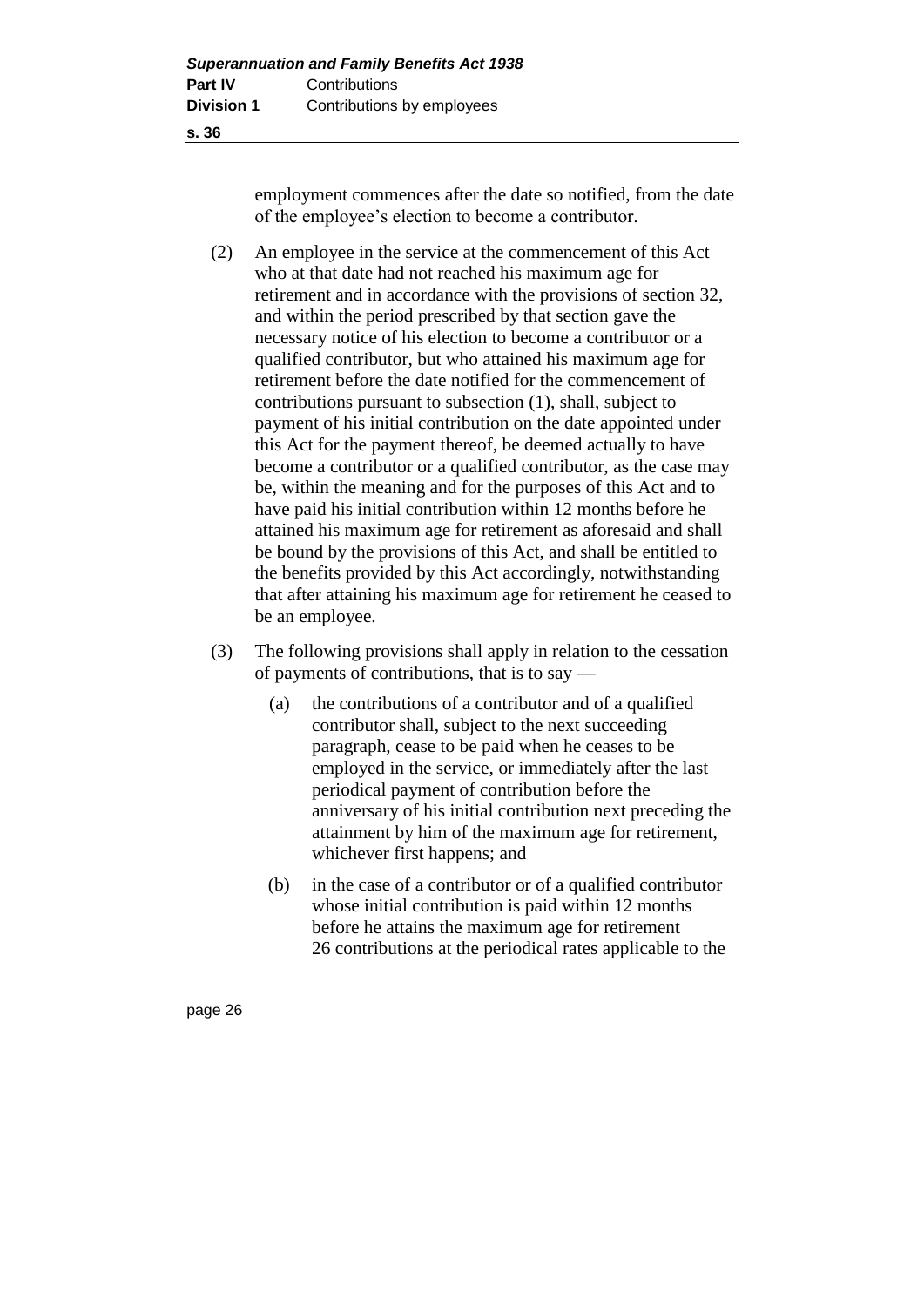contributor or to the qualified contributor shall be paid before pension in respect of superannuation shall become payable.

- (c) For the purposes of paragraph (a) and paragraph (b), the initial contribution of an employee in respect of any additional unit or part thereof for which he has elected to contribute shall be deemed to have been made on the date as from which the contribution in respect of such additional unit or part became payable.
- (4) A contributor or a qualified contributor
	- (a) who elects or is called upon to retire on or after attaining the age of 60 years; or
	- (b) whose maximum age for retirement is fixed at an earlier age than 65 years, but not less than 60 years, and who retires on attaining the age so fixed

may, notwithstanding anything contained in this section, contribute in a lump sum or in such smaller sums and at such periods as the Board approves, the actuarial equivalent of the amount necessary to complete his payments to the Fund up to a later age (not exceeding the age of 65 years).

- (5) A contributor or pensioner or a qualified contributor
	- (a) who was, at the time of his retirement, contributing for a number of units not less than his primary unit entitlement;
	- (b) whose salary has been increased subsequently but from a date prior to his retirement to a higher salary group in column one of the scale contained in section 37(1) than the salary group in which it fell prior to the increase

may elect to contribute such an amount as will provide additional units of pension but so that the total number of units shall not exceed the number specified in column 2 of the scale contained in section 37(1) opposite to that higher salary group.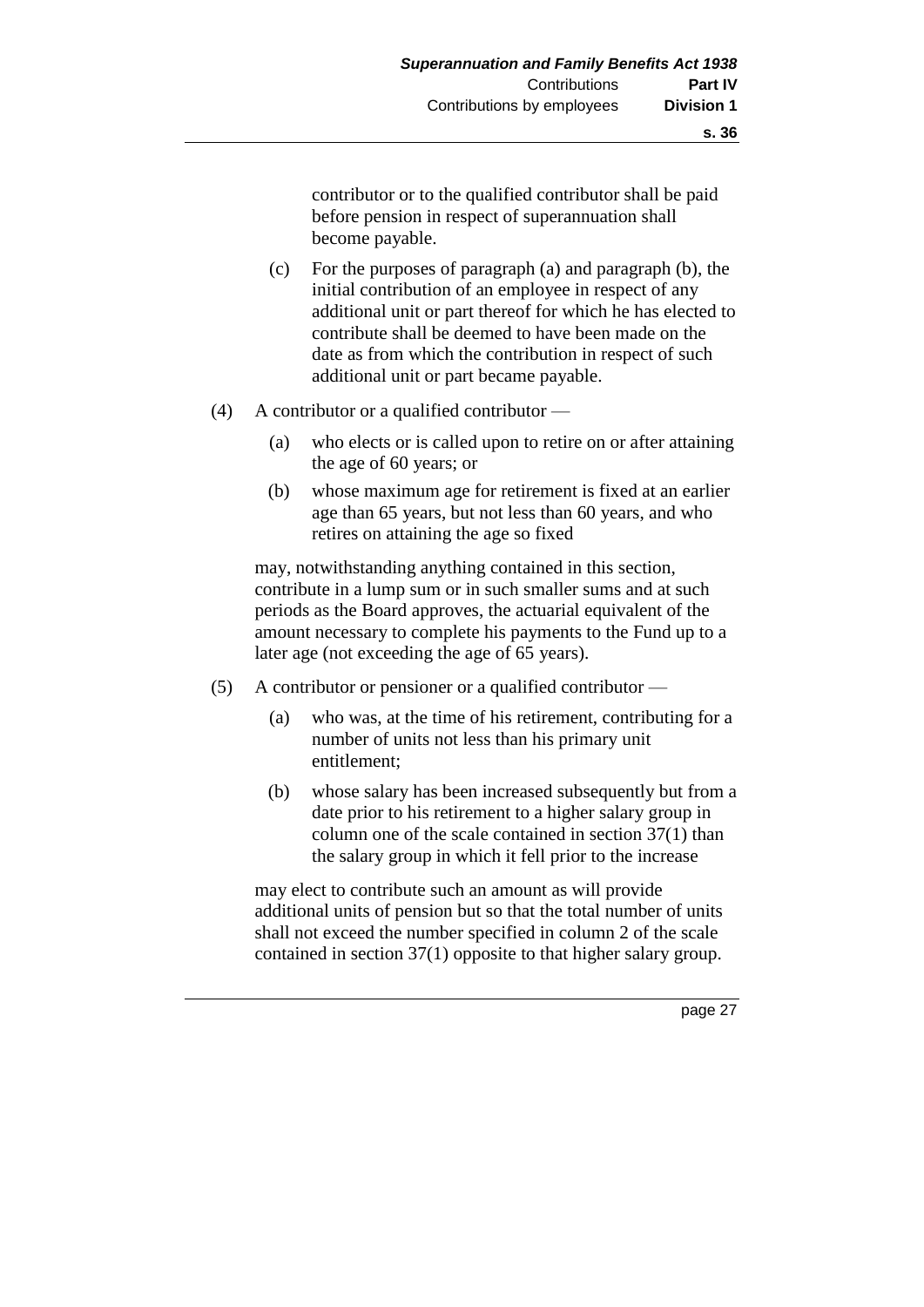Provided that in respect of those units 26 contributions at the rate applicable to his age at retirement shall be made before pension in respect of superannuation shall become payable and upon payment of those contributions the pension shall become payable as from the date of retirement in the case of a contributor, and, in the case of a qualified contributor, the pension to his widow shall become payable after the death of the qualified contributor following the payment of the contributions.

*[Section 36 <sup>8</sup> amended by No. 43 of 1939 s.7; No. 39 of 1950 s.6; No. 25 of 1951 s.2; No. 36 of 1955 s.2; No. 75 of 1973 s.6.]* 

# **Division 2 — Scale of units**

### **37. Scale of units of pension**

- (1) Subject to this Act, contributions by a contributor and by a qualified contributor shall be in respect of units of pension as defined in section 58, and the maximum number of units in respect of which a contributor or a qualified contributor may contribute shall have relation to the salary of the employee
	- (a) in accordance with scale A appended to this subsection if the employee commenced contributing before 1 January 1958; or
	- (b) in accordance with column 2 of scale B appended to this subsection if the employee
		- (i) commences contributing on or after that day; or
		- (ii) having commenced contributing before that day in respect of any number of units elects to contribute after that day for an increase in the number of units, in which case scale B applies only in respect of the increase in the number of units.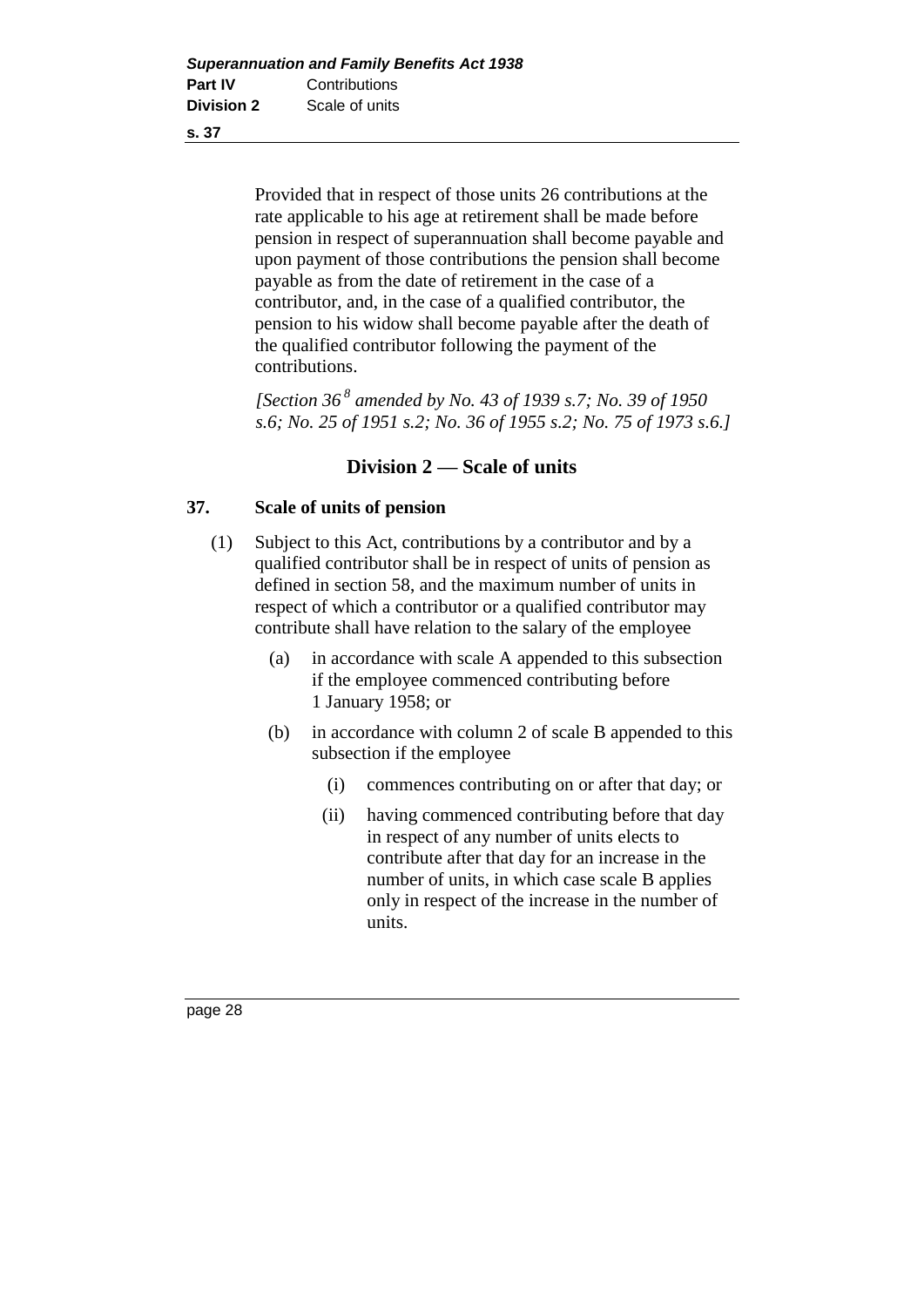| <b>Superannuation and Family Benefits Act 1938</b> |                   |  |  |
|----------------------------------------------------|-------------------|--|--|
| Contributions                                      | <b>Part IV</b>    |  |  |
| Scale of units                                     | <b>Division 2</b> |  |  |

| <b>Scale A</b>               |                      |                           |  |
|------------------------------|----------------------|---------------------------|--|
| <b>Column 1</b>              |                      | <b>Column 2</b>           |  |
| Where the annual salary of   |                      | The employee may          |  |
| the employee in terms of the |                      | contribute the amount     |  |
|                              | currency existing at | necessary to provide      |  |
|                              | 1 January 1958       | units of pension as under |  |
| exceeds                      | does not exceed      |                           |  |
| $\pounds$                    | £                    |                           |  |
|                              | 130                  | $\overline{2}$            |  |
| 130                          | 156                  | $2\frac{1}{2}$            |  |
| 156                          | 208                  | 3                         |  |
| 208                          | 260                  | $\overline{4}$            |  |
| 260                          | 312                  | 5                         |  |
| 312                          | 364                  | 6                         |  |
| 364                          | 416                  | 7                         |  |
| 416                          | 468                  | 8                         |  |
| 468                          | 520                  | 9                         |  |
| 520                          | 572                  | 10                        |  |
| 572                          | 624                  | 11                        |  |
| 624                          | 676                  | 12                        |  |
| 676                          | 728                  | 13                        |  |
| 728                          | 780                  | 14                        |  |
| 780                          | 832                  | 15                        |  |
| 832                          | 884                  | 16                        |  |
| 884                          | 936                  | 17                        |  |
| 936                          | 988                  | 18                        |  |
| 988                          | 1 0 4 0              | 19                        |  |
| 1 0 4 0                      | 1 1 4 4              | 20                        |  |
| 1 1 4 4                      | 1 2 4 8              | 21                        |  |
| 1 2 4 8                      | 1 3 5 2              | 22                        |  |
| 1 3 5 2                      | 1456                 | 23                        |  |
| 1456                         | 1560                 | 24                        |  |
| 1 560                        | 1 6 6 4              | 25                        |  |
| 1 6 6 4                      |                      | 26                        |  |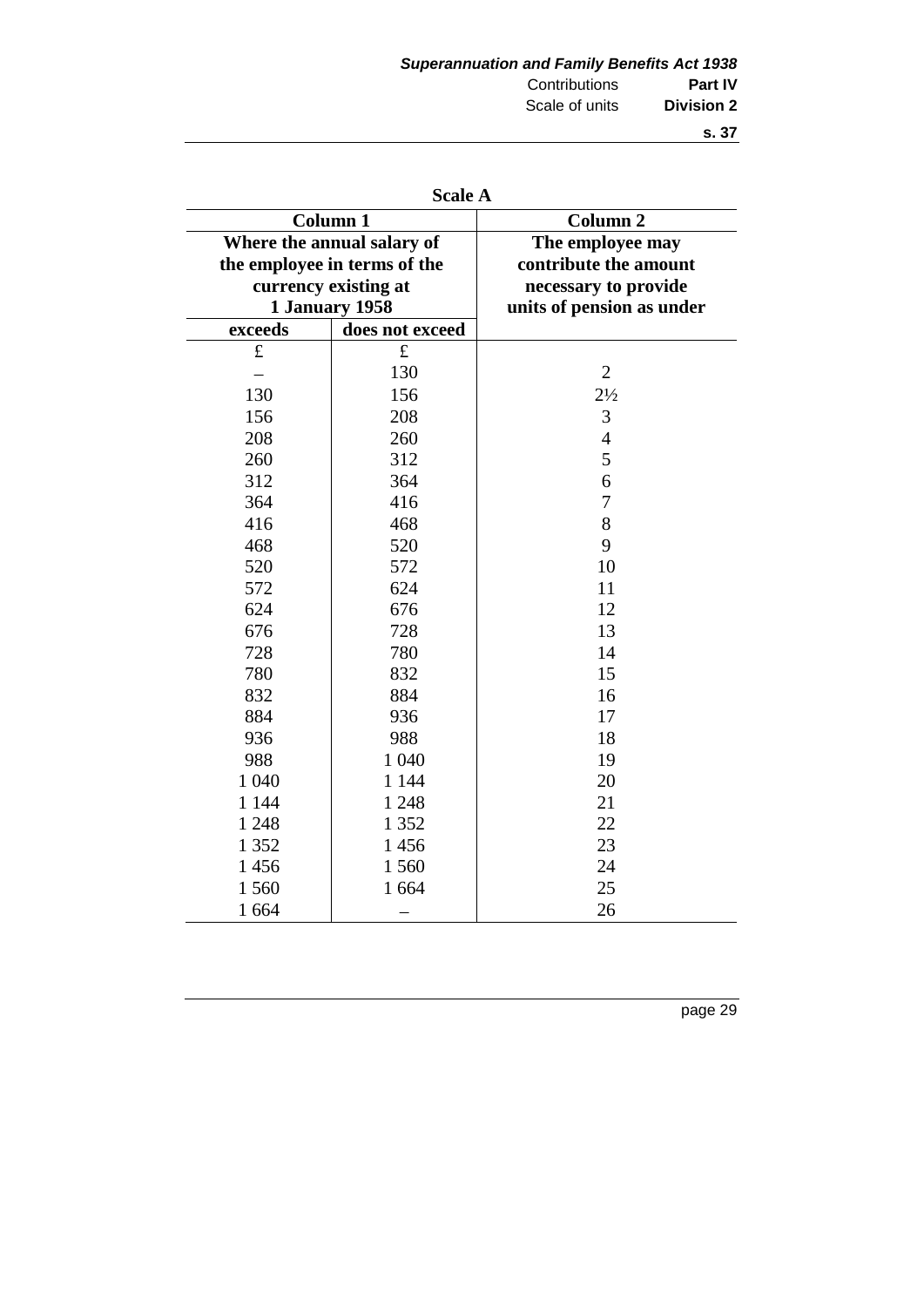| <b>Scale B</b>                       |                    |                           |                             |                                             |
|--------------------------------------|--------------------|---------------------------|-----------------------------|---------------------------------------------|
|                                      | <b>Column 1</b>    | <b>Column 2</b>           | Column 3                    | Column 4                                    |
| where<br>annual<br>salary<br>exceeds | does not<br>exceed | total unit<br>entitlement | primary unit<br>entitlement | non-<br>contributory<br>unit<br>entitlement |
| \$                                   | \$                 |                           |                             |                                             |
|                                      | 324                | $\overline{2}$            | $\overline{2}$              |                                             |
| 324                                  | 390                | $2\frac{1}{2}$            | $2\frac{1}{2}$              |                                             |
| 390                                  | 520                | 3                         | 3                           |                                             |
| 520                                  | 650                | $\overline{4}$            | $\overline{4}$              |                                             |
| 650                                  | 780                | 5                         | 5                           |                                             |
| 780                                  | 910                | 6                         | 6                           |                                             |
| 910                                  | 1 0 4 0            | $\overline{7}$            | $\overline{7}$              |                                             |
| 1 0 4 0                              | 1 1 7 0            | 8                         | 8                           |                                             |
| 1 1 7 0                              | 1 300              | 9                         | 9                           |                                             |
| 1 300                                | 1 4 3 0            | 10                        | 10                          |                                             |
| 1 4 3 0                              | 1560               | 11                        | 11                          |                                             |
| 1 560                                | 1690               | 12                        | 12                          |                                             |
| 1690                                 | 1820               | 13                        | 13                          |                                             |
| 1820                                 | 1950               | 14                        | 14                          |                                             |
| 1950                                 | 2 0 8 0            | 15                        | 15                          |                                             |
| 2 0 8 0                              | 2 2 1 0            | 16                        | 16                          |                                             |
| 2 2 1 0                              | 2 3 4 0            | 17                        | 17                          |                                             |
| 2 3 4 0                              | 2 4 7 0            | 18                        | 18                          |                                             |
| 2 4 7 0                              | 2 600              | 19                        | 19                          |                                             |
| 2 600                                | 2860               | 20                        | 20                          |                                             |
| 2860                                 | 3 1 2 0            | 22                        | 21                          | $\mathbf{1}$                                |
| 3 1 2 0                              | 3 3 8 0            | 24                        | 22                          | $\overline{2}$                              |
| 3 3 8 0                              | 3 640              | 26                        | 23                          | 3                                           |
| 3 640                                | 3 900              | 28                        | 24                          | $\overline{4}$                              |
| 3 900                                | 4 1 6 0            | 30                        | 25                          | 5                                           |
| 4 1 6 0                              | 4 4 2 0            | 32                        | 26                          | 6                                           |
| 4 4 2 0                              | 4680               | 34                        | 27                          | $\boldsymbol{7}$                            |
| 4680                                 | 4 9 4 0            | 36                        | 28                          | 8                                           |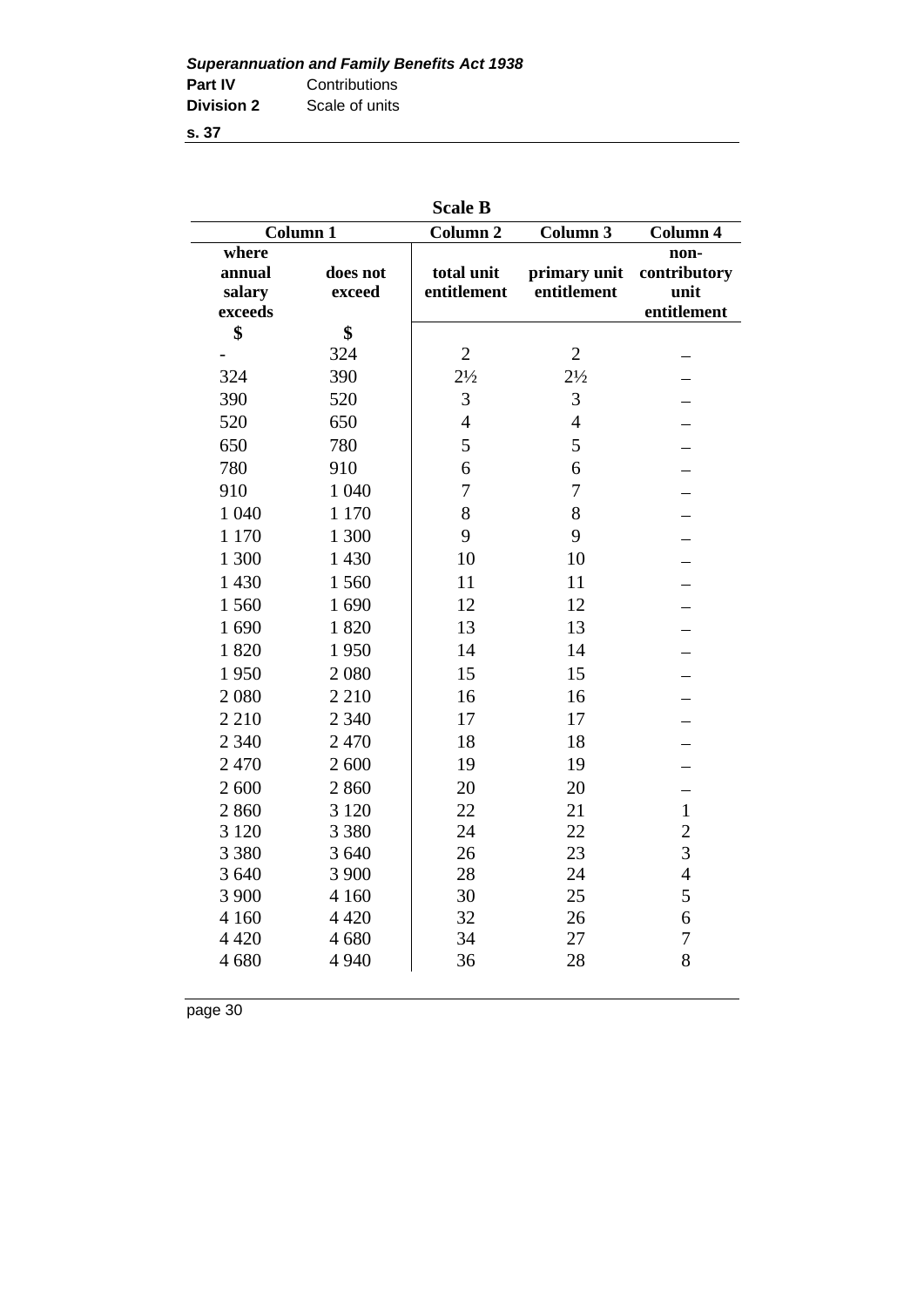|                                      | Column 1           | Column 2                  | Column 3                    | Column 4                                    |
|--------------------------------------|--------------------|---------------------------|-----------------------------|---------------------------------------------|
| where<br>annual<br>salary<br>exceeds | does not<br>exceed | total unit<br>entitlement | primary unit<br>entitlement | non-<br>contributory<br>unit<br>entitlement |
| \$                                   | \$                 |                           |                             |                                             |
| 4 9 4 0                              | 5 200              | 38                        | 29                          | 9                                           |
| 5 200                                | 5460               | 40                        | 30                          | 10                                          |
| 5460                                 | 5 7 2 0            | 42                        | 31                          | 11                                          |
| 5 7 2 0                              | 5980               | 44                        | 32                          | 12                                          |
| 5 9 8 0                              | 6 2 4 0            | 46                        | 33                          | 13                                          |
| 6 2 4 0                              | 6 500              | 48                        | 34                          | 14                                          |
| 6 500                                | 6 760              | 50                        | 35                          | 15                                          |
| 6 760                                | 7 0 2 0            | 52                        | 36                          | 16                                          |
| 7 0 20                               | 7 2 8 0            | 54                        | 37                          | 17                                          |
| 7 2 8 0                              | 7 5 4 0            | 56                        | 38                          | 18                                          |
| 7 5 4 0                              | 7800               | 58                        | 39                          | 19                                          |

and thereafter total unit entitlement is increased by 2, primary unit entitlement by 1, and non-contributory unit entitlement by 1, units respectively for each \$260 of annual salary, or part thereof, above \$7 800.

- *[(2) repealed]*
- (3) A contributor or a qualified contributor whose salary does not exceed \$416 per annum may elect to contribute in respect of additional units or half units to make up a total number of 2½, 3, or 4 units.
- (4) Where an employee enters the service after the commencement of this subsection and becomes a contributor, the Board may grant an application by him for a number of units less than the relative number for his salary group as shown in the scale in subsection  $(1)$ .
- (5) Subject to subsection (9), if the salary of a contributor is increased and by reason of that increase falls within a higher salary group in column one of the scale contained in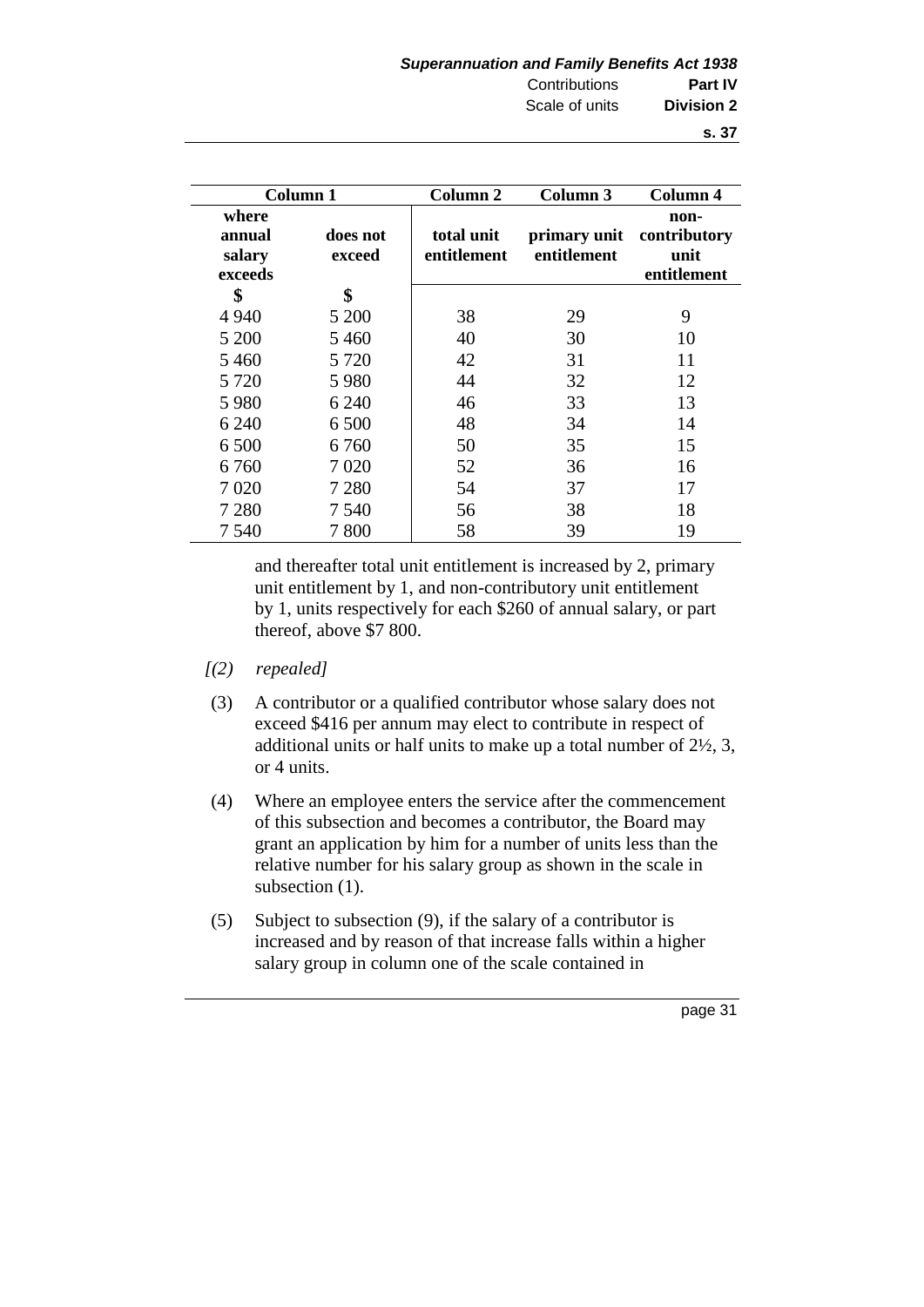subsection (1) than the salary group in which it fell prior to the increase, the following provisions shall apply to the contributor —

- (a) if he has attained the age of 40 years, or, being an employee at the commencement of this Act, was not less than 30 years of age when he became a contributor, he may increase the amount of his contribution to an amount not exceeding the sum which will provide units of pension to the number specified in column 2 opposite to that higher salary group; and
- (b) in all other cases he may increase the amount of his contribution to such a sum as will provide units of pension to the number so specified. Any such increased contribution shall be payable as from the date upon which the contributor elects to increase the amount of his contribution:

Provided that —

- (i) where any increase of salary is due to the operation of an award of a court or body having power to fix rates of pay, which award makes the amount of salary liable to be increased if an increase occurs in a declared basic wage, and by reason of such increase the salary of a contributor or of a qualified contributor falls within a higher salary group than the salary group in which it fell prior to the increase, the contributor or the qualified contributor may elect to increase the amount of his contribution accordingly; and
- (ii) in any instance in which a declaration of the basic wage as mentioned in paragraph (i) of this proviso has the effect of placing employees in the service outside the metropolitan area in a salary group higher than that for the same grade or class of employees in the service within the metropolitan area, the employees in the service outside the metropolitan area who are contributors or qualified contributors may, at their option, continue to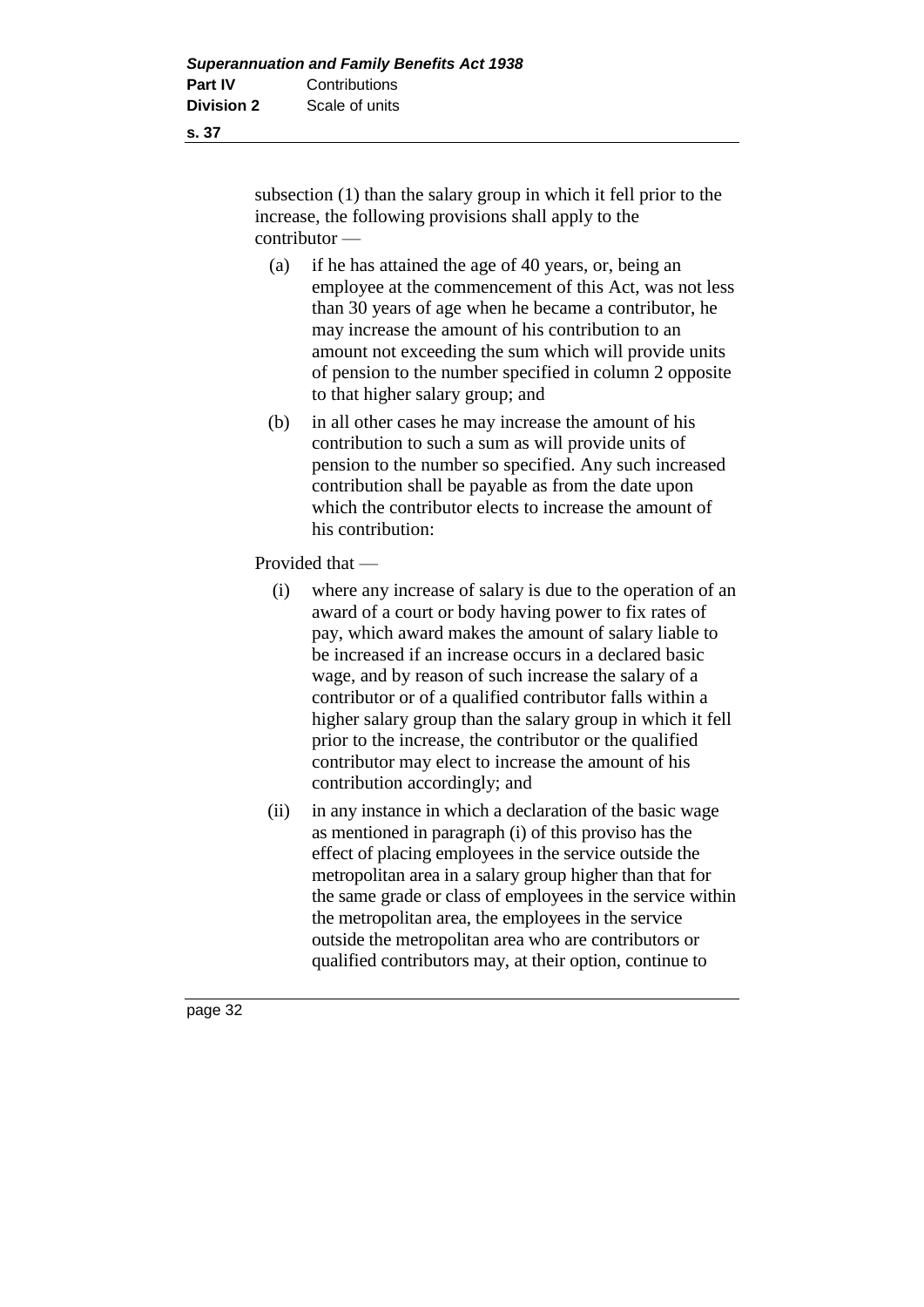contribute in respect of the same number of units for which they were contributing prior to such declaration of the basic wage, or may contribute for the additional unit or units prescribed for the higher salary group in which they have been placed by reason of the operation of the declaration of the basic wage as aforesaid; and

- (iii) for the purpose of paragraph (ii) of this proviso the **"metropolitan area"** means that portion of the State comprised within an imaginary circle having a radius of 50 kilometres from the General Post Office, at Perth, as the centre of such circle.
- (6) An employee employed in the service at the commencement of this Act who, when he becomes a contributor, is not less than 30 years of age shall not in any case be compelled to contribute for more than 2 units but may, within 6 months after he becomes a contributor, elect to take the benefit of this subsection and thereupon the following provisions shall apply to him: —
	- (a) Subject to paragraph (c) he may elect within the said 6 months to contribute, at the rates prescribed for the age of 30 years, for 2, 2½, 3 or 4 units; and
	- (b) if his period of his service under the State is not less than 10 years, he may elect within the said 6 months to contribute at the rate appropriate to his age as provided in the Schedules for units additional to those contributed for under the last preceding paragraph: Provided that —
		- (i) the total number of units contributed for by any such employee shall not exceed the number of units prescribed for the salary group to which, according to the scale contained in subsection (1) he belongs or the number of 4 units, whichever is the greater;
		- (ii) where an employee satisfies the Board that he has failed to make an election under paragraph (a) within the time specified in that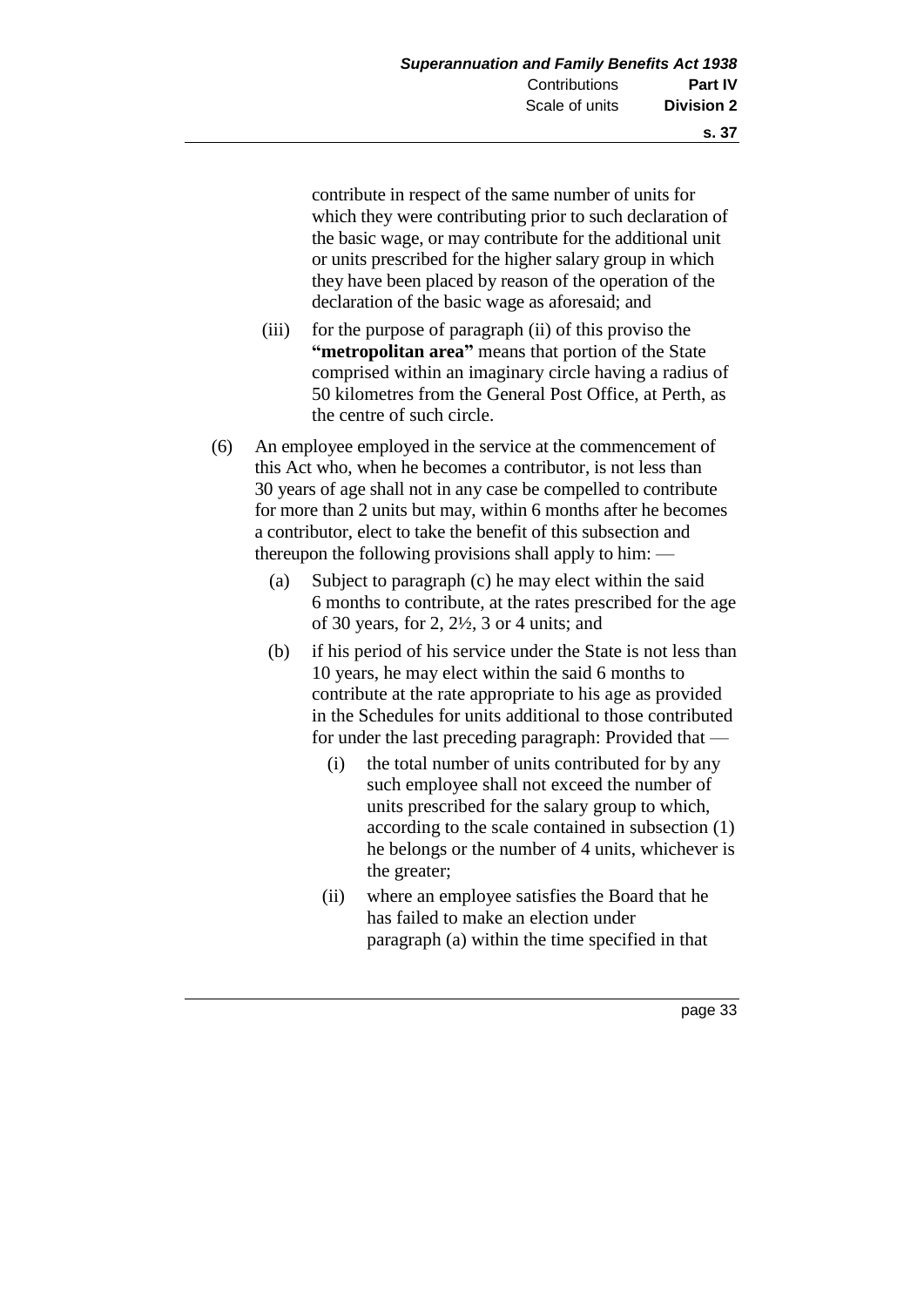paragraph owing to circumstances not within his own control, the employee may —

- (a) contribute for 2 units as at the rate for the age of 30, as from the commencement of his contributions under this Act; and
- (b) elect, within such further time as is prescribed, to contribute as at the rate for the age of 30 for additional units so that the total number of units for which he contributes at that rate is either 2½, 2, 3 or 4 units;

or

(c) if the period of his service under the State is less than 10 years he may, in addition to his election under paragraph (a), but subject as hereinafter provided, elect to contribute from the date on which his period of service will be not less than 10 years at the rate appropriate to his age at that date for units additional to those for which he has elected to contribute under paragraph (a).

Provided that —

- (i) he shall make his election under this paragraph within 2 months after the date on which his period of service under the State will be not less than 10 years as aforesaid; and
- (ii) the total number of units contributed for by such employee shall not exceed the number of units prescribed for the salary group to which, according to the scale contained in subsection (1) he belongs.
- (7) An employee employed in the service at the commencement of this Act who, when he becomes a contributor, is not less than 30 years of age, and who has not elected to take the benefit of the last preceding subsection, may, subject to subsection (2), elect to contribute for any number of units not being less than 2 and not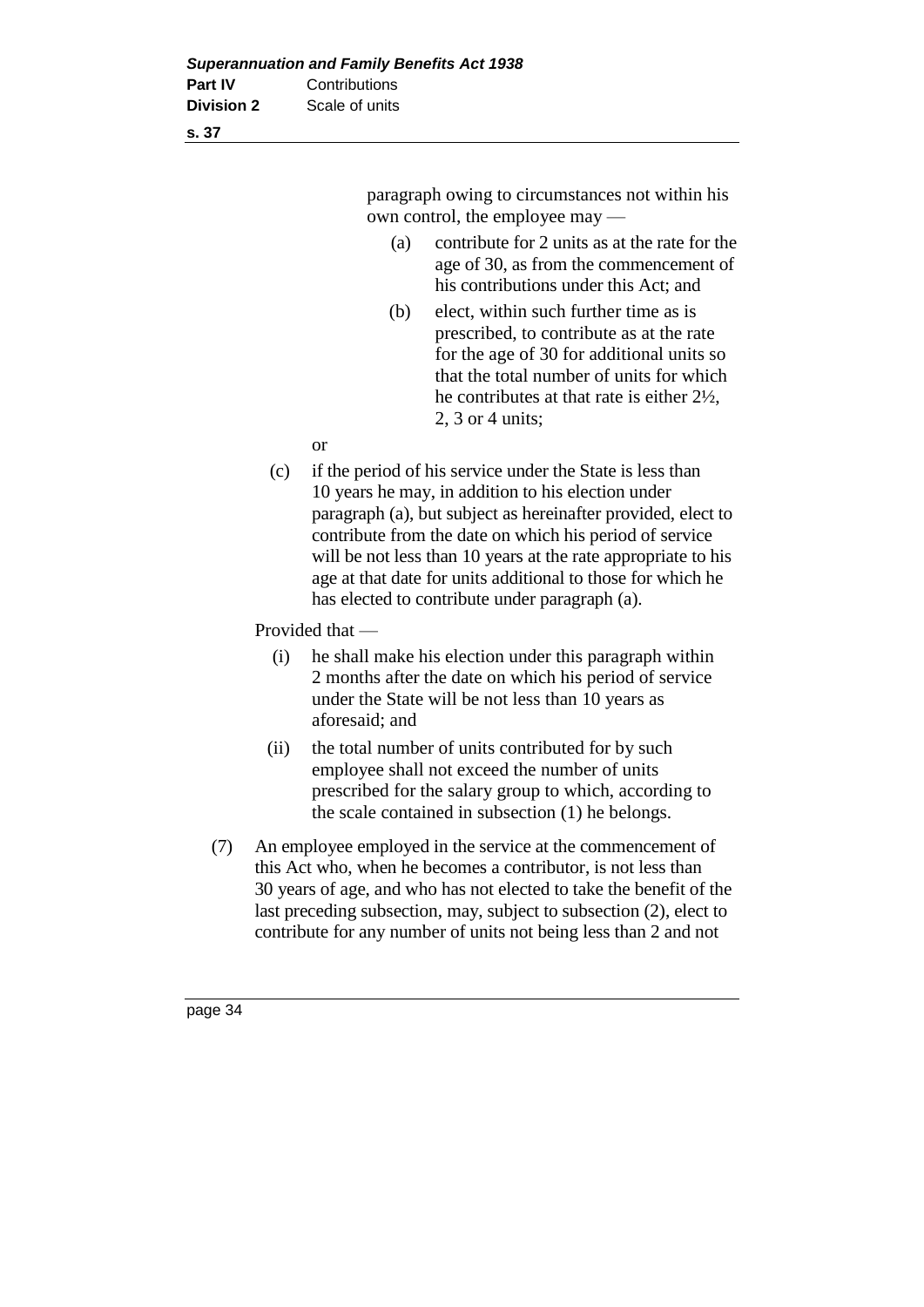exceeding the number prescribed for the salary-group to which, according to the scale contained in subsection (1), he belongs.

(8) An employee who has exercised any power of election in pursuance of either of the last 2 preceding subsections, shall pay, as from the date when he became a contributor, his contributions for the units for which he has elected to contribute.

Provided that where the employee exercises a power of election within a further prescribed time, the employee shall pay as from the first day of the month in which he makes the election his contributions for the units for which he has so elected to contribute.

- (9) The provisions of subsection (5) do not apply to or in relation to an election made by a contributor on or after 1 January 1971 for units in accordance with Scale B.
- (10) Where the salary of a contributor is increased and by reason of that increase there is an increase in his total unit entitlement, he may, within 2 months from the day upon which payment of his salary at the increased rate is approved or the day upon which the increased salary is payable, whichever is the later, elect to contribute for any number of additional units that does not exceed the number of units by which his total unit entitlement was so increased.
- (10a) Without limiting, the operation of subsection (10), a contributor may, under and subject to the regulations, elect to contribute for the whole of any increase in his total unit entitlement, or the whole of any increase in his primary unit entitlement, which may, from time to time, occur by reason of any increase in his salary which occurs while the election remains in force.
- (10b) Regulations made for the purposes of subsection (10a) may
	- (a) provide that units of pension to which the election related are, in the prescribed circumstances, valid for the purposes of this Act in the event of the death or

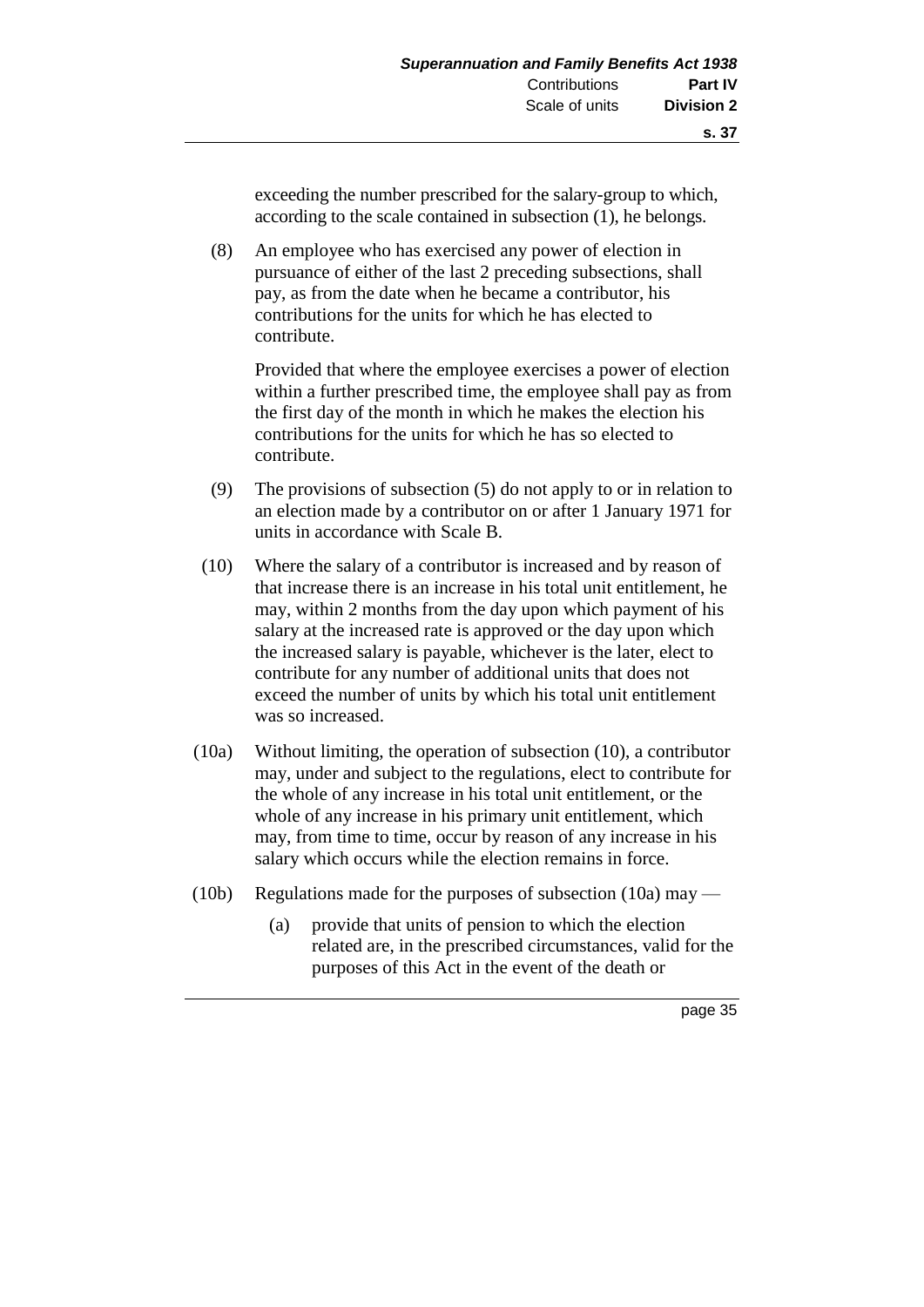| ٦<br>I<br>×<br>×<br>۰,<br>v<br>× |
|----------------------------------|
|----------------------------------|

invalidity of the contributor, notwithstanding that no contributions have been made in respect of those units;

- (b) specify the times at which contributions in respect of those units shall commence and the ages upon which the rates of contribution are to be assessed;
- (ba) provide that the operation of an election in relation to increases in primary unit entitlement made by a contributor who, at the time of the election, is contributing for a number of units exceeding his primary unit entitlement shall, if the contributor so requests, be deferred until it becomes necessary for the contributor to contribute for additional units in order to continue contributing for not less than his primary unit entitlement;
- (c) provide for the manner of making and revoking elections and the limiting of the circumstances in which contributors, having revoked an election, may subsequently make further elections; and
- (d) prescribe any other matter necessary or convenient for giving effect to the purposes of subsection (10a),

but nothing in subsection (10a), or this subsection shall relieve the contributor of the obligation (except in relation to the payment of pension in respect of units in cases of death or invalidity) to make not less than 26 fortnightly contributions in relation to any unit of pension.

- (11) Subject to subsections (12), (12c) and (12d) and section 38(3), a contributor who is not contributing for a number of units equal to his total unit entitlement may at any time elect to contribute for an additional number of units so that his total number of units will be equal to, or less than, his total unit entitlement but, except where —
	- (a) the election is made under subsection (10); or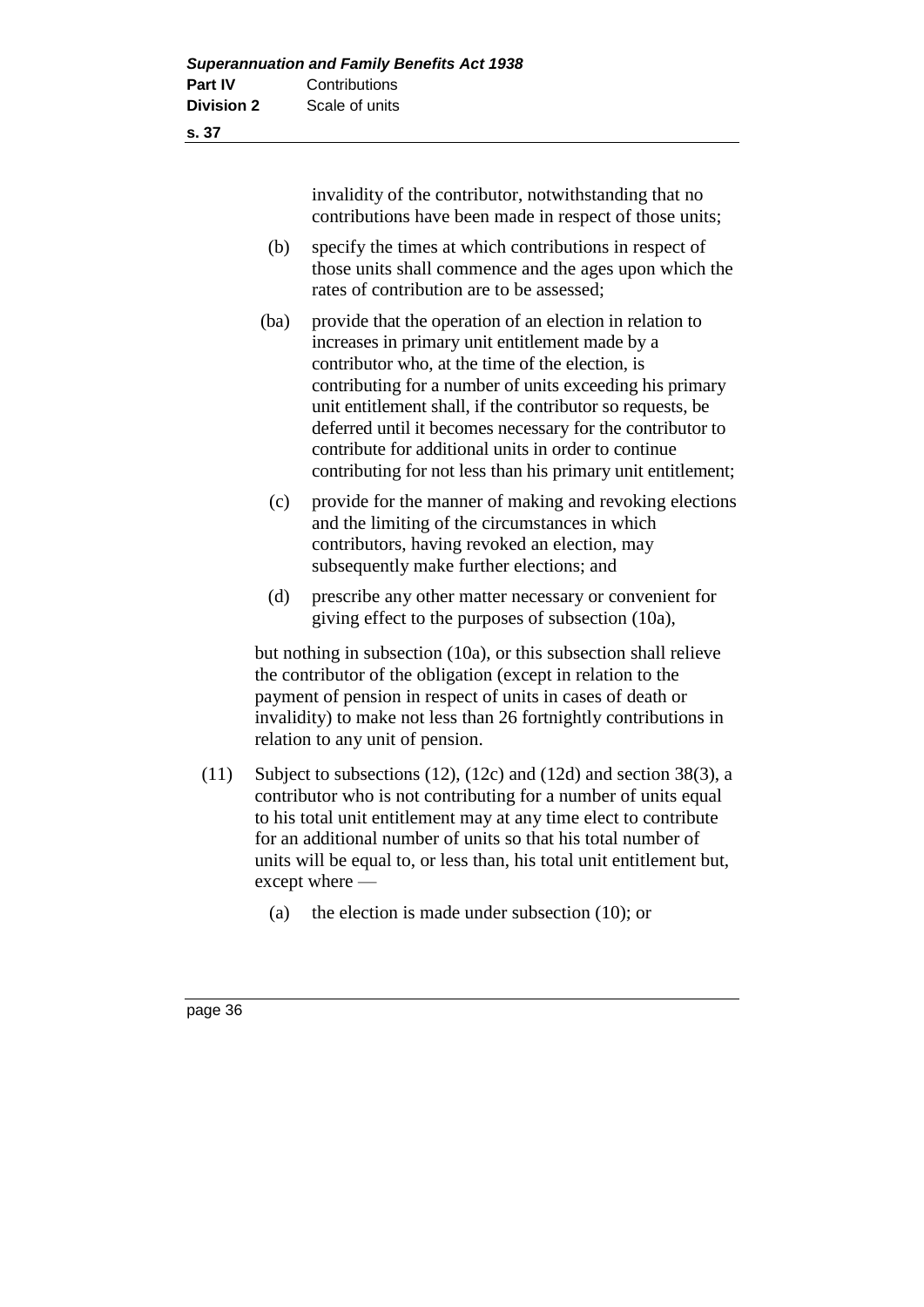(b) because of the impending retirement of the contributor, the Board dispenses with the succeeding requirements of this subsection,

the election is not effective unless the Board, after having considered the report or reports of such medical examination or examinations as it directs the contributor to undergo, or such other information or evidence as to the health of the contributor as it directs the contributor to provide, is satisfied that the contributor is not suffering from any physical or mental defect or condition which is likely to render him incapable, before his attaining his maximum age for retirement, of performing his duties as an employee.

- (12) Subject to subsection (12a) on and from the expiration of the relevant period the number of additional units for which a contributor who was a contributor at the commencement of that period may elect to contribute under subsection (11) is reduced by the number (if any) by which the contributor's total unit entitlement at the commencement of that period exceeds the sum of  $-$ 
	- (a) the number of units for which the contributor was contributing at the commencement of that period; and
	- (b) the number of additional units (if any) for which the contributor elected to contribute during that period.
- (12a) Subsection (12) does not apply to a contributor if at any time during the relevant period the sum of the units referred to in subsection  $(12)(a)$  and  $(b)$  was —
	- (a) a number of units not less than his primary unit entitlement as at the commencement of that period; or
	- (b) a number of units not less than the smallest number of units that would render him liable to make fortnightly contributions of at least 5% of his normal fortnightly salary as at the commencement of that period,

and does not apply to any contributor for limited benefits under section 61.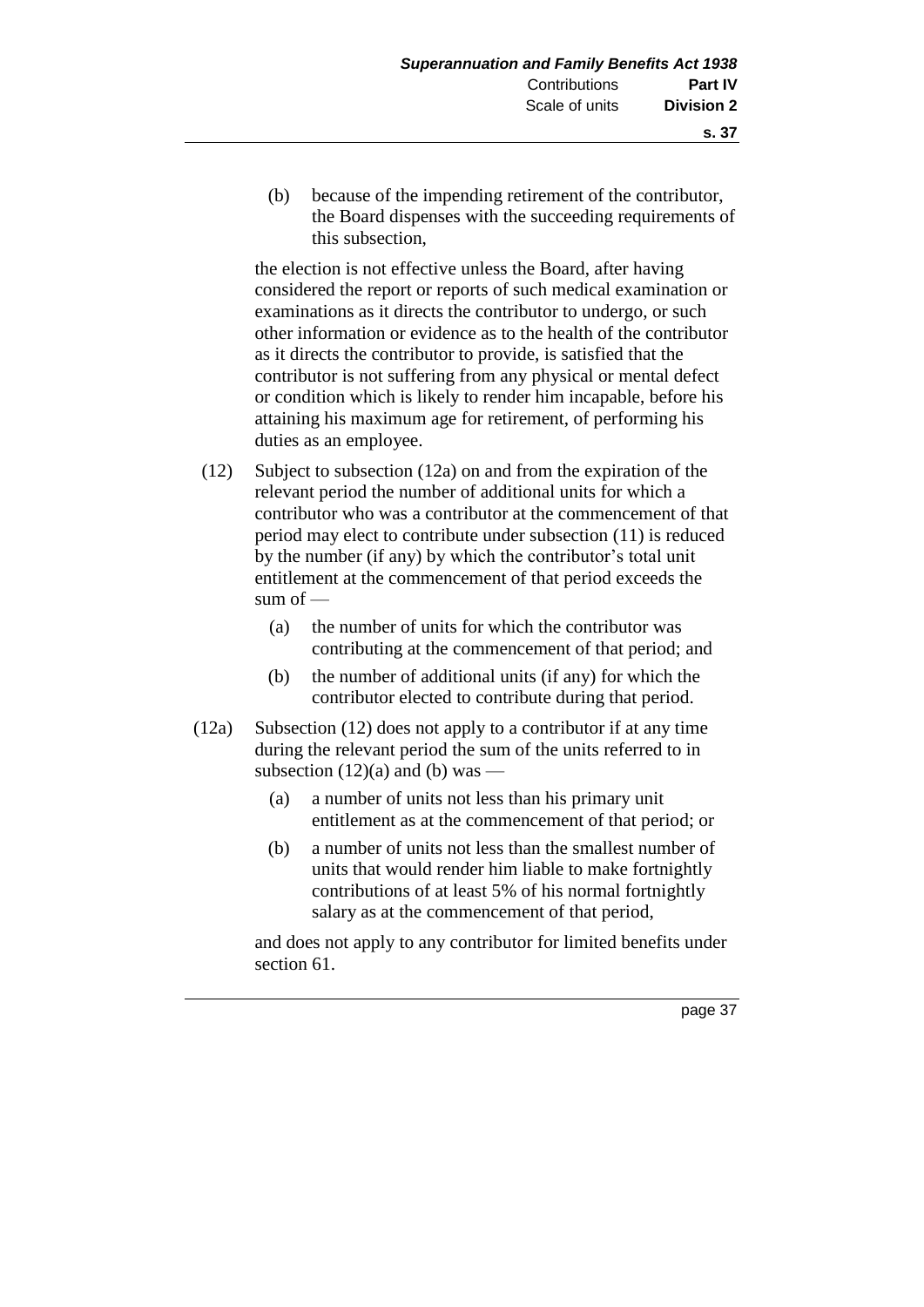| <b>Superannuation and Family Benefits Act 1938</b> |                |  |  |
|----------------------------------------------------|----------------|--|--|
| Part IV                                            | Contributions  |  |  |
| <b>Division 2</b>                                  | Scale of units |  |  |
|                                                    |                |  |  |

- **s. 37**
- (12b) For the purposes of subsections (12) and (12a) a reference in subsection (12)(b) to units for which a contributor has elected to contribute includes a reference to units that are the subject of an election that is not effective by reason only of his suffering from a physical or mental defect or condition, but does not include a reference to units that comprise any part of an increase in the contributor's total unit entitlement that occurs during the relevant period.
- (12c) Where, after the commencement of the 1987 Act, a person elects under section 32(1) to become a contributor for a number of units that is —
	- (a) less than his primary unit entitlement; and
	- (b) less than the smallest number of units that would render him liable to make fortnightly contributions of at least 5% of his normal fortnightly salary,

the number of additional units for which the contributor may subsequently elect to contribute under subsection (11) is reduced by the number by which the contributor's total unit entitlement at the time when he becomes a contributor exceeds the number of units for which he elects under section 32(1) to become a contributor.

- $(12d)$  Where
	- (a) an increase in the total unit entitlement of a contributor occurs after the relevant time;
	- (b) the contributor does not elect under subsection (10) to contribute for at least the increase in his primary unit entitlement; and
	- (c) no election is in force under subsection (10a) in respect of the contributor,

then on and from the expiration of the period of 2 months mentioned in subsection (10) the number of additional units for which the contributor may elect to contribute under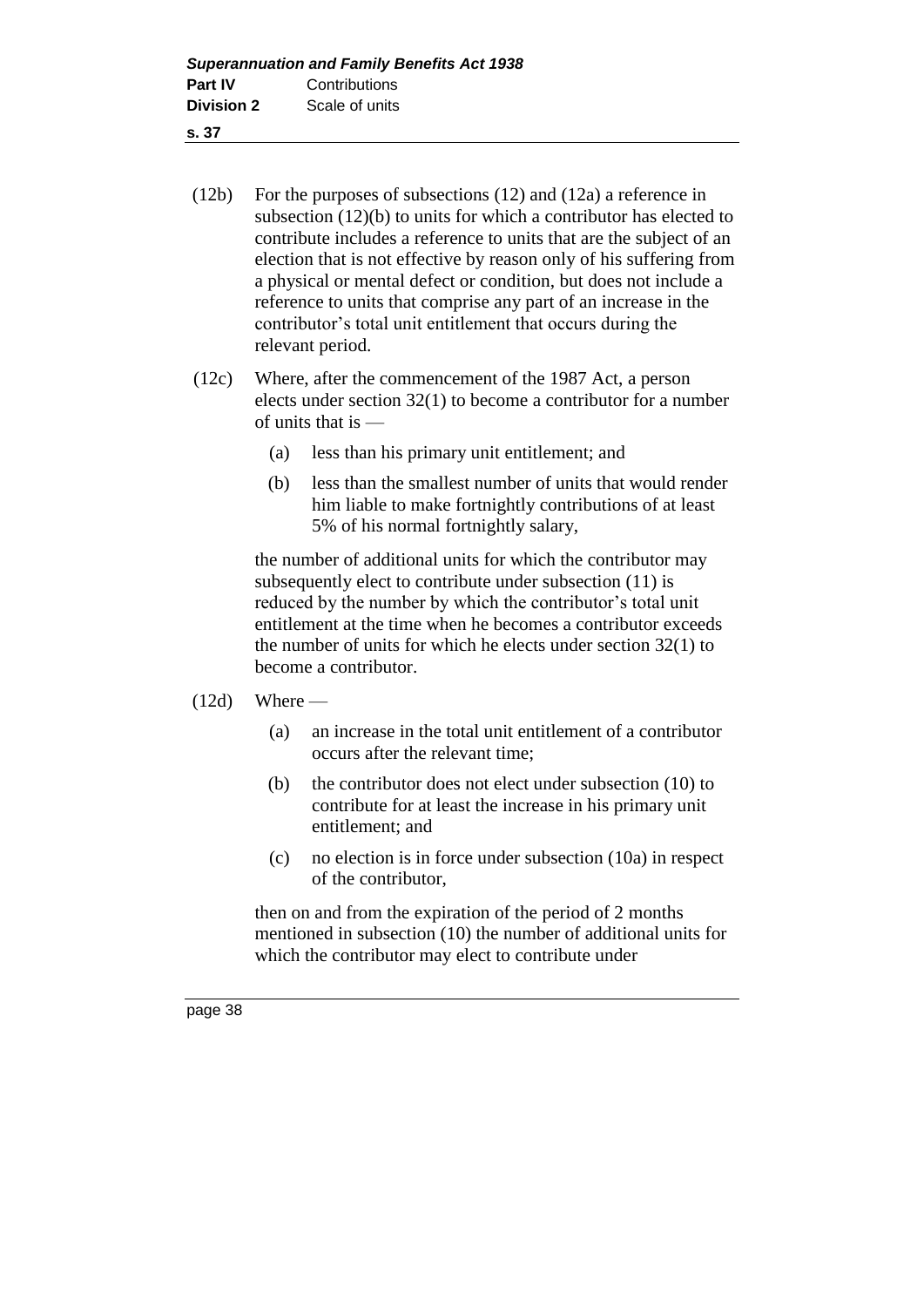subsection (11) is reduced by the number by which that increase in his total unit entitlement exceeds the number of additional units (if any) for which he elected to contribute under subsection (10).

- (12e) In subsection (12d) **"the relevant time"** means
	- (a) in the case of a contributor who became a contributor after the commencement of the 1987 Act — the time at which he became a contributor;
	- (b) in any other case the commencement of the relevant period.
- (12f) In subsections (12), (12a), (12b) and (12e) **"the relevant period**" means the period of 12 months that commences 6 months after the commencement of the 1987 Act.
- (13) Subject to subsection (14), in subsections (9) to (12d), and in section  $37A$  —
	- **"non-contributory unit"** means a unit of pension as defined by section 37A;
	- **"primary unit entitlement"**, in relation to a contributor, means the number of units specified in column 3 of Scale B opposite to the salary group in column one within which the contributor's salary falls;
	- **"Scale B"** means Scale B appended to subsection (1);
	- **"total unit entitlement"**, in relation to a contributor, means the number of units specified in column 2 of Scale B opposite to the salary group in column one within which the contributor's salary falls.
- (14) In subsections (10a), (10b), (12a), (12c) and (12d) **"primary unit entitlement"** in relation to a contributor to whom section 60(4) or (7) applies means the smallest number of units for which the contributor would need to be contributing in order to receive an annual pension on retirement of which the share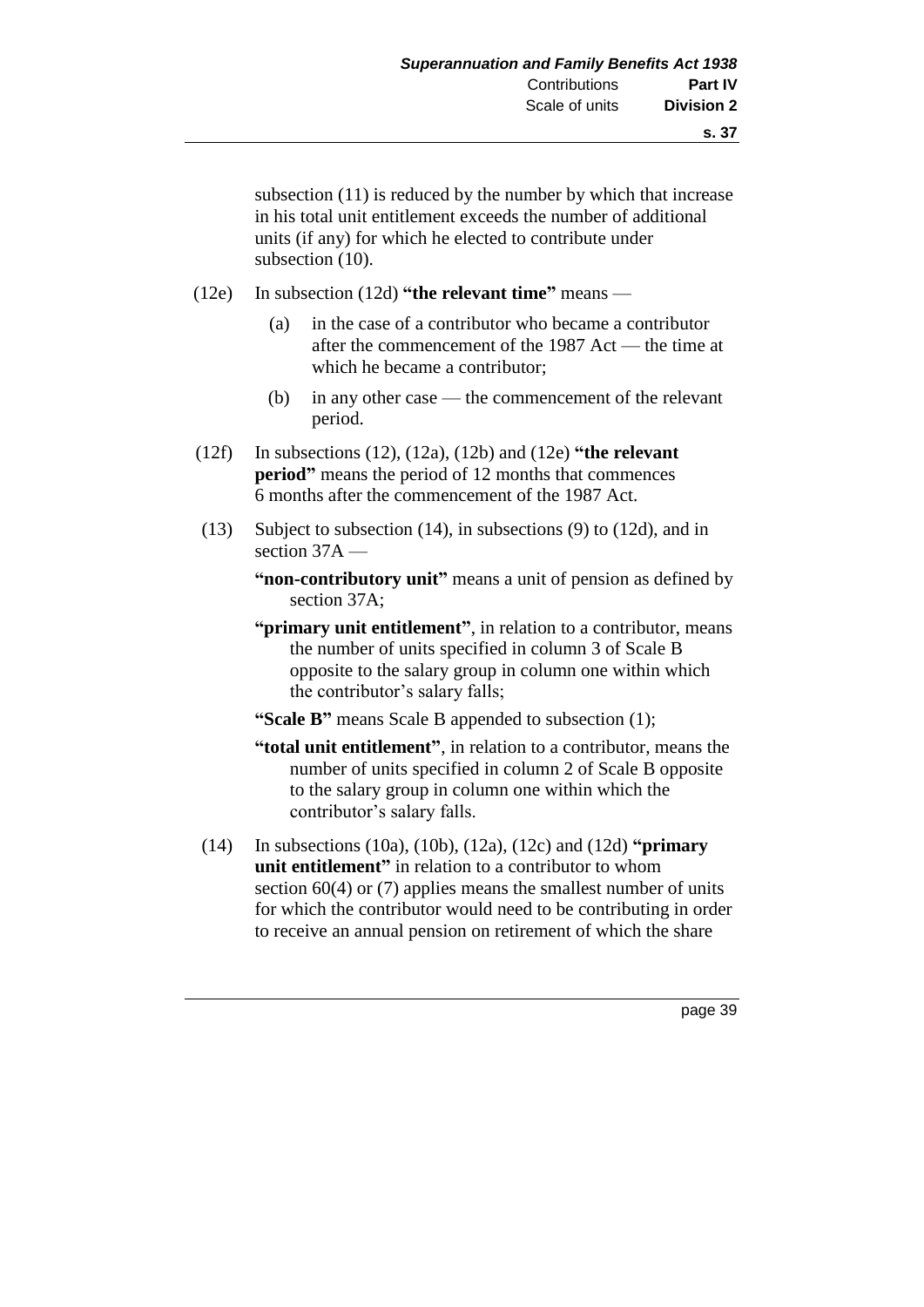payable by the State would be not less than the amount calculated in accordance with the formula —

$$
F \quad x \quad \frac{(Y \quad + \quad S)}{T}
$$

where —

- F is the amount of the share of the pension payable by the State that would be payable, but for section 60(4) or (7), if the contributor —
	- (a) was eligible to retire immediately;
	- (b) had completed an aggregate period of 7 years service with the State; and
	- (c) was contributing for a number of units equal to the number specified in column 3 of Scale B appended to subsection (1) opposite to the salary group in column 1 within which the contributor's salary falls;
- Y is the number of months of aggregate service that the contributor has served with the State;
- S is the number of months remaining until the contributor attains the age at which he has elected to retire; and
- T is 240 in the case of a contributor to whom section 60(4) applies and 360 in the case of a contributor to whom section 60(7) applies.

*[Section 37 <sup>8</sup> amended by No. 43 of 1939 s.8; No. 55 of 1945 s.10; No. 65 of 1947 s.8; No. 35 of 1950 s.7; No. 25 of 1951 s.2; No. 36 of 1955 s.3; No. 55 of 1957 s.2; No. 61 of 1960 s.3; No. 43 of 1963 s.4; No. 101 of 1964 s.3; No. 106 of 1965 s.4; No. 27 of 1969 s.4; No. 108 of 1970 s.4; No. 75 of 1973 s.4; No. 47 of 1974 s.5; No. 134 of 1976 s.9; No. 17 of 1987 s.13; No. 73 of 1994 s.4.]*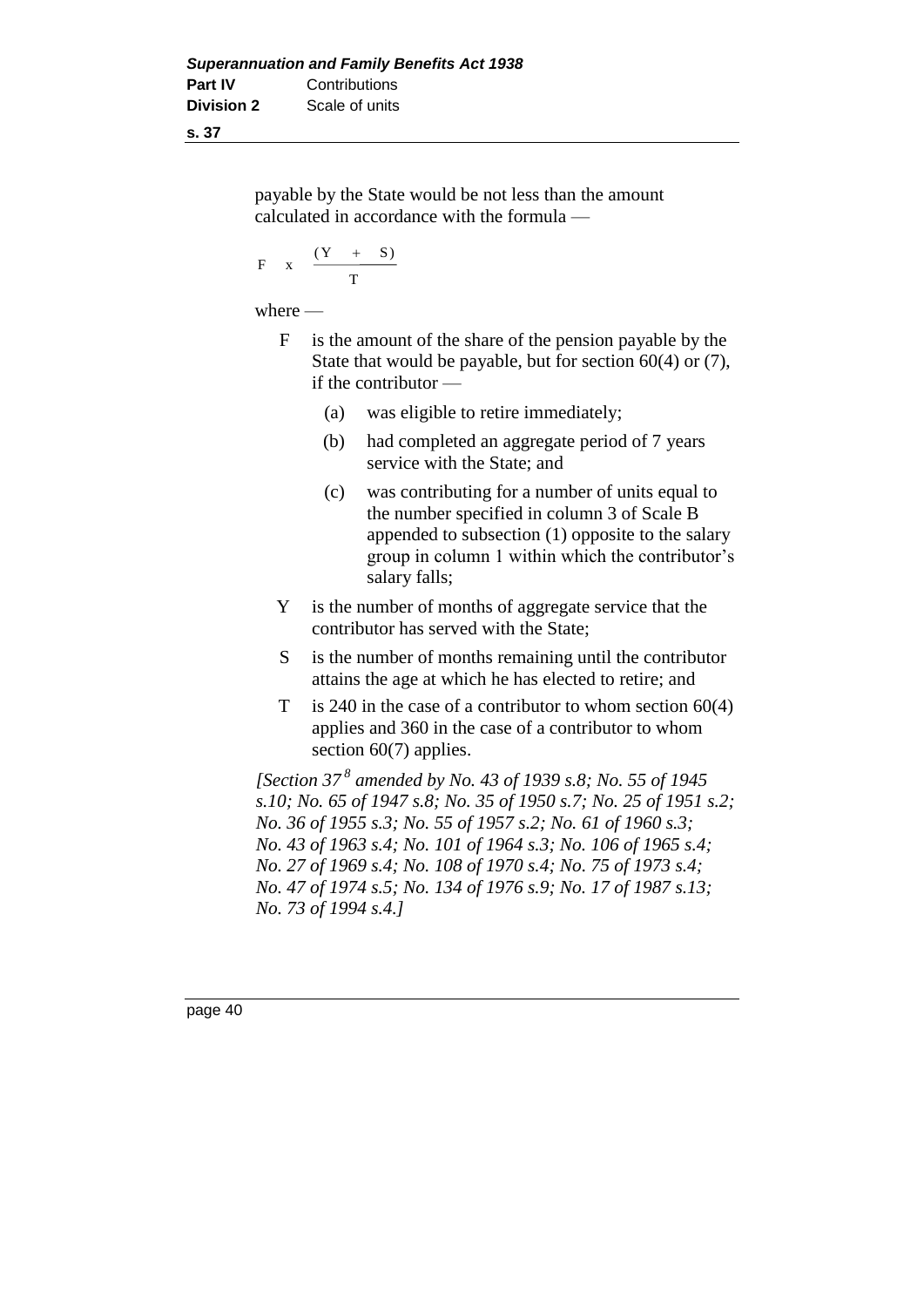#### **37A. Non-contributory units of pension**

- (1) The provisions of this section apply to and in relation to all contributors who retire on or after 1 January 1971, other than contributors referred to in section 46B(1)(b).
- (2) Where the number of units for which a contributor has contributed and which he holds on retirement is equal to or less than his primary unit entitlement at the time of his retirement, the contributor is also entitled to receive pension in respect of such number, if any, of non-contributory units as are specified in column 4 of Scale B opposite to the number of units so contributed for and so held by him.
- (3) Where the number of units for which a contributor has contributed and which he holds on retirement is more than his primary unit entitlement at the time of his retirement, the contributor is also entitled to receive pension in respect of such number, if any, of non-contributory units as equals the difference between his total unit entitlement and the number of units so contributed for and so held by him.
- (3a) For the purposes of subsections (2) and (3), where
	- (a) the primary unit entitlement of a contributor at the time of his retirement is less than his primary unit entitlement at some time prior thereto; and
	- (b) the Board is satisfied that the reduction in the primary unit entitlement of the contributor arose from the acceptance by the contributor of employment at a lesser rate of salary for reasons connected with the contributor's health or for other good reasons not associated with any misconduct by the contributor,

the Board may, in accordance with subsection (3b), determine that a higher primary unit entitlement shall be deemed to be his primary unit entitlement at the time of his retirement.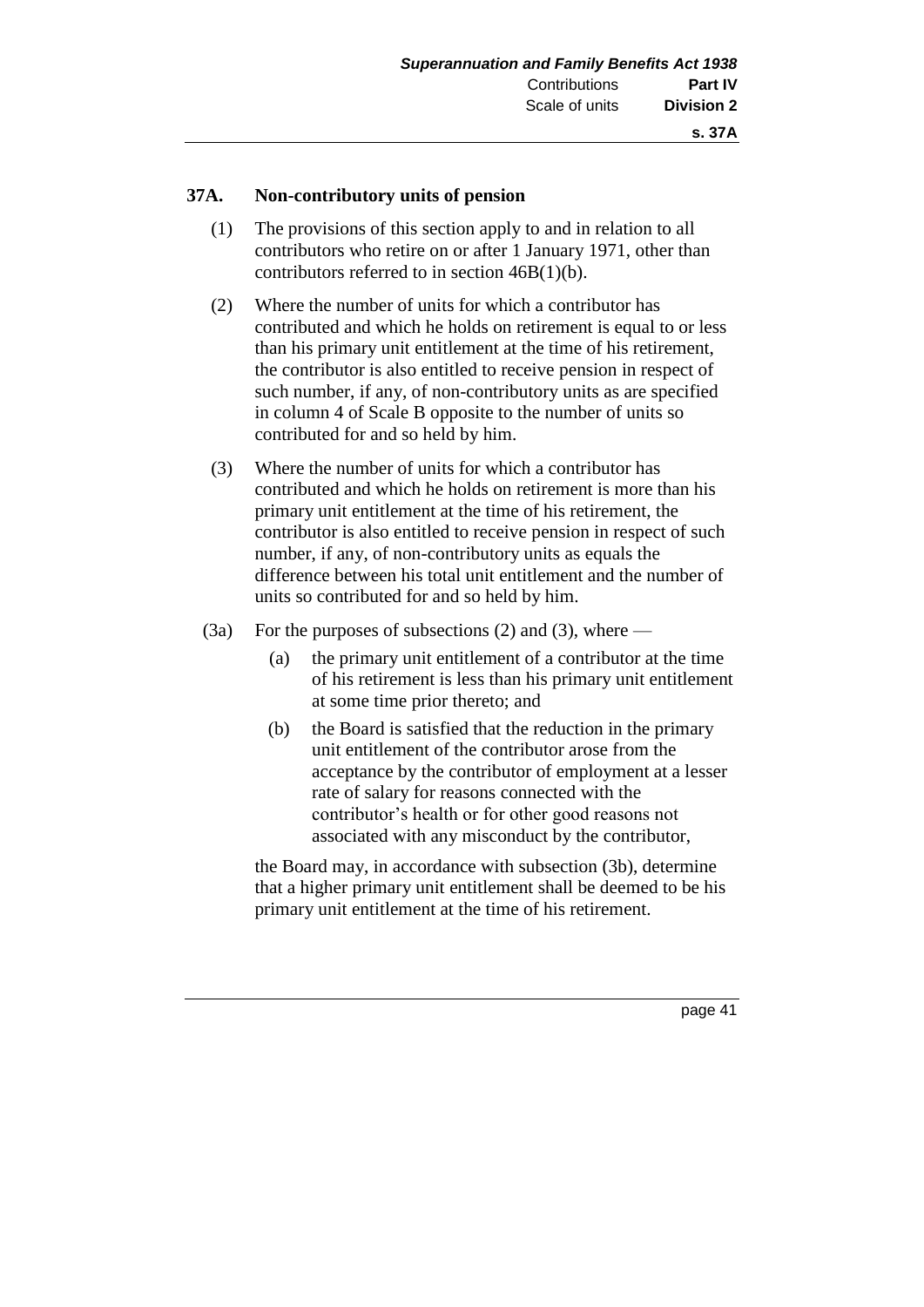| v | ۰, |  |  |
|---|----|--|--|
|   |    |  |  |

- (3b) A primary unit entitlement determined by the Board under subsection (3a) may be the primary unit entitlement applicable  $to$ 
	- (a) the higher rate of salary that the contributor had previously received;
	- (b) a notional salary representing the salary from time to time attributable to the post occupied by the contributor immediately before the reduction; or
	- (c) some other notional salary that the Board considers appropriate.
- (4) The unit of non-contributory pension payable under this section is \$65 per annum.
- (5) Subject to subsection (6), non-contributory pension provided for in this section is payable on the same conditions and in the same circumstances and manner as is that part of the share of pension under this Act which the State is liable to contribute to the Fund, and for that purpose the provisions set out in the following table apply, *mutatis mutandis*, to the payment of non-contributory pension —

Provision of Act to be applied to payment of non-contributory pension

Section 32A, section 52(2), sections 53, 54, 57, section 59 except paragraph (c), section 60, sections 61, 62, 63, 64, 66, 69, 70, 71, 72, 73, 75, 76, 77, 78, 79, 84, 85 and 87.

- (6) The regulations may modify or vary the conditions on which, and the circumstances and manner in which, pension is payable, notwithstanding the provisions of subsection (5).
- (7) The State shall credit to the Fund the amount of any pension payable under this section, and the Consolidated Fund is hereby permanently appropriated to the extent necessary.

*[Section 37A inserted by No. 108 of 1970 s.5; amended by No. 75 of 1973 s.8; No. 6 of 1993 s.11; No. 8 of 1993 s.67; No. 49 of 1996 s.64.]*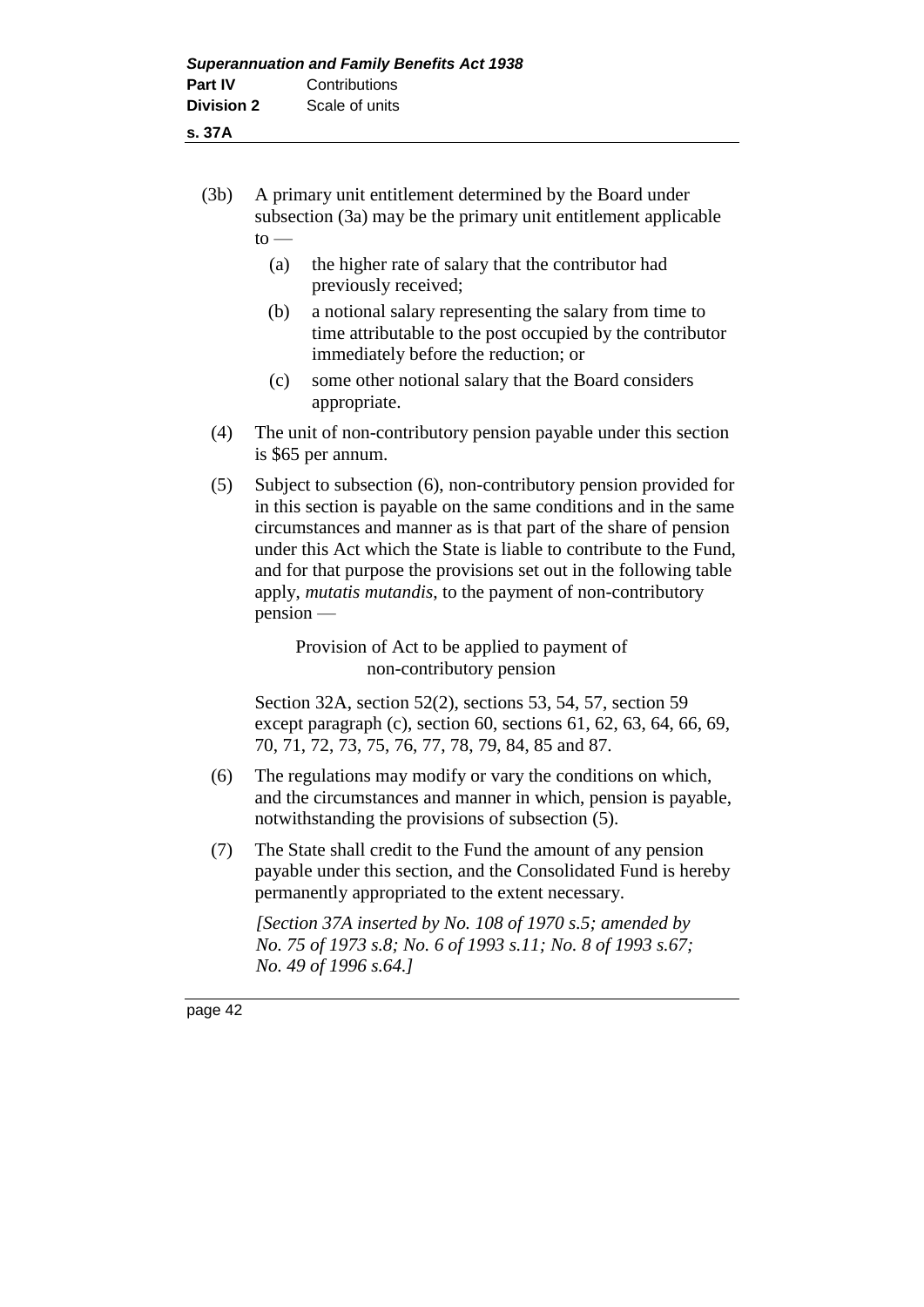## *[37B. Repealed by No. 17 of 1987 s.14.]*

#### **38. Units in excess of 2 units optional**

- (1) Notwithstanding anything to the contrary in this Act, an employee who becomes or is a contributor may at his option contribute for more than 2 units of pension but so that the total number of units shall not exceed the prescribed number of units for the salary received by the employee as shown in the scale in section 37(1) and no election to contribute shall be made contrary to section  $37(12)$ ,  $(12c)$  or  $(12d)$  or subsection  $(3)$ .
- (2) Where a contributor contributes for more than 2 units of pension and elects to reduce the number of units of pension to any lesser number of units of pension, being any number of units not less than 2, any contributions paid by him prior to such reduction in respect of units in excess of the reduced number shall be credited as contributions in respect of the reduced pension and any surplus thereafter (if any) may, at the discretion of the Board, either be paid to the contributor or be held in the Fund to the credit of the contributor together with compound interest thereon at a rate per centum per annum determined by the Board from time to time.
- (3) Where a contributor makes an election under subsection (2) after the commencement of the 1987 Act then on and from the making of that election the number of additional units for which the contributor may elect to contribute under section 37(11) is reduced by the number of units to which the election under subsection (2) applied.

*[Section 38 inserted by No. 9 of 1981 s.3; amended by No. 17 of 1987 s.15; No. 8 of 1993 s.68.]* 

#### **39. Employee reduced in salary**

Where the salary of a contributor is or has been reduced from one salary-group to another salary-group the Board may, upon application by the contributor, reduce the number of units of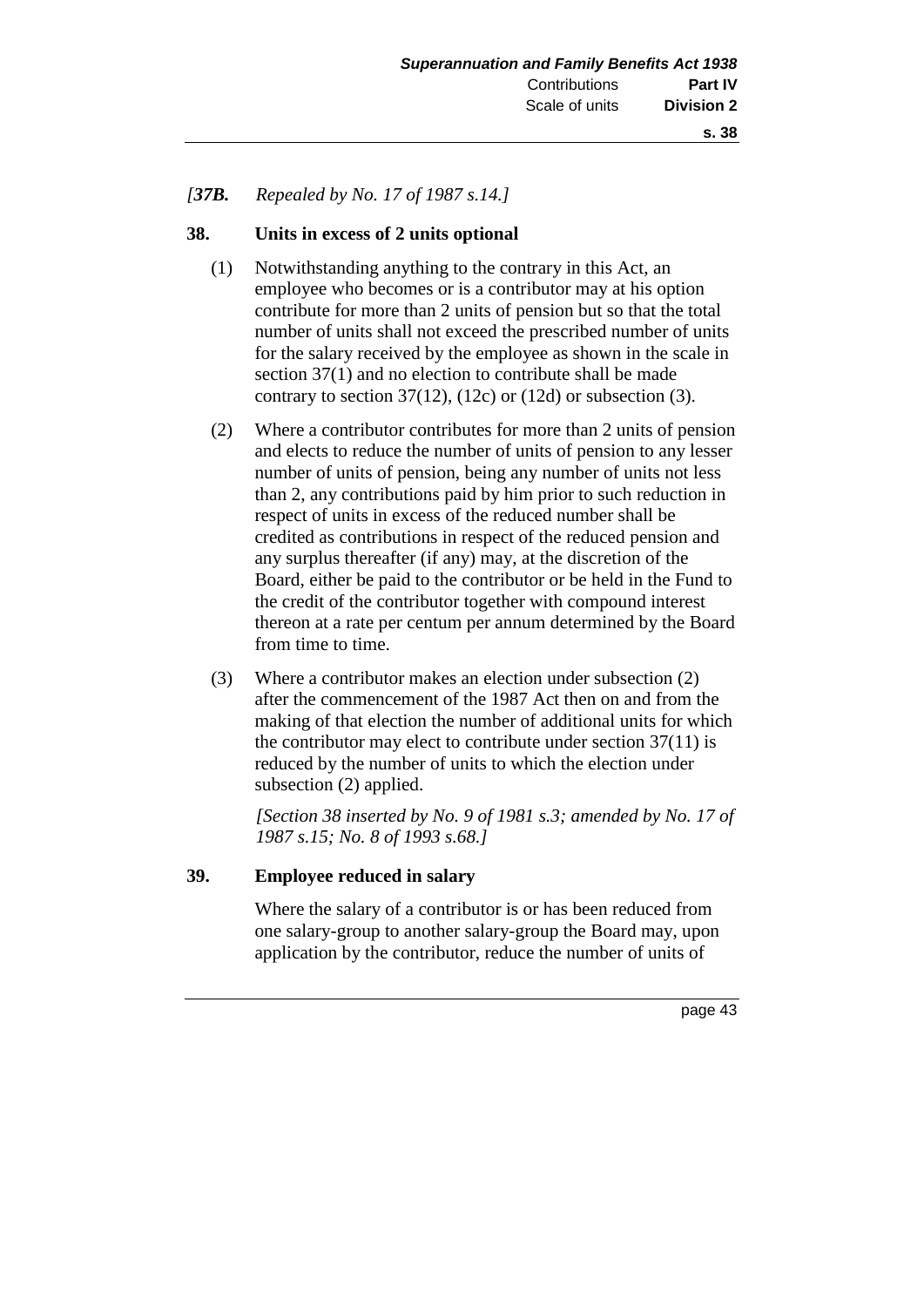**s. 39A**

pension in respect of which he shall contribute to the number appropriate to the salary-group to which his salary has been reduced, and any contributions paid by him prior to such reduction in respect of units in excess of the reduced number shall be credited as contributions in respect of the reduced pension or be refunded to him as the Board may determine.

*[Section 39 <sup>8</sup> amended by No. 55 of 1945 s.12.]* 

### **39A. Withdrawal from the Fund**

- (1) A contributor may elect to cease contributing for units of pension under this Act.
- (2) An election may be made under subsection (1) if, and only if, it is made in respect of all of the units for which the contributor was contributing at the time of the election.
- (3) Where a contributor makes an election under subsection  $(1)$ 
	- (a) the contributor is entitled
		- (i) to have refunded to him the amounts of contributions made by him under this Act in respect of the units for which he was contributing at the time of the election together with compound interest thereon at the rate per centum per annum fixed by the Board from time to time; and
		- (ii) to have paid to him any amount that is held in the Fund to his credit under this Act;
		- and
	- (b) the contributor shall no longer be subject to or bound by the provisions of this Act.
- *[(4) repealed]*
- (5) This section does not affect the operation of the provisions of section 38(2) enabling a contributor to reduce the number of units of pension for which he is contributing.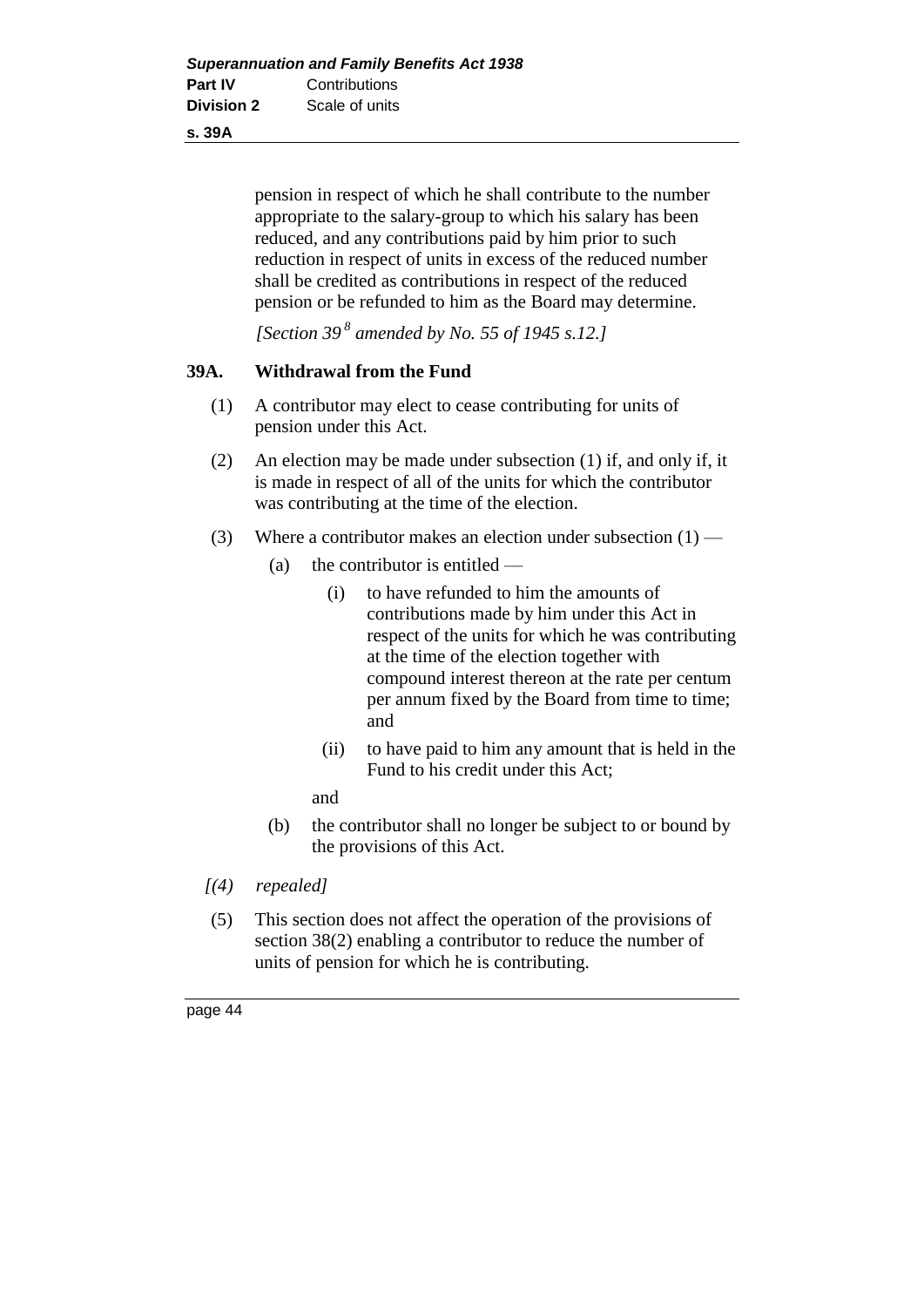(6) Without limiting the operation of sections 68 and 77 those sections are hereby declared to apply to refunds under subsection (3).

*[Section 39A inserted by No. 57 of 1986 s.7; amended by No. 17 of 1987 s.16.]* 

#### **Division 3 — Scale of contributions by employees**

#### **40. Contributions according to scale graduated by age at commencement**

The amount of contribution which shall be paid by a contributor shall, except where otherwise provided in this Act, be based  $upon$  —

- (a) the number of units or half units of pension in respect of which the employee contributes;
- (b) sex; and
- (c) the age at which the employee commences to contribute for each unit or half unit,

and shall be in accordance with the tables of contributions prescribed by or under this Act.

Provided that where an employee elects to become a qualified contributor as provided for in section 34 the amount of contribution which shall be paid by such qualified contributor shall be in accordance with a table to be prescribed by the regulations.

Provided also, that in those cases in which the retiring age is amended from 65 years to an age between 60 years and 65 years, as provided for in section 41(2), the amount of contribution which shall be paid by the contributor shall be based upon the equivalent, determined actuarially, of the amount necessary to pay the higher rate of contribution consequent upon the amendment of the retiring age as aforesaid, together with interest at the rate of 4 % per annum compounded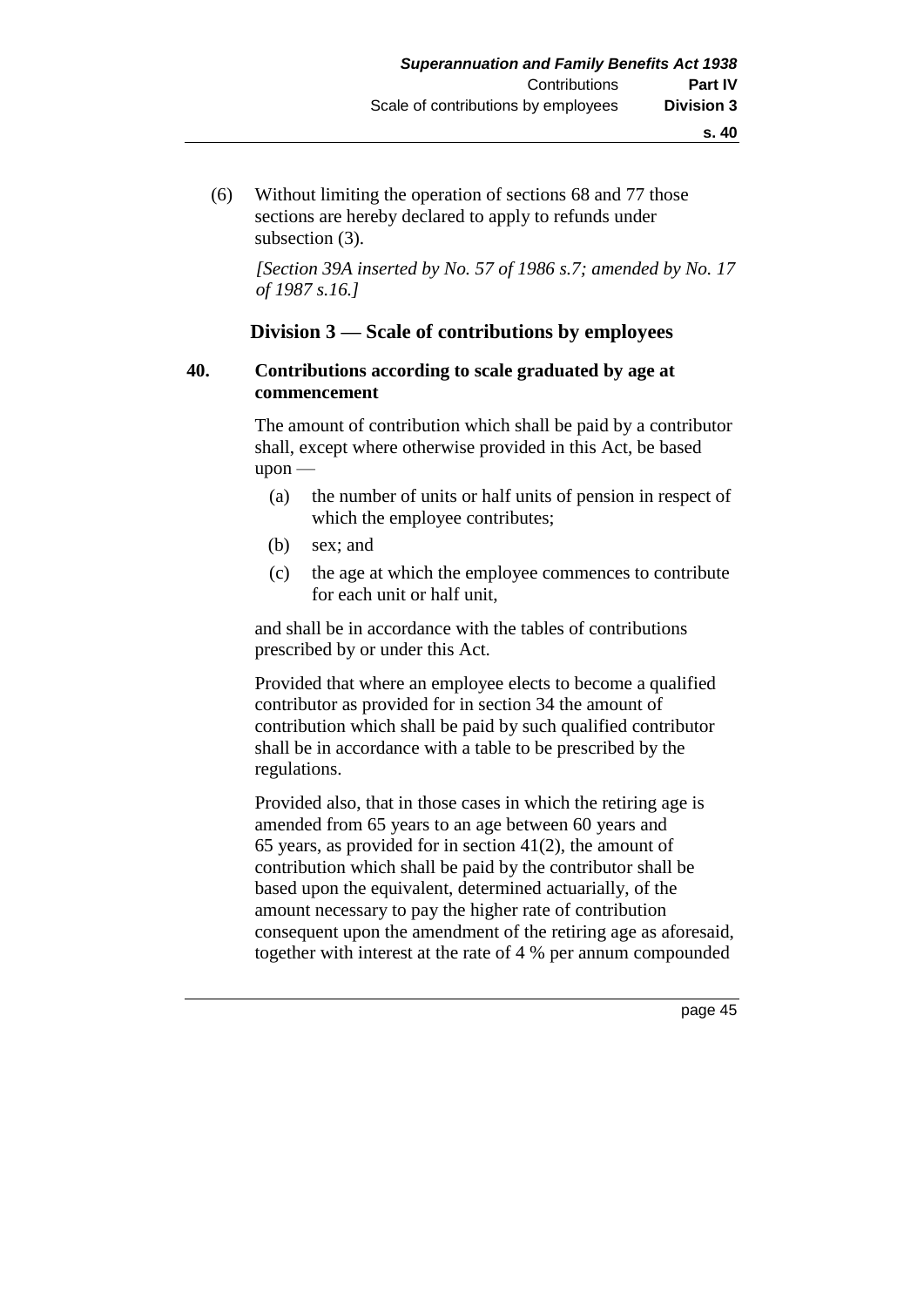annually on the amounts of the increase in the contributions as from the dates when such contributions were due respectively.

*[Section 40 <sup>8</sup> amended by No. 43 of 1939 s.9; No. 65 of 1947 s.10; No. 39 of 1950 s.8; No. 106 of 1965 s.6.]* 

## **41. Election to contribute for full pension at 60 years of age**

(1) An employee who, when he becomes a contributor, is less than 60 years of age may, within 6 months after he becomes a contributor, elect to contribute at such rates specified in the Third or Fourth Schedule as are applicable.

Provided that this subsection shall not in any circumstances apply to a contributor who, when he becomes a contributor, is of an age which will prevent him completing an aggregate period of 7 years' service under the State before attaining the age of retirement for which he desires to contribute.

(2) Any employee, who, although entitled to do so, has not in accordance with subsection (1) made the election provided for in such subsection and any employee who is of an age which will permit him to complete an aggregate period of 7 years' service under the State before attaining the age for retirement for which he desires to contribute and who at the commencement of this Act was an employee and was not less than 60 years of age when he became a contributor may at any time after the period prescribed in subsection (1) elect to contribute for a full pension upon retirement at the age of 60 years or at any later age up to and including the age of 64 years, but in such case the amount of further or higher contribution payable by him shall be assessed in the manner prescribed in the second proviso to section 40:

Provided that an employee shall not in any case be entitled to elect to contribute for retirement at an age earlier than that which he will attain after the date when he makes his election.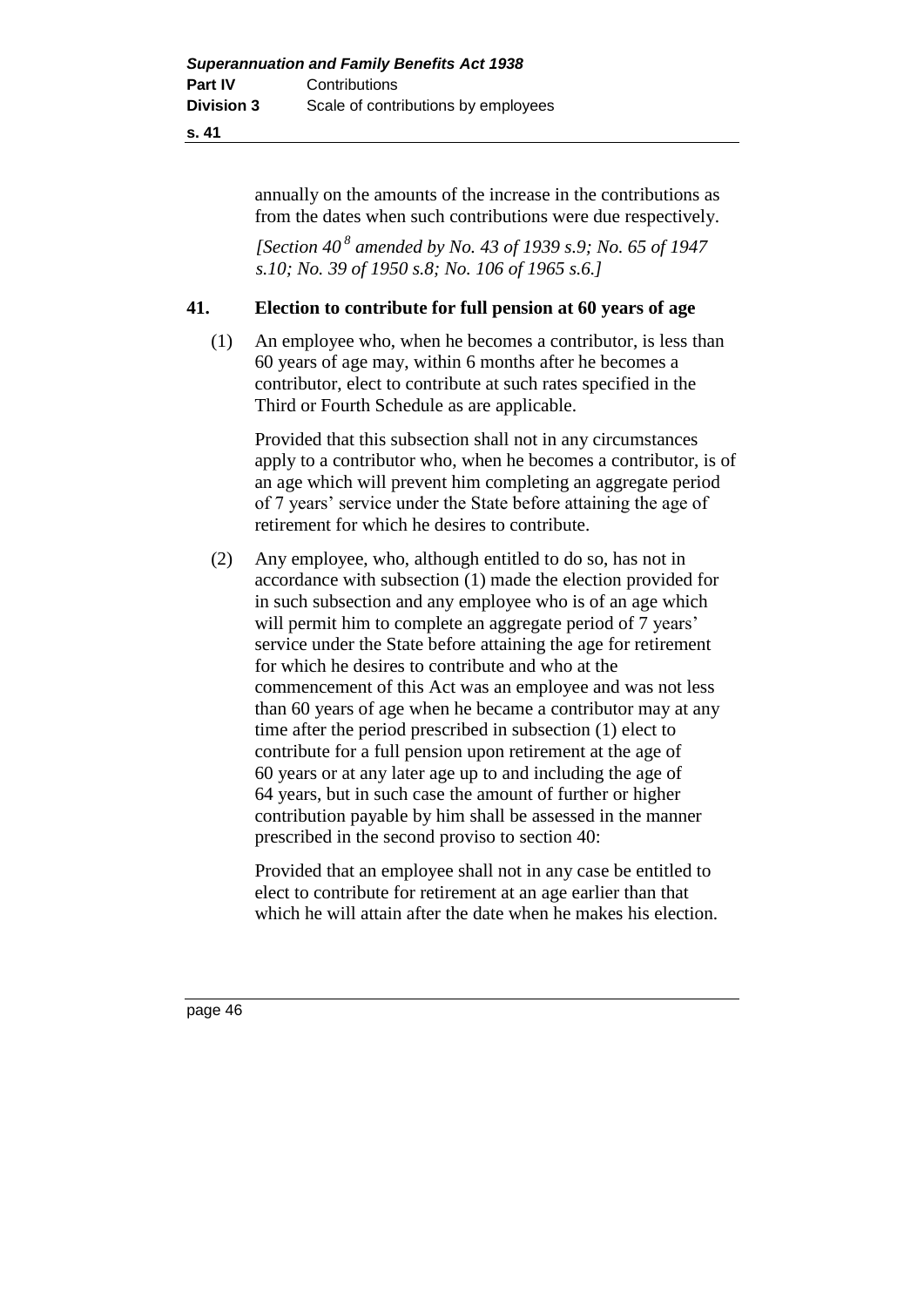- (3) The rates of contribution to be paid by employees electing under subsection (2) to contribute for full pension upon retirement at the ages of 61, 62, 63 and 64 years, respectively, shall be determined by the Board.
- (3a) Where a contributor has made an election to contribute for a pension upon retirement at an age earlier than 65 years, the Board may, upon application by the contributor, permit him to elect to contribute for a full pension upon retirement at a later age up to 65 years and in such case his contributions shall be adjusted accordingly and any excess in contributions arising as a consequence of the election of the contributor to retire at a later age may, at the discretion of the Board, either be paid to the contributor or be held in the Fund to the credit of the contributor together with compound interest thereon at a rate per centum per annum determined by the Board from time to time.
- (4) Where a contributor in accordance with subsection (1), elects to contribute at rates specified in the Third or Fourth Schedule, the rates at which he shall contribute shall, where he has elected under section 37(6) to contribute for units at the rates prescribed for the age of 30 years, be, in respect of those units, the rate prescribed in the Third or Fourth Schedule for the age of 30 years and, in respect of other units, shall be at the rate in those Schedules which is appropriate to his age at the date when he elects under this section.
- (5) Any contributor who makes an election in accordance with this section shall be entitled upon retirement on attaining the age of retirement in respect of which he has elected to contribute and has contributed to receive full pension according to the number of units for which he was contributing at the time of his retirement.
- (6) For the purposes of this Act the maximum age for retirement of a contributor who makes an election under this section shall be 60 years, or the later age for which he elects under and in accordance with subsection (2), as the case may require.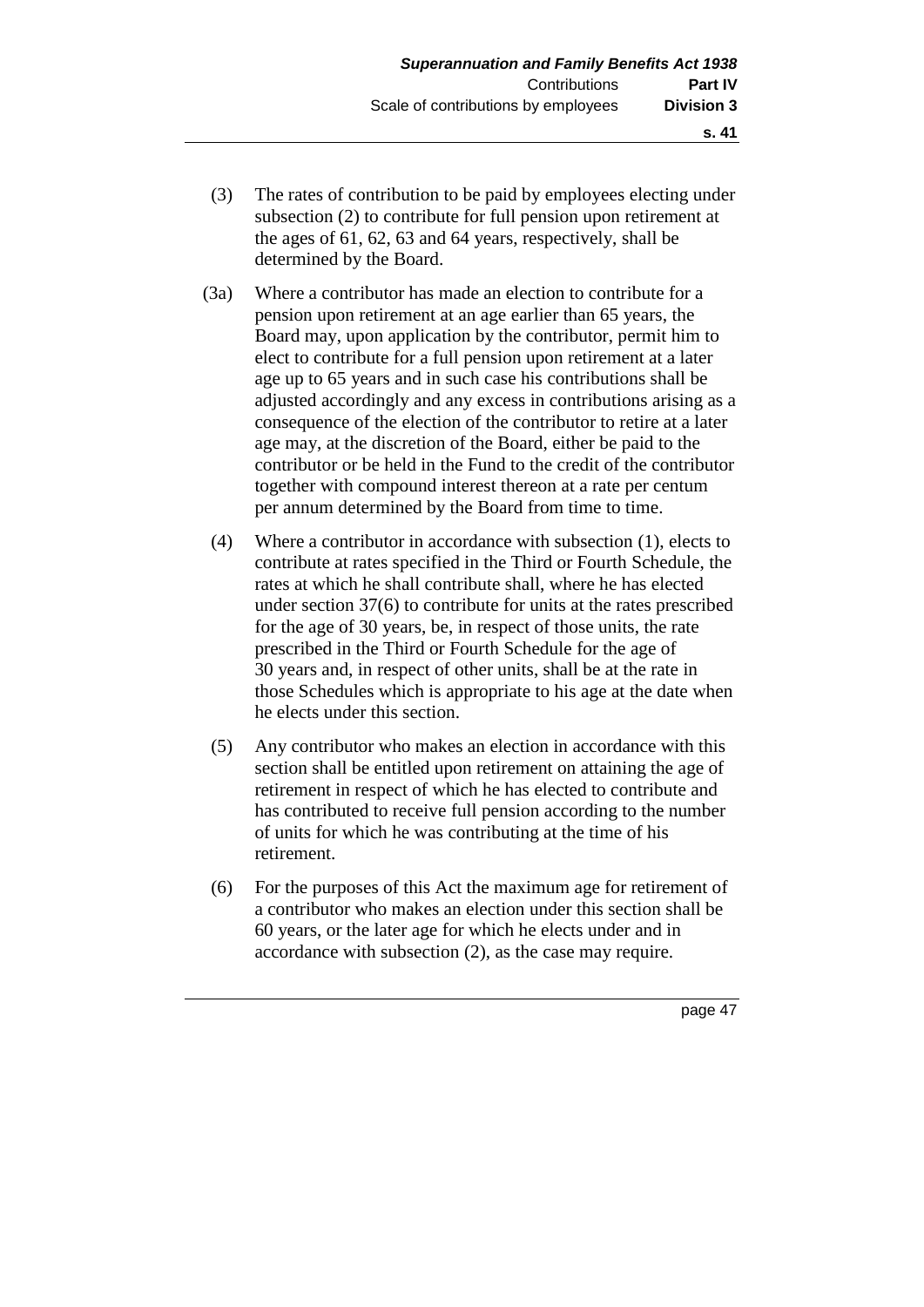- **s. 42**
	- (7) Subject as hereinafter provided, where a contributor who has made an election under this section to contribute for full pension upon retirement at the age of 60 years, or at a later age less than 65 years, does not retire upon attaining the age of retirement for which he has contributed as aforesaid, he shall not be required to make contributions after he has attained the age of retirement for which he has contributed as aforesaid, and he shall not be entitled to receive pension until his retirement. Provided that if such contributor has elected to make contributions in respect of units of pension at the rates prescribed for the age of 30 years in accordance with section  $37(6)(a)$ , then, notwithstanding anything to the contrary contained in this subsection or elsewhere in this Act, such contributor shall be liable to make and shall make his contributions in respect of the said units of pension at the prescribed rate for a period of 5 years from the date when he commenced to make contributions in respect of such units of pension or until he retires when he retires before the completion of such period of 5 years, and shall not be entitled to receive pension until after his retirement.

*[Section 41 <sup>8</sup> amended by No. 43 of 1939 s.10; No. 65 of 1947 s.11; No. 61 of 1960 s.3; No. 134 of 1976 s.10; No. 9 of 1981 s.4; No. 8 of 1993 s.69.]* 

# **42. Tables of contributions in Schedules**

- (1) During the 5 years next following the commencement of this Act and until other tables of contribution are prescribed as hereinafter provided, the tables of contributions for men and women according to ages, set out in the Schedules respectively, shall be in force.
- (2) The Governor may from time to time, on the joint recommendation of the State Government Actuary and the Board, make regulations prescribing tables of contributions for the purposes of this Act.

*[Section 42 <sup>8</sup> amended by No. 134 of 1976 s.11.]*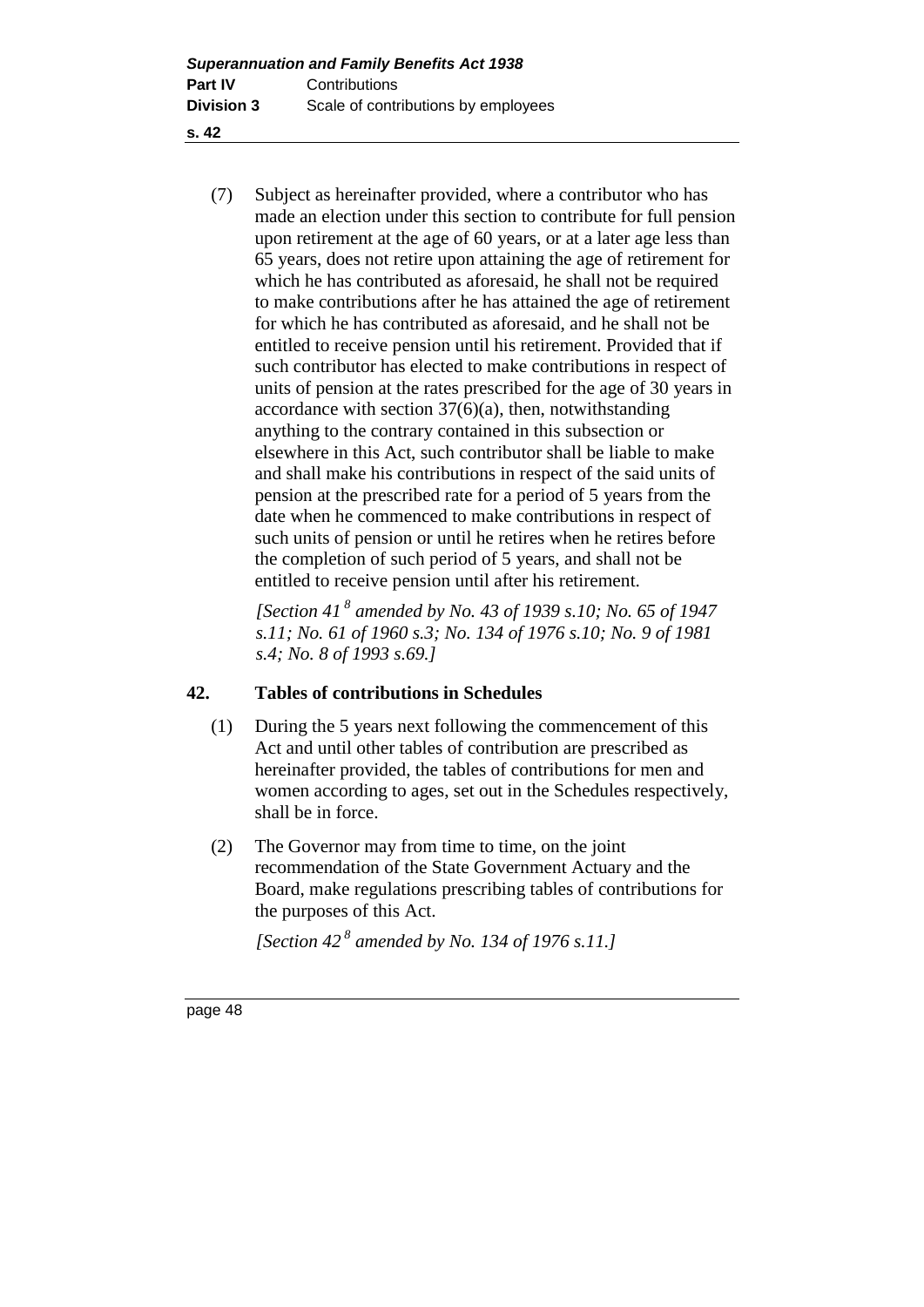# **Division 3A — Reserve units of pension**

*[Division 3A inserted by No. 65 of 1947 s.12.]*

#### **42A. Reserve units of pension**

- (1) There shall be a Reserve Units of Pension Account (in this Division referred to as **"the Account"**), which shall form part of the Fund and to which shall be credited all contributions made by contributors under this Division.
- (2) A contributor who is contributing for the number of units of pension corresponding to the salary group within which his salary falls may, from time to time, elect to contribute, in accordance with this Division for one or more reserve units of pension, with a maximum of 8.
- (3) Contributions in respect of a reserve unit of pension shall, subject to section 42(2), be in accordance with the rate prescribed in the appropriate Schedule, and shall be payable as from the date on which the contributor elects to contribute for that reserve unit of pension.
- (4) Where a contributor who is contributing for one or more reserve units of pension becomes eligible to contribute for one or more additional units of pension in pursuance of the provisions of this Act, he may elect to transfer to the Fund the contributions credited by him to the Account in respect of a number of reserve units of pension not exceeding the number of those additional units of pension.
- (5) Where a contributor so elects, no further contributions shall be credited to the Account in respect of the reserve units of pension to which the election applies and the contributions payable by the contributor in respect of the additional units of pension equal to the number of those reserve units of pension shall be at the same rate as the contributions credited to the Account in respect of those reserve units of pension.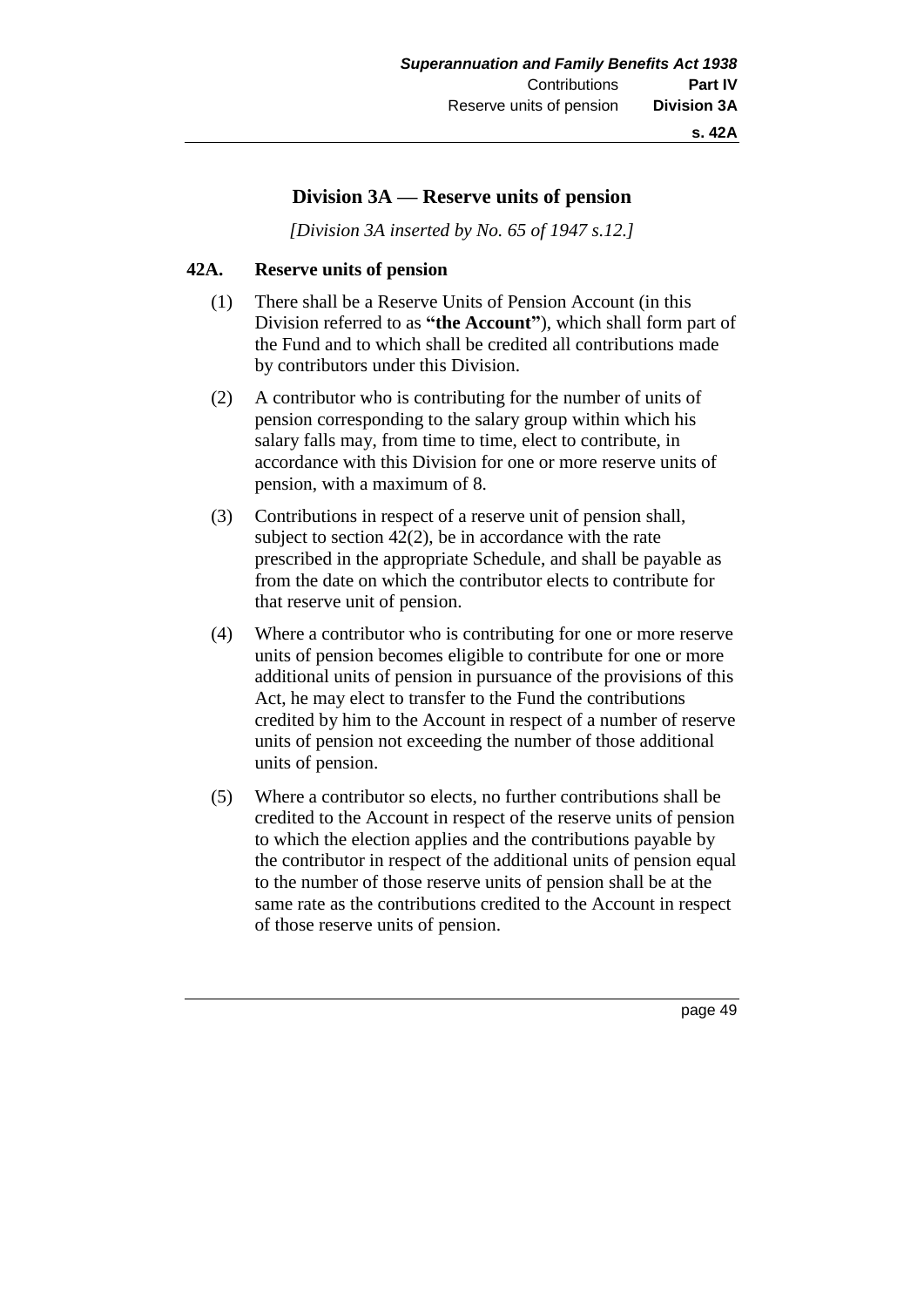- (6) Where a contributor is contributing for one or more reserve units of pension, he may, subject to subsection (7), elect to discontinue his contributions in respect of any number or all of those units. In that event or if he ceases to be an employee, there shall be paid to him or to his personal representatives, from moneys standing to the credit of the Account, the amount of the contributions made by him in respect of those reserve units of pension, together with interest, compounded annually, on those contributions, at the rate determined by the Board in respect of the period or periods concerned.
- (7) A contributor who has made an election to reduce the number of reserve units under subsection (6) shall not again be eligible to elect to contribute for reserve units of pension.
- (8) Notwithstanding the foregoing provisions of this section
	- (a) no further elections under subsection (2) may be made on or after 1 January 1977;
	- (b) a contributor who was, on that day, contributing to the Account shall, not later than 30 June 1977, make an election under subsection (4) or subsection (6) or under both of those subsections, which election or elections shall be such as to apply to all reserve units of pension for which he was contributing; and
	- (c) where a contributor fails to make an election or elections in accordance with paragraph (b) he shall be deemed to have made an election on 30 June 1977 under subsection (6) in respect of each reserve unit of pension for which he was so contributing.

*[Section 42A inserted by No. 65 of 1947 s.12; amended by No. 134 of 1976 s.12; No. 49 of 1996 s.64.]*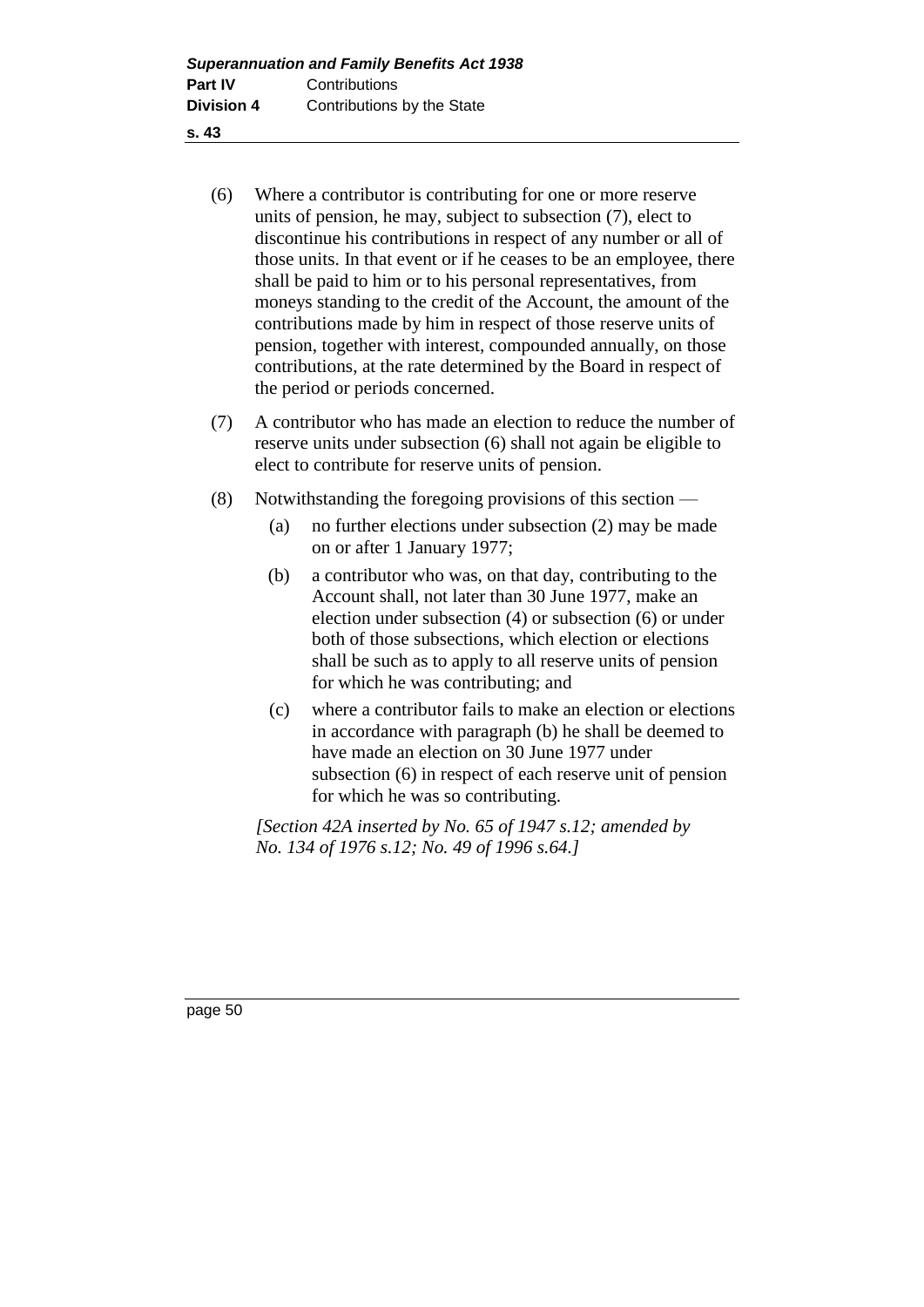# **Division 4 — Contributions by the State**

# **43. Payments by State where contributions by employee are at rate for age**

- (1) Where units of pension are charged to the Fund on or after 1 January 1958 on the basis of contribution corresponding to the rate prescribed for the age of the contributor at the date upon which he commenced to pay the contribution, the State shall, in respect of each unit or part of a unit of pension
	- (a) credit to the Fund a sum equal to  $\frac{2}{3}$  of the payment charged to the Fund on or after that day if payment of the pension commenced before that day; and
	- (b) credit to the Fund a sum equal to  $\frac{5}{7}$  of the payment charged to the Fund on or after that day in respect of each pension payment of which commences on or after that day; and
	- (c) credit to the Fund in addition to the sum mentioned in paragraph (a) or (b), the difference between the amount that was payable from moneys standing to the credit of the Fund in respect of each unit of pension or part thereof immediately before the date of the coming into operation of the *Acts Amendment (Superannuation and Pensions) Act 1962 <sup>1</sup>* , less the supplementation at the rate of \$104 per annum in terms of the currency then existing in the cases in which it was payable by the State, and the amount that is so payable from moneys standing to the credit of the Fund in respect of that unit or part immediately after that date, and for that purpose the Consolidated Fund is, to the extent necessary, hereby permanently appropriated accordingly.
- *[(2) repealed]*
- (3) Where in accordance with paragraph (i) of the proviso to the second paragraph of the definition of "department" in section 6, fortnightly payments have been made to the Board on behalf of the State on account of the pension to which such contributor is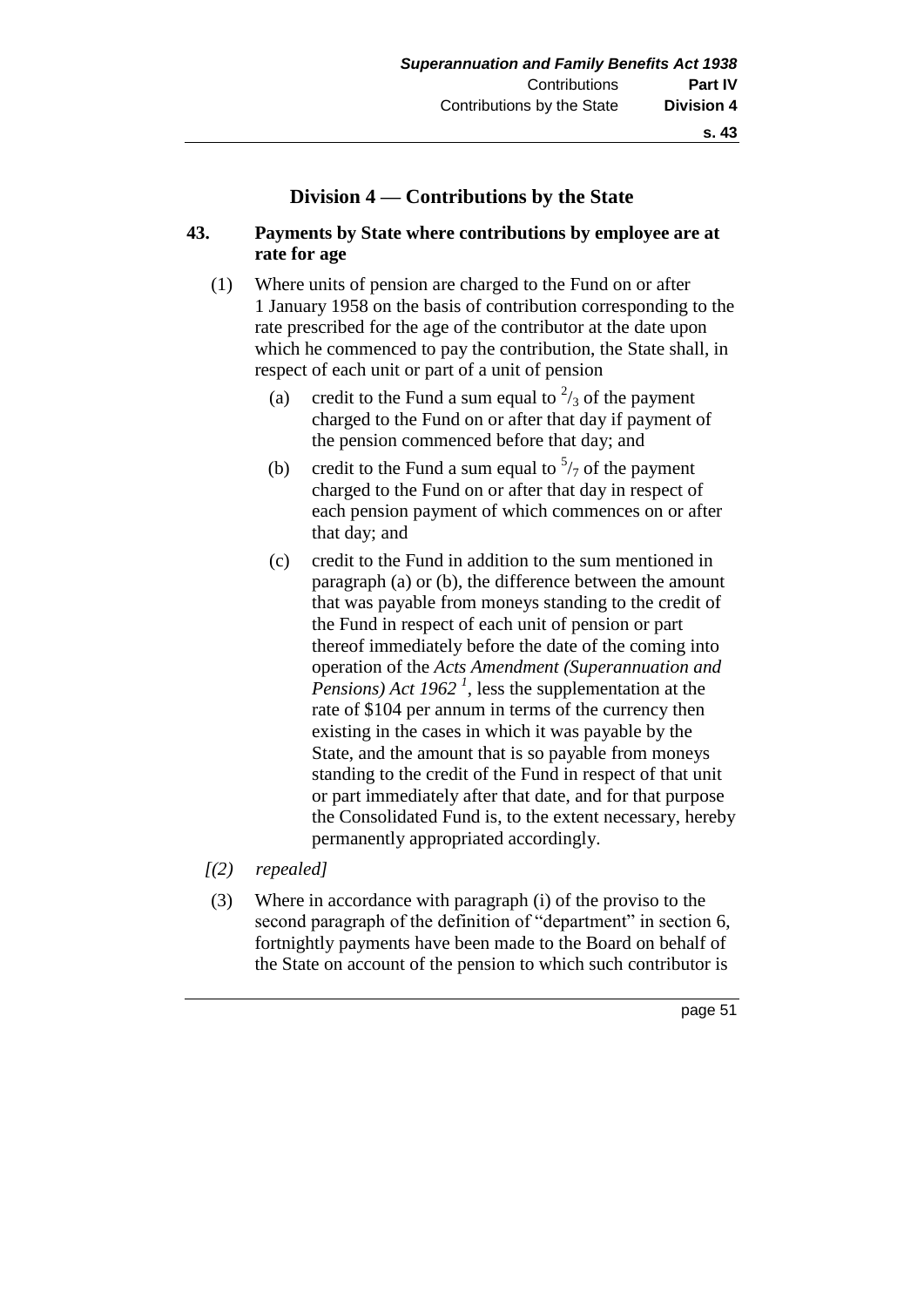#### **s. 43A**

entitled under this Act, the liability of the State in respect of the pension payable to such contributor under this section and section 44 shall be deemed to be satisfied and discharged to the extent to which the fortnightly payments have already been made as aforesaid.

(4) Where a contributor, under section 36 or section 60, elects or is called upon to retire at age 60 years or later age and elects to continue to pay contributions at the lower rate until he attains the age of 65 years, the employing department shall continue to pay the "employer" contributions for the corresponding period to the Board on behalf of the State.

*[Section 43 <sup>8</sup> amended by No. 55 of 1945 s.13; No. 65 of 1947 s.13; No.25 of 1951 s.2; No. 55 of 1957 s.2; No. 65 of 1962 s.4; No. 106 of 1965 s.7; No. 6 of 1993 s.11; No. 49 of 1996 s.64.]* 

### **43A. Special provisions for certain contributors**

Where a contributor elected for a number of units less than 8 and, on or before 31 December 1957, attained the retiring age for which he elected, but benefits under this Act became payable after that day, he shall, notwithstanding any of the provisions of this Act to the contrary, but subject to those of section 59, be entitled after that day to the rate of benefits which would have been payable to him had entitlements to payment of benefits commenced on or before that day.

*[Section 43A inserted by No. 19 of 1958 s.2.]* 

# **44. Payments by State where contributions by employee are not at rate for age**

(1) Subject to this Act, in respect of each unit or portion of a unit of pension charged to the Fund on the basis of a contribution corresponding to the rate prescribed for an age younger than that of the contributor at the date upon which he commenced to pay the contribution, a sum ascertained in the manner provided in this section shall be credited by the State to the Fund.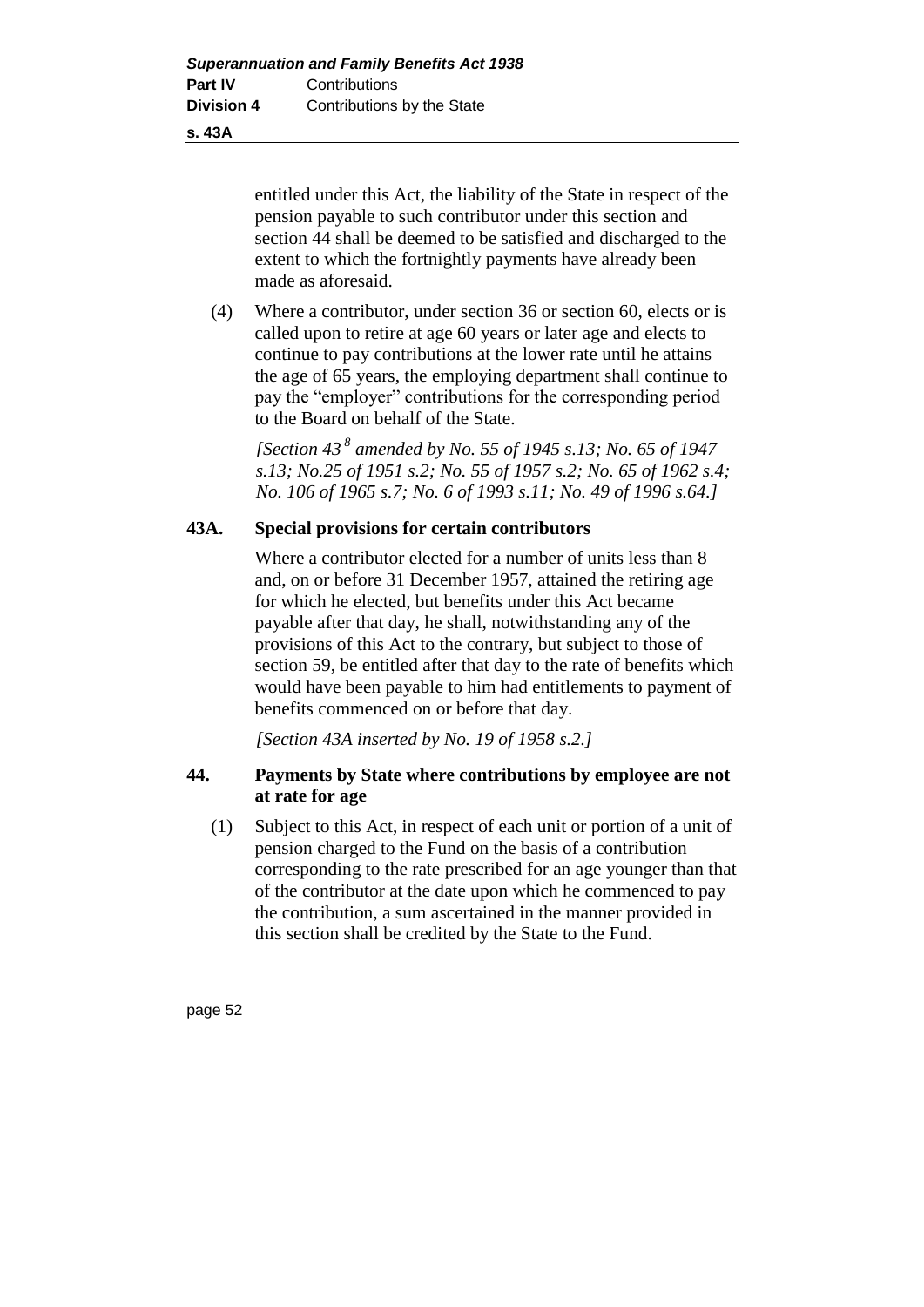- (2) (a) In order to determine the sum payable in each case by the State under this section —
	- (i) in respect of pensions payment of which commenced before 1 January 1958, the rate of contribution actually payable by the contributor shall be subtracted from 3 times the rate prescribed for the age of the contributor on the date on which he commenced to pay the contribution, and the ratio of that difference to 3 times the rate so prescribed shall be computed; or
	- (ii) in respect of pensions payment of which commences on or after that day, the provisions of subparagraph (i) shall be applied but with the substitution of 3½ times the rate so prescribed for 3 times that rate.
	- (b) Subject to this Act, the ratio so computed represents such part of the pension payment charged to the Fund as the State shall credit to the Fund.
- (3) Where a pension calculated in accordance with this Act is less than the prescribed minimum and where this Act provides that the prescribed minimum shall be paid, the amount necessary to bring the pension up to the minimum shall be credited by the State to the Fund in addition to the sums payable by the State under this Division.
- (4) The State shall credit to the Fund in addition to any sum payable by the State under the foregoing provisions of this section, the difference between the amount that was payable from moneys standing to the credit of the Fund in respect of such unit of pension or part thereof immediately before the date of the coming into operation of the *Acts Amendment (Superannuation and Pensions) Act 1962 <sup>1</sup>* less the supplementation at the rate of \$104 per annum in terms of the currency then existing in the cases in which it was payable by the State, and the amount that is so payable from moneys standing to the credit of the Fund in respect of that unit or part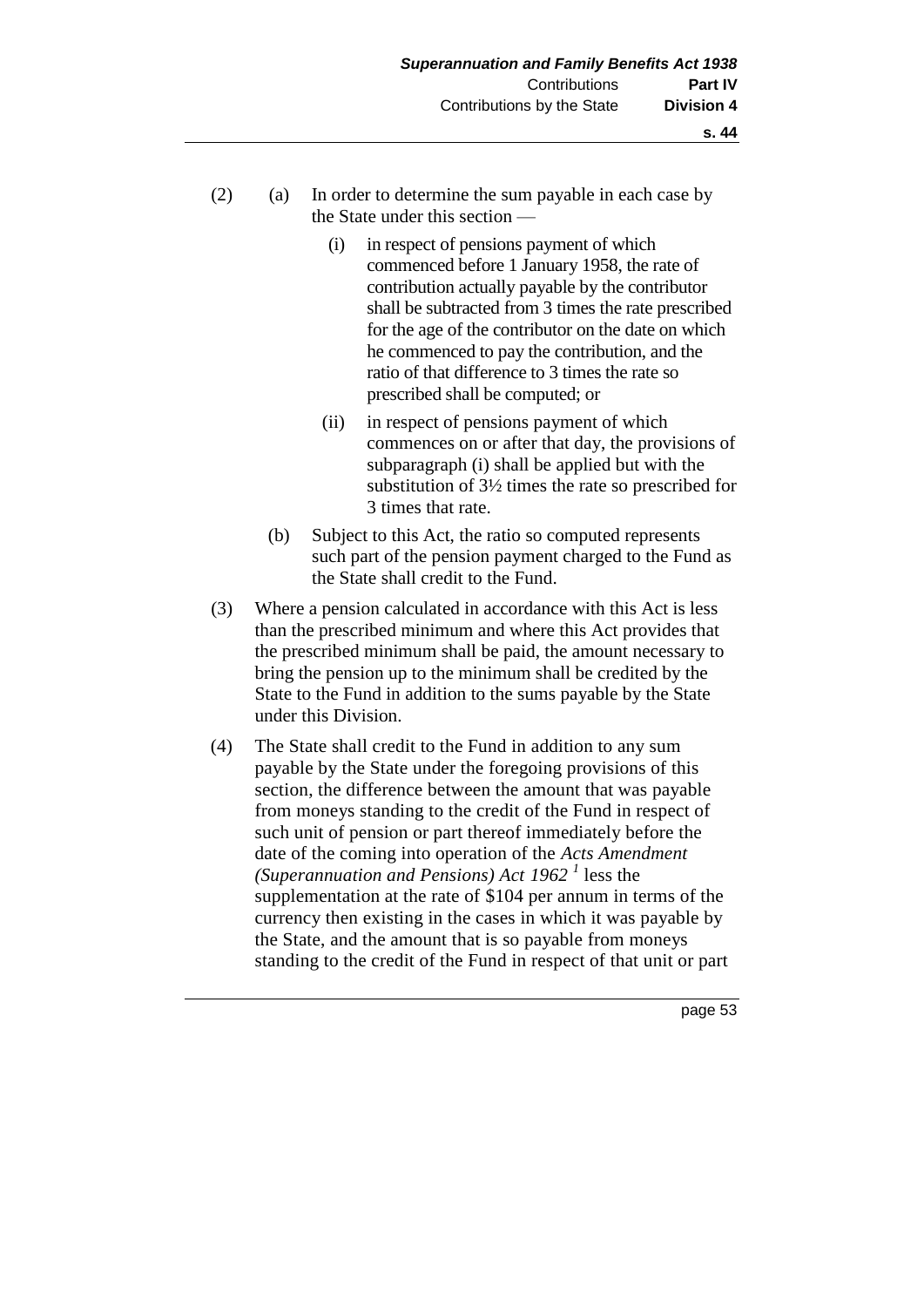immediately after that date and for that purpose the Consolidated Fund is, to the extent necessary, hereby permanently appropriated accordingly.

*[Section 44 <sup>8</sup> amended by No. 39 of 1950 s.9; No. 25 of 1951 s.2; No. 55 of 1957 s.2; No. 65 of 1962 s.5; No. 106 of 1965 s.8; No. 6 of 1993 s.11; No. 49 of 1996 s.64.]* 

# **45. No payment by the State in respect of pension to widow of qualified contributor**

Subject to this Act, in respect of each unit or portion of a unit of pension charged to the Fund and paid to the widow of an employee who has contributed as a qualified contributor on the basis of the contributions paid by such qualified contributor no payment whatever shall be required from or be payable by the State.

*[Section 45* <sup>8</sup> *amended by No. 49 of 1996 s.64.]* 

### **46. Payments from Consolidated Fund**

- (1) Payments by the State to the credit of the Fund and to contributors under section 34(3), for the purposes of this Act, shall be charged to the Consolidated Fund which is hereby permanently appropriated accordingly.
- (2) The payments to the credit of the Fund shall be made in such manner and at such periods as are prescribed by the regulations. *[Section 46* <sup>8</sup> *amended by No. 6 of 1993 s.11; No. 49 of 1996 s.64.]*

### **46A. Increase of pension**

- (1) Where a contributor is entitled to an amount of pension according to the number of units of pension held by him on retirement, he is entitled, in addition to the amount to which he is entitled under section 58, to an additional amount of pension in accordance with the scale set forth in the Fifth Schedule, namely —
	- (a) with respect to the number of units of pension for which he has contributed at any time before 1 July 1964 up to the time he became entitled to pension in respect thereof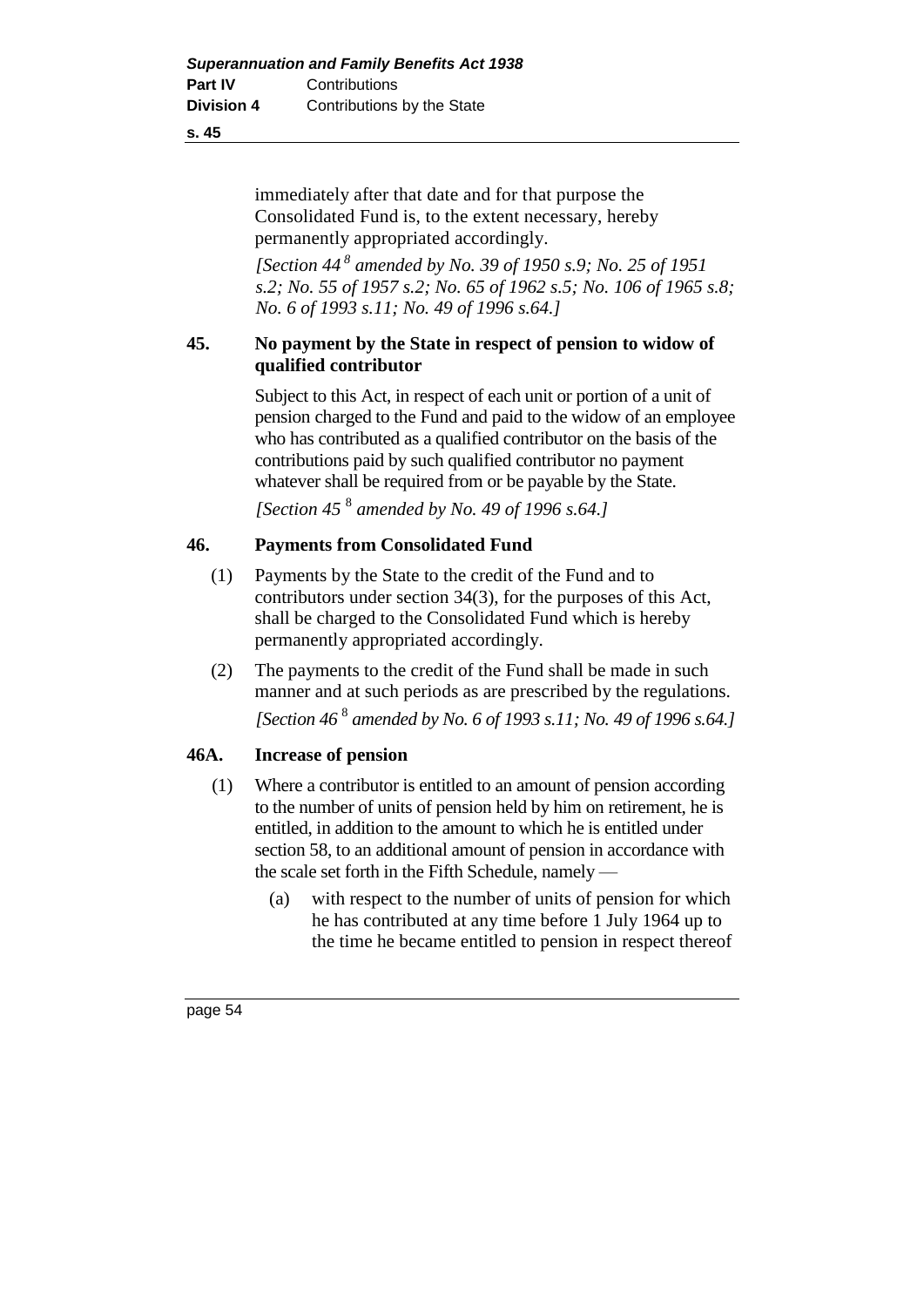the amount shown opposite the number of those units in the second column of Part 1 of the Fifth Schedule;

- (b) with respect to the number of units of pension held by him at the time he becomes or became entitled to pension in respect thereof, the amount, if any, shown opposite the number of those units in the second column of Part 2 of the Fifth Schedule.
- (2) The amount of increase of pension payable under subsection  $(1)(a)$  shall be charged to the Fund.
- (3) The State shall credit to the Fund the amount of increase of pension payable under subsection (1)(b).
- (4) The Consolidated Fund is hereby permanently appropriated to the extent necessary to give effect to subsection (3).
- (5) The provisions of this section apply
	- (a) in respect of the first fortnightly payment of pension made in the month of January 1967, and in respect of such subsequent payments;
	- (b) to a widow who is entitled to receive an amount of pension under this Act and in accordance with the rate of pension payable to the widow as referred to in this Act.

*[Section 46A inserted by No. 78 of 1967 s.4; amended by No. 6 of 1993 s.11; No. 49 of 1996 s.64.]* 

### **46AB. Increase in Fund share of pension**

- (1) Where a contributor or former contributor is entitled to an amount of pension according to the number of units held by him on retirement, he is entitled, in addition to the amount of pension to which he is otherwise entitled, to an amount of 10 cents per fortnight in respect of each unit for which he has contributed at any time prior to 1 July 1969 up to the time he became entitled to pension in respect thereof.
- (2) The amount of increase of pension payable under subsection (1) shall be charged to the Fund.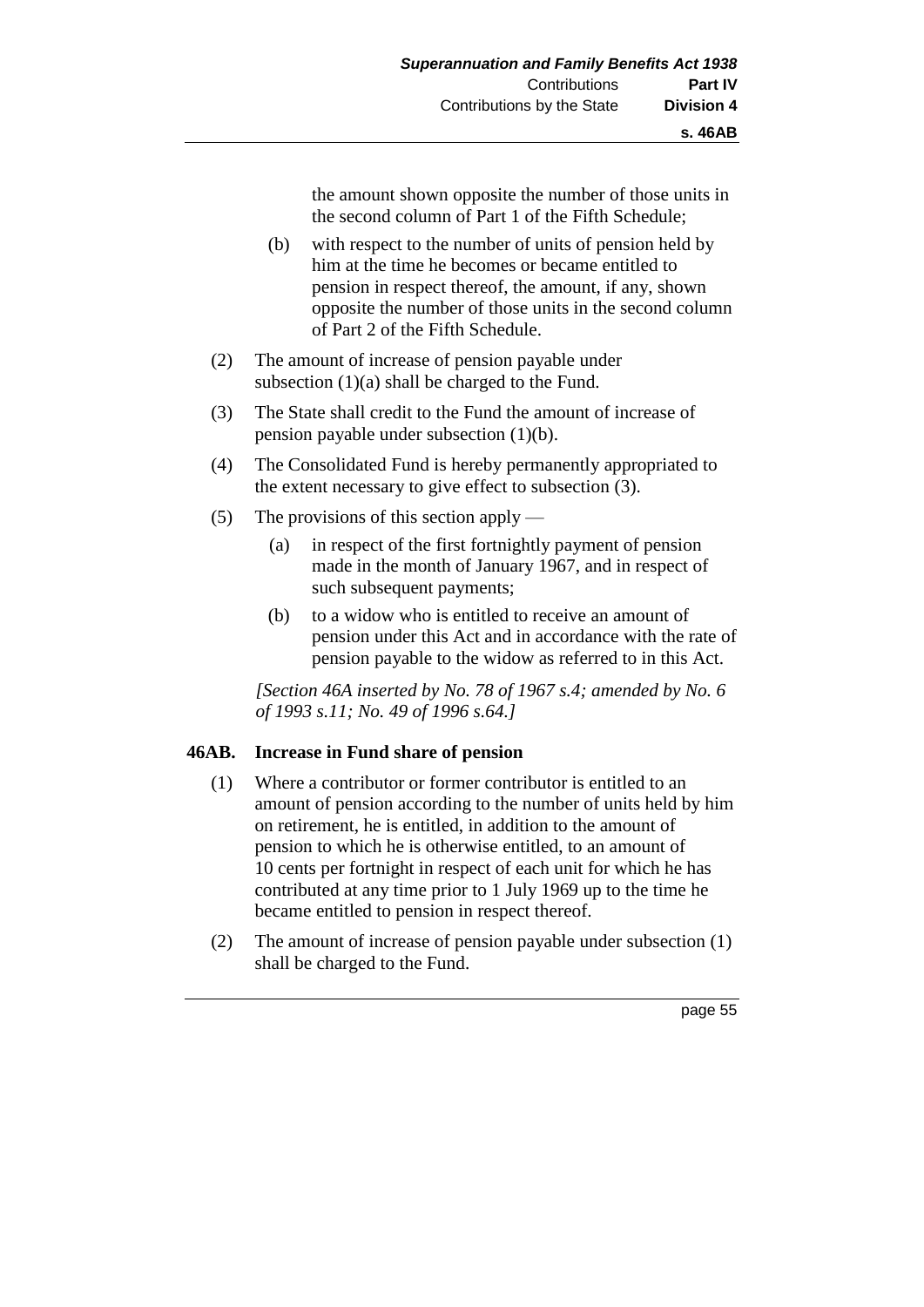| ۰. |  |
|----|--|
|    |  |

- (3) The provisions of subsections (1) and (2) apply
	- (a) in respect of the first fortnightly payment of pension made in the month of January 1974, and in respect of such subsequent payments:
	- (b) to a widow who is entitled to receive an amount of pension under this Act and in accordance with the rate of pension payable to the widow as referred to in this Act.
- (4) Where a contributor or former contributor is entitled to an amount of pension according to the number of units held by him on retirement, he is entitled, in addition to the amount of pension to which he is otherwise entitled, to an amount of 10 cents per fortnight in respect of each unit for which he has contributed at any time prior to 1 July 1974 up to the time he became entitled to pension in respect thereof.
- (5) The amount of increase in pension payable under subsection (4) shall be charged to the Fund.
- (6) The provisions of subsections (4) and (5) apply
	- (a) in respect of the first fortnightly payment of pension made in the month of January 1977 and in respect of such subsequent payments; and
	- (b) to a widow who is entitled to receive an amount of pension under this Act, and in accordance with the rate of pension payable to the widow as referred to in this Act.
- (7) Subject to subsections (10) and (11), where a contributor or former contributor is entitled to an amount of pension according to the number of units held by him on retirement, he is entitled, in addition to the amount of pension to which he is otherwise entitled, to an amount of 10 cents per fortnight in respect of each unit for which he has contributed at any time prior to 1 July 1977 up to the time he became entitled to pension in respect thereof.
- (8) The amount of increase in pension payable under subsection (7) shall be charged to the Fund.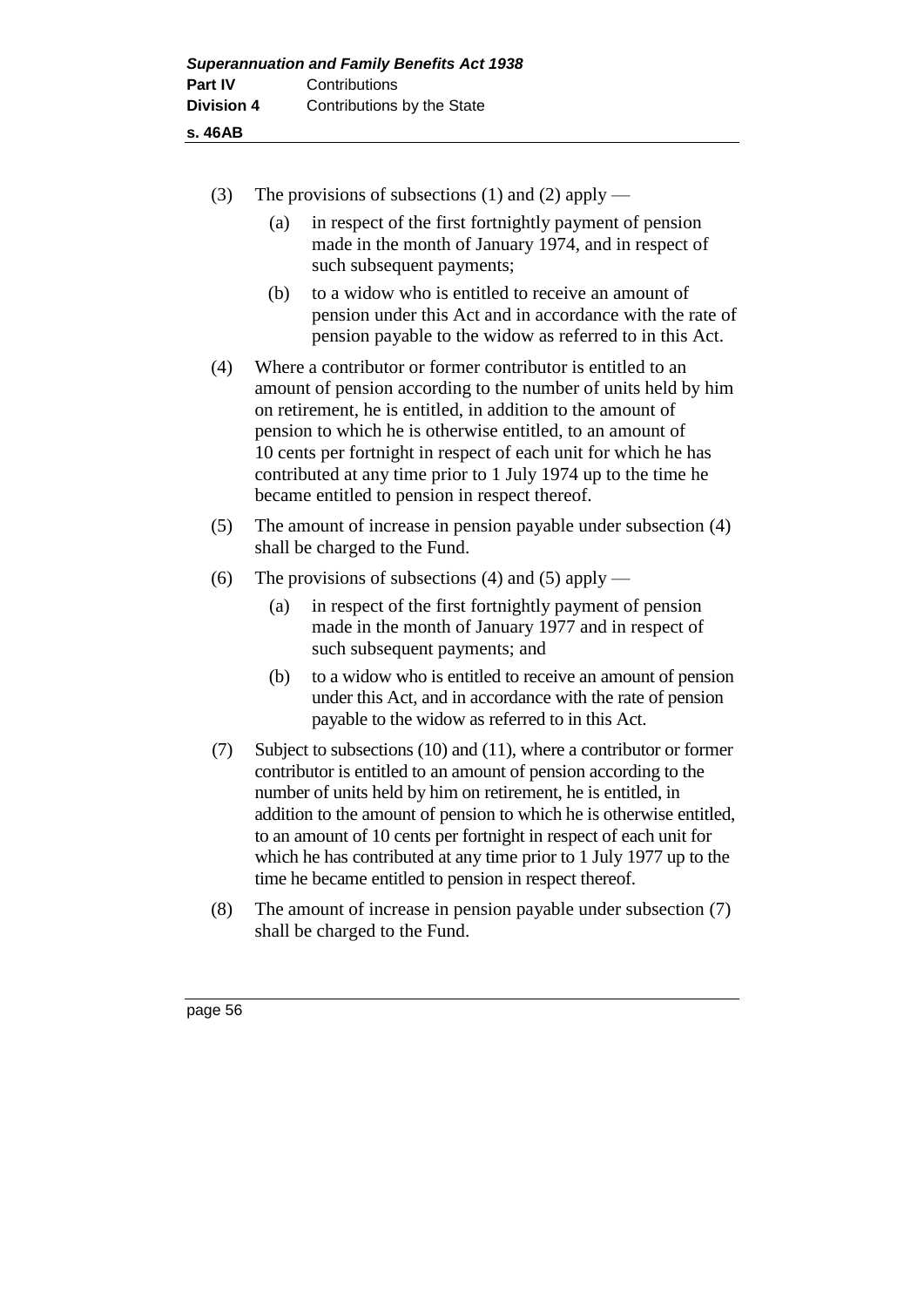- (9) The provisions of subsections (7) and (8) apply
	- (a) in respect of the first fortnightly payment of pension made in the month of January 1980 and in respect of such subsequent payments:
	- (b) to a widow who is entitled to receive an amount of pension under this Act, and in accordance with the rate of pension payable to the widow as referred to in this Act.
- (10) A person entitled to an amount of pension under this Act who prior to 1 July 1974 commuted —
	- (a) the whole of the Fund share of the pension payable to him, is not entitled to any increase in pension under subsections (7) to (9) (inclusive);
	- (b) part of the Fund share of the pension payable to him, is entitled to receive such part of the increase in pension payable under subsections (7) to (9) (inclusive) as the Board may determine.
- (11) A widow or widower who is entitled to receive an amount of pension under this Act who is the widow or widower of a person who has commuted either the whole or part of the Fund share of the pension payable under this Act is entitled to receive such part of the increase in pension payable under subsections (7) to (9) (inclusive) as the Board may determine.

*[Section 46AB inserted by No. 75 of 1973 s.10; amended by No. 134 of 1976 s.13; No. 76 of 1979 s.3; No. 49 of 1996 s.64.]* 

#### **46B. Supplementary units of pension**

- (1) Subject to the remaining provisions of this section, where
	- (a) a contributor or former contributor who retired before 1 January 1971; or
	- (b) a contributor or former contributor who retired on or after 1 January 1971 but attained his maximum age for retirement before that day,

is entitled to an amount of pension according to the number of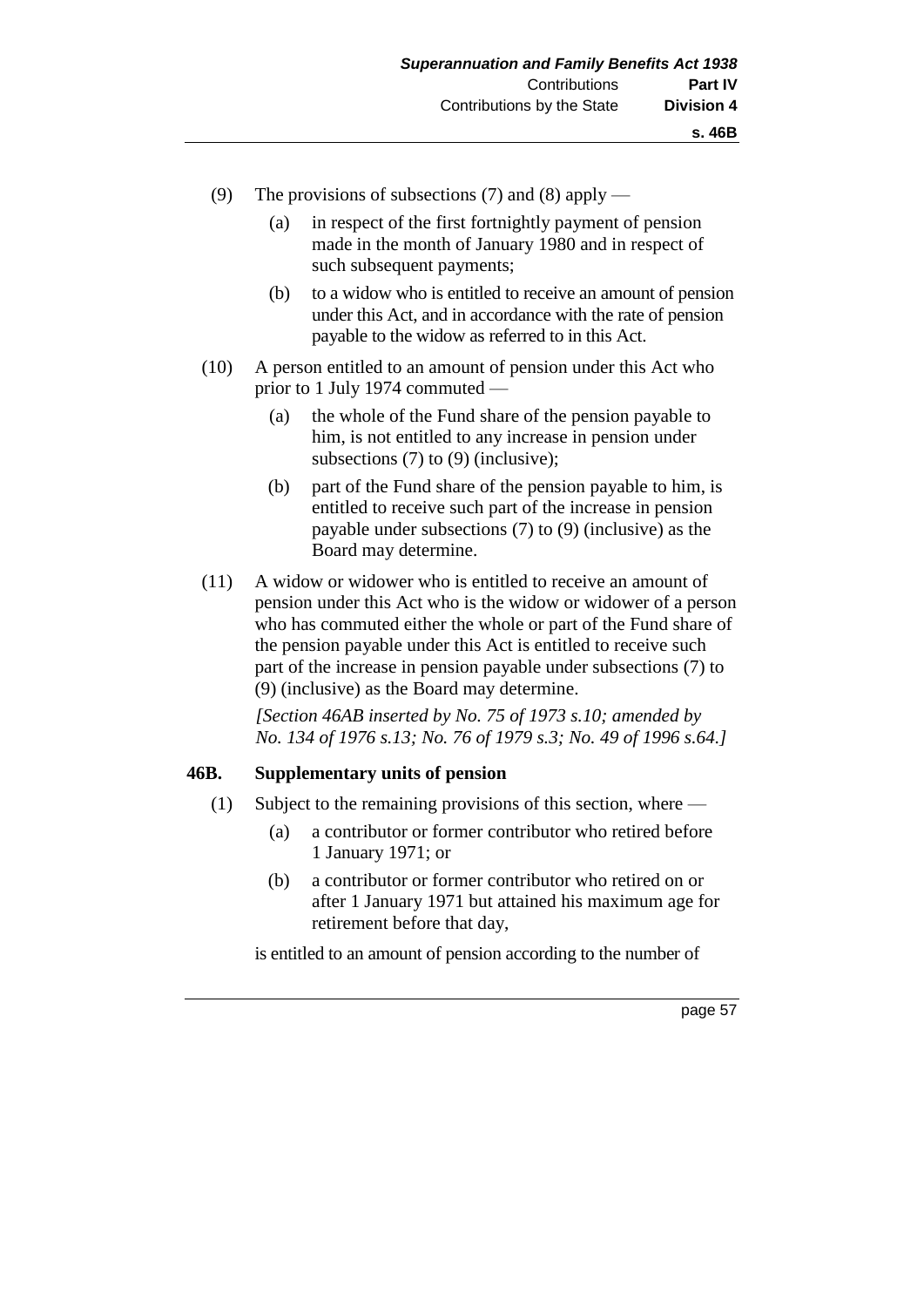**s. 46B**

units of pension for which he has contributed and which were held by him on retirement, he is also entitled to receive pension in respect of such number, if any, of supplementary units of pension as are ascertained in accordance with the table to this subsection if the number of units so contributed for and held by the contributor did not exceed 40, and in any other case to such number of supplementary units of pension as is determined by the Treasurer.

| Number of units of pension<br>contributed for by<br>contributor and held by<br>him on retirement | <b>Number of additional</b><br>supplementary units of<br>pension to which<br>contributor is entitled |
|--------------------------------------------------------------------------------------------------|------------------------------------------------------------------------------------------------------|
| 21                                                                                               | 1                                                                                                    |
| 22                                                                                               | $\mathbf{2}$                                                                                         |
| 23                                                                                               | 3                                                                                                    |
| 24                                                                                               | $\overline{4}$                                                                                       |
| 25                                                                                               | 5                                                                                                    |
| 26                                                                                               | 6                                                                                                    |
| 27                                                                                               | 7                                                                                                    |
| 28                                                                                               | 8                                                                                                    |
| 29                                                                                               | 9                                                                                                    |
| 30                                                                                               | 10                                                                                                   |
| 31                                                                                               | 11                                                                                                   |
| 32                                                                                               | 12                                                                                                   |
| 33                                                                                               | 13                                                                                                   |
| 34                                                                                               | 14                                                                                                   |
| 35                                                                                               | 15                                                                                                   |
| 36                                                                                               | 16                                                                                                   |
| 37                                                                                               | 17                                                                                                   |
| 38                                                                                               | 18                                                                                                   |
| 39                                                                                               | 19                                                                                                   |
| 40                                                                                               | 20                                                                                                   |

(2) The unit of supplementary pension is \$65 per annum.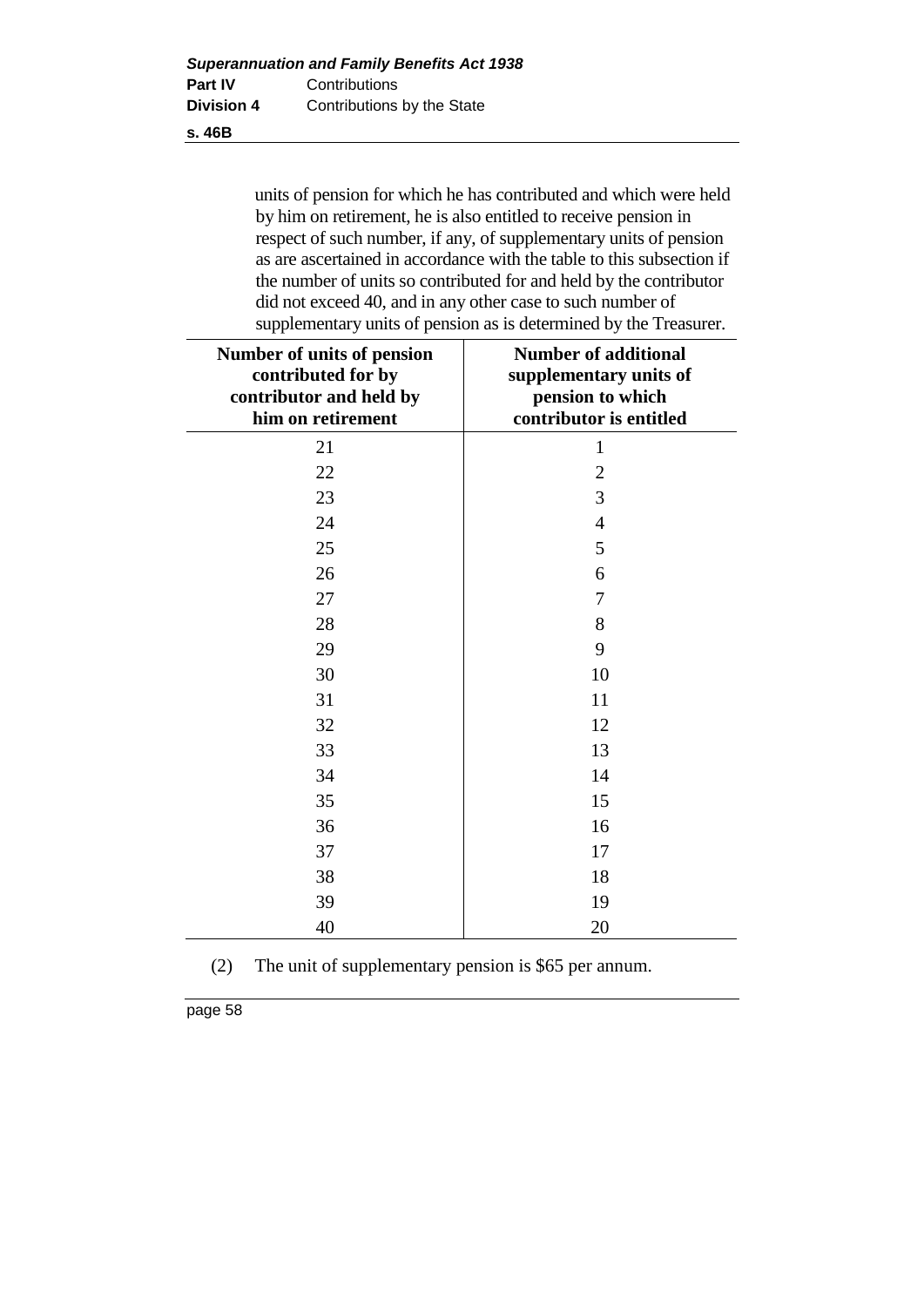(3) Subject to subsection (4), supplementary pension provided for in this section is payable on the same conditions and in the same circumstances and manner as is that part of the share of pension under this Act which the State is liable to contribute to the Fund, and for that purpose the provisions of this Act set out in the following table apply, *mutatis mutandis*, to the payment of supplementary pension —

> Provisions of Act to be applied to payment of supplementary pension

Section 32A, 52(2), sections 53, 54, 57, section 59 except paragraph (c), section 60, sections 61, 62, 63, 64, 66, 69, 70, 71, 72, 73, 75, 76, 77, 78, 79, 84, 85 and 87.

- (4) The regulations may modify or vary the conditions on which, and the circumstances and manner in which, pension is payable, notwithstanding the provisions of subsection (3).
- (5) The provisions of this section apply in respect of the first fortnightly payment of pension in the month of January 1971, and in respect of every such subsequent payment.
- (6) The State shall credit to the Fund the amount of any pension payable under this section, and the Consolidated Fund is hereby permanently appropriated to the necessary extent.

*[Section 46B inserted by No. 108 of 1970 s.6; amended by No. 6 of 1993 s.11; No. 8 of 1993 s.70; No. 49 of 1996 s.64.]*

#### **46C. Alteration of rates of certain pensions**

- (1) In this section, unless the contrary intention appears
	- **"Index"** means the table described as the Consumer Price Index Numbers — All Groups, Perth that is published by the Commonwealth Statistician under the authority of the *Census and Statistics Act 1905* (as amended or re-enacted from time to time) of the Commonwealth;
	- **"pay-day"** means a day on which a fortnightly instalment of a pension is payable.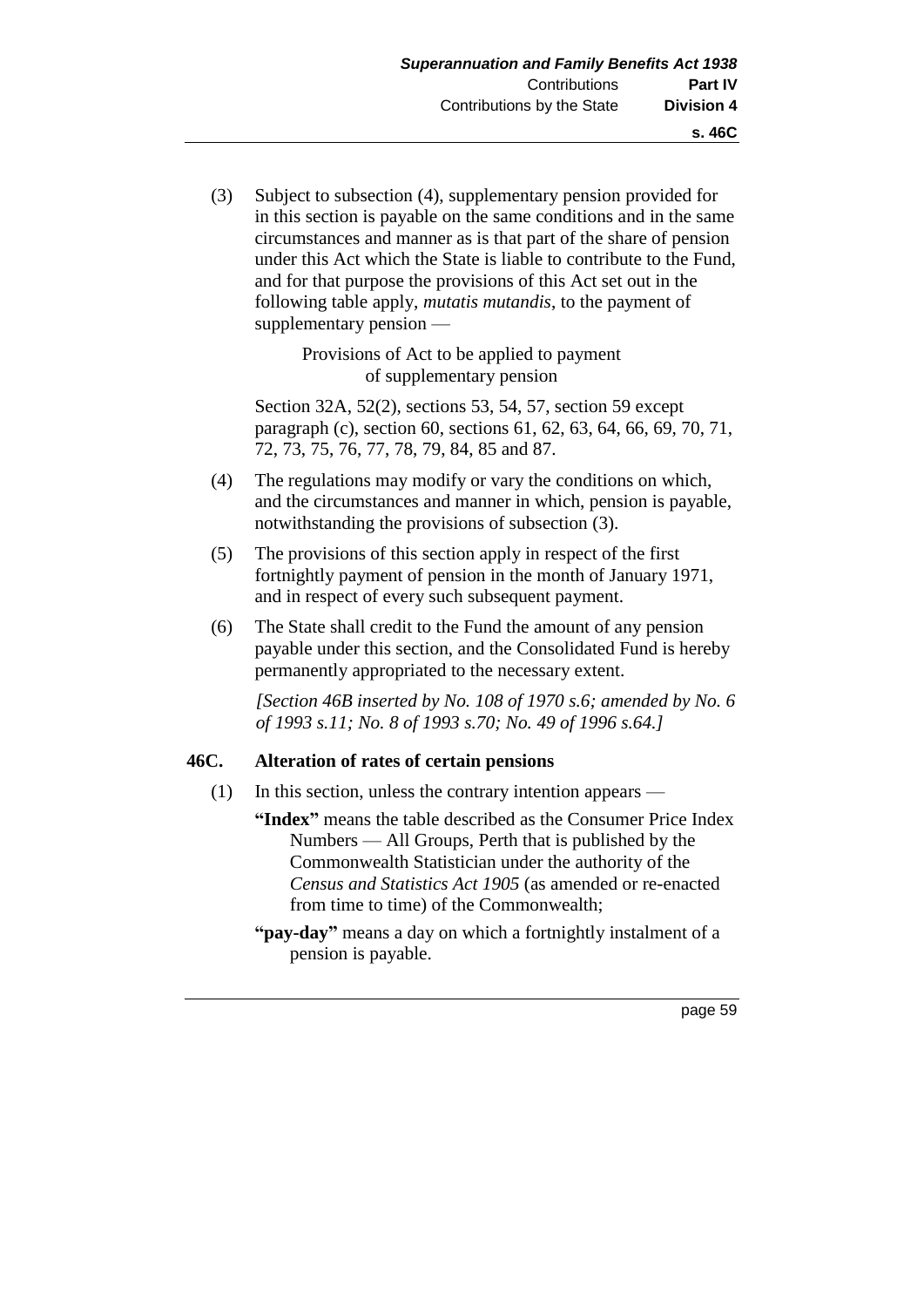**s. 46C**

- (2) Subject to this section, every pension payable under this Act to a former contributor shall be adjusted by the Board in the period of 6 months ending on 31 December 1985 and thereafter in each period of 6 months ending on 30 June or 31 December, in accordance with this section.
- (3) The percentage (if any) by which pensions shall be adjusted in each period referred to in subsection (2) shall be that which the Board declares, as soon as is practicable in that period, to be the percentage by which the Index for the quarter ending at the commencement of that period is greater than the Index for the quarter ending 6 months before the commencement of that period.
- *[(4) repealed]*
- (5) The adjustment of a pension under this section in any period shall be made —
	- (a) subject to subsection (7), by increasing the rate at which, immediately before the making of the adjustment, the pension was payable by the percentage declared under subsection (3) in that period; and
	- (b) so as to operate from and including the first pay-day occurring not less than 3 months after the commencement of that period.
- (6) An adjustment of a pension shall not be made under this section in a period if the pension comes into force in that period or less than 3 months before the commencement of that period.
- (7) Where a pension comes into force not less than 3 months but less than 6 months before the commencement of a period, the adjustment of the pension under this section in that period shall be by one-half of the amount of the increase that would otherwise apply under subsection (5)(a).
- (8) Where the Index for the quarter ending at the commencement of a period referred to in subsection (2) is not greater than the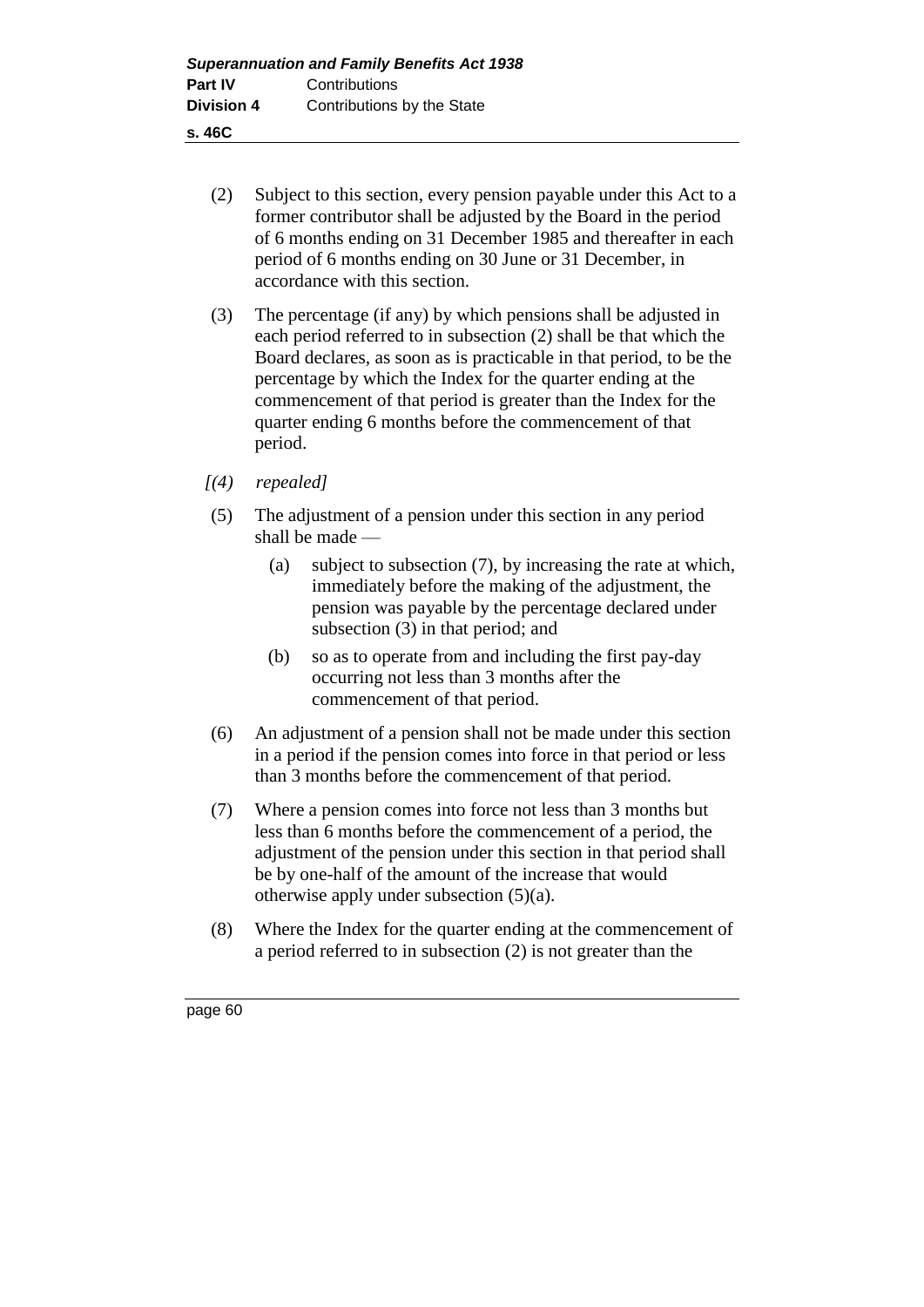Index for the quarter ending 6 months before the commencement of that period, the Board shall declare that it is the same or, the percentage by which it is less, as the case may be, and —

- (a) no adjustment in pensions shall be made under this section in that period; and
- (b) where applicable, the percentage by which it is less shall first be taken into account before making a subsequent adjustment in pensions under this section.
- *[(9) repealed]*
- (10) The State shall credit to the Fund the balance of the amount required for the payment of any increase in pension provided for by this section after first taking into account all amounts available for the purpose in the Indexation Account.
- (11) The Consolidated Fund is hereby permanently appropriated to the extent necessary for the purposes of this section.

*[Section 46C inserted by No. 75 of 1973 s.11; amended by No. 30 of 1984 s.7; No. 78 of 1985 s.4; No. 6 of 1993 s.11; No. 49 of 1996 s.64; No. 57 of 1997 s.117(2) and (3).]*

# **Division 5 — General provisions as to contributions**

### **47. Employees on leave of absence**

A contributor or a qualified contributor who is on leave of absence either with or without pay, shall pay his contributions during or in respect of the period of leave, as for a period of service, without reduction  $\frac{8}{3}$ .

### **48. Lump sum payments in redemption of future contributions**

(1) The Board may accept lump sum payments to redeem forthwith all future contributions which would be payable fortnightly under this Act by a contributor.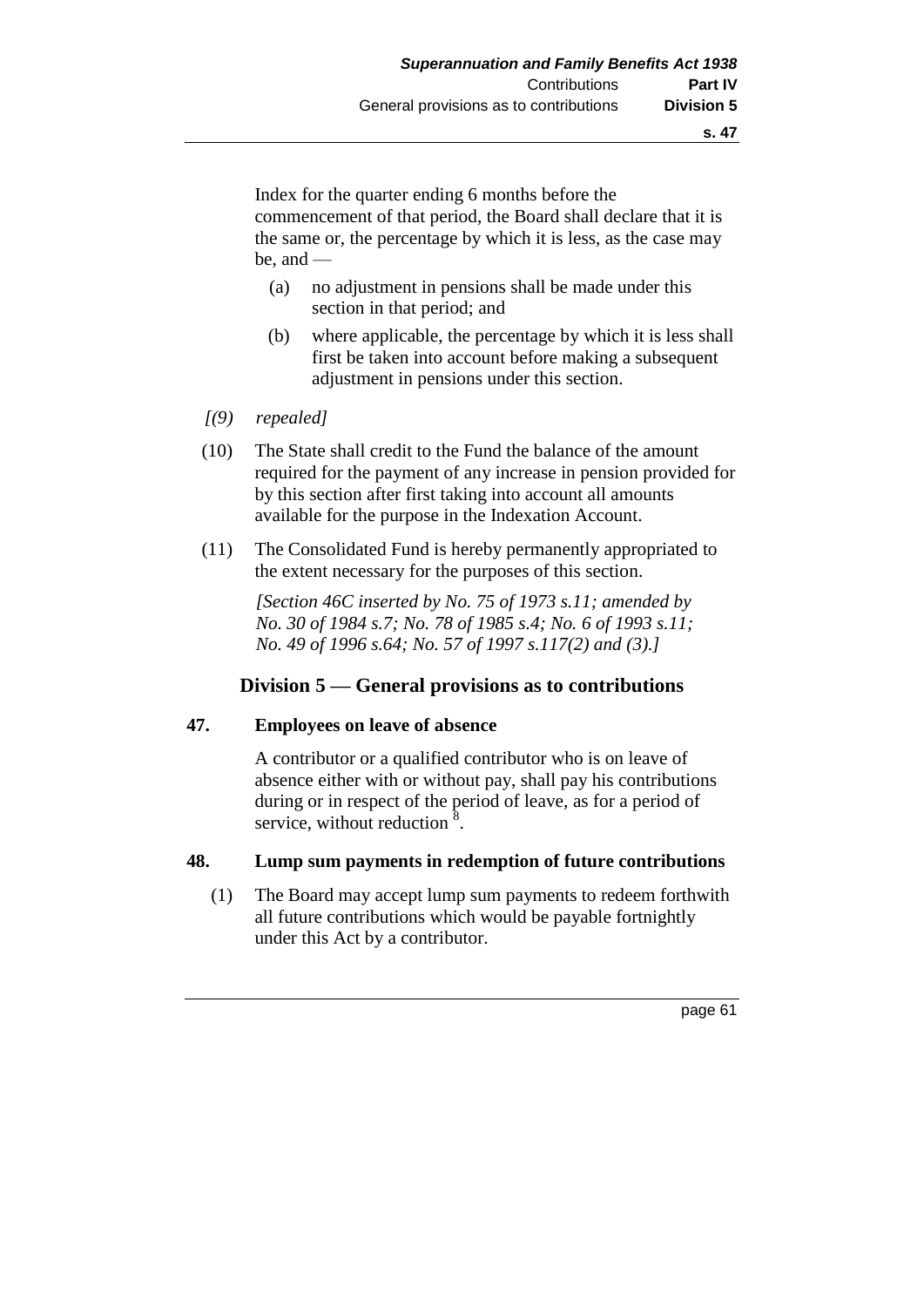(2) The amount of the lump sum payment to be made under this section shall be determined by the Board which may allow any discount or other allowance it thinks fit.

*[Section 48 <sup>8</sup> inserted by No. 43 of 1939 s.11.]* 

#### **49. Interest payable on contributions in arrears**

Outstanding and unpaid contributions may be chargeable with interest upon the amounts thereof as from the date when they fell due for payment at such rate as the Board shall from time to time determine.

*[Section 49 <sup>8</sup> inserted by No. 43 of 1939 s.11; amended by No. 106 of 1965 s.9; No. 47 of 1974 s.6.]* 

### **50. Manner of payment — deduction from salary**

The contributions of contributors and of qualified contributors shall be deducted from their salaries at each payment of salaries, and shall be paid without deduction for postage, forwarding or exchange, to the Board.

Provided that where a contributor or a qualified contributor is on leave of absence through illness, either without pay or at less than full pay, the Board may upon his application, permit the contributions falling due during his absence to be paid by him in such smaller sums and at such periods as the Board may approve <sup>8</sup>.

### **51. Continuance of contributions by qualified contributor**

Notwithstanding anything to the contrary contained in Part V, where an employee becomes a qualified contributor, and before he reaches the maximum age for retirement applicable to him, such employee is retired on the ground of invalidity or of physical or mental incapacity or is retrenched, discharged or dismissed or resigns, he may nevertheless continue until he reaches the maximum age for retirement to contribute to the Fund as such qualified contributor at the rate of contribution at which he was so contributing at the time of the retirement,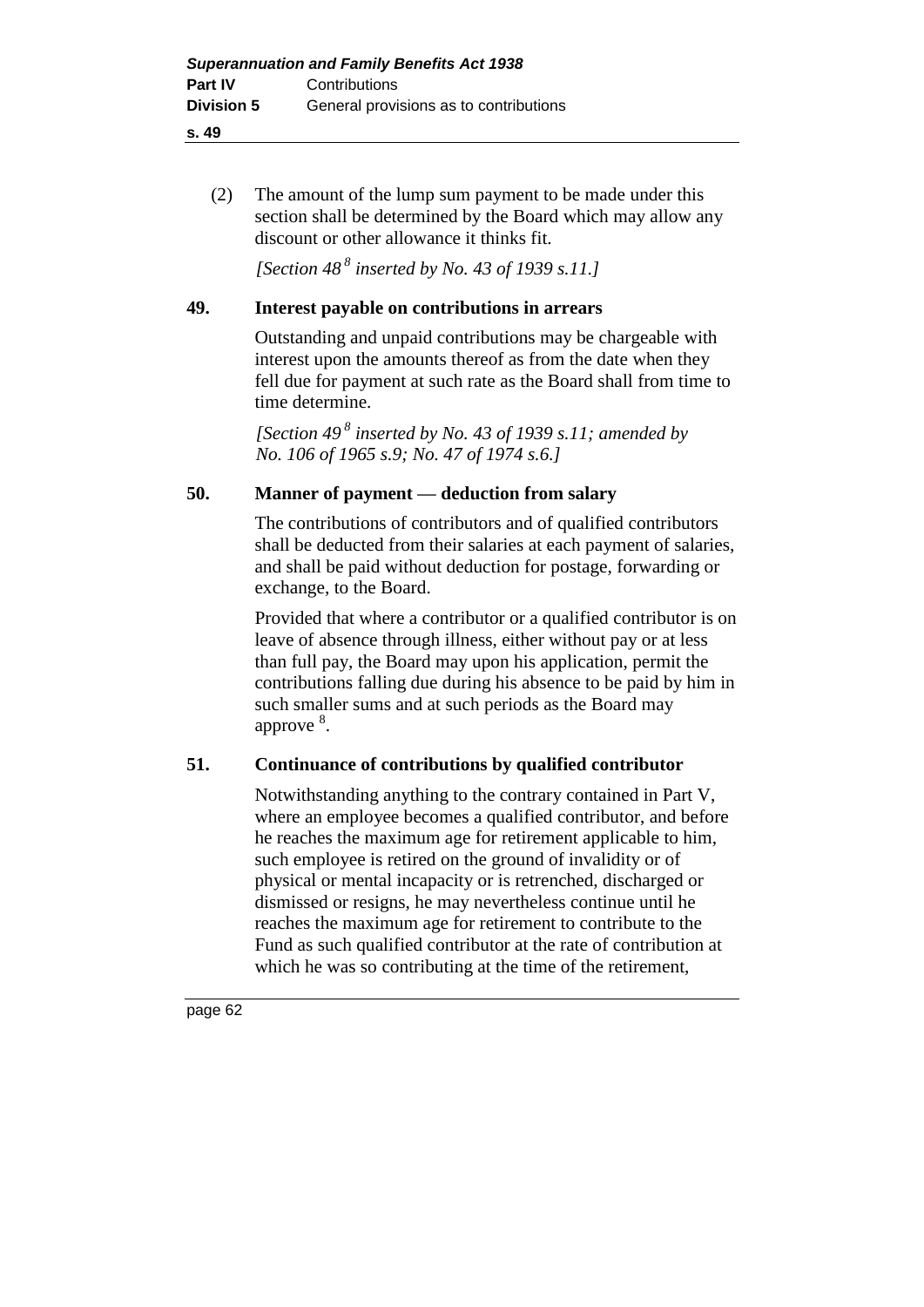retrenchment, discharge, dismissal or resignation; or he may at any time after such retirement, retrenchment, discharge, dismissal or resignation after notice in writing in the prescribed form given to the Board, discontinue payment of such contributions<sup>8</sup>.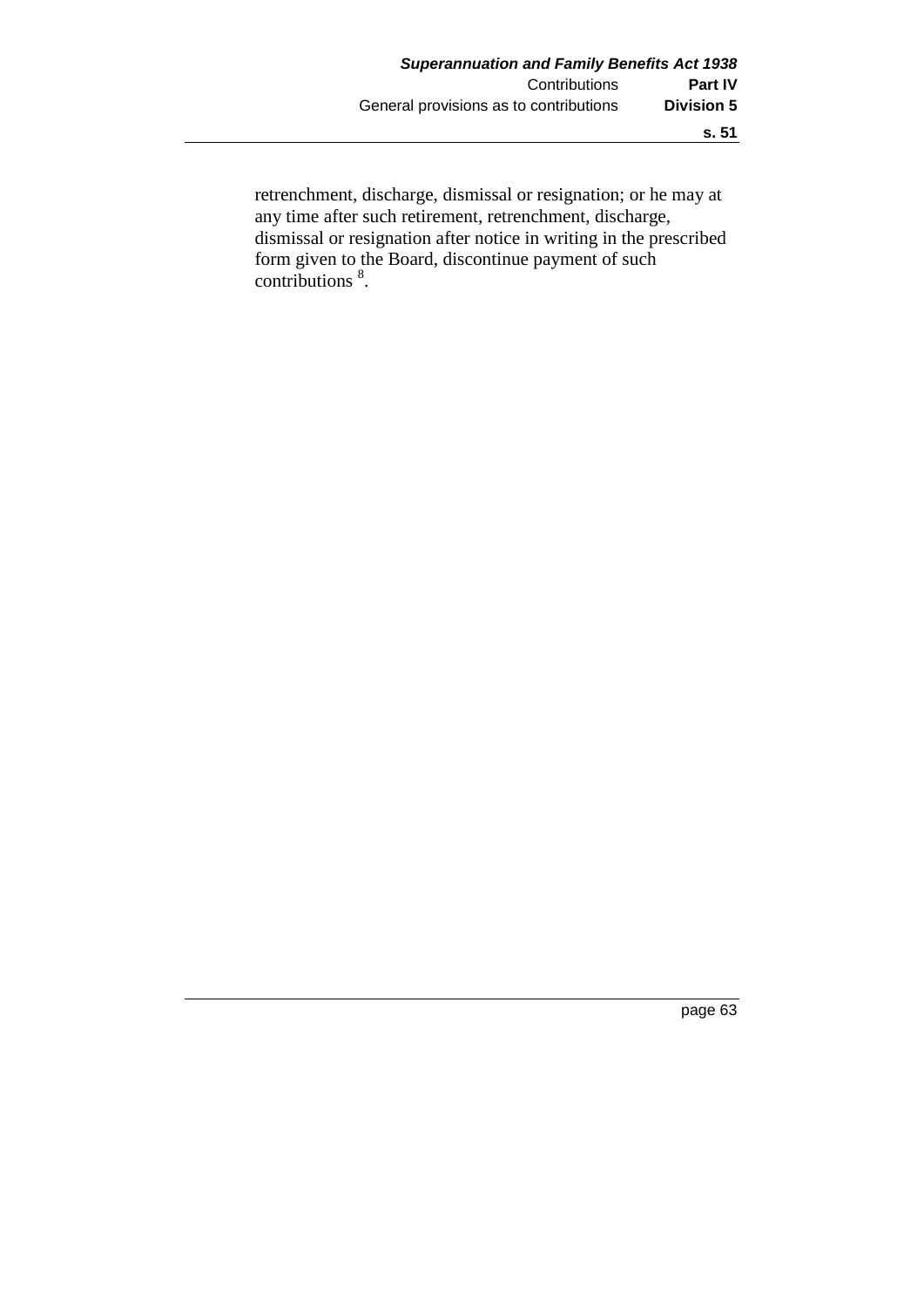# **Part V — Pensions and benefits**

# **Division 1 — Retirement on pension**

## **52. Age of compulsory retirement**

Subject to section 60(5) or (8), every contributor shall be entitled to a pension on his retirement on or after attaining the maximum age for retirement.

*[Section 52 inserted by No. 75 of 1973 s.12; amended by No. 134 of 1976 s.14.]* 

## **53. Breakdown retirement**

A contributor who is retired on the ground of invalidity or of physical or mental incapacity to perform his duties shall be entitled to a pension  $8$ .

# **54. Retrenchment and discharge**

- (1) The compulsory termination of the service of a contributor or of a qualified contributor for the reason that his service or position is not necessary, or for the reason that the work for which he was engaged is finished, or for the reason that the quantity of work has diminished and has rendered necessary a reduction in the number of employees —
	- (a) shall be deemed to be "retrenchment" if the contributor or qualified contributor has been in the Service for not less than 10 years; and
	- (b) shall be deemed to be "discharge" if the contributor or qualified contributor has been in the Service for less than 10 years.
- (2) The compulsory termination of the service of a contributor who is a term appointee for the reason that the term of his appointment has expired and a further term is not available to him —
	- (a) shall be deemed to be "retrenchment" if  $-$ 
		- (i) the contributor has been in the Service for not less than 10 years; and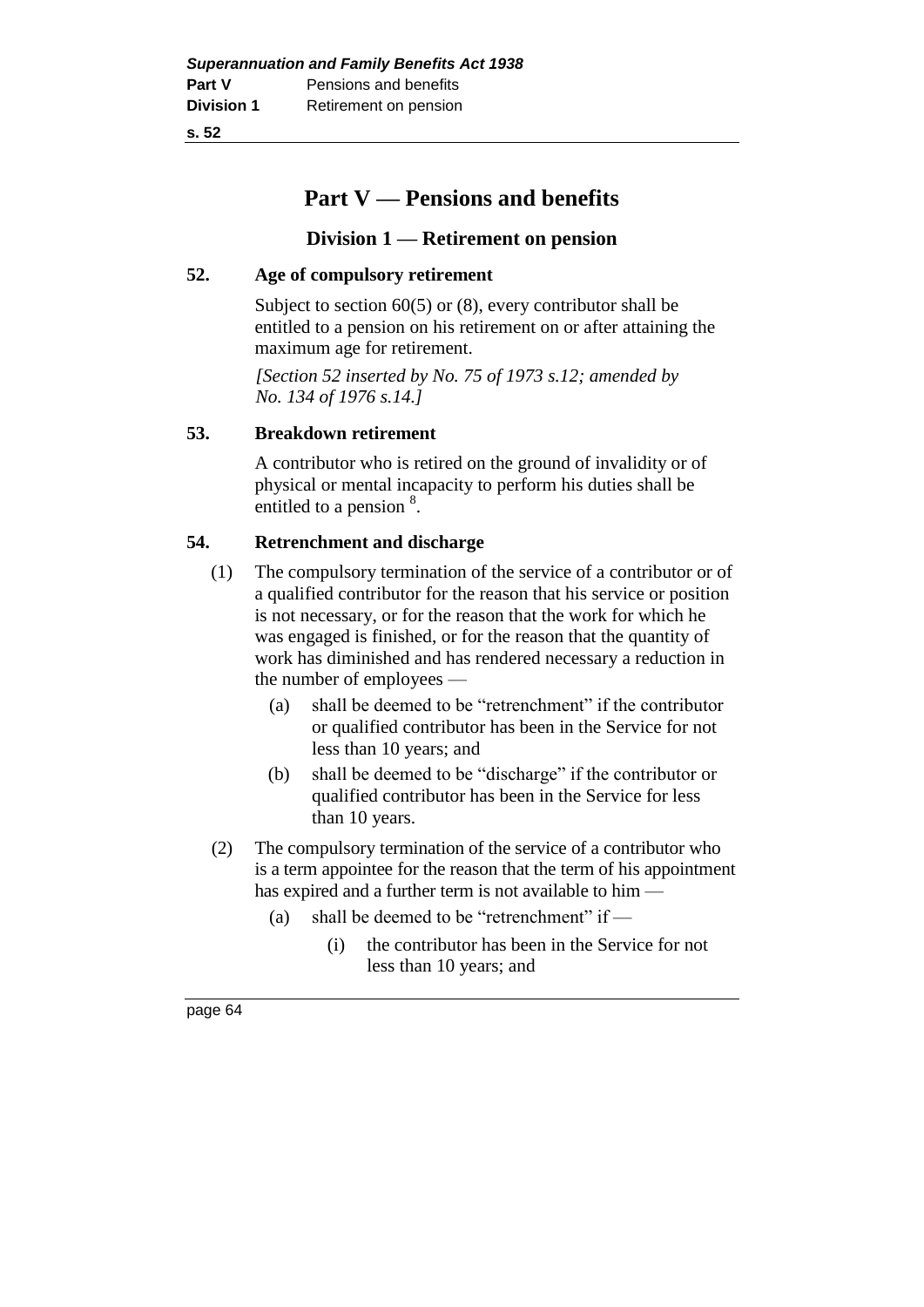- (ii) the contributor would not have been eligible for a pension under this Act if at the time of compulsory termination of his service he had terminated his service voluntarily; and
- (iii) the Board is satisfied that the contributor is ready and willing to accept a further term of appointment to his office;
- and
- (b) in any other case shall be deemed to be "discharge".

*[Section 54 <sup>8</sup> amended by No. 23 of 1982 s.4.]* 

### **55. Dismissal**

Compulsory termination of the service of a contributor or qualified contributor, however expressed, other than —

- (a) retirement on pension as provided in this Act or retirement without personal pension in the case of a qualified contributor; or
- (b) retirement through invalidity or physical or mental incapacity; or
- (c) retrenchment or discharge

shall be deemed to be dismissal for the purposes of this Act  $8$ .

#### **56. Resignation**

- (1) Voluntary termination of service (however expressed) by a contributor, who is not entitled to retire on pension, or by a qualified contributor, shall be deemed to be resignation.
- (2) A female employee who marries shall for the purposes of this Act, be deemed to have resigned on the date of her marriage, unless she is continued in service upon her marriage.

*[Section 56 <sup>8</sup> amended by No. 65 of 1947 s.15; No. 78 of 1967 s.5.]*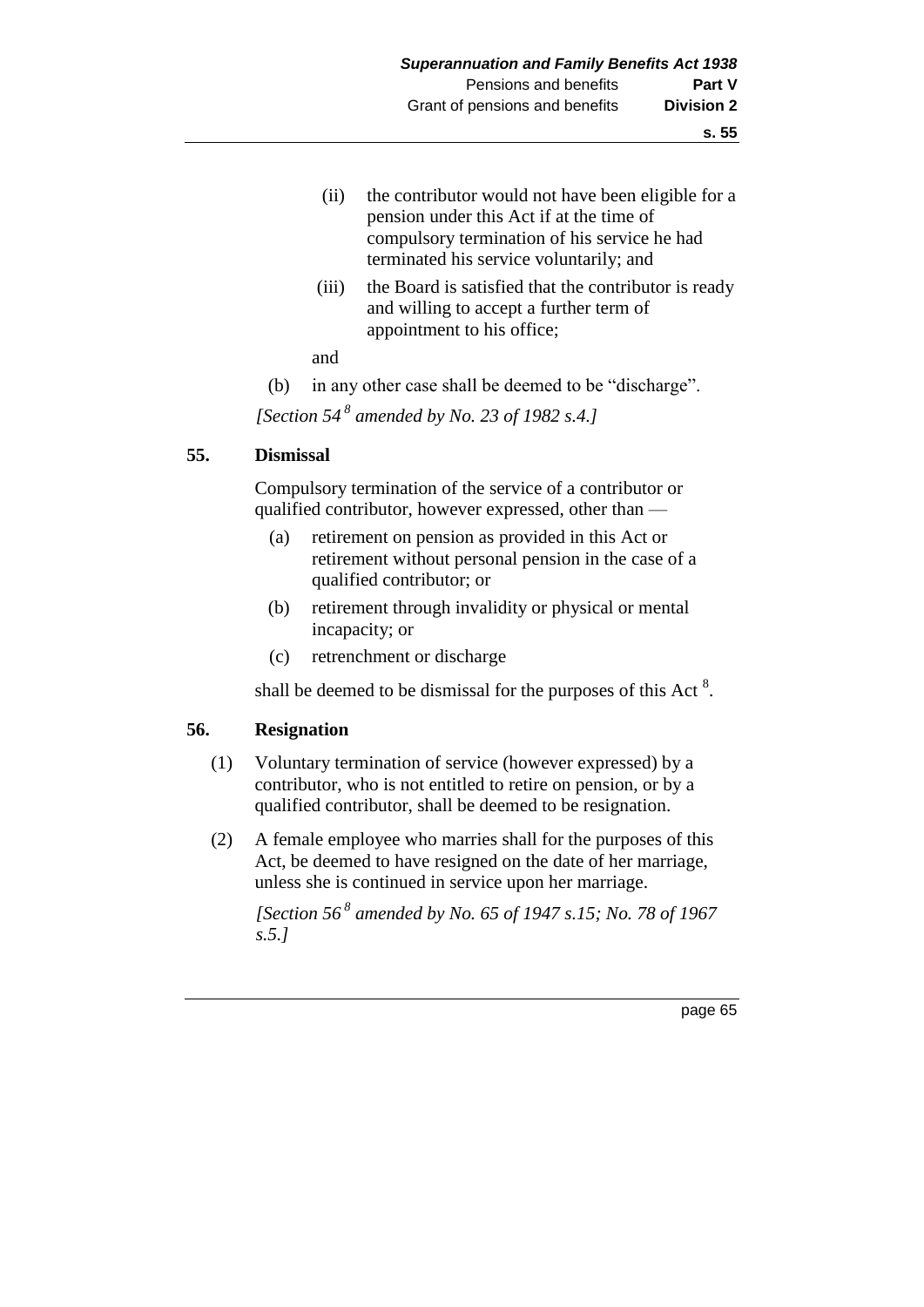# **Division 2 — Grant of pensions and benefits**

*[57. Repealed by No. 75 of 1973 s.13.]* 

# **58. Pension units**

- (1) Subject to the provisions of this Act, the unit of pension as from the coming into operation of the *Superannuation and Family Benefits Act Amendment Act 1965*, is —
	- (a) \$149.50 per annum for each of the first 2 units of pension;
	- (b) \$78 per annum for each of the next 5 units of pension; and
	- (c) \$91 per annum for each additional unit of pension over the number of 7 units.
- (2) Subject to section 33 the minimum amount of pension to any contributor shall, except where this Act requires a pension to be actuarially determined, be 2 units, and the minimum amount of pension to the widow of a contributor or pensioner or to the widow of a qualified contributor shall be one unit.

*[Section 58 <sup>8</sup> amended by No. 65 of 1947 s.16; No. 25 of 1951 s.2; No. 55 of 1957 s.2; No. 65 of 1962 s.9; No. 106 of 1965 s.11; No. 78 of 1967 s.6.]* 

### **59. Commencing dates for payment of pension**

Notwithstanding anything to the contrary contained in this  $Act -$ 

(a) the commencing date for payment of any pension or superannuation allowance under this Act to a contributor shall, subject to paragraph (c), be the day following the day when such contributor ceased duty on or after either attaining the age for which he elected to retire or becoming otherwise entitled to retire under this Act, as the case may be;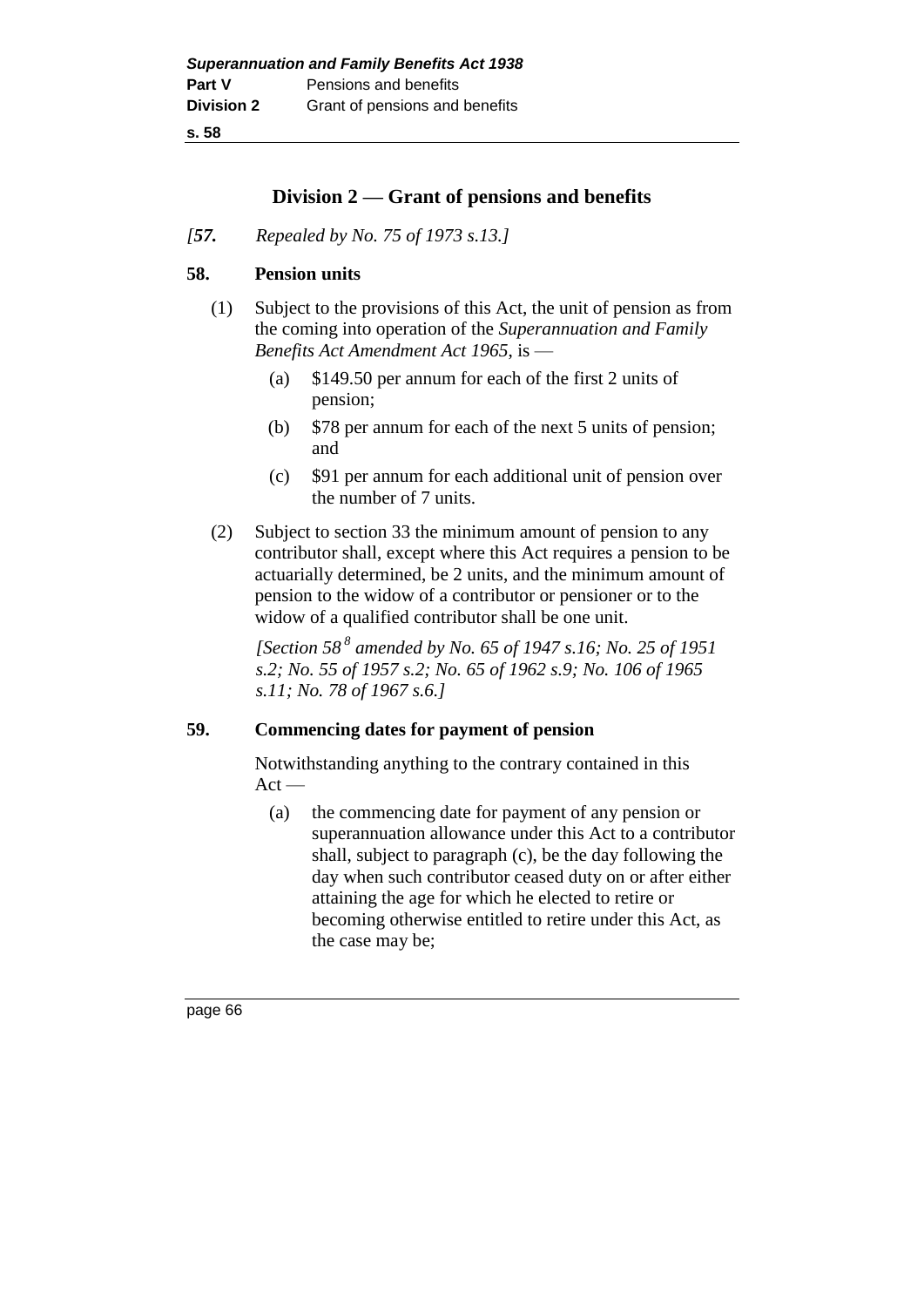- *[(b) deleted]* 
	- (c) a personal pension or superannuation allowance shall not be payable to a contributor (other than a contributor whose pension is granted under section 61) until the completion of payment of the equivalent of 26 contributions at the periodical rates applicable to that contributor.

*[Section 59 <sup>8</sup> inserted by No. 43 of 1939 s.13; amended by No. 39 of 1950 s.12; No. 61 of 1960 s.3; No. 50 of 1961 s.4; No. 101 of 1964 s.6; No. 75 of 1973 s.14; No. 30 of 1984 s.8.]* 

#### **60. Amount of pension on retirement**

(1) Subject to this Act, a contributor shall upon retirement be entitled to receive a pension according to the number of units for which he was contributing at the time of his retirement:

Provided that any contributor —

- (a) who has attained the age of 60 years and elects, or is called upon to retire before he attains the maximum age for retirement; or
- (b) the age for whose retirement is fixed by law at an earlier age than 65 years, who retires on attaining the age so fixed

shall as from the date of his retirement be entitled to a pension calculated by adding the actuarial equivalent of the contributions made or to be made by him to the share of pension which would have been payable by the State if he had continued to pay contributions until he attained the maximum age for retirement:

Provided further that a contributor, other than a contributor who is a member of the Police Force at the time of his retirement, who has attained the age of 55 years and elects to retire before attaining the age of 60 years shall as from the date of his retirement be entitled to a pension calculated by adding —

(a) the actuarial equivalent of the contributions made or to be made by him; and

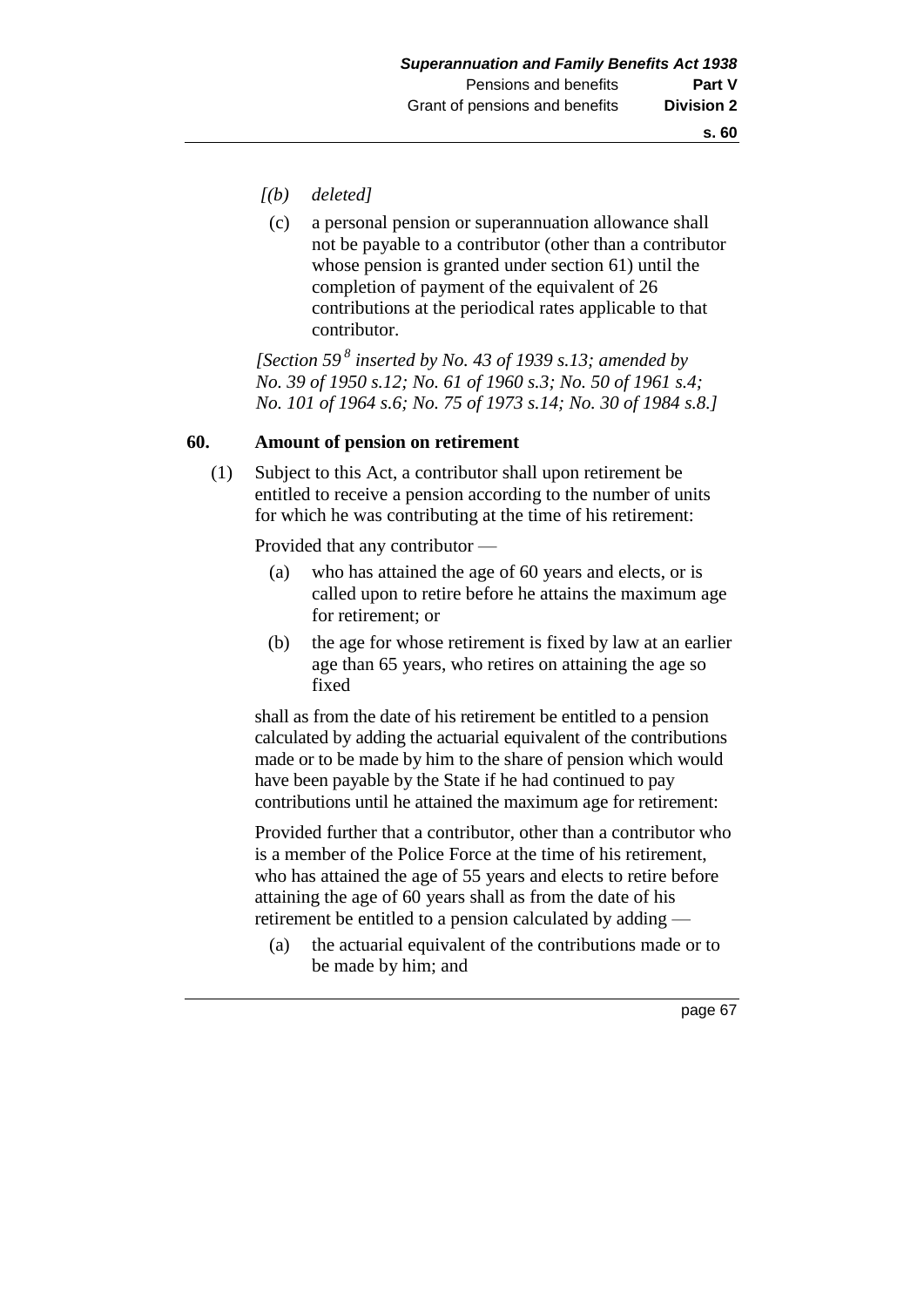- (b) the actuarial equivalent of the share of pension which would have been payable by the State but for section 24A if he had continued to pay contributions until he attained the age of 60 years, having regard in the determination of such an actuarial equivalent to —
	- (i) subsections  $(4)$  and  $(7)$ :
	- (ii) the earlier payment of the pension permitted by this proviso; and
	- (iii) reduction in the period of service during which the State's share of pension would have been funded if the State were to have funded its liabilities throughout the contributor's potential service to a maximum of 30 years:

Provided further that a contributor, being a member of the Police Force and having completed 30 years of aggregate service with the State at the time of his retirement, who has attained the age of 55 years and elects to retire before attaining the age of 60 years shall, as from the date of his retirement but subject to this section, be entitled to a pension calculated by adding the actuarial equivalent of the contributions made or to be made by him to the share of pension which would have been payable by the State if he had continued to pay contributions until he attained the maximum age for retirement:

Provided further that a contributor, being a member of the Police Force but not having completed 30 years of aggregate service with the State at the time of his retirement, who has attained the age of 55 years and elects to retire before attaining the age of 60 years shall, as from the date of his retirement but subject to this section, be entitled to a pension calculated by adding —

(a) the amount of the pension to which he would be entitled under this section if at the time of his retirement he had not been a member of the Police Force; and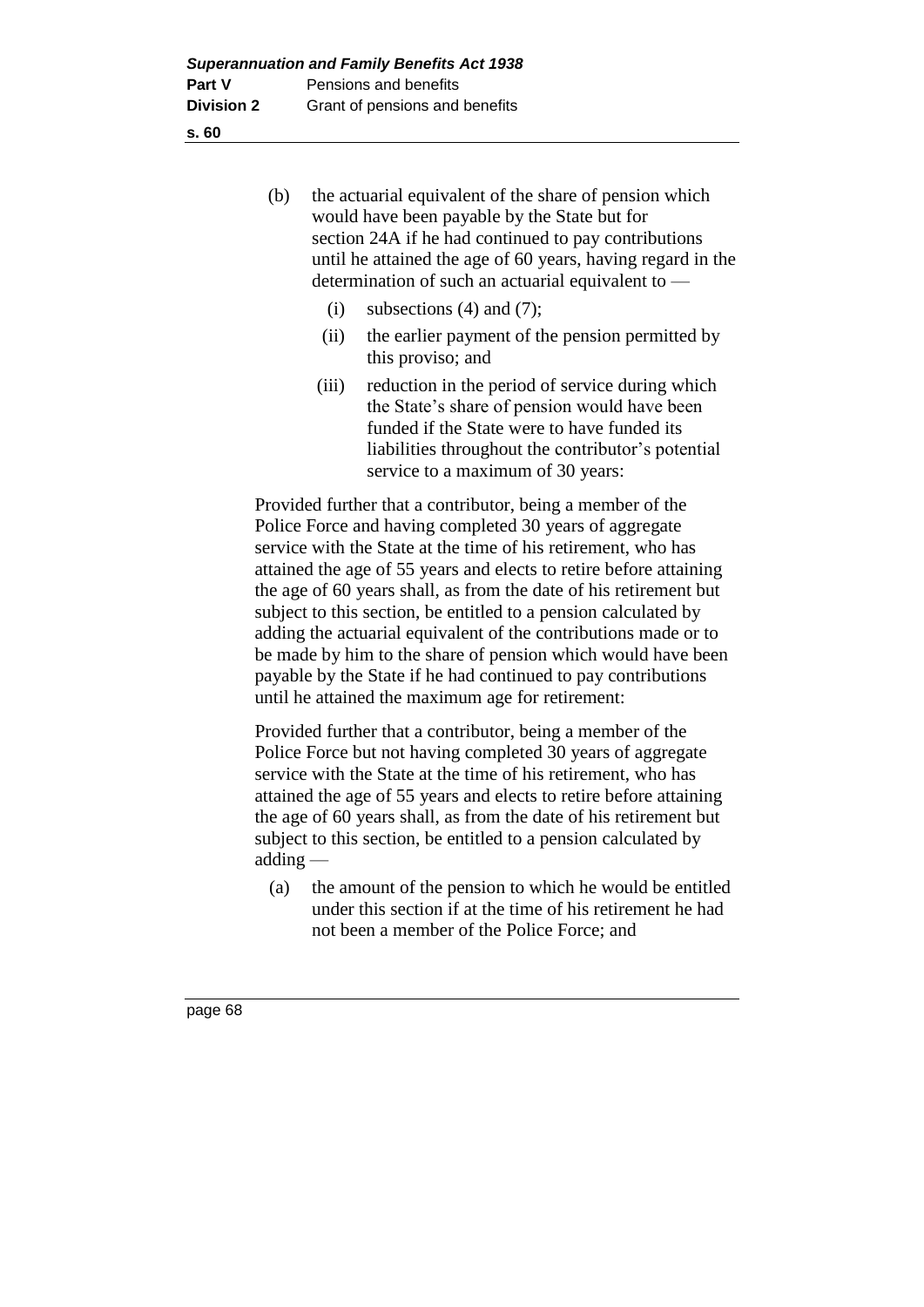(b) a supplement calculated in accordance with the formula —

$$
S = \frac{C}{D} \times (A - B)
$$

where —

- S is the amount of the supplement payable under this paragraph as part of the State share of the pension;
- A is the amount of the share of the pension which would have been payable by the State in like circumstances to the contributor if he had attained the age of 60 years at the time of his retirement;
- B is the amount of the share of the pension payable by the State in like circumstances to a contributor other than a contributor who is a member of the Police Force at the time of his retirement;
- C is the number of months of aggregate service that the contributor served with the State prior to his retirement; and
- D is 360:

Provided also that, where a contributor has elected to contribute under section 41(2) for an age of retirement between 60 years and 65 years and has contributed a higher rate of contribution assessed in accordance with the second proviso to section 40, and such contributor elects or is called upon to retire before he attains the age of retirement for which he has elected to contribute and has contributed as aforesaid, he may either —

(a) continue to pay contributions at the higher rate until he reaches the age of retirement for which he has elected to contribute and has contributed and thereafter receive the full pension to which he is entitled as such contributor; or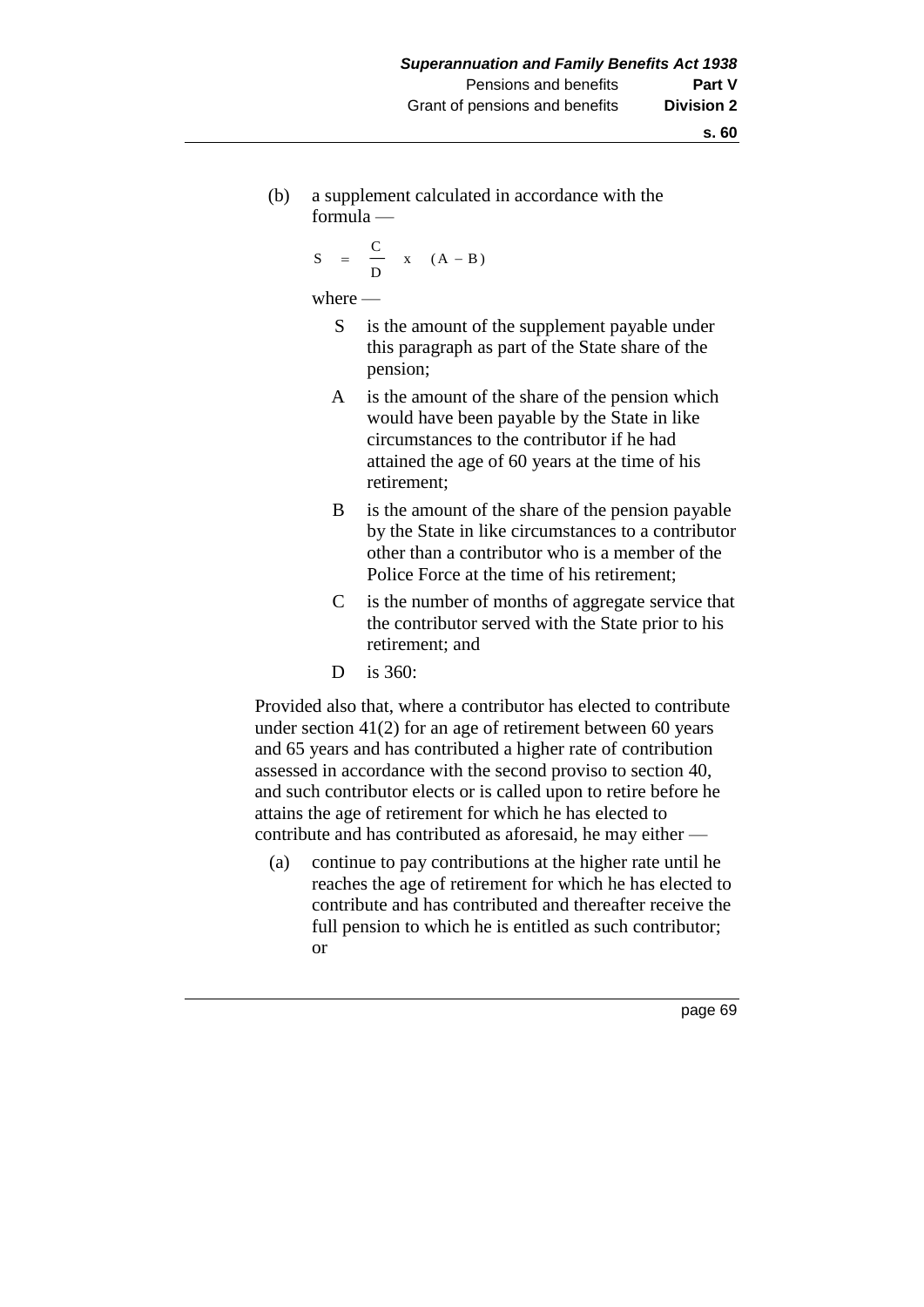(b) as from the date of his actual retirement continue to pay contributions at the lower rate prescribed in respect of retirement at 65 years of age until he attains the age of 65 years, and thereafter receive the full pension to which he is entitled as such contributor.

Provided further that, subject to the proviso to section 6(3), a contributor who is an employee appointed for a term of years to a statutory office under the Government of the State shall upon the cessation of his employment, and as from the date of that cessation —

- (a) if he has not attained the age of 55 years but has completed an aggregate period of 7 years' service under the State, be entitled to a pension which is the actuarial equivalent of the contributions made or to be made by him and of the share of pension payable by the State and accruing to him under this Act; or
- (b) if he has not completed an aggregate period of 7 years' service under the State, be entitled to a refund of the actual amount of the contributions made by him as a contributor.
- (2) As an alternative to the acceptance by him of a pension according to the number of units for which he was contributing at the time of his retirement, a contributor may either —
	- (a) accept a pension for 2 or more units with a refund of the actual amount of his contributions for the units in excess of the number of units represented by such reduced pension; or
	- (b) waive his entitlement to a pension under this Act and accept from the Board a refund of the actual amount of the contributions made by him as a contributor.
- (2a) Where a contributor is entitled to a pension in respect of his employment by the State in the Government department known as the London Agency, the provisions of subsection (2) shall not apply to him so far as concerns that part of the pension which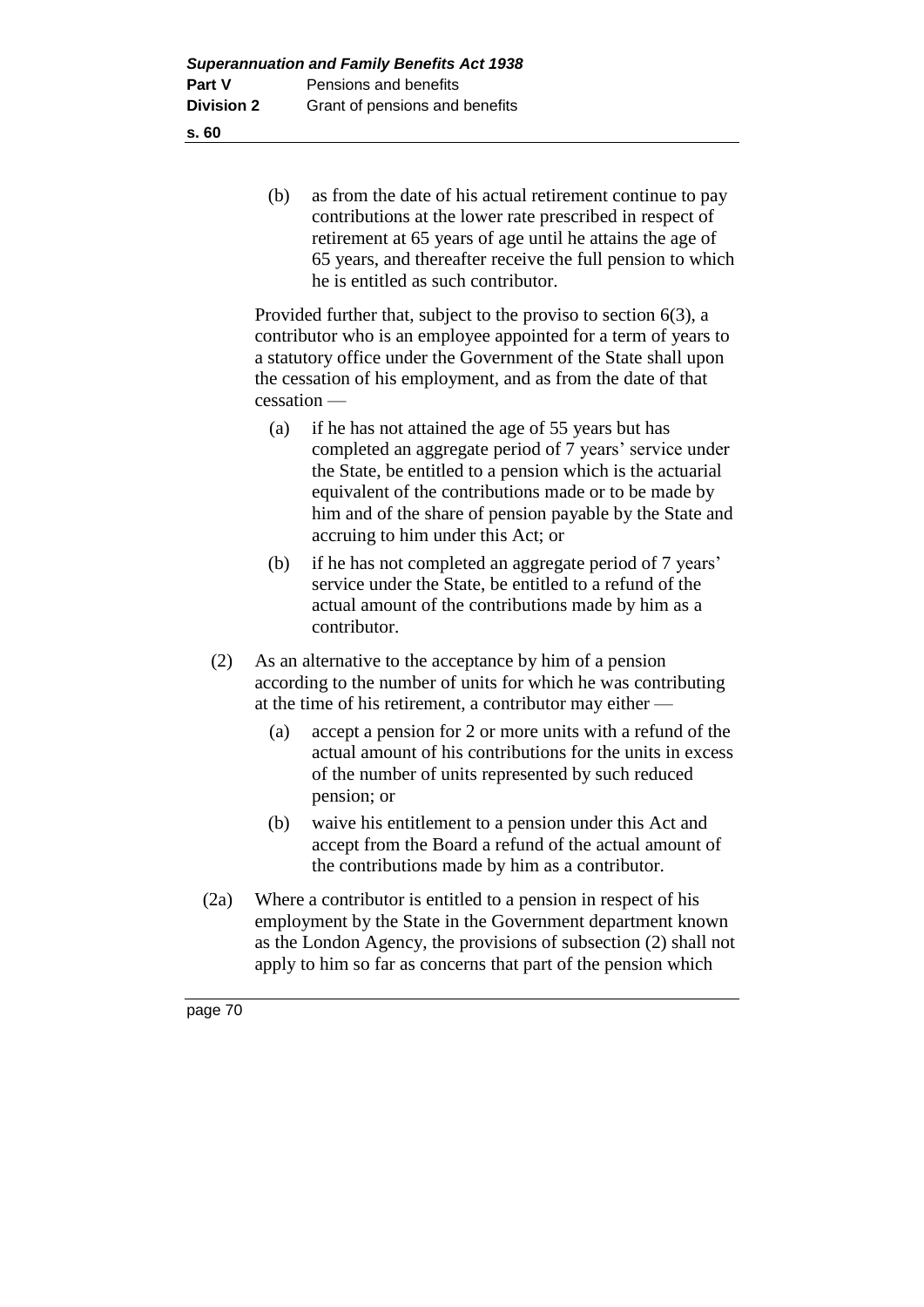qualifies as equivalent pension benefits within the meaning of Part II of the *National Insurance Act 1959* (7 and 8 Eliz. 2, c.47) of the United Kingdom as amended from time to time or within the meaning of any Act of the United Kingdom in substitution for the *National Insurance Act 1959*, as so amended.

- (3) The contributor shall make his choice of the benefit under this section which he desires to take, and shall give to the Board notice thereof in writing in the prescribed form within one month after he is notified of the proposed retirement, or within such further period as the Board may allow, but no benefit shall be payable in respect of any unit for which the contributor has not paid the equivalent of 26 fortnightly contributions at the rate applicable in respect of that unit.
- (4) Notwithstanding any other provision of the Act, the amount of the share of the pension payable by the State to a contributor who retires after not less than 7 but less than 20 years of aggregate service with the State shall not exceed the amount calculated in accordance with the formula —

$$
\frac{F\quad x\quad Y}{240}
$$

where —

- F is the amount of the share of the pension payable by the State that would have been payable, but for this subsection, to the contributor if he had been contributing, immediately prior to his retirement, for a number of units equal to his primary entitlement; and
- Y is the number of months of aggregate service that the contributor served with the State prior to his retirement.
- (5) Where a person becomes a contributor after the commencement of subsection (4) and upon retirement he has not completed an aggregate period of 7 years service, he is entitled to a refund of the actual amount of the contributions made by him as a contributor.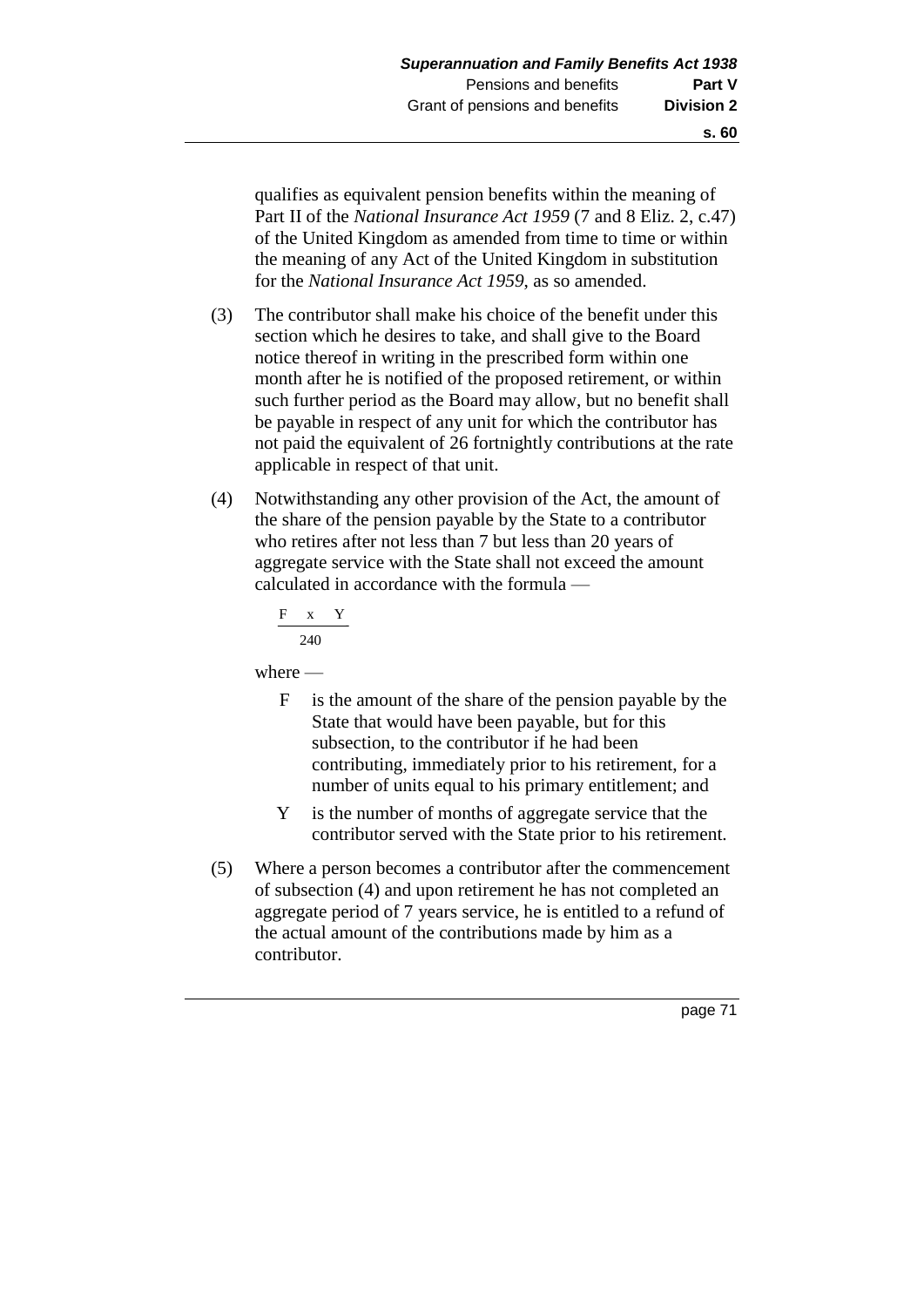- (6) The provisions of subsections (4) and (5) do not apply to a person where the period of continuous service of that person that is terminated by his retirement commenced on or before 28 December 1967 or commenced on or after the date on which the *Superannuation and Family Benefits Act Amendment*  Act  $1976$  received the Royal Assent<sup>1</sup>.
- (7) Notwithstanding any other provision of the Act, the amount of the share of the pension payable by the State to a contributor who retires after not less than 7 but less than 30 years of aggregate service with the State shall not exceed the amount calculated in accordance with the formula —

$$
\frac{F x Y}{360}
$$

where —

- F is the amount of the share of the pension payable by the State that would have been payable, but for this subsection, to the contributor if he had been contributing, immediately prior to his retirement, for a number of units equal to his primary entitlement; and
- Y is the number of months of aggregate service that the contributor served with the State prior to his retirement.
- (8) Where a person becomes a contributor after the commencement of subsection (7) and upon retirement he has not completed an aggregate period of 7 years service, he is entitled to a refund of the actual amount of the contributions made by him as a contributor.
- $(9)$  Where
	- (a) before a person became a contributor, he had been employed by the Crown in right of the Commonwealth or of this or any other State or by any agency or instrumentality thereof; and
	- (b) as a consequence of that employment he had received a pension or like benefit included in which was an amount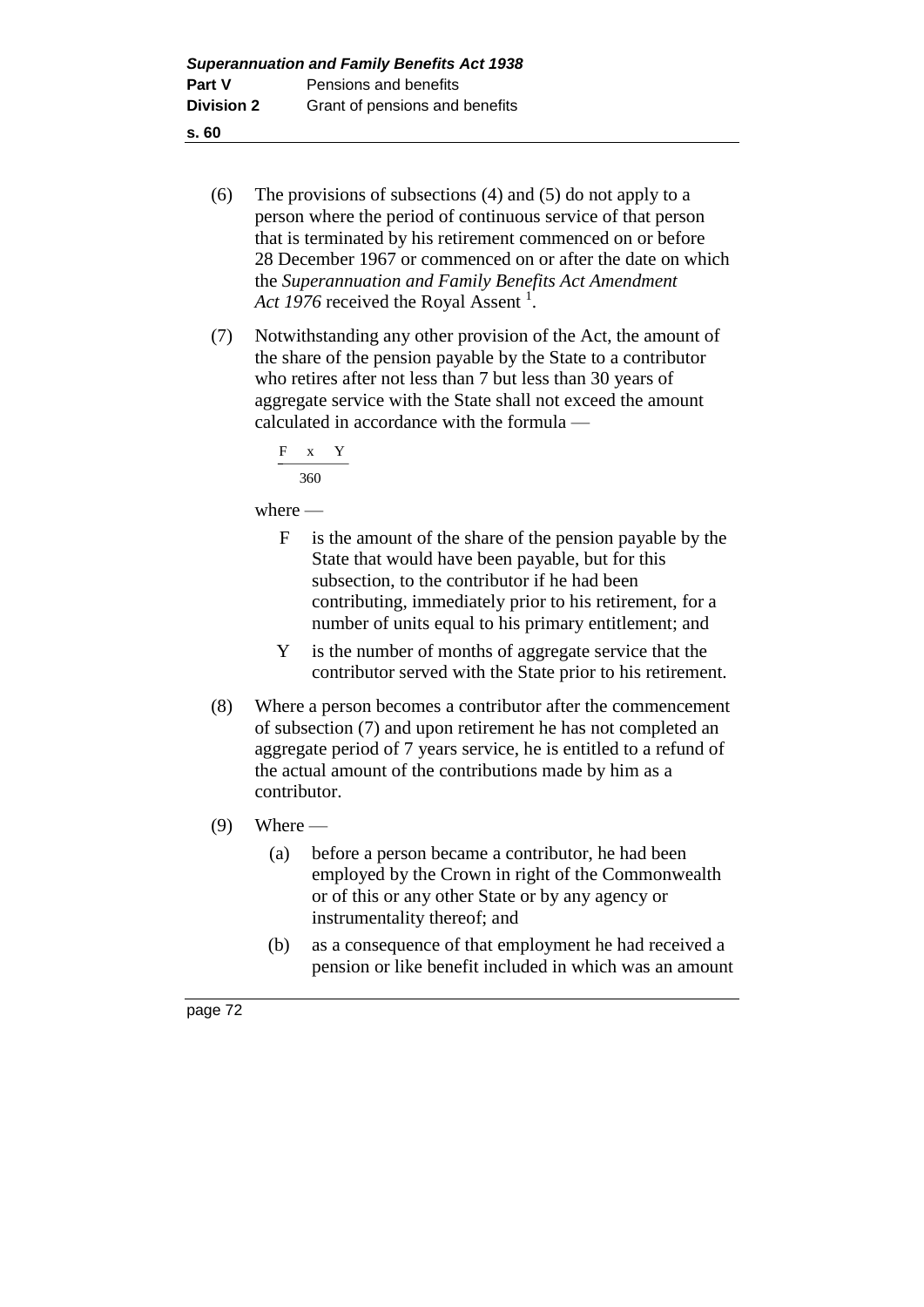or component representing payments or contributions made by or on behalf of the Crown, agency or instrumentality,

the period of service of that person with the Crown, agency or instrumentality prior to his becoming a contributor under this Act shall not be regarded as service for the purposes of this Act unless he pays to the Fund for transmission to the Consolidated Fund a sum equal to the value of that amount or component, but if that person subsequently ceases to be a contributor under this Act and no pension becomes payable to him, his spouse or any of his dependants, he is entitled to be repaid by the State an amount equal to any sum previously paid by him pursuant to this subsection together with interest thereon at such rate as the Treasurer determines.

- (10) The provisions of subsections (7), (8) and (9) do not apply to a person where the period of continuous service of that person that is terminated by his retirement commenced before the date on which the *Superannuation and Family Benefits Act*  Amendment Act 1976 received the Royal Assent<sup>1</sup>.
- $(11)$  In the case of a contributor
	- (a) who is a member of the Police Force at the time of his retirement;
	- (b) who elects to retire before he attains the age of 60 years; and
	- (c) whose annual salary is increased, by reason of promotion to a higher rank, within the period of 12 months immediately prior to his retirement,

the annual salary of that contributor immediately prior to his retirement shall for the purposes of this Act be deemed to be —

- (d) the aggregate amount of salary received by the contributor during such period of 12 months; or
- (e) an amount equal to the aggregate amount of salary that the contributor would have received during such period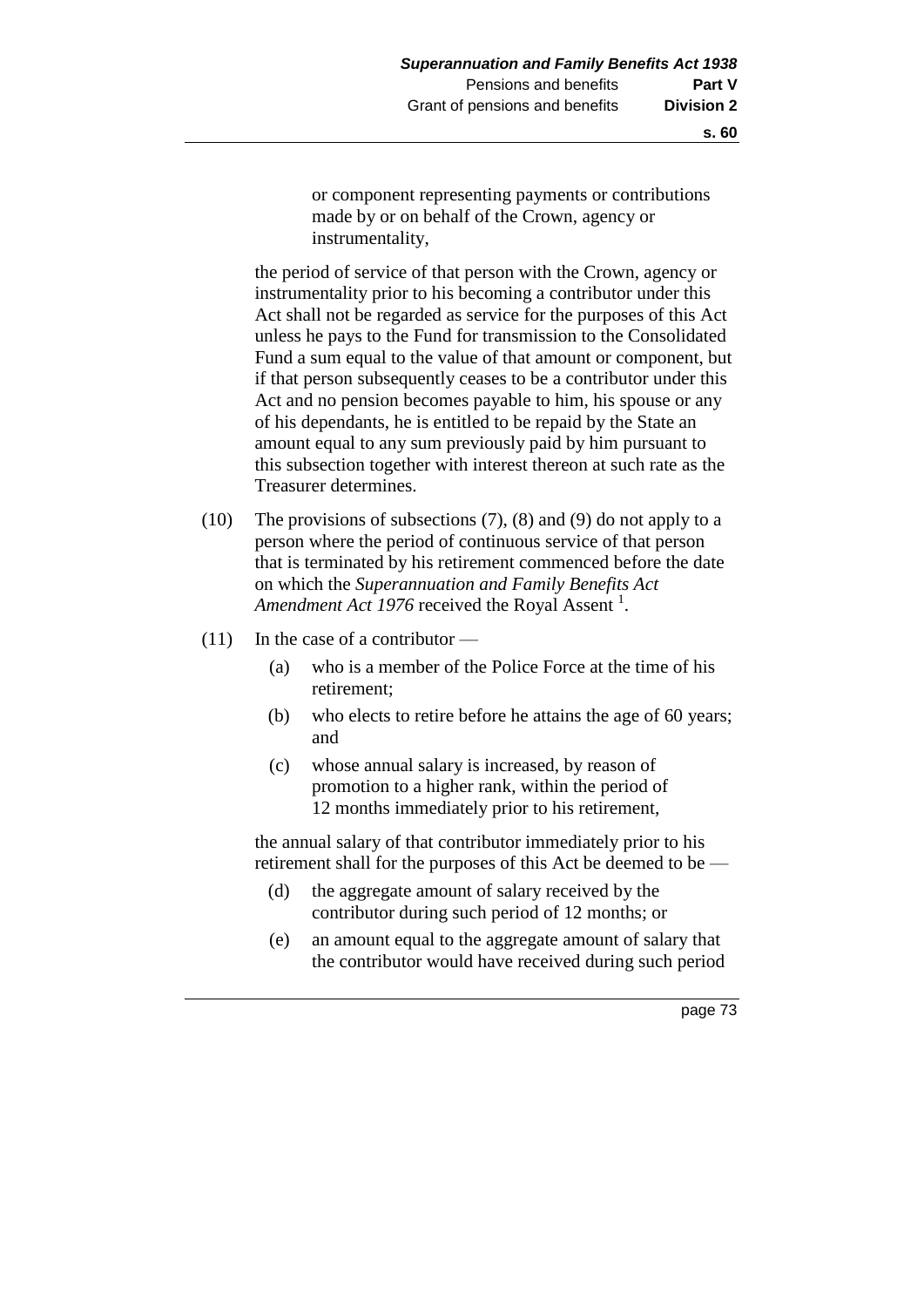**s. 60AA**

of 12 months if salaries pertaining to the ranks held substantively by the contributor during such period had been at the same levels throughout that period as they were immediately prior to the retirement of the contributor,

whichever is the greater.

*[Section 60 <sup>8</sup> amended by No. 43 of 1939 s.14; No. 55 of 1945 s.14; No. 39 of 1950 s.13; No. 61 of 1960 s.3; No. 50 of 1961 s.5; No. 43 of 1963 s.6; No. 101 of 1964 s.7; No. 78 of 1967 s.7; No. 27 of 1969 s.8; No. 75 of 1973 s.15; No. 134 of 1976 s.15; No. 30 of 1984 s.9; No. 6 of 1993 s.11.]* 

### **60AA. Certain contributors may elect to determine pension rights prior to retirement**

- (1) Any person contributing for a full pension upon retirement at the age of 65 years (not being a person to whom section 60(4),  $(5)$ ,  $(7)$  or  $(8)$  applies) who —
	- (a) has attained the age of 60 years; and
	- (b) is contributing for a number of units not less than his primary entitlement,

may, by notice in writing in a form approved by the Board, served on the Board, elect to —

- (c) cease to pay contributions on the units for which he was contributing at the time of his election; and
- (d) have the pension to be paid to him upon his retirement determined under the provisions of this section.
- (2) Where an election is made under this section
	- (a) no further contributions are payable by the contributor except —
		- (i) in relation to any units for which he has not completed the payment of 26 regular fortnightly contributions or the equivalent amount, in respect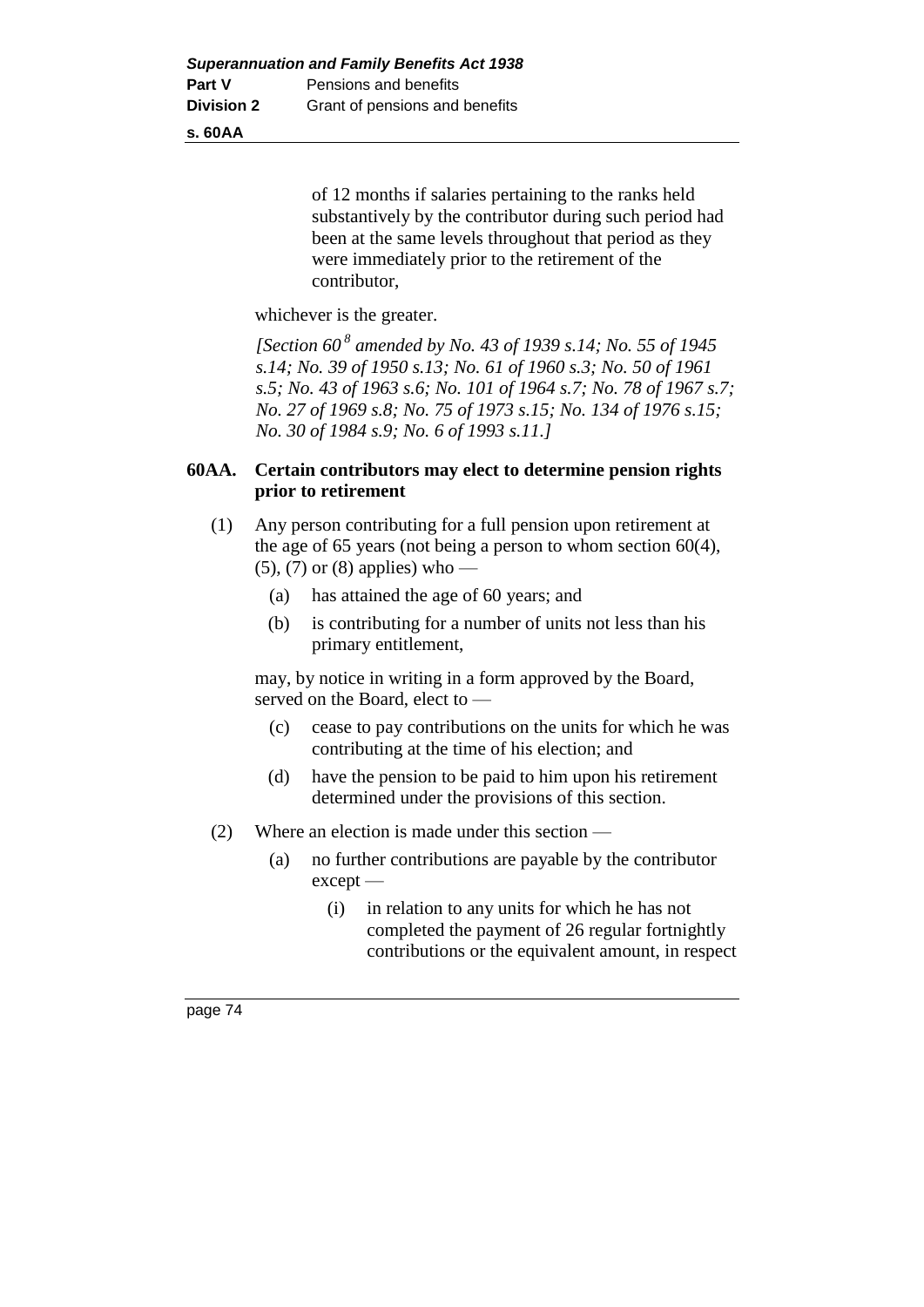of which units the contributor shall pay to the Board in the manner approved by the Board the amount necessary to complete that payment; or

- (ii) in relation to units contributed for in accordance with subsection (5):
- (b) the election has the effect of cancelling any units of pension for which the contributor was contributing in excess of his primary unit entitlement and there shall be refunded to the contributor the total of the contributions paid by him in respect of the units so cancelled;
- (c) except as provided in subsection (5), the contributor is not entitled to elect to contribute for any further units of pension.
- (3) The pension payable from the time of the retirement of a contributor who made an election under this section shall be paid at the rate at which pension would have become payable to him by that time had he actually retired on the day on which his election was served on the Board, together with the further amount calculated in accordance with subsection (4).
- (4) The further amount referred to in subsection  $(3)$ 
	- (a) shall be the amount of pension determined by an Actuary to be the equivalent of the aggregate amount of Fund share of pension that would have been payable to the person during the period commencing on the day on which he made his election and ending on the day on which he actually retired, together with interest thereon at the rate from time to time determined by the Board, had he retired on the day on which he made his election; and
	- (b) may not be commuted under the provisions of section 60D.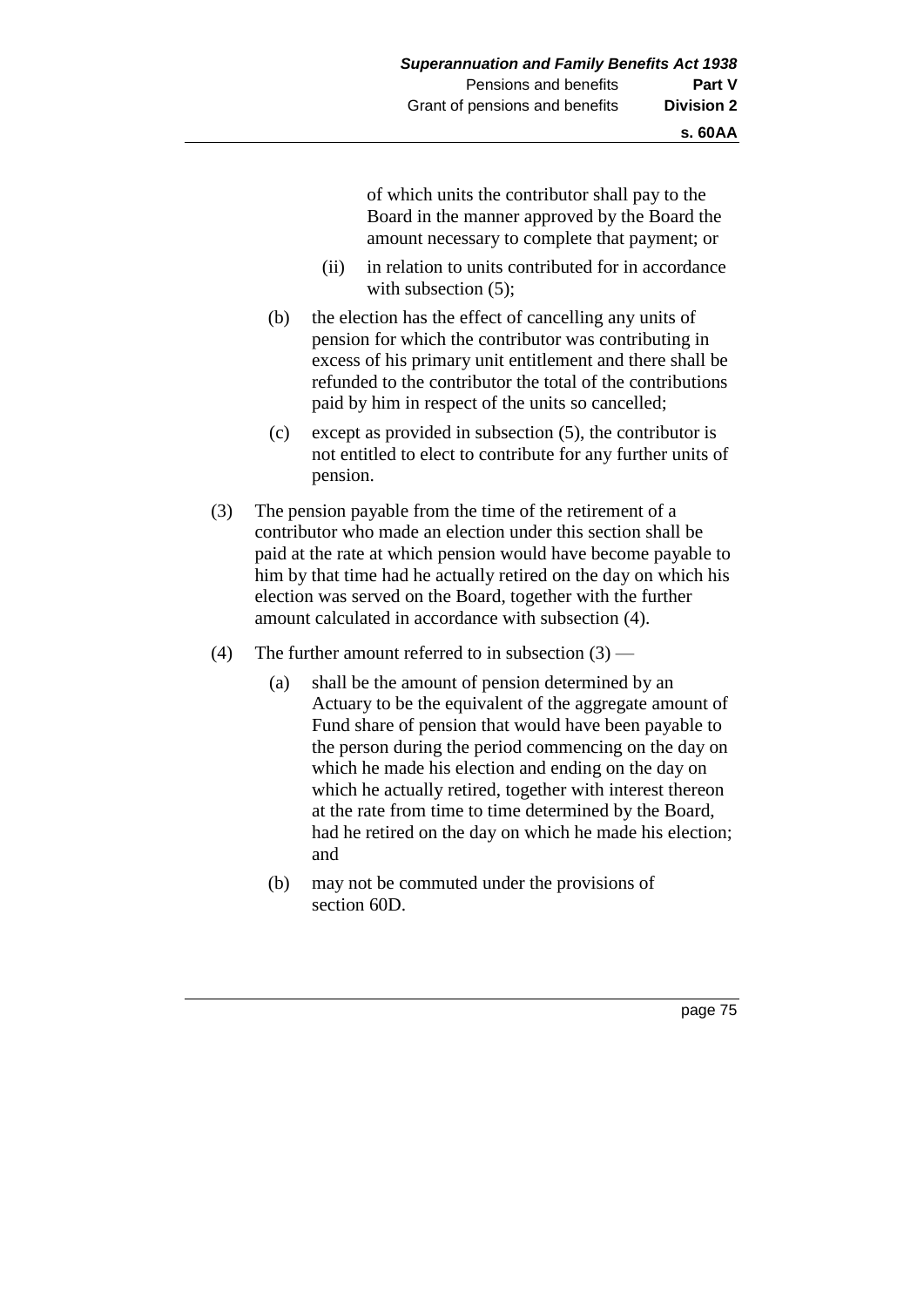**s. 60AA**

- (5) Where the salary of a contributor who has made an election under this section is increased subsequently but with effect from a day prior to the date on which the election was lodged with the Board —
	- (a) the contributor may elect to contribute for such further units of pension as represent the increase in his primary unit entitlement so occasioned;
	- (b) if he so elects and pays to the Board 26 regular fortnightly contributions in respect of those units or the equivalent amount, he shall be deemed for the purposes of this section to have been contributing for those units at the time that he lodged his election with the Board and those units shall be deemed to have formed part of his primary unit entitlement at that time.
- (6) Where a contributor who has made an election under this section dies prior to his retirement —
	- (a) the pension which he would have received under this section had he retired on the date of his death (excluding any further amount referred to in subsection (3) and (4)) shall be deemed to be the pension for which he was contributing at the date of his death for the purposes of calculating any reversionary pension or children's allowance payable under the Sixth Schedule; and
	- (b) there shall be added to the widow's pension calculated in accordance with paragraph (a) an annuity payable fortnightly at a rate determined by an Actuary to be the equivalent of the aggregate amount of the Fund share of pension that would have been payable to the contributor during the period commencing on the day on which he made his election and ending on the day on which he died, together with interest thereon at the rate from time to time determined by the Board had he retired on the day on which he made his election.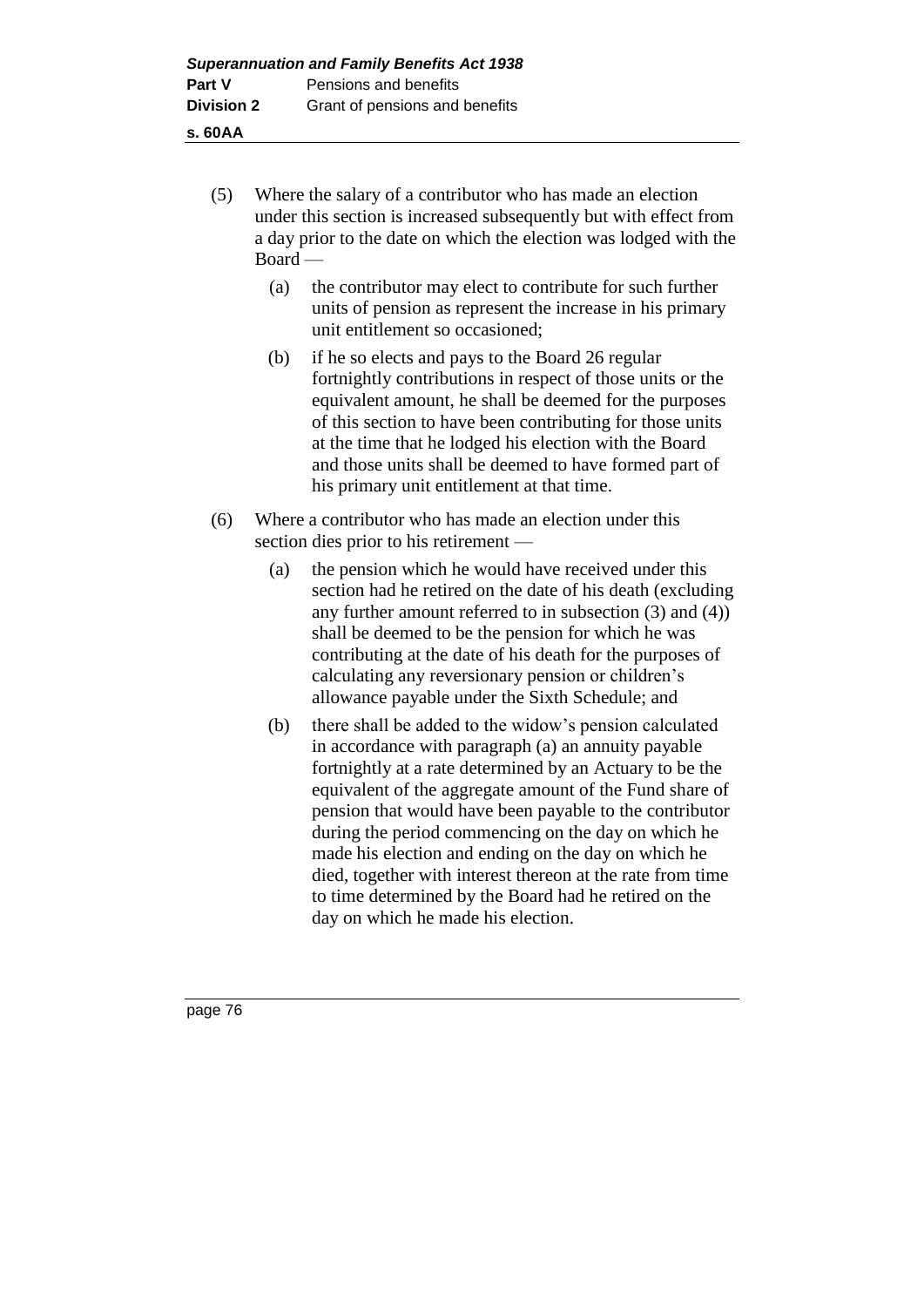- (7) Section 61 shall not apply to a contributor who has made an election under this section.
- (8) Any election made under subsection  $(1)$ 
	- (a) is irrevocable; and
	- (b) subject to subsection (9), takes effect on the day on which it is lodged with the Board.
- (9) A contributor entitled to make an election on the date of the commencement of this section may, if his election is lodged on or before 30 June 1975, specify that his election shall take effect on such earlier date as is specified therein, being a date that is not earlier than 31 December 1974, nor earlier than the first day on which he would have been entitled to so elect if this section had been in operation on 31 December 1974.
- (10) Without affecting the operation of subsection (2)(b), there shall, in determining for the purposes of subsections (1) and (9) whether a contributor was on any relevant day contributing for a number of units equal to or in excess of his primary entitlement, be disregarded any increase in salary which first became payable to that contributor within the period of 2 months immediately preceding that day.

*[Section 60AA inserted by No. 4 of 1975 s.2; amended by No. 134 of 1976 s.16.]* 

### **60A. Contributor remaining in service after 65 years of age**

(1) Subject to subsection (3), where a contributor who has attained the age of 65 years remains in the Service for not less than one year after attaining that age, the pension which would be payable to him under the provisions of this Act, other than this section, shall be increased by an amount ascertained by multiplying the portion of the pension equivalent to the contributions made by him by a percentage ascertained in accordance with the table appended to this section.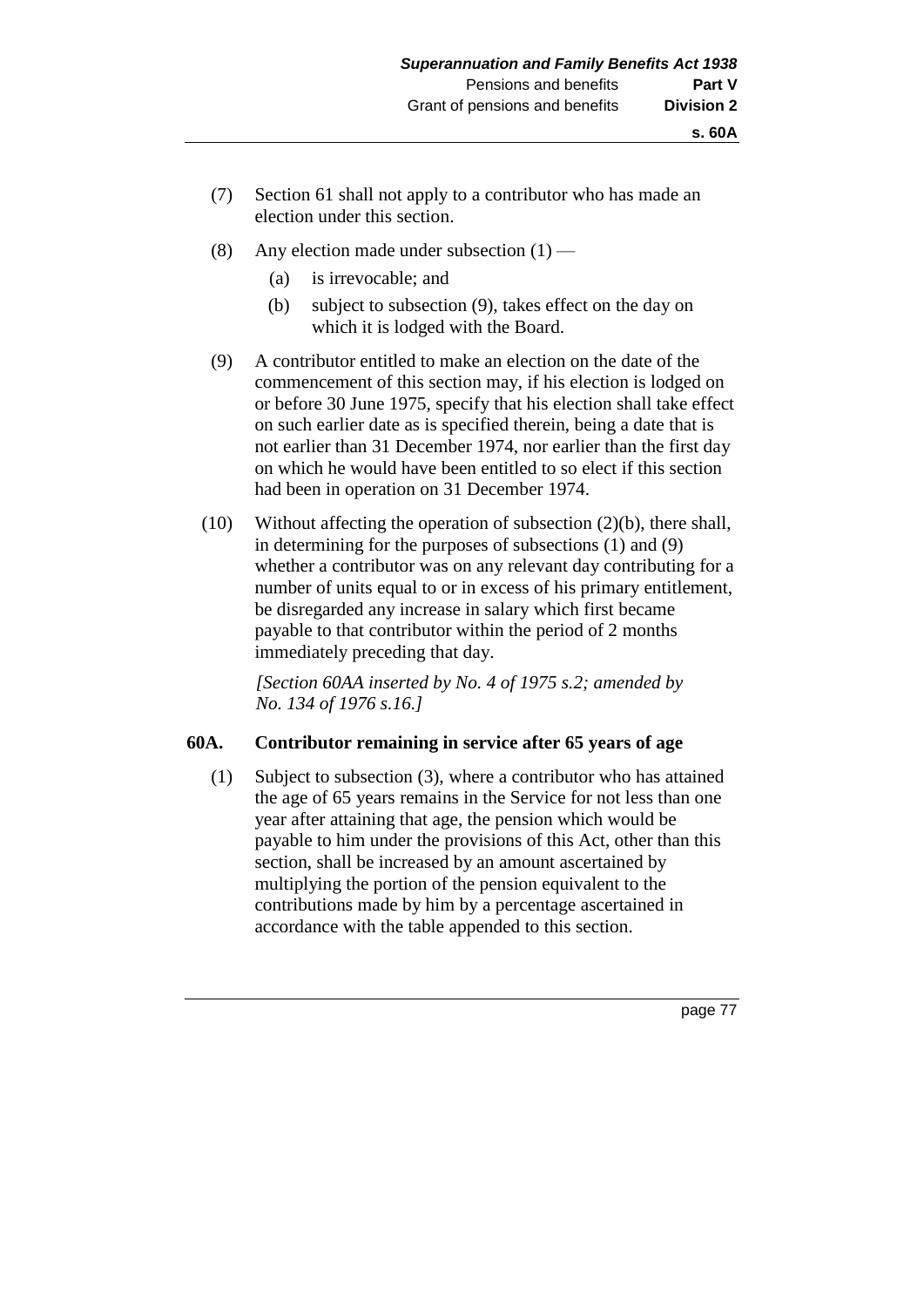**s. 60B**

# **Table**

| <b>Age Attained on Retirement</b> | Percentage |
|-----------------------------------|------------|
|                                   |            |
|                                   | 15         |
|                                   | 23         |
|                                   | 32         |
|                                   | ΛQ         |

- (2) The amount by which a pension is increased pursuant to the provisions of subsection (1) is payable from moneys standing to the credit of the fund without contribution by the State.
- (2a) Notwithstanding the provisions of section 46C, the pension payable to a former contributor who continued in service after attaining the age of 65 years —
	- (a) in respect of the period which commences on the day after his retirement and ends on the next succeeding 31 December, shall, after taking into account any increase resulting from subsection (1), be increased by a further amount which represents the aggregate of the increases in the rates of pension which he would have received pursuant to section 46C if he had retired on attaining the age of 65 years; and
	- (b) shall thereafter be increased from time to time in accordance with the provisions of section 46C as if he had retired in the month of December of the year preceding the year in which he actually retired.
- (3) Subsections (1) and (2) do not apply to or in relation to the pension of a contributor who has received any benefits under section 60B or 60C.

*[Section 60A inserted by No. 61 of 1960 s.3; amended by No. 27 of 1969 s.9; No. 47 of 1974 s.7; No. 49 of 1996 s.64.]*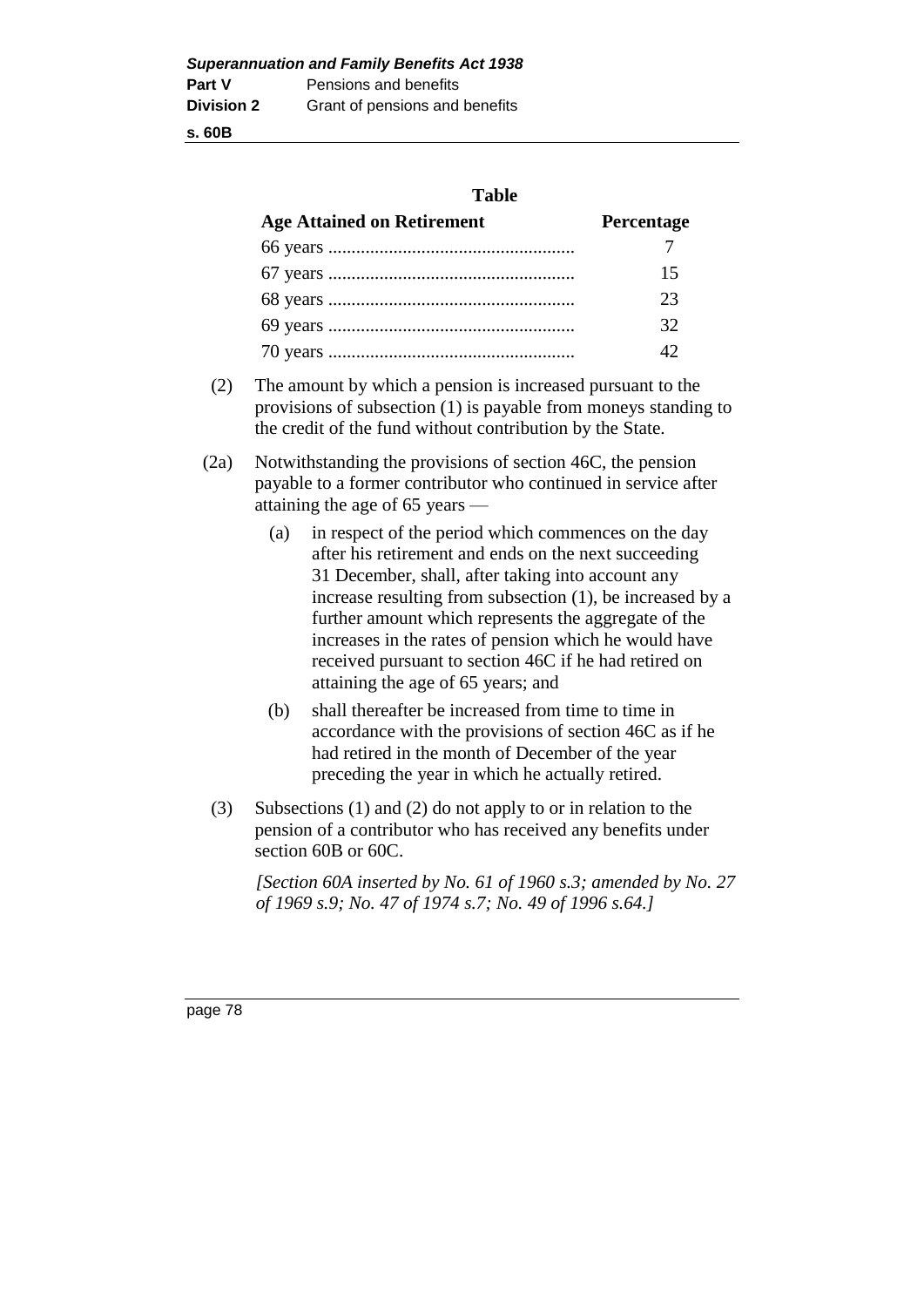# **60B. Election by contributors remaining in service after 65 years of age**

- (1) Where a contributor who attains the age of 65 years on or after the coming into operation of this section is continued in service after attaining that age, he shall, unless he elects within 3 months of his attaining that age not to receive benefits under this subsection, receive until he retires from service the amount of pension to which he would be entitled if he had so retired at that age, less the amount of the share of the pension that the State would be required to credit to the Fund under this Act had the contributor so retired at that age.
- (2) Where a contributor who made an election under subsection (1) retires before attaining the age of 66 years, he shall be paid an amount equal to the aggregate of the amounts that he would have received under subsection (1) if he had not made that election.

*[Section 60B inserted by No. 27 of 1969 s.10; amended by No. 49 of 1996 s.64.]* 

# **60C. Payment of portion of pension in certain cases**

- (1) A contributor who
	- (a) attained the age of 65 years on or after 1 June 1967; and
	- (b) was continued in service after attaining that age, and is still continuing in service on the date of the coming into operation of this section,

shall, subject to subsection (3), unless he elects within one month of the coming into operation of this section not to receive benefits under this subsection, receive —

(c) in respect of the period that commenced on the day after the date on which he attained that age and ended on the day immediately preceding the coming into operation of this section — an amount, together with interest at such rate as the Board determines, equal to the amounts of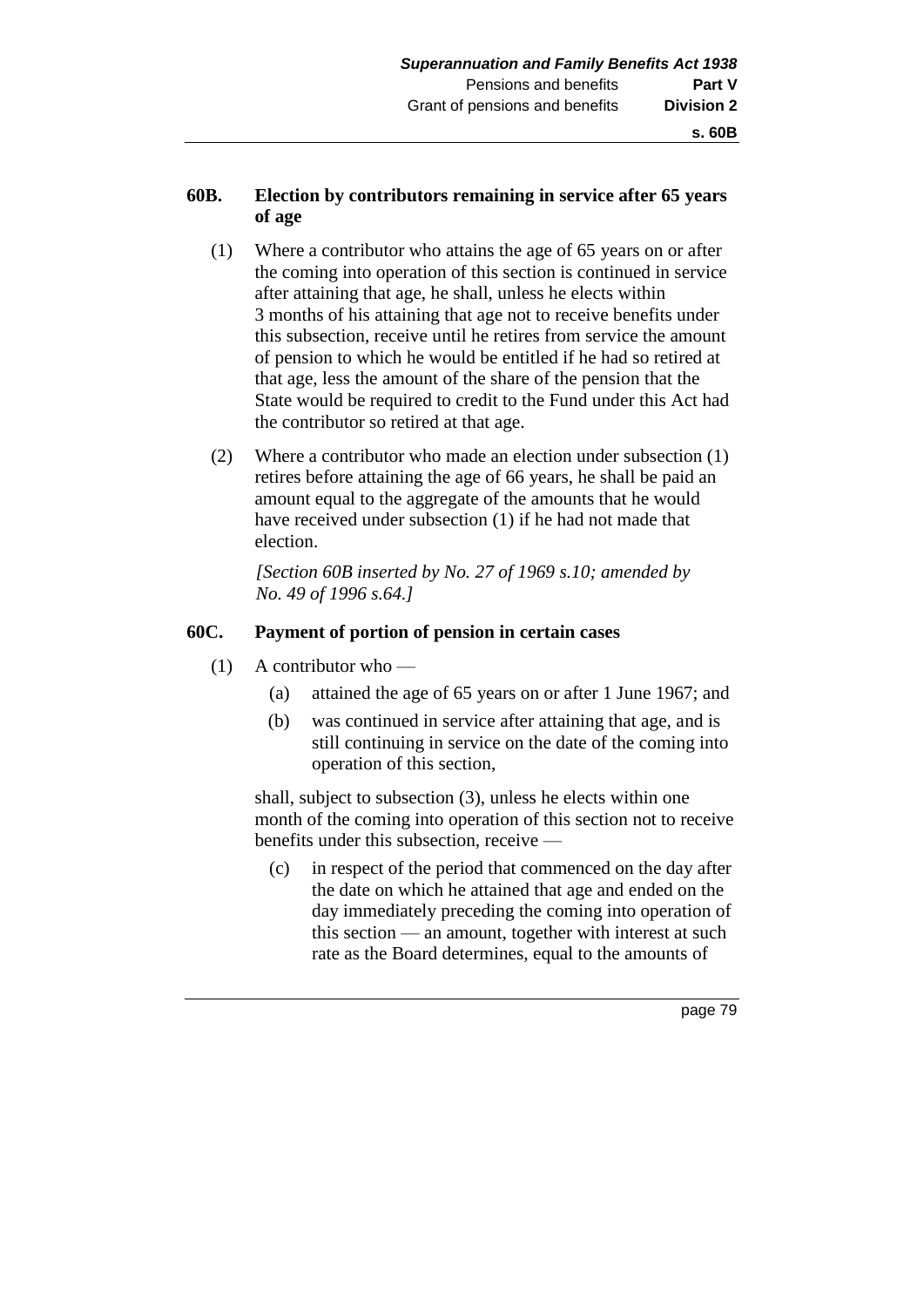**s. 60D**

pension to which the contributor would have been entitled if he had retired at that age, less the amounts of the share of the pension that the State would have been required to credit to the Fund under this Act in respect of that period, if the contributor had retired at that age; and

- (d) in respect of the period commencing on the date of the commencement of this section and ending on the date of his retirement, the amount of pension to which he would be entitled if he had retired at that age less the amount of the share of the pension that the State would be required to credit to the Fund under this Act had the contributor retired at that age.
- (2) Where a contributor who made an election under subsection (1) retires before attaining the age of 66 years, he shall be paid an amount equal to the aggregate of the amounts that he would have received under subsection (1) if he had not made that election.
- (3) A contributor who was, prior to the commencement of this section, receiving pension under section 60B as in force at that time, is not entitled —
	- (a) to receive any amount under subsection  $(1)(c)$ ; or
	- (b) to make an election under subsection (1).

*[Section 60C inserted by No. 27 of 1969 s.11; amended by No. 49 of 1996 s.64.]* 

# **60D. Commutation of Fund share of pension**

(1) Subject to this section, a contributor who retires on or after the appointed day and thereby becomes entitled to receive pension under section 60, may, within the period commencing one month prior to and ending 3 months after the date of his retirement, elect to commute the whole or any part of the Fund share of his pension to an equivalent entitlement by way of a lump sum payment.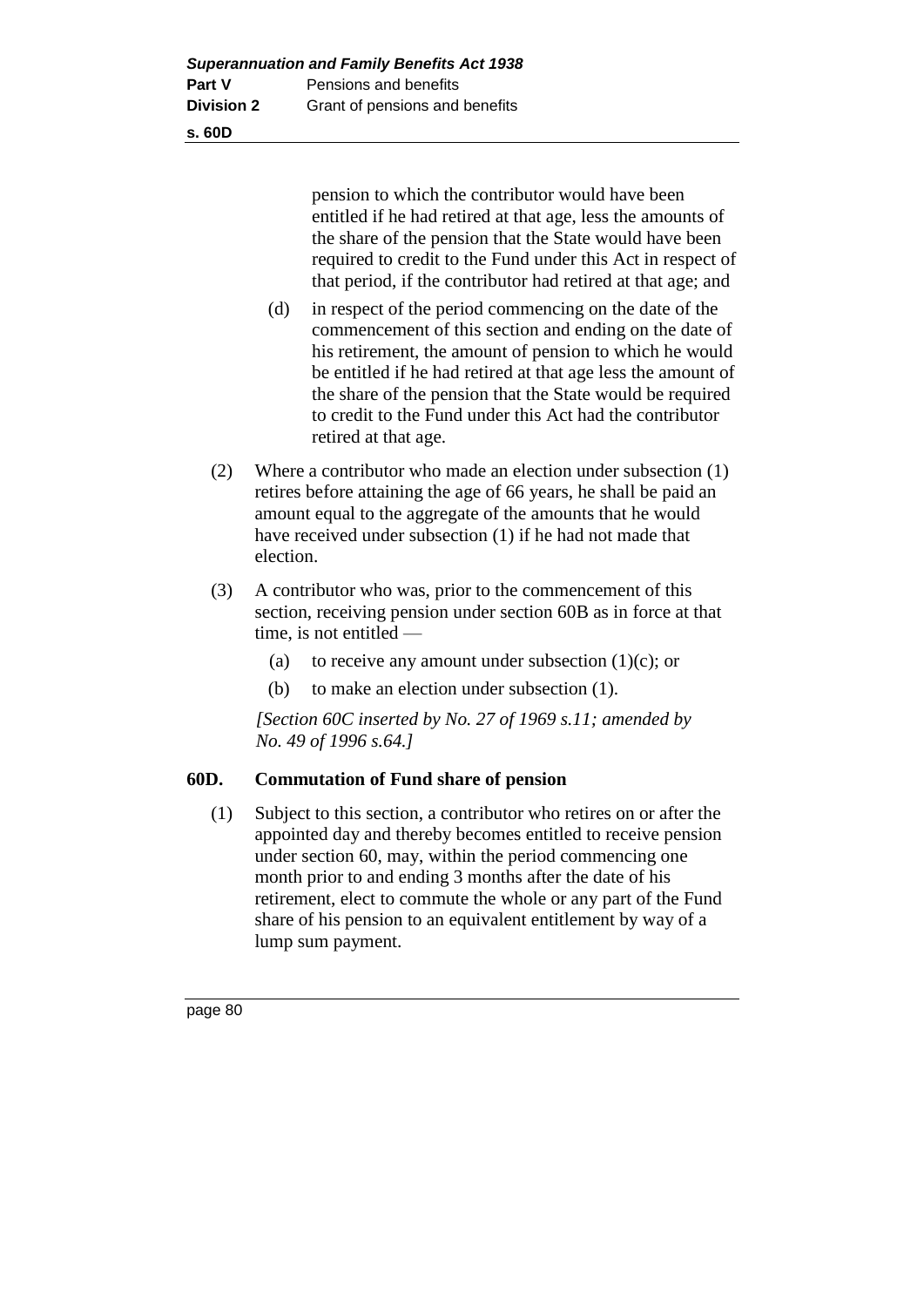- (2) A person who, on or after the appointed day but before the assent day, became the widow of a contributor or pensioner may, within the period of 6 months after the death of her husband or within the period of 3 months after her attaining the age of 60 years, whichever is the later, elect to commute the whole or any part of the Fund share of her widow's pension to an equivalent entitlement by way of a lump sum payment.
- $(3)$  A person who
	- (a) was immediately prior to the appointed day the widow of a contributor or pensioner; and
	- (b) attains the age of 60 years on or after the appointed day,

may, within the period of 3 months after her attaining the age of 60 years, elect to commute the whole or any part of the Fund share of her widow's pension to an equivalent entitlement by way of a lump sum payment.

- (3a) A person who becomes a widow of a contributor or pensioner on or after the date of commencement of this subsection may, within 6 months after the death of her husband, elect to commute not more than  $\frac{1}{4}$  of the Fund share of her widow's pension to an equivalent entitlement by way of a lump sum payment.
- (3b) A person who, on or after the assent day, becomes the widow of a contributor or pensioner may, within 6 months after the death of her husband, elect to commute the whole or any part of the Fund share of her widow's pension to an equivalent entitlement by way of a lump sum payment.
	- (4) Subject to the succeeding provisions of this section, an election that is made in accordance with this section takes effect —
		- (a) 30 days after it is received by the Board; or
		- (b) on such date as is expressed therein for that purpose by the contributor,

whichever is the later date, and the lump sum payment to which the contributor becomes entitled by reason of the making of the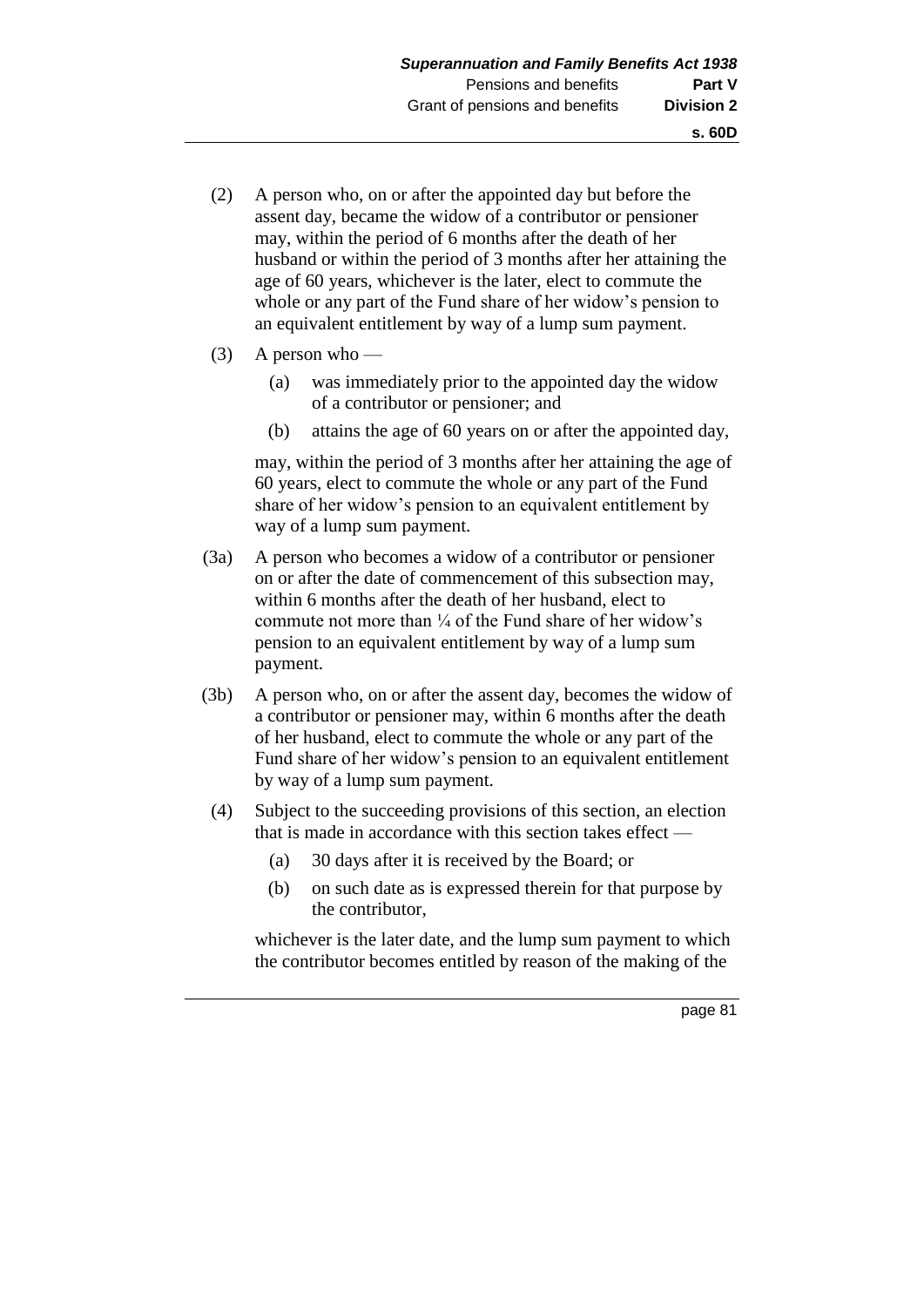**s. 60D**

election is payable to the person by whom the election was made on that later date.

- (5) Where an election made in accordance with this section is received by the Board —
	- (a) it may not be revoked by the person by whom it was made; and
	- (b) it is revoked if the person by whom it was made dies prior to the day on which the lump sum payment is payable pursuant to subsection (4),

but where that person dies on or after the day on which the lump sum payment is so payable but before payment of the lump sum has actually been made, the lump sum payment shall be paid to that person's personal representatives.

- (6) A person is not entitled, except in the prescribed circumstances, to make more than one election under this section, but nothing in this subsection shall be construed as preventing —
	- (a) a person who has made an election under subsection (3a) from making a further election under subsection (2); or
	- (b) a person who becomes entitled to more than one pension from making an election in respect of each pension.
- (7) Where a lump sum payment becomes payable to a person pursuant to an election made under subsection  $(1)$ ,  $(2)$ ,  $(3)$ ,  $(3a)$ or (3b), that person ceases to be entitled to be paid pension in respect of that part of the Fund share of the pension to which the election related, but an election made by a person under subsection (1) does not affect or reduce any pension which may become payable to the widow of that person.
- (8) An election made by a person under subsection (1) is of no effect insofar as it seeks to commute any part of the Fund share of a pension that is payable in respect of an ineligible unit.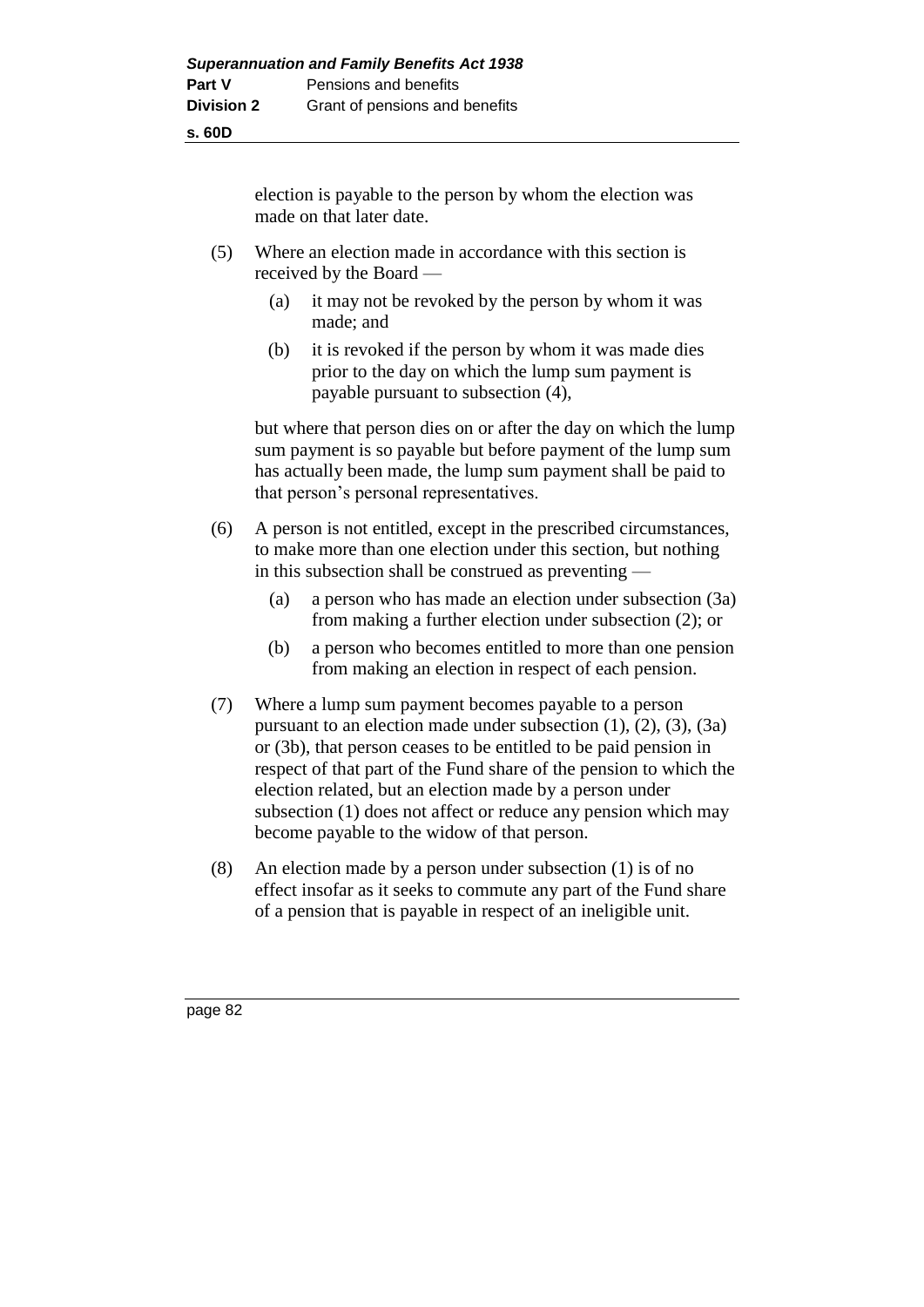(9) An election made under subsection (1) by a person who elects to retire before the age for which he elected to contribute is of no effect unless he has contributed in respect of each ineligible unit, the same contributions which he would have paid if he had not retired until he attained that age.

 $(10)$  In this section —

**"appointed day"** means 31 December 1973;

- **"assent day"** means the day on which the *Superannuation and Family Benefits Amendment Act 1985* receives the Royal Assent;
- **"equivalent entitlement by way of a lump sum payment"** in relation to a commutation of part of the pension payable to a person means such lump sum payment as is determined by the Board on the recommendation of an Actuary to be the equivalent, in a lump sum form of the part of the pension which after commutation will cease to be payable to that person;
- **"Fund share"**, in relation to a pension, means the part of the pension which is certified by the Board to be attributable to the contributions made by the contributor for that pension;
- **"ineligible unit"** means any unit for which less than 5 years' regular fortnightly contributions have been made prior to retirement, except where —
	- (a) the election to contribute for the unit is validly made under section 37(10) or under subsection (11) of that section as in force prior to the date on which the *Superannuation and Family Benefits Act Amendment*  Act 1976 received the Royal Assent<sup>1</sup>; or
	- (b) the contributor has not less than 3 years prior to the date of his retirement completed the payment of all contributions which would have been payable in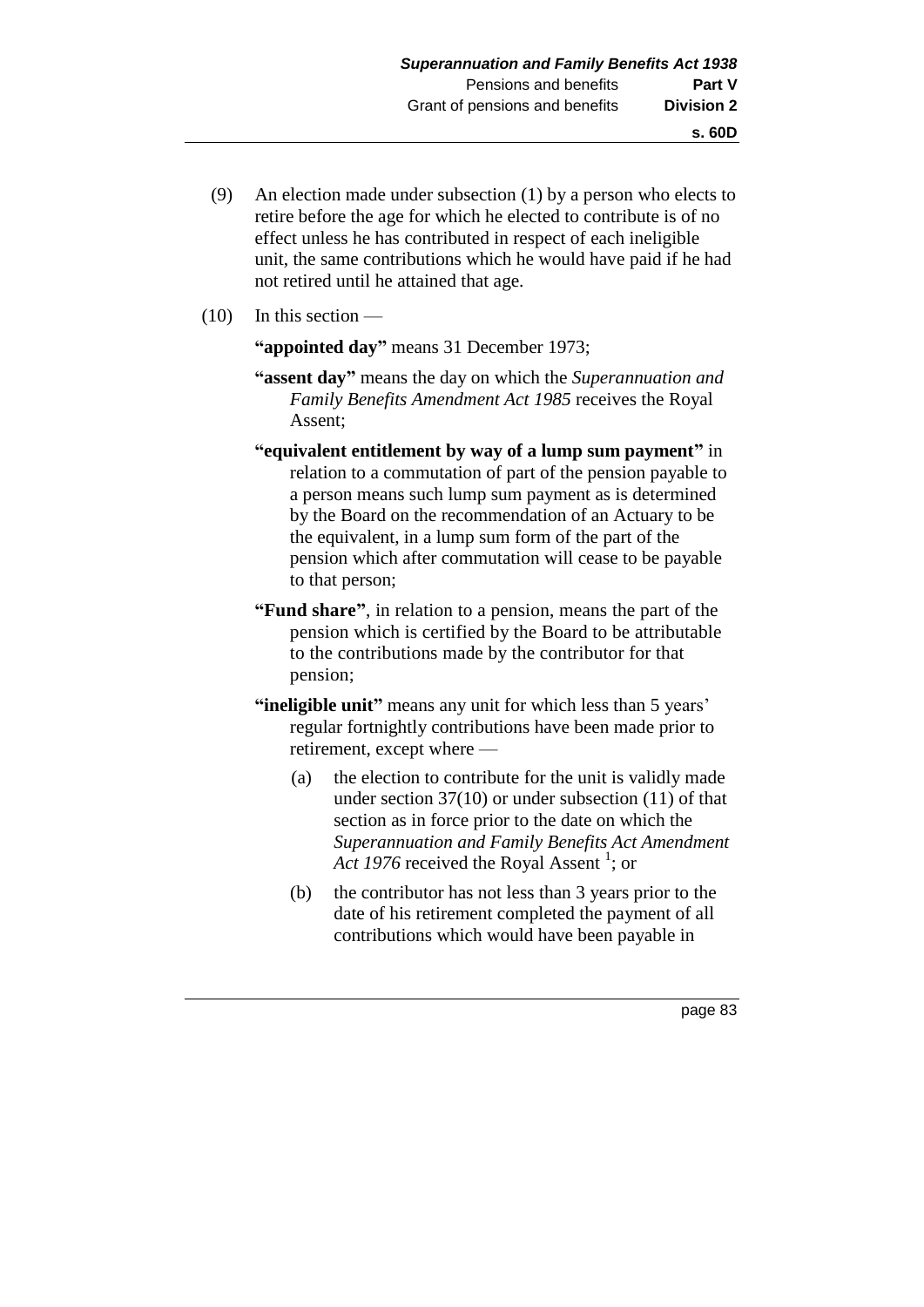respect of the unit if the contributor had retired at the age for which he elected to contribute.

*[Section 60D inserted by No. 75 of 1973 s.16; amended by No. 134 of 1976 s.17; No. 78 of 1985 s.5.]* 

### **61. Retirement through invalidity**

- $(1)$  Where
	- (a) a contributor, not being a contributor for limited benefits, is retired on the ground of invalidity or physical or mental incapacity to perform his duties; or
	- (b) a contributor for limited benefits is retired on the ground of invalidity or physical or mental incapacity to perform his duties and the Board is satisfied that the invalidity or incapacity is not due to, and did not arise from, a physical or mental defect or condition recorded in relation to him under section 32(7),

he shall be entitled to the full pension for which he was contributing at the time of his retirement.

- (2) Except as provided in subsection (1)(b), where a contributor for limited benefits is retired, prior to attaining the age of 60 years, on the ground of invalidity or physical or mental incapacity to perform his duties, he shall —
	- (a) if his retirement occurs not later than 3 years after the day on which he became a contributor for limited benefits — be entitled to receive from the Fund a refund of the contributions paid by him and from the State a sum equal to 2½ such of those contributions as represent fortnightly contributions made by him in respect of units not exceeding his primary entitlement up to the time of his retirement;
	- (b) if his retirement occurs after he has contributed to the Fund as a contributor for limited benefits for more than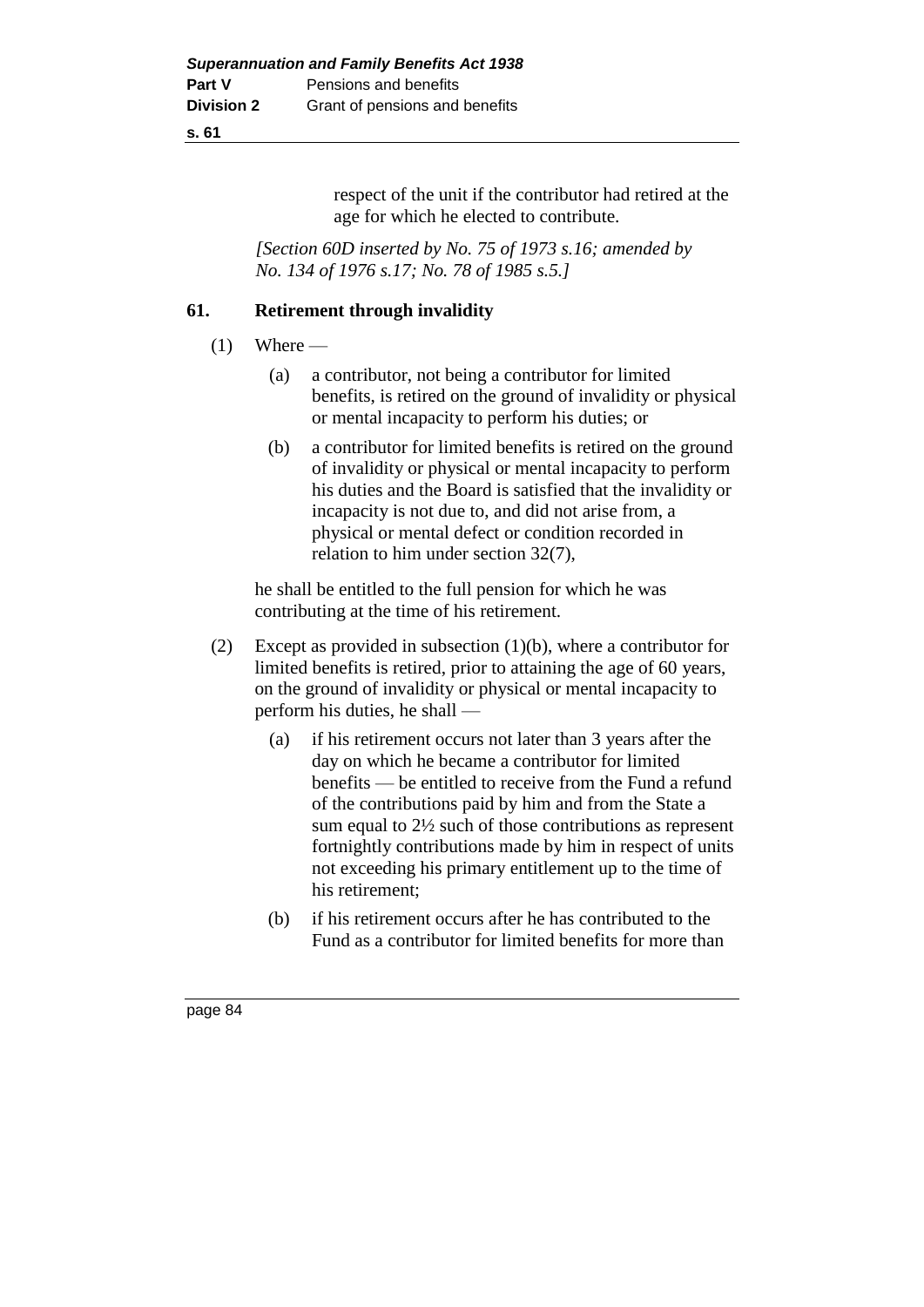3 years — be entitled to pension calculated in accordance with the formula —

$$
\frac{2P}{5} + \left(\frac{3P}{5} \times \frac{X}{120}\right)
$$

where —

- P is the pension to which he would have been entitled under this section if he were a contributor referred to in subsection (1)(a); and
- X is the number of complete months for which he has contributed as a contributor for limited benefits in excess of the period of 3 years commencing on the date on which he became a contributor for limited benefits.
- (3) Except as provided in subsection (1)(b), where a contributor for limited benefits is retired, on or after attaining the age of 60 years, on the ground of invalidity or physical or mental incapacity to perform his duties, he shall be entitled to the same pension as that to which he would have been entitled had he retired other than on that ground and not under this section, but for the purposes of calculating the State share of that pension, he shall be deemed to have continued in service until attaining the age of 65 years.
- (4) A contributor shall not be deemed to have been retired on the ground of invalidity or physical or mental incapacity to perform his duties within the meaning of this section for the reason merely that he is suffering from a particular physical defect which renders him incapable of performing a particular duty which he has been performing as an employee if such physical defect does not in fact disable him from performing another duty, which he is competent to perform, and employment in the performance of such lastmentioned duty is available to him as an employee.
- (5) Where a contributor for limited benefits dies within 3 years of becoming such a contributor but prior to attaining the age of 60 years, there shall, except where the Board is satisfied that his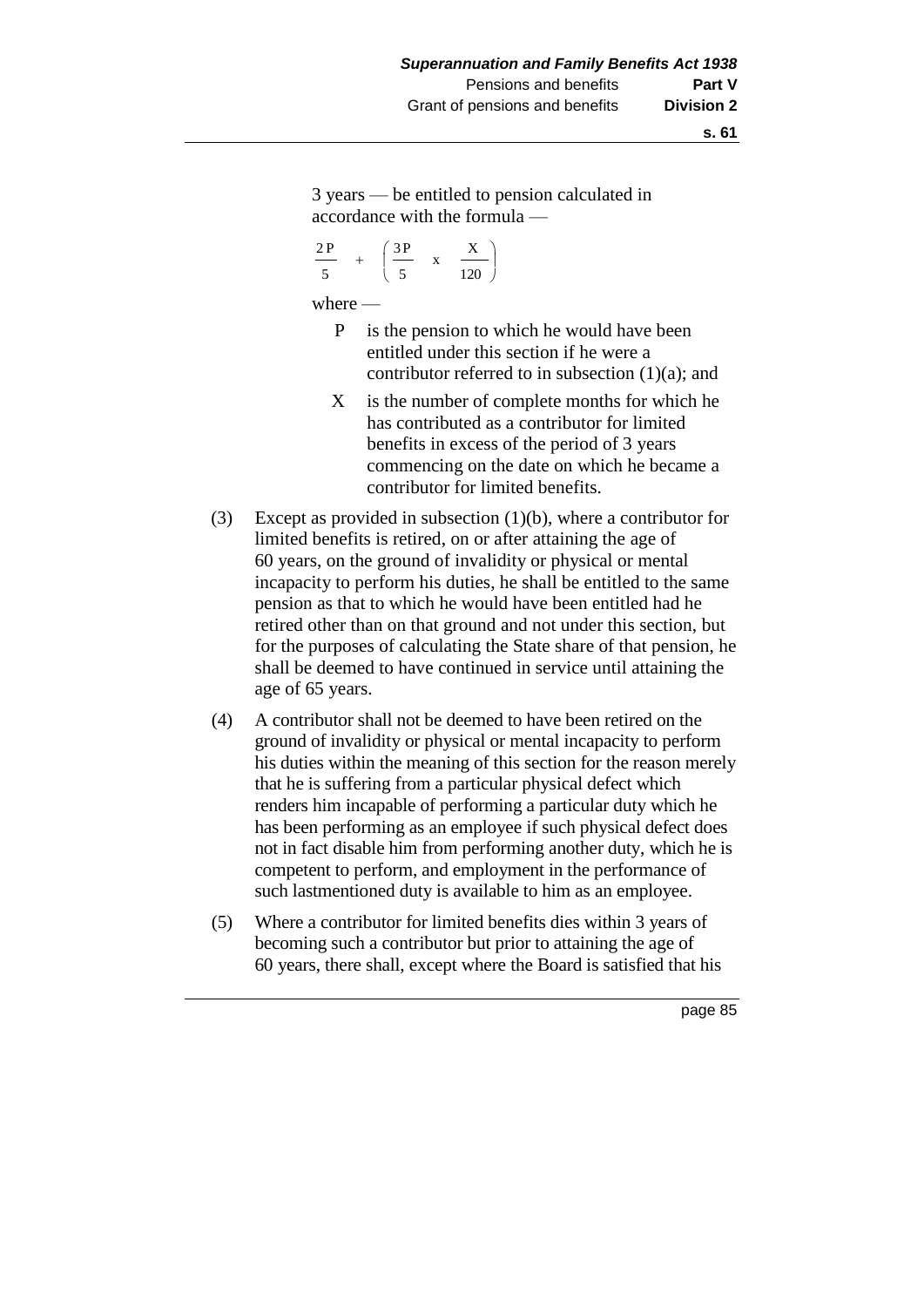death was not due to and did not arise from, a physical or mental defect or condition recorded in relation to him under section 32(7) be paid to his widow from moneys standing to the credit of the Fund and from the State the same amounts as would have been paid to the contributor had he retired on the ground of invalidity or incapacity on the same day as that on which he died.

- (6) Any pension paid under subsection (2)(b) or to the spouse of a contributor for limited benefits shall be apportioned as between the Fund and the State in the same respective proportions as are pensions paid under subsection (1) or to the spouses of other contributors, as the case requires.
- (7) Notwithstanding the foregoing provisions of this section, a contributor who has been retired on the ground of invalidity or physical or mental incapacity to perform his duties is, not entitled to pension under this section —
	- (a) if the invalidity or incapacity which was the ground of his retirement was due to wilful action on the part of the contributor for the purpose of obtaining pension under this section; or
	- $(b)$  if
		- (i) his retirement occurs within 3 years of his becoming a contributor; and
		- (ii) the invalidity or incapacity is due to, or arose from, a physical or mental defect or condition known to the contributor at the time when he underwent a medical examination for the purposes of becoming eligible to become a contributor and he failed to disclose the existence of that condition or defect,

but shall receive in lieu of pension a refund of his contributions together with interest thereon at the rate or rates fixed by the Board from time to time.

*[Section 61 inserted by No. 134 of 1976 s.18; amended by No. 49 of 1996 s.64.]*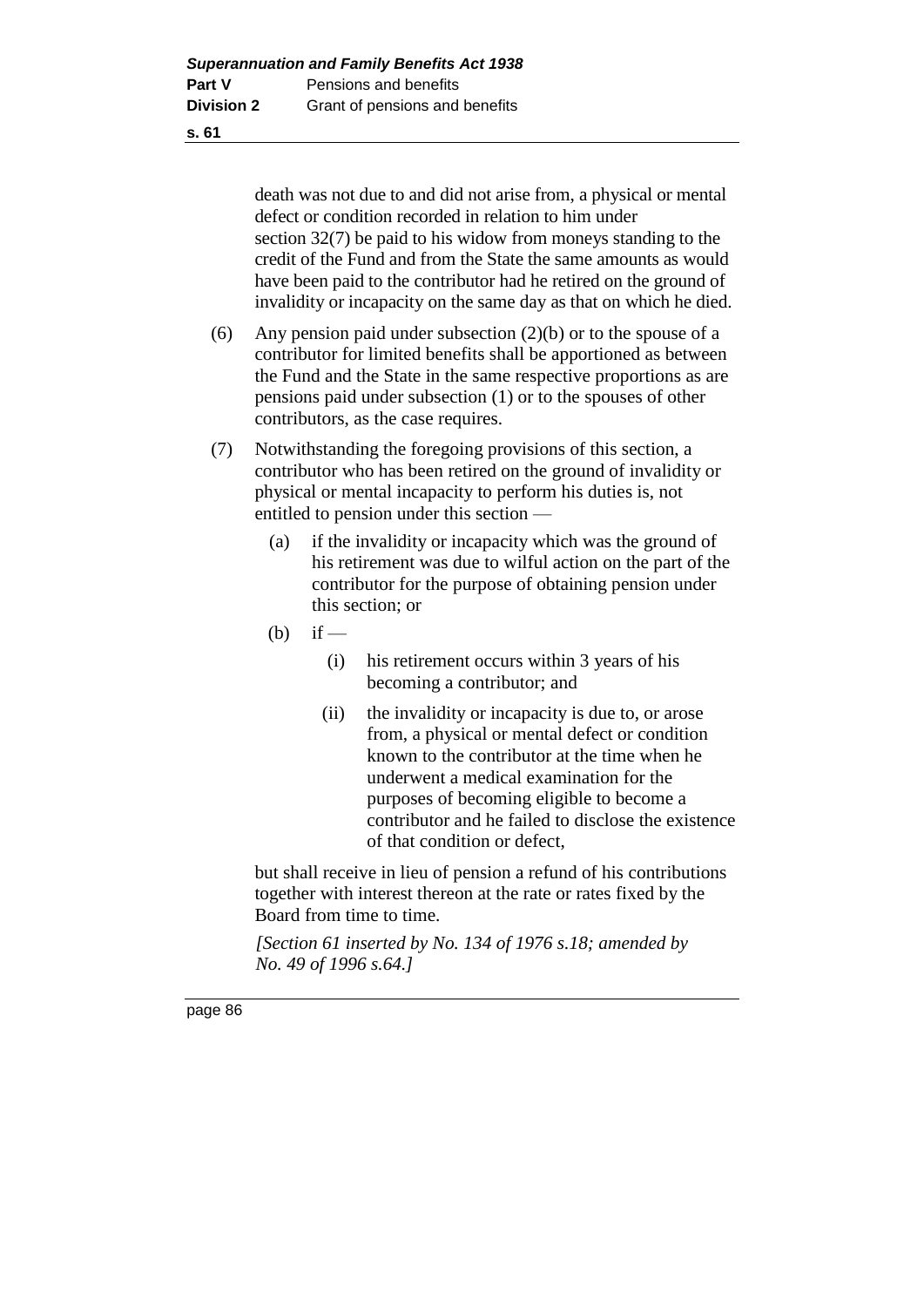### **62. Widow's and children's benefits, etc.**

- (1) The pensions and allowances payable under this Act at any time (in the Sixth Schedule referred to as "the relevant time") to the widows, widowers and children of contributors and former contributors, and the rates of those pensions and allowances, shall, on and from the first fortnightly payment of pension in the year 1974, be those respectively set out in the Sixth Schedule.
- (2) A person is eligible to receive a pension or allowance under the Sixth Schedule whether the circumstances or events which gave rise to the eligibility occurred before, on or after the date on which the Sixth Schedule comes into operation.
- (3) The Consolidated Fund is hereby permanently appropriated to the extent necessary for the purpose of crediting to the Fund such amounts as are to be charged under this Act to the Consolidated Fund in respect of the pensions and allowances referred to in this section.

*[Section 62 inserted by No. 75 of 1973 s.17; amended by No. 78 of 1985 s.6; No. 6 of 1993 s.11; No. 49 of 1996 s.64.]* 

### **62A. Widow's pension enhanced initially**

Where column 2 of Part I of the Sixth Schedule provides for a rate of pension (in this section called **"the reversionary pension"**) to be at the rate of two-thirds of a pension referred to in that column (in this section called **"the contributor's pension"**), it is taken to also provide that the reversionary pension is to be at the full rate of, instead of two-thirds of, the contributor's pension for the first 7 fortnightly payments of pension.

*[Section 62A inserted by No. 8 of 1993 s.71.]* 

*[63. Repealed by No. 75 of 1973 s.18.]*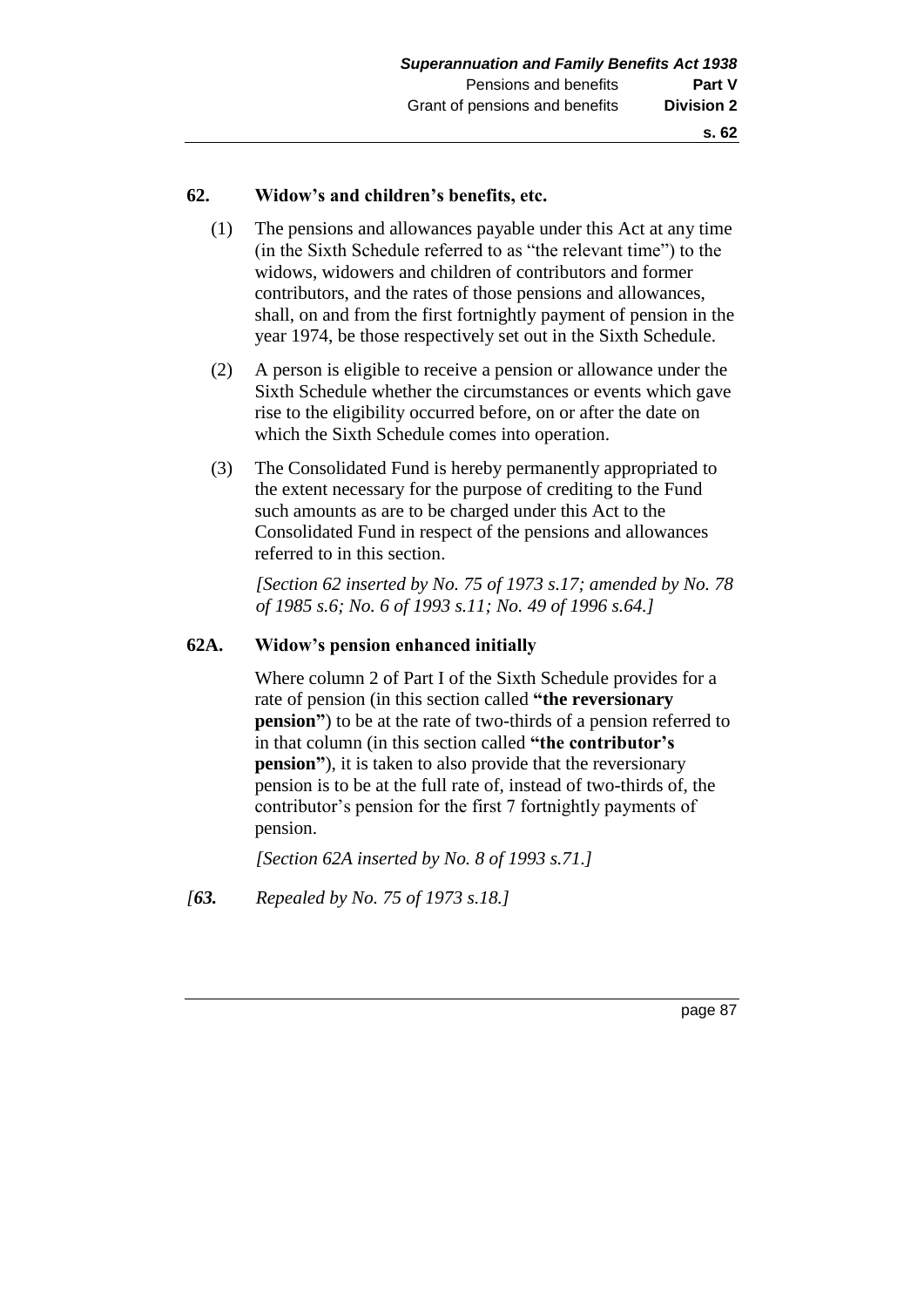### **64. Pension to orphan on death of contributor or pensioner**

- *[(1) repealed]*
- (1a) For the purposes of subsection (1), the amount per week payable for the benefit of a child referred to therein is —
	- (i) \$10; or
	- (ii) \$4, together with the amount ascertained by dividing by 4 (or, if the number of eligible children of the contributor or pensioner in respect of whom the payment is to be made under subsection (1) is greater than 4, by the number of those children) the amount of the weekly equivalent of the rate of the pension that, but for the death or divorce of the wife of the contributor or pensioner, would, by virtue of section 62(1), have been payable to her,

whichever is the greater amount per week.

(2) Where a male contributor or a male pensioner whose wife is dead or divorced has died leaving children of himself or of his wife who were under the age of 16 years or were student children at the time of his death, and all such children have ceased to be entitled to the benefit of the pension referred to in subsection (1), and the total amount of the Fund's share of any pensions paid to the contributor or pensioner and in respect of the children is less than the total amount of the contributions credited to the Fund by the contributor or pensioner, the Board shall pay a sum equal to the amount by which the Fund's share of those pensions is less than those contributions, together with compound interest on that amount at a rate per centum determined by the Board, to the children in equal shares, or to the guardian (if any) of the children or to some other person approved by the Board, to be used for the support and education of the children.

*[Section 64 <sup>8</sup> amended by No. 65 of 1947 s.19; No. 36 of 1955 s.9; No. 55 of 1957 s.2; No. 101 of 1964 s.9; No. 106 of 1965 s.13; No. 108 of 1970 s.9; No. 75 of 1973 s.19; No. 49 of 1996 s.64.]*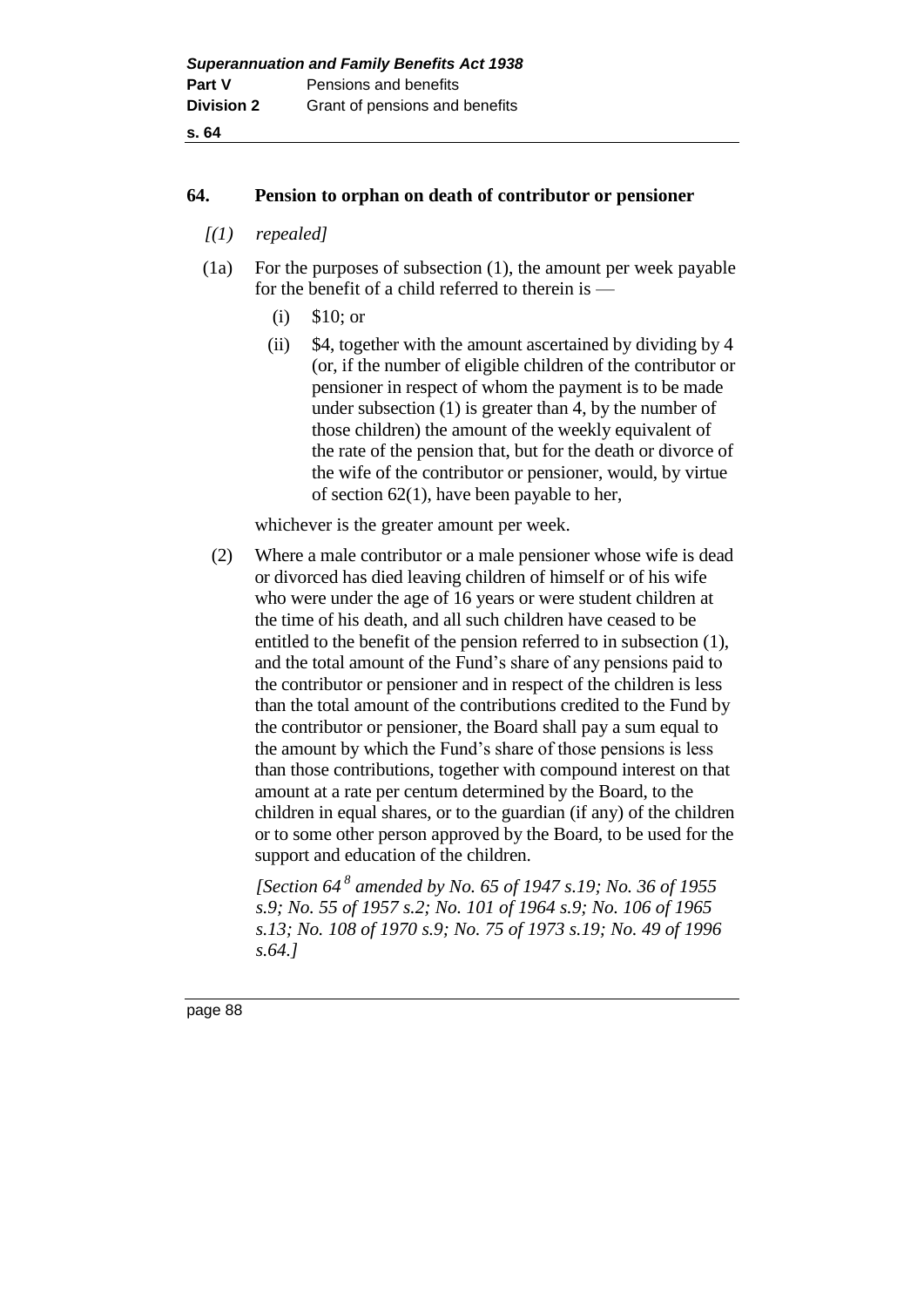### **64A. Discretionary powers in respect of increases**

- (1) Where the Board is of the opinion that any person to whom an increase in pension is payable under this Act would be prejudicially affected by such increase, the Board may determine that no increase is payable to that person or that the amount of the increase payable to that person shall be such lesser amount as the Board may from time to time determine; and the Board may (but not with retrospective effect) vary or revoke any determination made by it under this subsection.
- (2) An increase or part of an increase that is not paid because of a determination of the Board under subsection (1) shall be taken into account as if it had been paid in relation to the calculation of any further increase in pension payable under this Act.

*[Section 64A inserted by No. 76 of 1979 s.4; amended by No. 78 of 1985 s.7.]* 

# **65. Payment of contributions of deceased contributor to personal representatives in certain cases**

Where a contributor who is unmarried, or is a widower or widow without children who are under the age of 16 years or student children, dies before his or her retirement, the contributions made by him or her, together with compound interest thereon at a rate per centum determined from time to time by the Board, shall be paid to the personal representatives of the contributor, or failing them, to such person or persons (if any) as the Board determines.

*[Section 65 inserted by No. 101 of 1964 s.10; amended by No. 75 of 1973 s.20.]* 

### **66. Retrenchment of contributor**

- (1) In the event of the retrenchment of a contributor
	- (a) he shall be entitled to receive the contributions paid by him and from the State a sum equal to  $2\frac{1}{2}$  times such of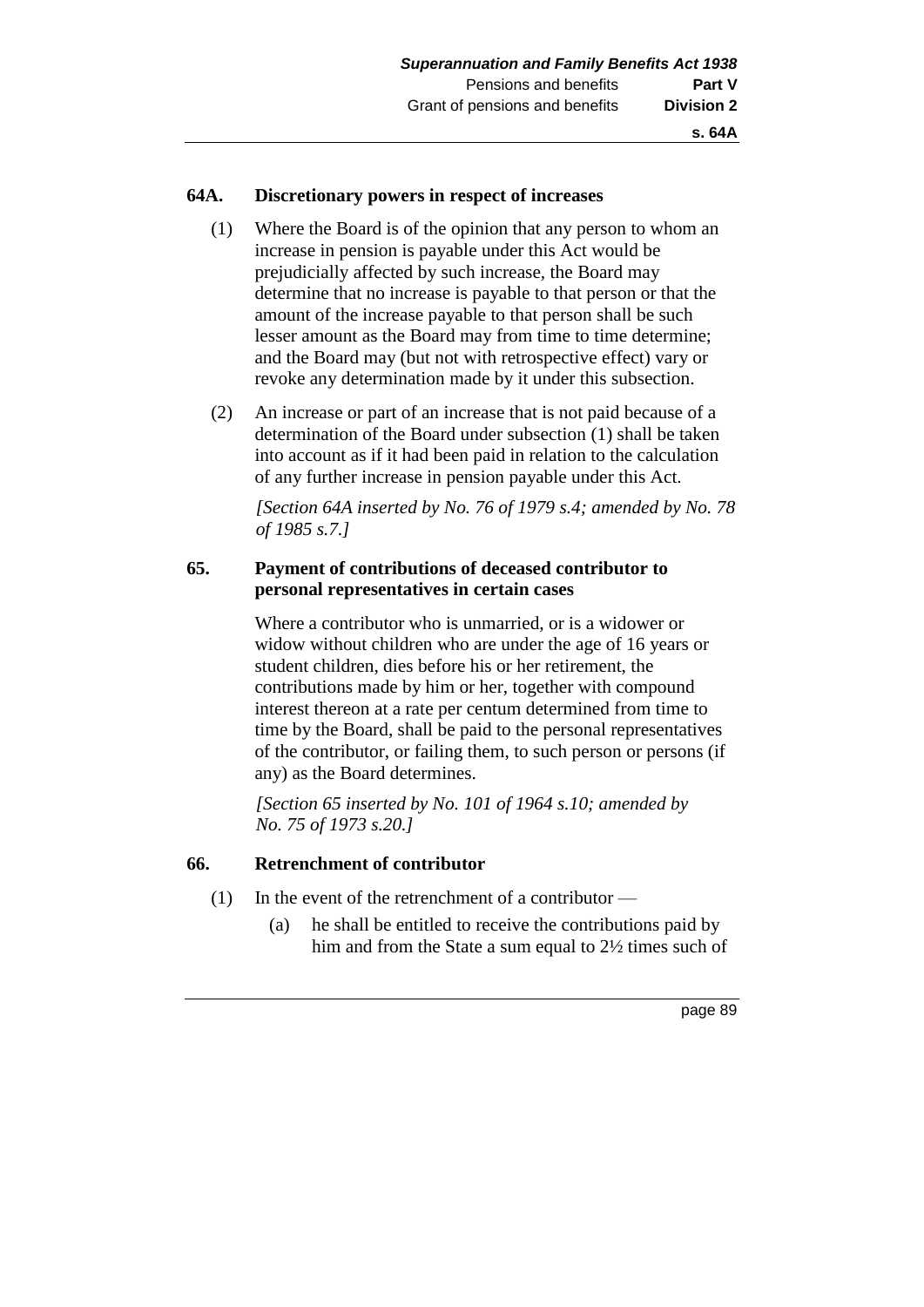those contributions as represent fortnightly contributions made by him in respect of units not exceeding his primary entitlement up to the time of his retrenchment, but may elect within 3 months after his retrenchment to receive in lieu of those sums an equivalent pension determined by an Actuary; or

- (b) if at the time of retrenchment he has attained the age of 55 years, he shall be entitled to elect within 3 months after his retrenchment to receive a pension under this Act in accordance with section 60 as if he had elected to retire.
- (2) In default of an election that may be made under subsection (1), the Board shall determine in which form payment shall be made.
- (3) Where a contributor who has been retrenched and is in receipt of a pension under this section, re-enters the service, the following provisions shall apply: —
	- (a) the pension shall not cease to be payable; and
	- (b) he may elect to contribute as provided in Part IV but shall not be entitled to claim any further benefit in respect of his previous service.
- (4) Where a contributor who has been retrenched and has received payment in the form of a lump sum under this section re-enters the service, he may elect to contribute as provided in Part IV, but shall not, unless he has repaid to the Board for transmission to the Treasurer  $\frac{5}{7}$  of the lump sum so previously paid to him, be entitled to claim any further benefit in respect of his previous service.
- (5) Where a contributor who has been retrenched re-enters the service, he shall, upon re-entry into the service as aforesaid, be deemed to be a person entering the service after the commencement of this Act for the purposes of Part IV.

*[Section 66 <sup>8</sup> amended by No. 75 of 1973 s.21; No. 134 of 1976 s.19; No. 30 of 1984 s.10.]*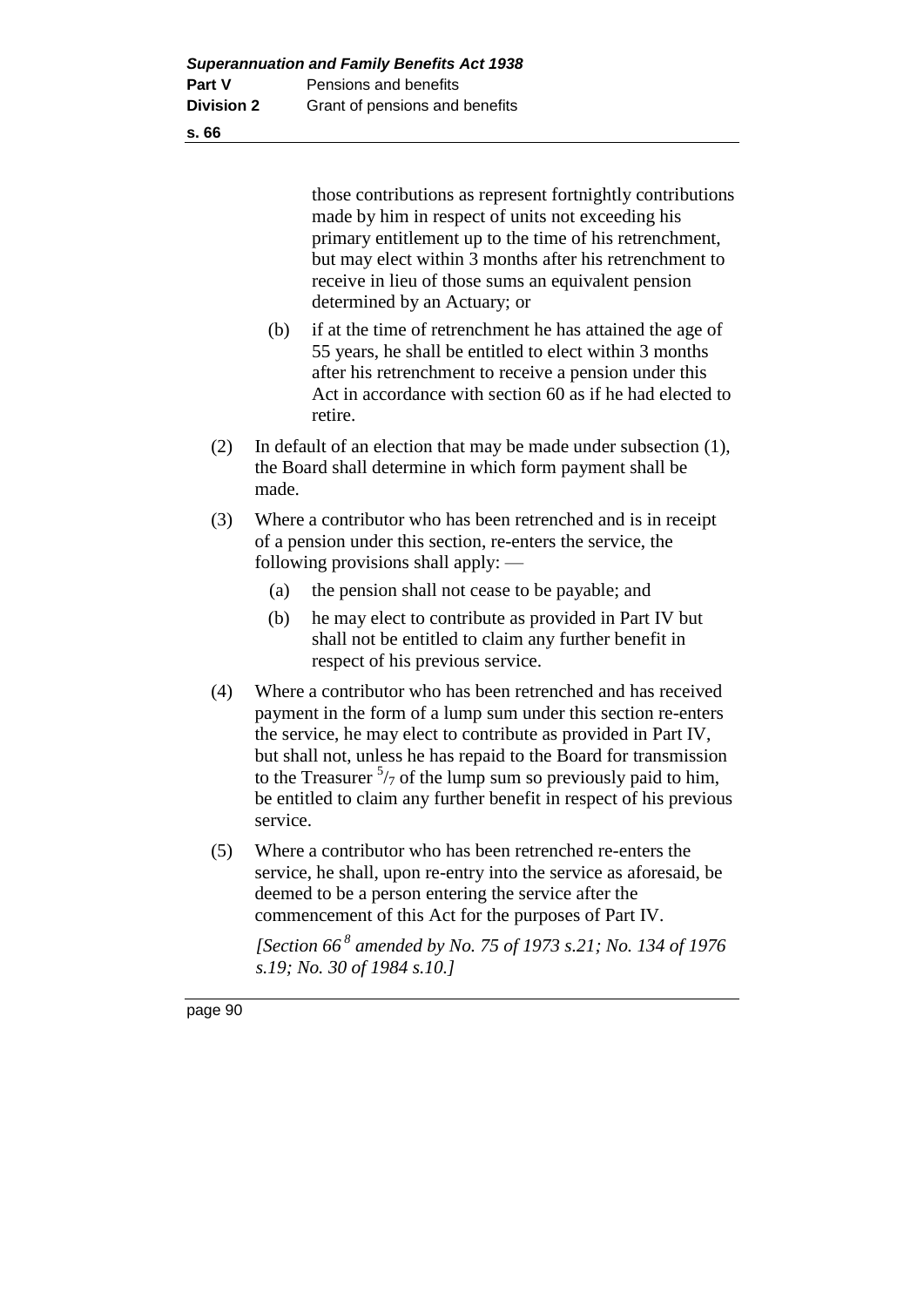### **66A. Preserved pensions for retrenched persons**

- (1) In this section
	- "**retrenched person**" means a person who ceases to be an employee in circumstances such that the person is retrenched within the meaning given to that term in clause 7B of Schedule 4 to the *Government Employees Superannuation Act 1987*, and includes a person to whom this section applies because of subsection (7).
- (2) If a retrenched person
	- (a) has not received any payment under section 66 of this Act; and
	- (b) has not made an election under clause 7B of Schedule 4 to the *Government Employees Superannuation Act 1987*,

the person may, by notice in writing in a form approved by the Board, request particulars of the preserved pension that the person may become entitled to under this section.

- (3) When a person makes a request under subsection (2), the Treasurer, on the advice of an actuary, is to determine —
	- (a) the method of calculating the amount of the preserved pension;
	- (b) the circumstances in which, and time when, the preserved pension would be payable on the ground of invalidity or physical or mental incapacity to work, and the method of calculating the preserved pension in those circumstances; and
	- (c) the circumstances in which, and time when, benefits would be payable to a widow, widower, child, or personal representative as a result of the death of the person entitled to the preserved pension, and the methods of calculating those benefits.
- (4) The retrenched person is to be notified of the Treasurer's determination and if, within such time as the Treasurer allows,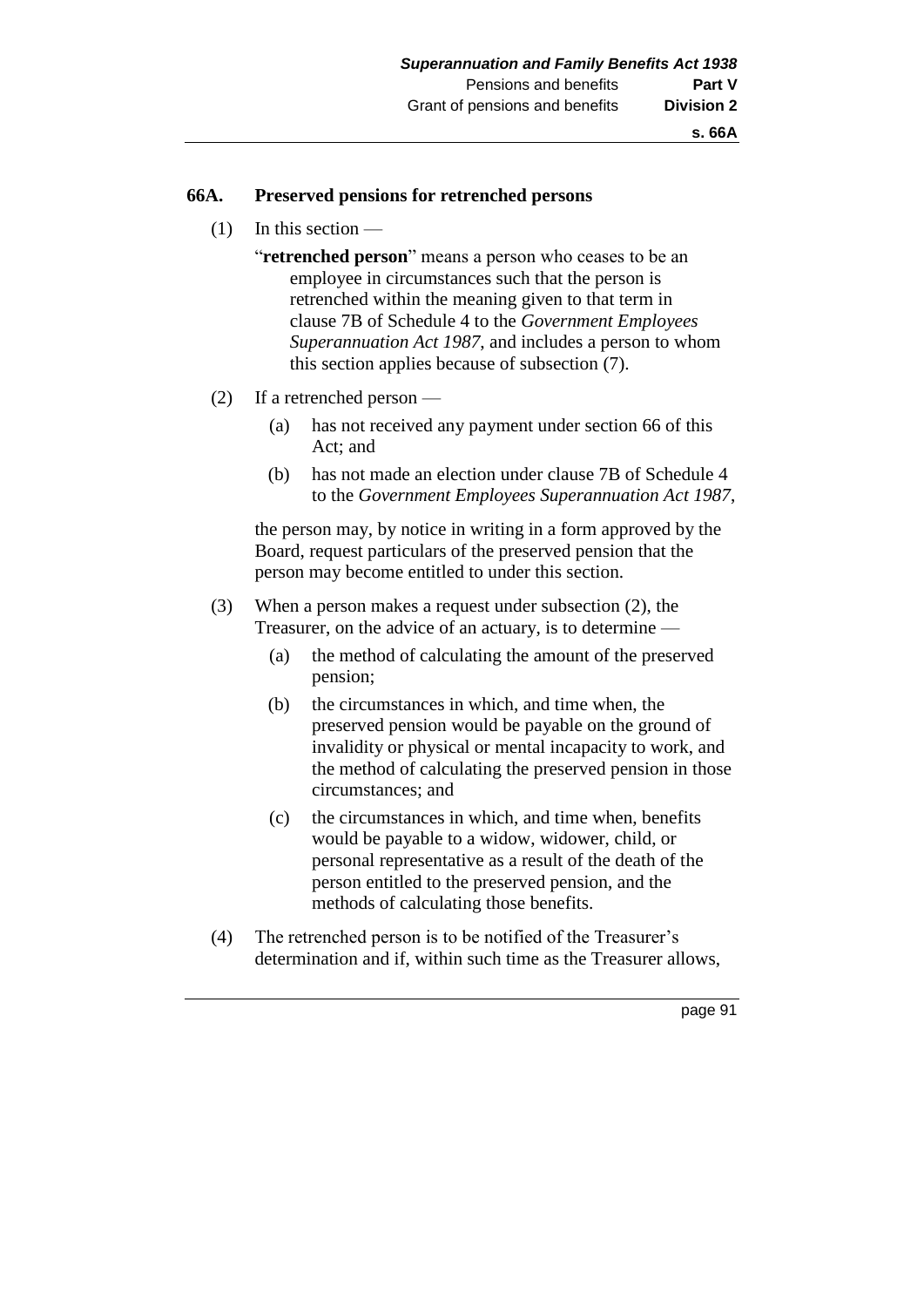the person agrees in writing to accept the preserved pension, the person becomes entitled to the preserved pension.

- (5) If a person becomes entitled to a preserved pension the person ceases to have any entitlement under section 66, and cannot make an election under clause 7B of Schedule 4 to the *Government Employees Superannuation Act 1987*.
- (6) The preserved pension is not payable until
	- (a) the person attains the age of 55 years; and
	- (b) if, when attained that age, the person is an employee as defined in section 3 of the *Government Employees Superannuation Act 1987*, the person ceases to be an employee as so defined,

except if it is payable in circumstances referred to in subsection (3)(b), in which case it is payable when specified in the Treasurer's determination.

(7) This section also applies to a person who, on or after 12 June 1995 but before the commencement of the *Government Employees Superannuation Legislation Amendment Act 1995*, ceased to be an employee in circumstances such that the person would have been retrenched within the meaning given to that term in clause 7B of Schedule 4 to the *Government Employees Superannuation Act 1987* if that clause had then been in operation.

*[Section 66A inserted by No. 62 of 1995 s.5.]* 

### **67. Resignation, dismissal or discharge of contributor**

(1) Where a contributor resigns or is dismissed or discharged (including discharge within the meaning of section 33(1)) from the service, there shall be paid to him the amount of the contributions paid by him under this Act, irrespective of the cause of his resignation, dismissal or discharge except where the contributor is dismissed after having attained his elected retiring age, in which case his entitlement to a pension shall be such as would have applied had he retired when so dismissed.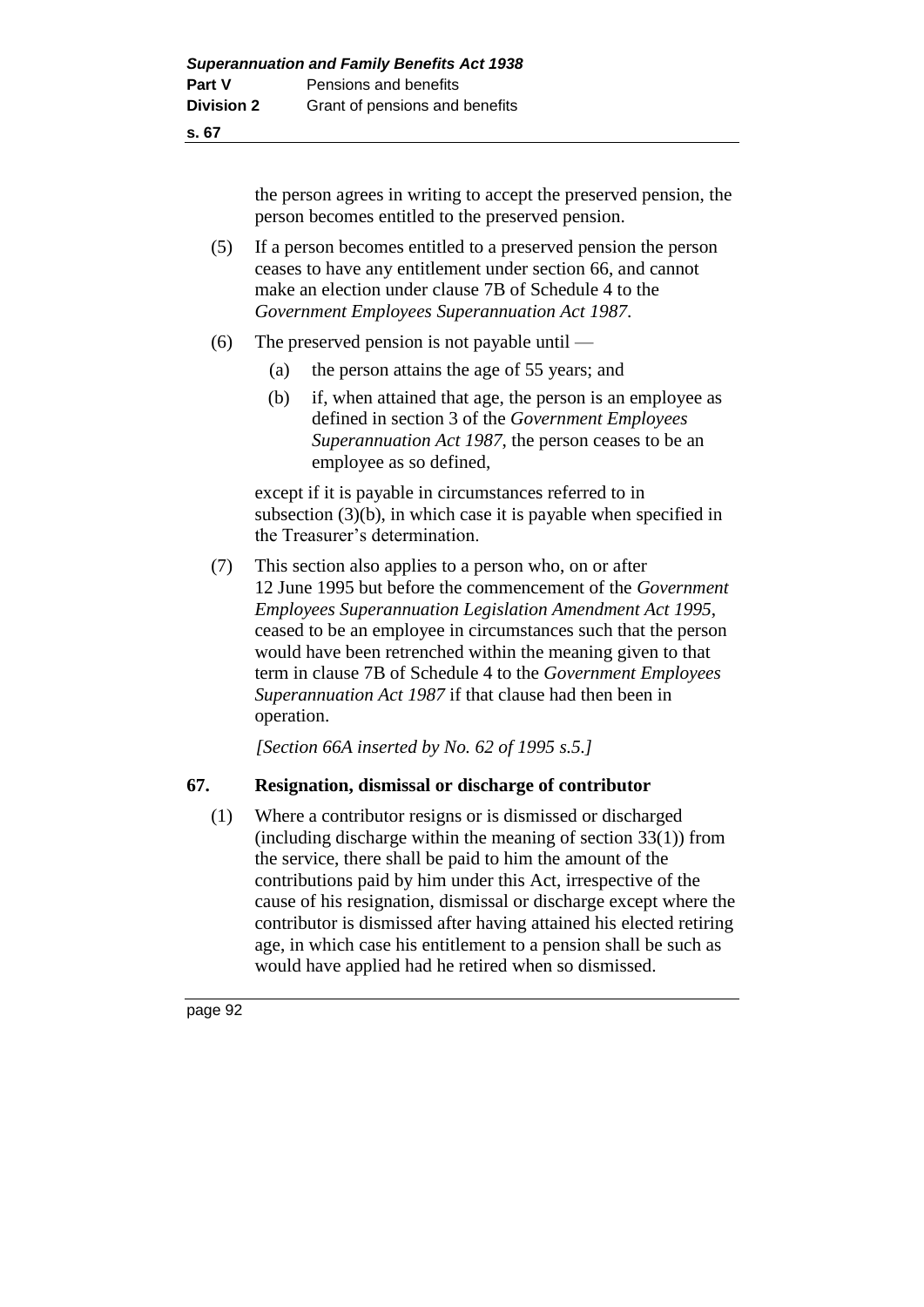- (1a) Notwithstanding any other provision of this Act, a person  $w$ ho —
	- (a) was appointed before 1 March 1969 to the academic staff of the Institute established by the *Curtin University of Technology Act 1966* <sup>13</sup> ;
	- (b) was a contributor prior to and at the time of that appointment and has since that appointment continued to be a contributor and a member of the academic staff of that Institute; and
	- (c) by notice in writing delivered to the Board within 3 months of the commencement of this subsection, elects to withdraw from the Fund,

shall, for all of the purposes of this Act, be deemed to have ceased to be a contributor at the time the notice is received by the Board and thereupon is entitled to receive a refund of all contributions made by him to the Fund and is not entitled to any other right or benefit under this Act.

- (2) Where any employee, who has resigned or been dismissed or discharged and has received a refund of the amount of his contributions, re-enters the service he may elect to contribute as provided in Part IV, but shall not, except as provided in section 66(4), be entitled to claim any further benefit in respect of his previous service.
- (3) An employee of the kind mentioned in the last preceding subsection shall, upon re-entering the service aforesaid, be deemed to be a person entering the service after the commencement of this Act for the purposes of Part IV.

*[Section 67 <sup>8</sup> amended by No. 55 of 1945 s.15; No. 36 of 1955 s.10; No. 108 of 1970 s.10; No. 75 of 1973 s.22.]* 

#### **68. Refunds**

Notwithstanding anything to the contrary contained in this Act or in any other Act and save and except as regards refunds of contributions made under the provisions of section 60(2) and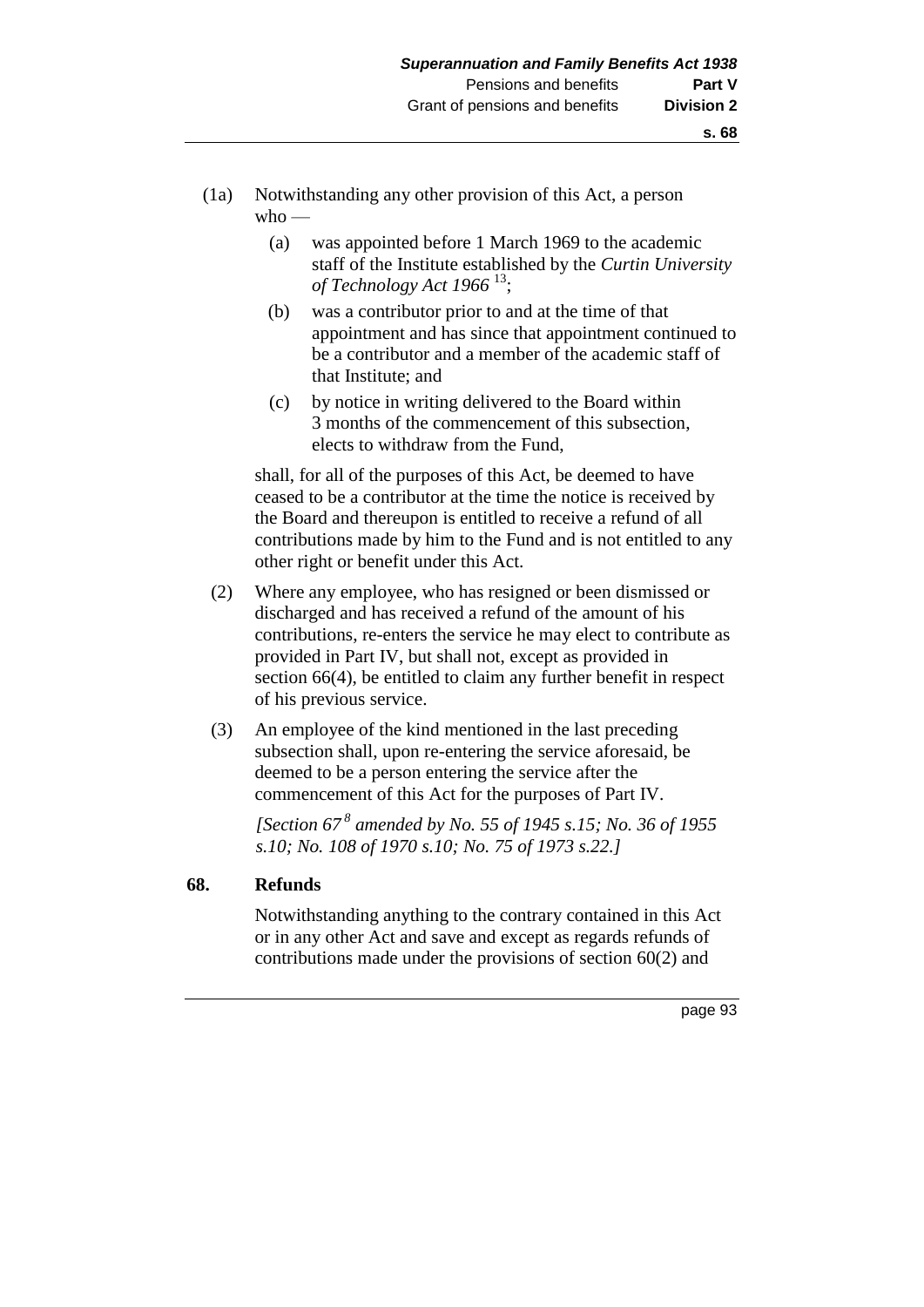section 61(4), wherever in any provision in this Act it is enacted that a contributor shall be entitled to have refunded or paid to him or to his personal representative (as the case may be) the amount or amounts of contributions made by such contributor in accordance with the provisions of this Act, the refund or payment made to such contributor or to his personal representative shall represent the actuarial reserve portion of such contributions. Provided that before any such refund or payment is made by the Board there shall be deducted therefrom —

- (a) any sum of money due and payable by or in respect of the contributor to the Board or to the State; and
- (b) any sum received by the contributor as pension under section 61; but such deduction shall not in any case reduce the sum to be paid to the contributor below the amount of the actuarial reserve portion of the contributions made by the contributor subsequently to the receipt by him of the amount then last paid to him as pension.

*[Section 68 <sup>8</sup> inserted by No. 55 of 1945 s.16; amended by No. 65 of 1947 s.20; No. 101 of 1964 s.11.]* 

# **69. Desertion by male pensioner of wife or child**

- (1) Where a male pensioner deserts his wife, the wife may from time to time apply to any court of competent jurisdiction and on proof of such desertion the court may order the payment, during such period as it thinks desirable, of pension in accordance with the provisions contained in the Sixth Schedule, as if the male pensioner were dead. The Board shall comply with any such order and shall discontinue payment of pension to the pensioner during the period mentioned in the order.
- (2) Where a pensioner whose spouse is dead or divorced deserts any of his or her children who are dependent on him or her, the guardian of the children or the Board may apply to any court of competent jurisdiction, and, on proof of the desertion the court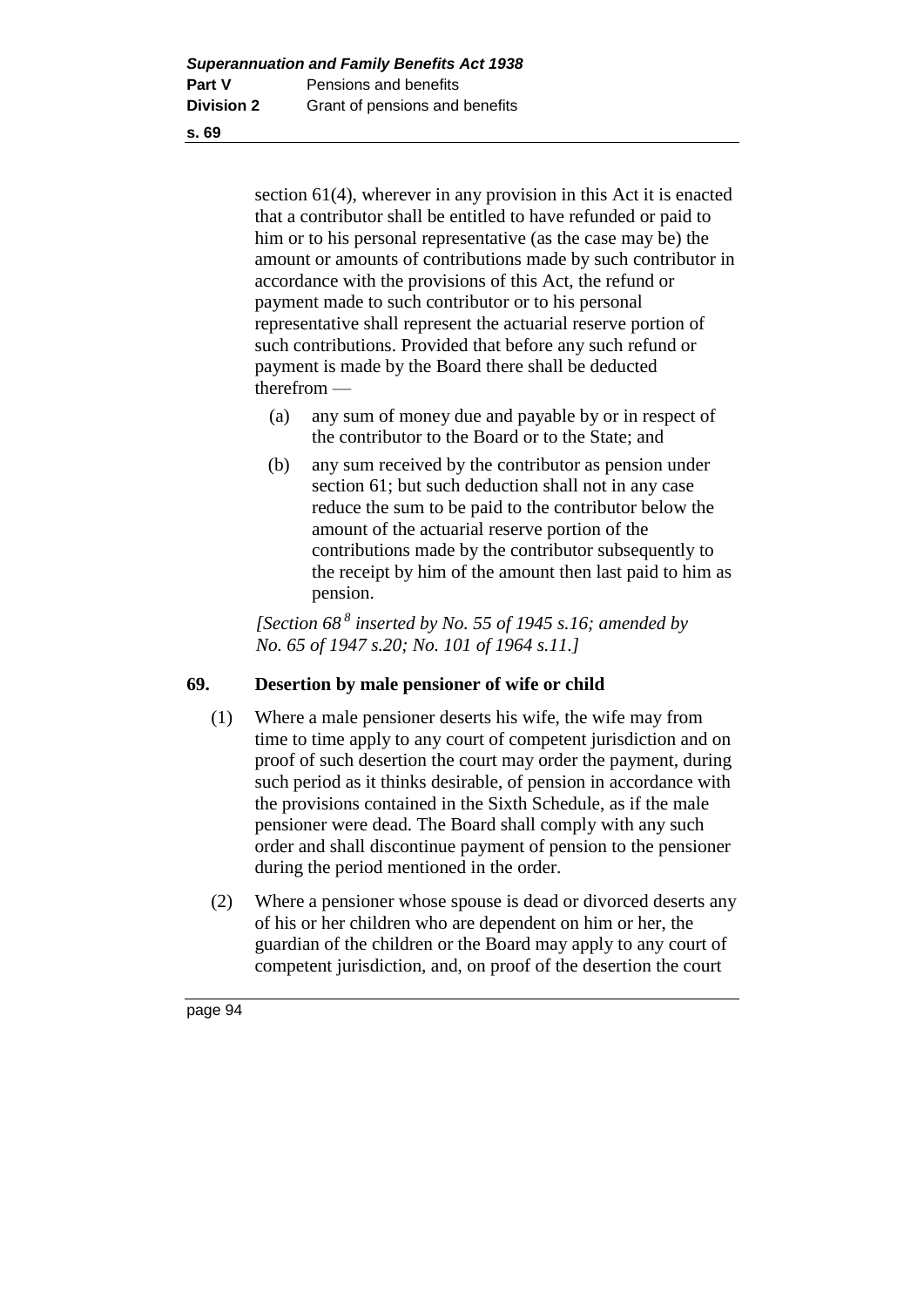may order the payment during such period as it thinks desirable of pension in accordance with the provisions contained in Part II of the Sixth Schedule as if the pensioner were dead, and in that event —

- (a) the Board shall comply with the order; and
- (b) the Board shall, unless in the particular circumstances of the case it considers it unreasonable so to do, deduct from the pension paid to the pensioner the increase in children's allowance which becomes payable pursuant to the order.

*[Section 69 <sup>8</sup> amended by No. 75 of 1973 s.23.]* 

### **70. Imprisonment of pensioners**

- (1) Where a male pensioner is sentenced to imprisonment for any period exceeding one month, payment of his pension under this Act shall be discontinued during the period of his imprisonment; and —
	- (a) if his wife is alive she shall, during that period, be entitled in accordance with the provisions of the Sixth Schedule, as if the pensioner were dead, to pension for herself and for children who were dependent upon the pensioner unless the Board is satisfied after making such inquiry as it thinks fit that payment to the wife is undesirable.
	- (b) if his wife is dead or divorced, pensions for children dependent upon the pensioner shall, during that period, be payable in accordance with the provisions of the Sixth Schedule as if the pensioner were dead.
- (2) Where a female pensioner is sentenced to imprisonment for any period exceeding one month, payment of her pension under this Act shall be discontinued during the period of her imprisonment: Provided that any pension payable to her in respect of children shall be payable under the Sixth Schedule as if she were dead.

*[Section 70 <sup>8</sup> amended by No. 75 of 1973 s.24.]*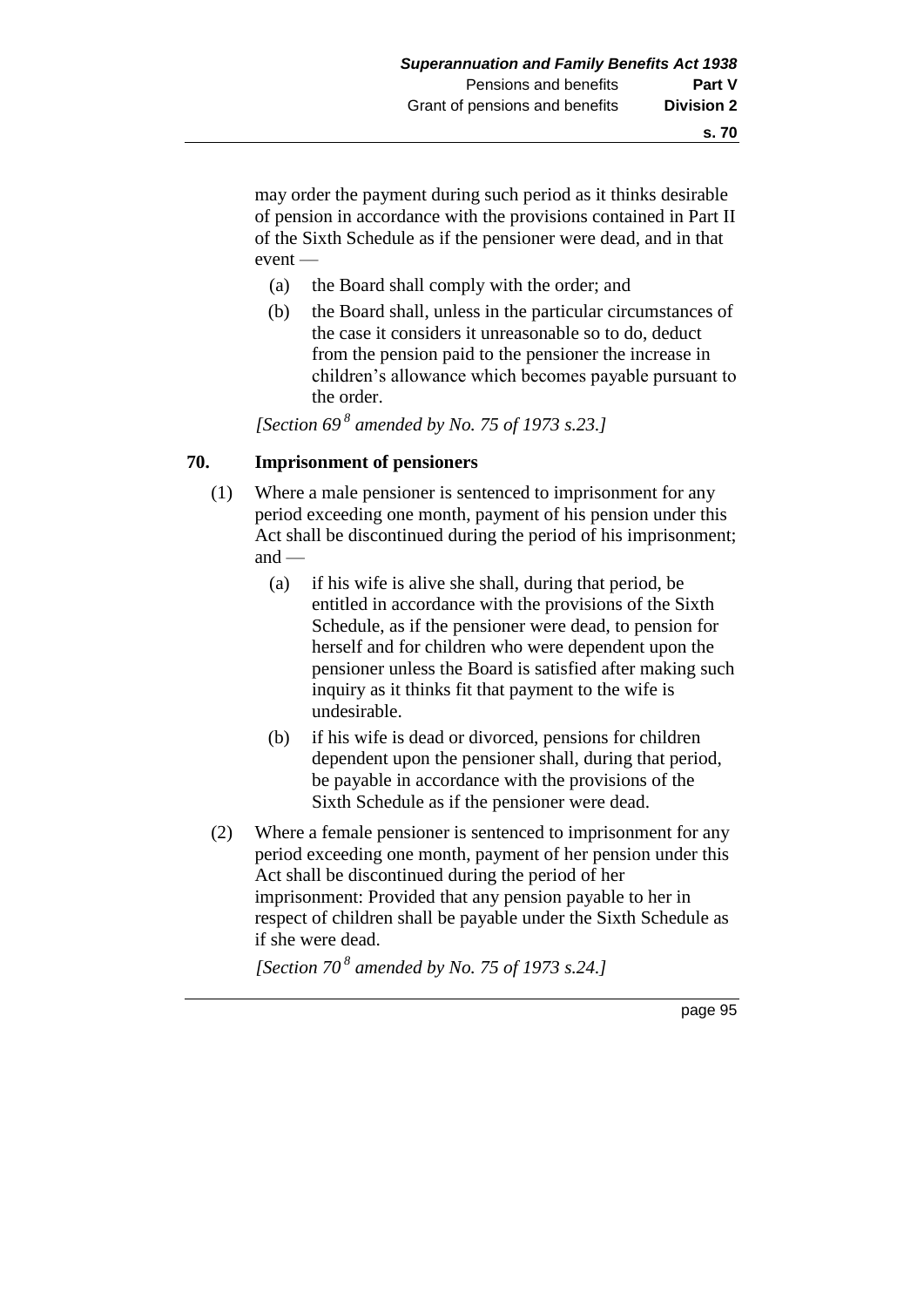### **71. Insanity of pensioners**

- (1) Where a male pensioner is detained as a patient in a hospital for the insane, the Board may cause his pension or any part thereof to be paid during the period of detention to his wife, if alive, or, if his wife is dead or divorced, to some person for the use of such of the children of himself or of his late wife as are under the age of 16 years or are student children in such proportions as the Board may think fit.
- (2) Where a female pensioner is detained as a patient in a hospital for the insane, the Board may cause her pension or any part thereof to be paid during the period of detention to some person in such proportion as the Board thinks fit for the use of such of the children of the pensioner or of her late husband as are under the age of 16 years or are student children.
- (3) This section shall apply and have effect notwithstanding anything to the contrary contained in the *Guardianship and Administration Act 1990*.

*[Section 71 <sup>8</sup> amended by No. 55 of 1945 s.17; No. 101 of 1964 s.12; No. 24 of 1990 s.123.]* 

### **72. Payments to children**

- (1) Where pensions in respect of children are payable under this Act to a widow, the pensions shall, if the widow dies, be payable to the guardians of the children.
- (2) Notwithstanding anything contained in this Act, any money payable out of the Fund in respect of a child who is under the age of 16 years or is a student child may, at the discretion of the Board, be paid to the guardian of the child or expended by the Board for the benefit of the child.

*[Section 72 <sup>8</sup> amended by No. 101 of 1964 s.13.]*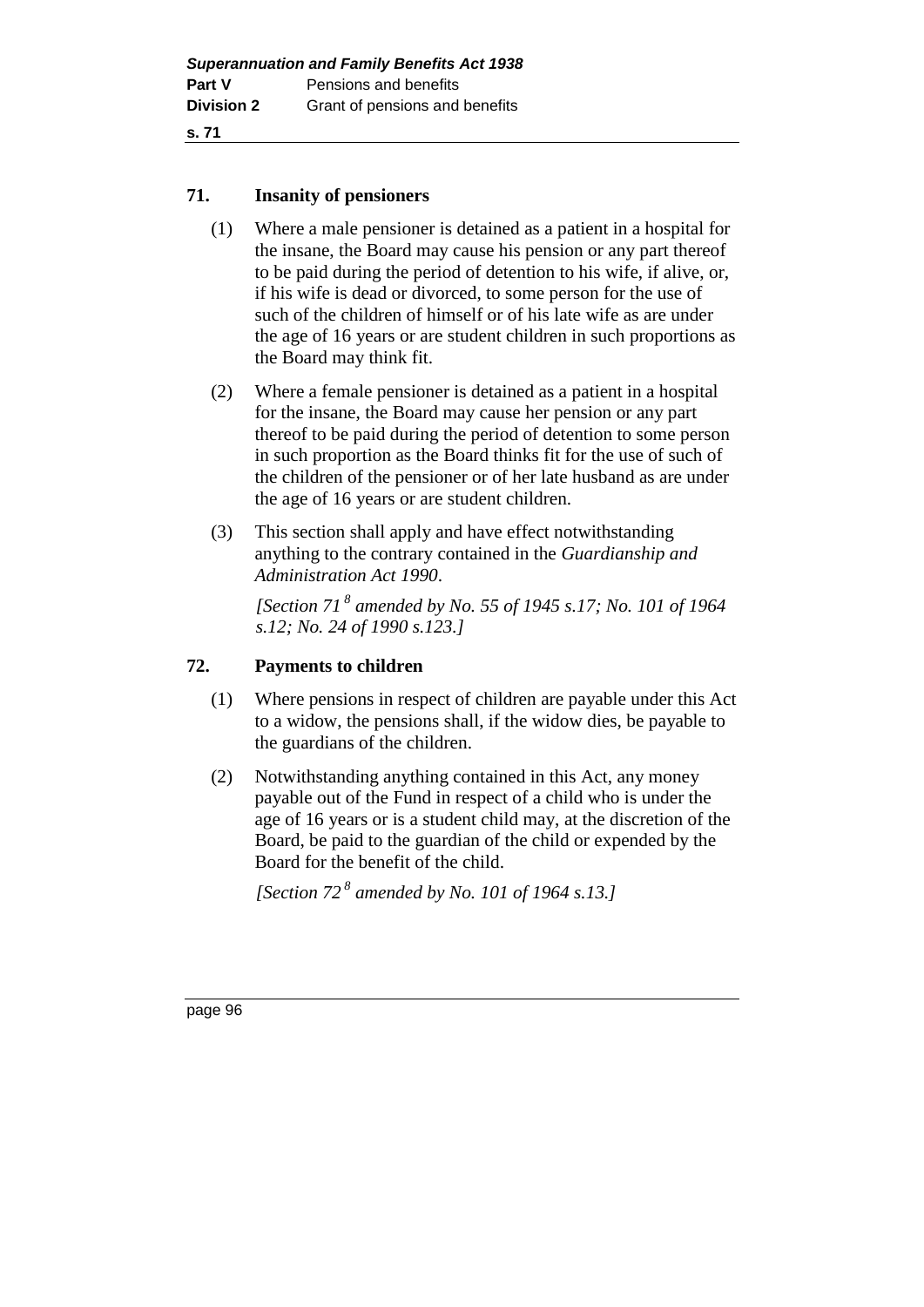### **73. Pensions payable for life except in the case of children**

- (1) Except where otherwise provided in this Act, a pension shall be payable during the life of the person entitled thereto.
- (2) Pensions in respect of children who are under the age of 16 years shall be payable until they attain, or die before attaining, that age, and in respect of student children, until they cease to be student children within the meaning of this Act.

*[Section 73 <sup>8</sup> amended by No. 101 of 1964 s.14.]* 

### **74. Provision in case of qualified contributor ceasing to contribute**

- (1) Where a qualified contributor is retired on the ground of invalidity or mental or physical infirmity, or is retrenched, or discharged, or dismissed or resigns before he has reached the maximum age for retirement applicable to him, and at any time thereafter before the maximum age for retirement which would have been applicable to him if he had continued to be an employee is reached he ceases to contribute as a qualified contributor, such qualified contributor shall, after ceasing to contribute as aforesaid, be entitled to be paid out of moneys standing to the credit of the Fund the amount of the actual contributions paid by him as a qualified contributor under this Act.
- (2) Where a qualified contributor to whom subsection (1) relates has ceased to contribute as a qualified contributor, and thereafter re-enters the service, he shall be deemed to be a person entering the service after the commencement of this Act; he shall not be entitled to claim any further benefit in respect of his previous service, but he may elect to contribute to the Fund as a contributor under section 32.

*[Section 74 <sup>8</sup> amended by No. 49 of 1996 s.64.]*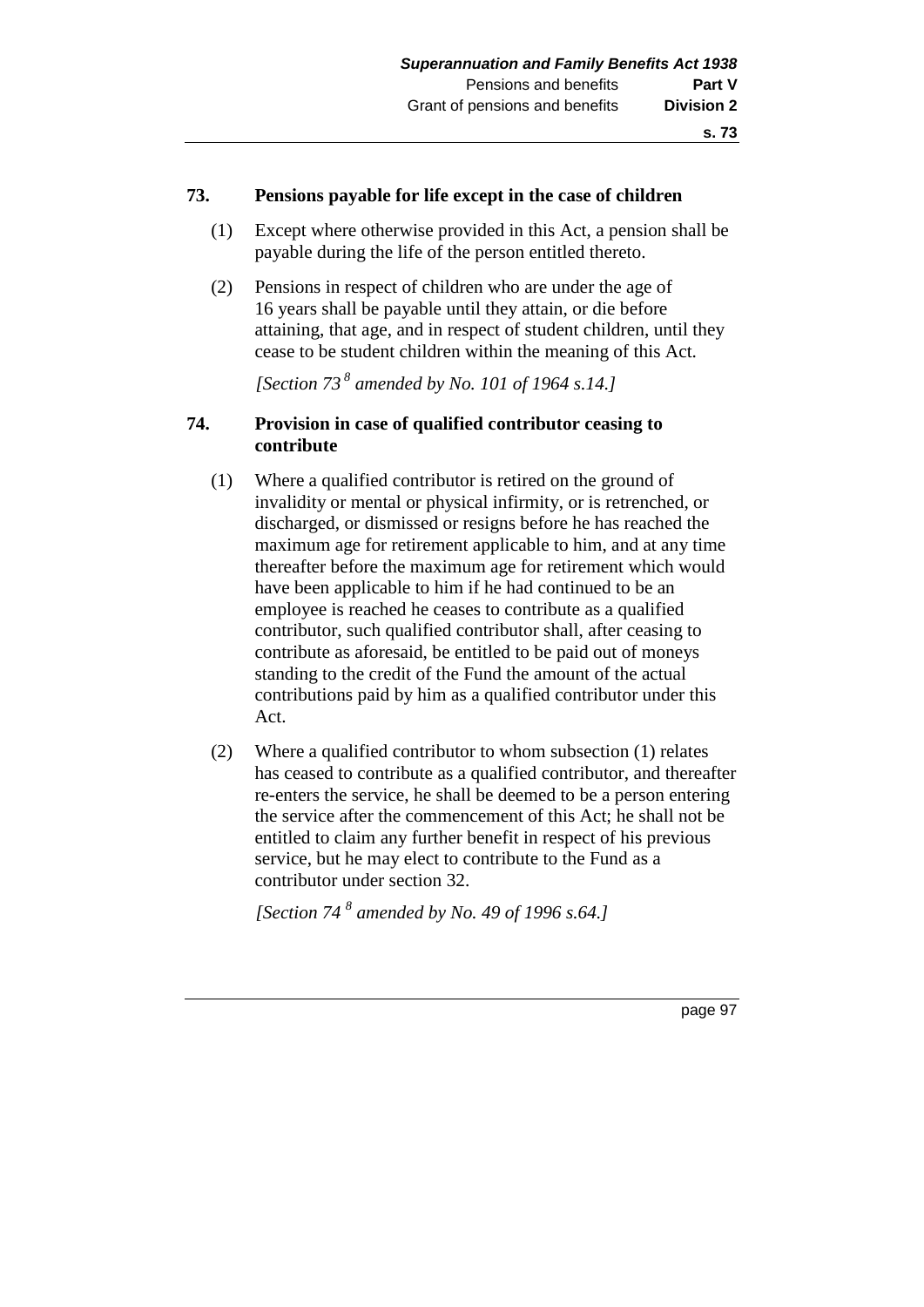#### **75. Payment of pension instalments**

- (1) Pensions shall be paid in fortnightly instalments.
- (2) In order to ascertain the amount of an instalment of a pension covering a period of a fortnight the annual pension shall be divided by  $26<sup>8</sup>$ .
- *[76. Repealed by No. 78 of 1985 s.8.]*

#### **77. Payment to person other than the pensioner**

Where, in the opinion of the Board, payment of pension, refund of contributions or other benefit under this Act should be made to a person other than the pensioner or beneficiary, the Board may, subject to this Act, authorize payment to such other person accordingly<sup>8</sup>.

# **Division 3 — Break-down pensioners**

#### **78. Break-down pensioner to be deemed to be on leave**

- (1) Any pensioner who is in receipt of a pension under section 61 shall, for the purposes of this Act, be deemed to be on leave of absence without pay, and shall not be required to contribute in respect of the period of that leave; but, notwithstanding the fact that he is deemed to be on leave of absence, his office or position shall be held to be vacant and may be filled by the appointment thereto of some other person.
- (2) In the event of the re-employment in the service of a person who has retired on a pension under section 61, the period during which he was retired shall not, for the purposes of this Act, be deemed to be a break in the continuity of his service.
- (3) Any such pensioner shall submit himself for medical examination as and when required by the Board, and if he makes default in complying with such requirement the pension shall cease to be payable to him so long as he continues in default.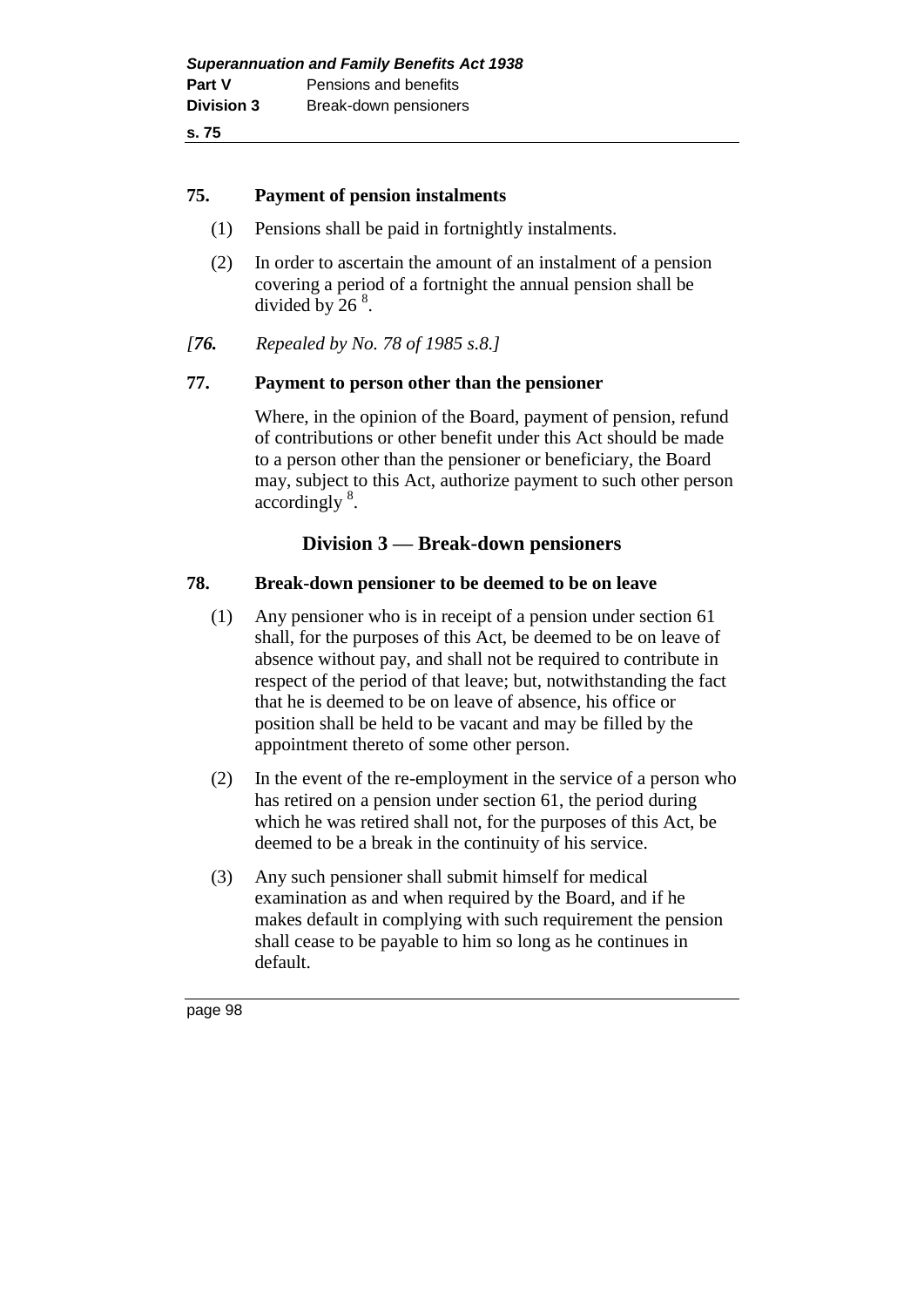- (4) Before any such pensioner shall leave this State, he shall submit to the Board a certificate from a duly qualified medical practitioner indicating the need of the pensioner to leave the State; and in any such case the continuance of the payment of pension to the pensioner shall be subject to the approval of the Board to the pensioner leaving this State being first obtained.
- (5) If a person who has retired through invalidity as provided for in section 61, engages in employment, or in any occupation or business on his own account, the Board may, if it thinks fit, cancel the pension payable to such person or reduce the amount of such pension to any amount which in its opinion the circumstances of the case warrant.
- (6) Where a pension is cancelled by the Board under this section, the pensioner shall be regarded as a contributor and notwithstanding the provisions of subsection (1) he shall be required to pay his contributions in accordance with section 47.

*[Section 78 <sup>8</sup> amended by No. 55 of 1945 s.18; No. 65 of 1947 s.21.]* 

#### **79. Pensioner restored to health may be recalled to the service**

- (1) If in the opinion of the Board the health of any pensioner to whom a pension under section 61 is being paid or is to be paid is such as to enable him to perform suitable duties, the Board shall so inform a prescribed authority with a view to suitable employment being found for the pensioner.
- (2) If suitable employment is offered to such pensioner at a salary not less than two-thirds of his salary at the time of his retirement, or at such salary as is agreed upon between him and a prescribed authority, the Board may cancel the pension and thereupon it shall cease to be payable.
- (3) In the event of the recurrence of his infirmity any contributor who has been re-employed in the service shall be entitled to pension at a rate not less than the amount of the pension on which he was first retired.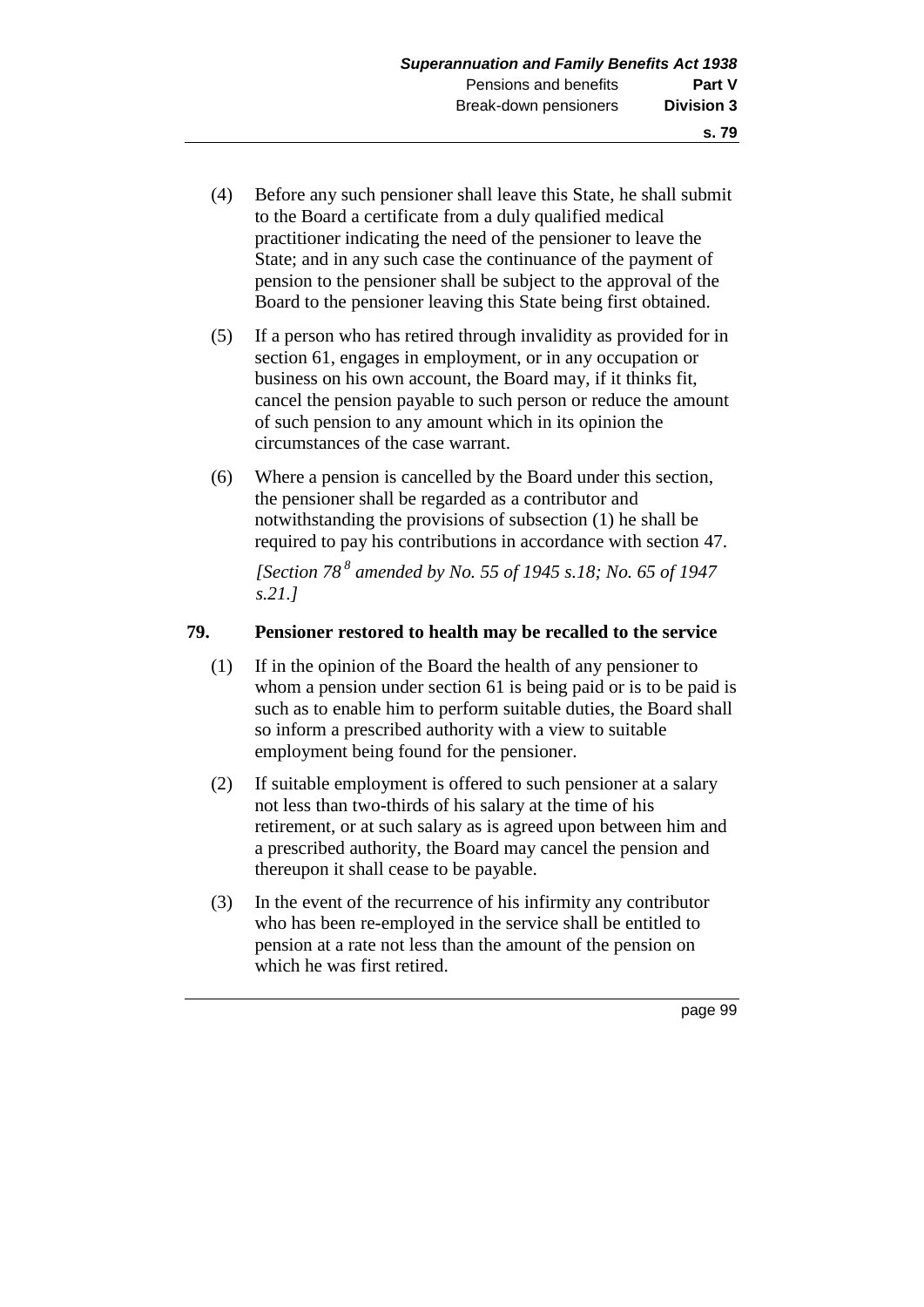- (4) If, in the opinion of the Board, the health of any pensioner to whom a pension under section 61 is being paid, has become so restored as to enable him to perform his duties and suitable permanent employment in the Service cannot be offered to him but the pensioner is engaged in temporary employment by or under the State at a remuneration not less than two-thirds of his salary at the time of his retirement the Board may suspend the pension, and thereupon it shall cease to be payable so long as the pensioner continues in such employment.
- (5) In the event of the recurrence of this infirmity of the pensioner, or in the event of his ceasing to be so engaged in temporary employment by or under the State or in other employment as aforesaid the pensioner shall from the date of such recurrence or the cessation of such employment, as the case may be, be entitled to pension at the same rate as that on which he was retired from the service.

*[Section 79 <sup>8</sup> amended by No. 43 of 1939 s.17.]* 

*[80. Repealed by No. 8 of 1993 s.72.]* 

# **80AA. Reduced pension for pensioner under another scheme**

- (1) In this section
	- **"another scheme"** means a superannuation fund scheme to which contributions are made by the Crown other than the Crown in right of the State of Western Australia;
	- **"Crown share"** means the share of pension or other benefit paid or payable by the Crown under another scheme;
	- **"pensioner"** means a person who is eligible to receive a pension from another scheme on grounds of invalidity or physical or mental incapacity to perform his duties.
- (2) Notwithstanding any other provision of this Act, where a pension becomes payable to a pensioner, or to the widow or widower of the pensioner, as the case requires, under this Act and the pensioner, or the widow or widower of the pensioner,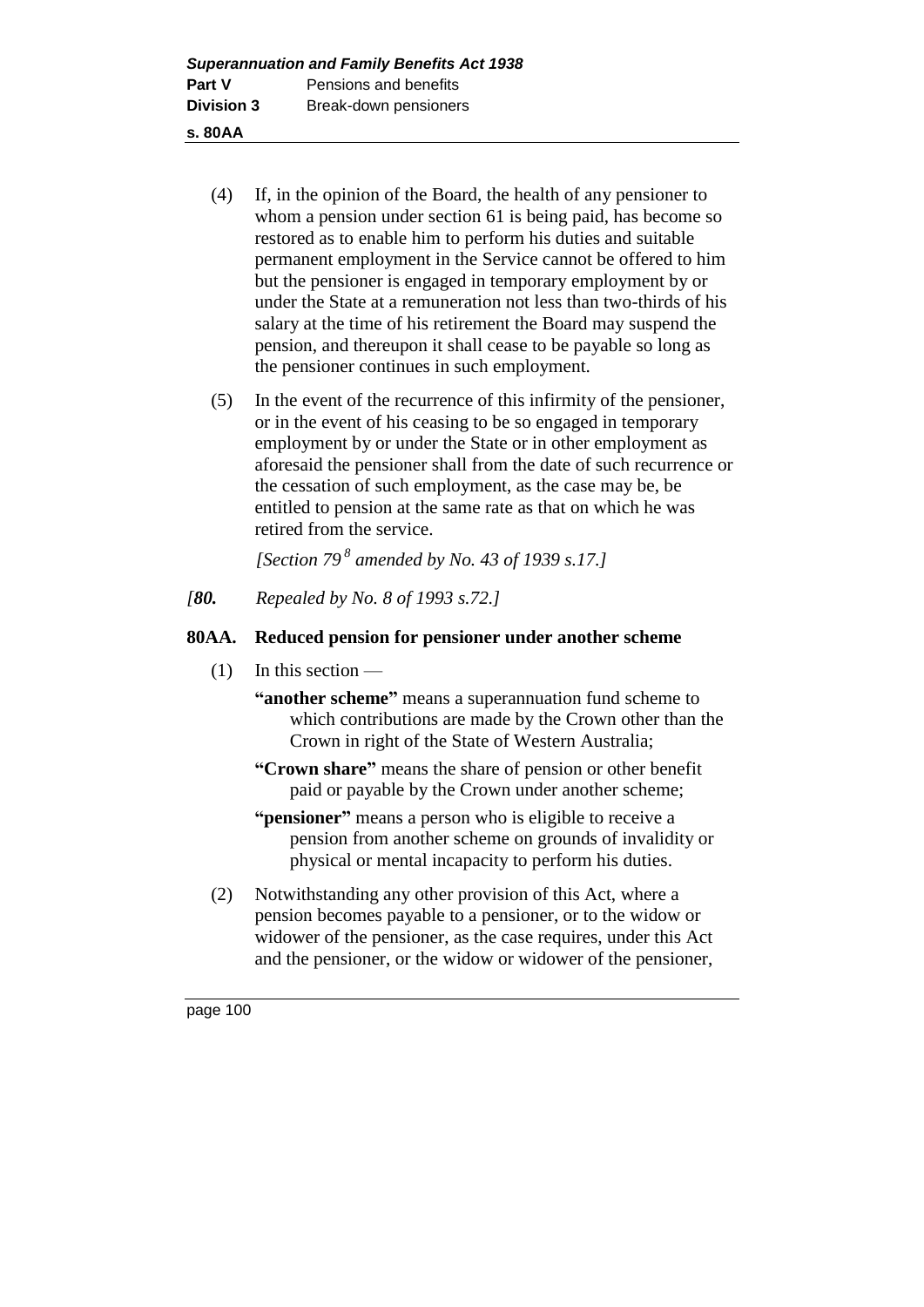receives or has received a pension or other benefit under another scheme, the State share of pension payable under this Act to the pensioner, or to the widow or widower of the pensioner, shall be reduced by an amount equal to the full amount of the Crown share of the pension or other benefit that the pensioner, or the widow or widower of the pensioner, receives or has received under that other scheme.

*[Section 80AA inserted by No. 76 of 1979 s.5.]* 

#### **80A. Increases effected by** *Acts Amendment (Superannuation and Pensions) Act 1951*

The increase effected by the *Acts Amendment (Superannuation and Pensions) Act 1951*, in the rates of pensions shall be deemed to have commenced to apply in respect of the payments of pension which fell due on 5 October 1951.

*[Section 80A inserted by No. 25 of 1951 s.2.]* 

#### **80B. Increases effected by** *Acts Amendment (Superannuation and Pensions) Act 1957*

The increases effected by the *Acts Amendment (Superannuation and Pensions) Act 1957*, in the rates of pensions and benefits commence to apply from and including 1 January 1958.

*[Section 80B inserted by No. 55 of 1957 s.2.]* 

#### **80C. Increases effected by** *Acts Amendment (Superannuation and Pensions) Act 1960*

The increases effected by the *Acts Amendment (Superannuation and Pensions) Act 1960*, in the rates of pensions and benefits commence to apply in respect of the payments of pension and benefits which fall due on and after 1 January 1961.

*[Section 80C amended by No. 61 of 1960 s.3.]*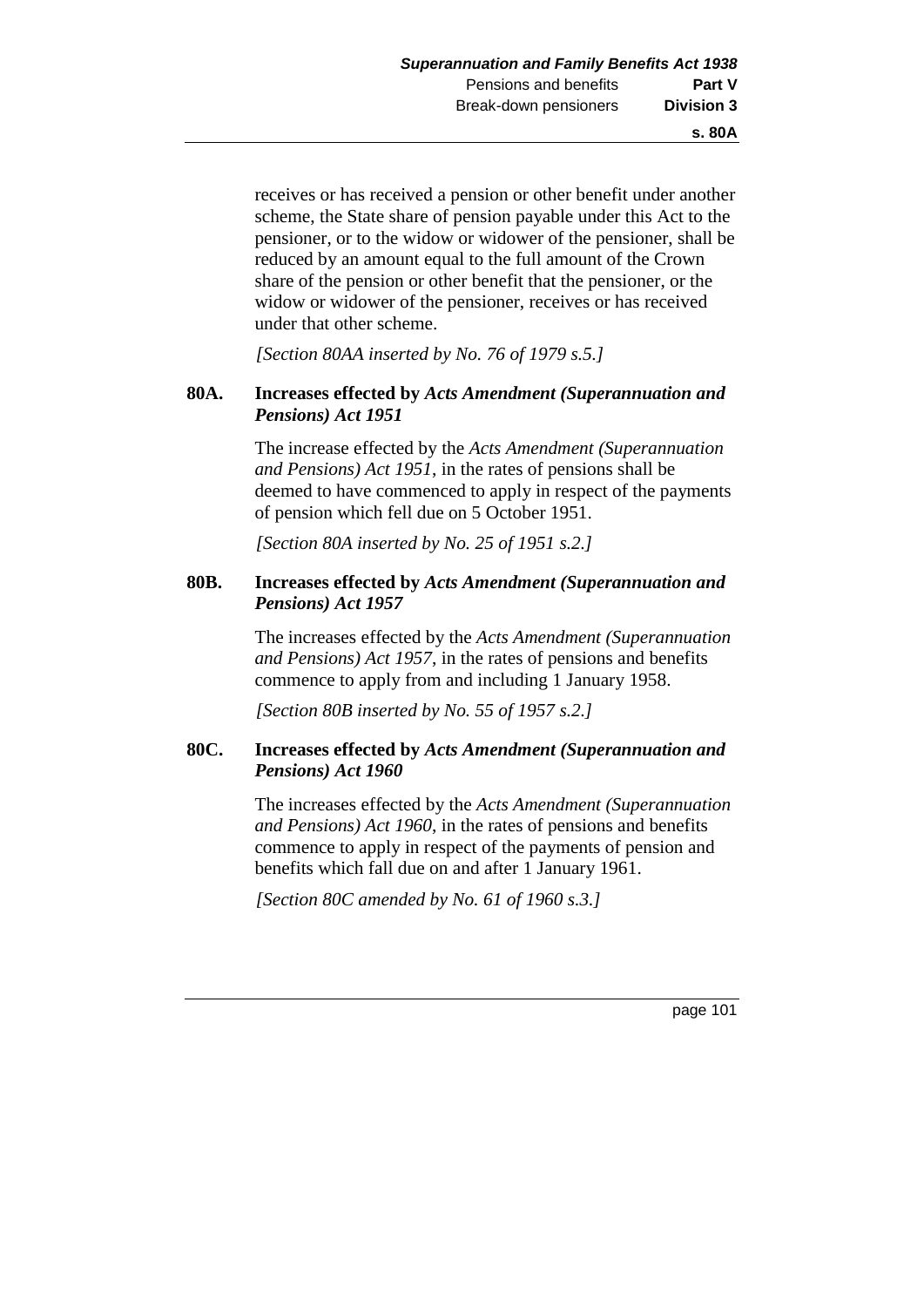| <b>Superannuation and Family Benefits Act 1938</b> |                             |  |
|----------------------------------------------------|-----------------------------|--|
| Part V                                             | Pensions and benefits       |  |
| <b>Division 4</b>                                  | Existing assurance policies |  |

### **Division 4 — Existing assurance policies**

#### **81. Assurance policies may be continued or discontinued at option of contributor**

Notwithstanding anything to the contrary contained in any other Act of the State, it shall not be compulsory for any employee who is a contributor under this Act to assure his life, or to continue in force any policy of assurance on his life effected before the commencement of this Act, and any policy held by any authority prescribed under any Act of the State relating to the Public Service of the State shall be placed at the disposal of the employee  $8$ .

#### **82. Transfer of policies to Board**

- (1) Any employee, who is a contributor under this Act and whose life is assured at the commencement of this Act may, with the consent of the Board, transfer the policy (if unencumbered) to the Board or to a person approved by the Board and request the Board to continue, the payment of the premiums under the policy.
- (2) Where a transfer is made under subsection (1) the Board shall duly pay the premiums, and, on the maturity of the policy, shall pay to the employee or to his legal representatives to be administered as part of his estate any sums received on the policy, less the amount of the premiums paid by the Board with compound interest thereon at the rate of 4% per annum from the respective dates of payment.
- (3) Where an employee has transferred his policy in pursuance of subsection (1), and thereafter he desires that his policy be retransferred to him before maturity, or resigns or retires from the service, the Board may, on receipt of a request for retransfer or upon his resignation or retirement, retransfer the policy to the employee upon payment to the Board of the amount of premiums paid by the Board with compound interest thereon at the rate of 4 % per annum from the respective dates of payment.

*[Section 82 <sup>8</sup> amended by No. 106 of 1965 s.14.]*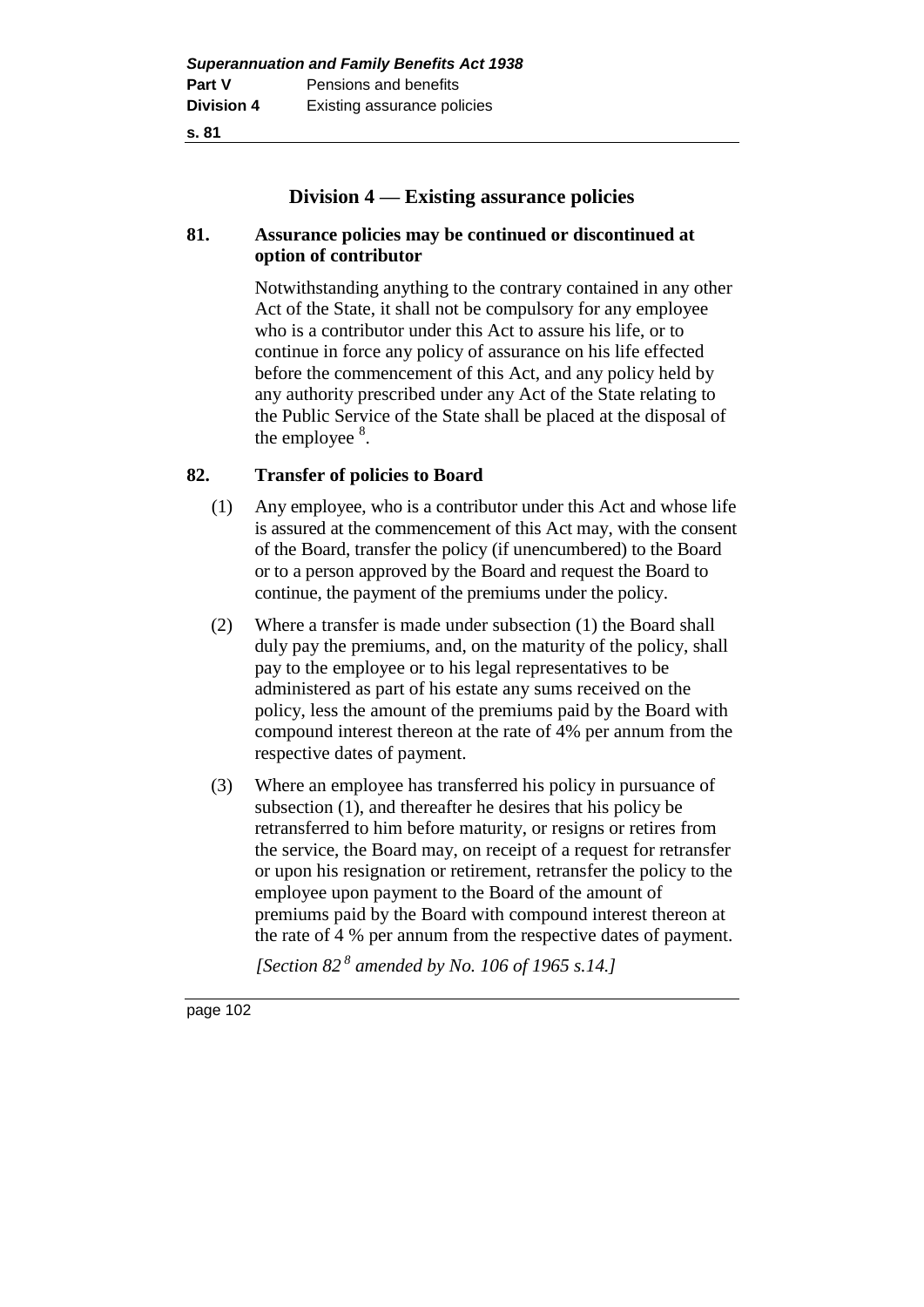#### **s. 83**

## **Division 5 — Provisions relating to the Western Australian Government Railways and Tramways Employees' Death Benefit and Endowment Fund**

## **83. An employee contributing to Railway Death Benefit and Endowment Fund may transfer rights to Board**

- (1) Where a contributor under this Act is at the time when he becomes a contributor liable to contribute to the Railway Death Benefit and Endowment Fund, and, as provided for in section 33, he continues, after he has become a contributor under this Act, to contribute to the Railway Death Benefit and Endowment Fund, such contributor under this Act may, at any time with the consent of the Board, and notwithstanding any law, regulation or by-law regulating or affecting the Railway Death Benefit and Endowment Fund to the contrary, transfer or assign his rights (if any) as a contributor to the Railway Death Benefit and Endowment Fund to the Board and request the Board to continue payment of contributions to such Fund for and on behalf of the contributor.
- (2) Where a transfer or assignment is made under subsection (1) the Board shall duly pay the contributions necessary to protect and preserve the rights transferred or assigned, and upon such rights maturing or accruing shall pay to the contributor or to his legal representatives to be administered as part of his estate any sums received by the Board in satisfaction of the rights transferred or assigned, less the amount of the contributions paid by the Board with compound interest thereon at the rate of 4% per annum from the respective dates of payment.
- (3) This section shall not apply where the contributor has, in accordance with the regulations or by-laws relating to the Railway Death Benefit and Endowment Fund, nominated some person or persons other than himself to receive from such Fund the benefits attributable to the contributions credited by the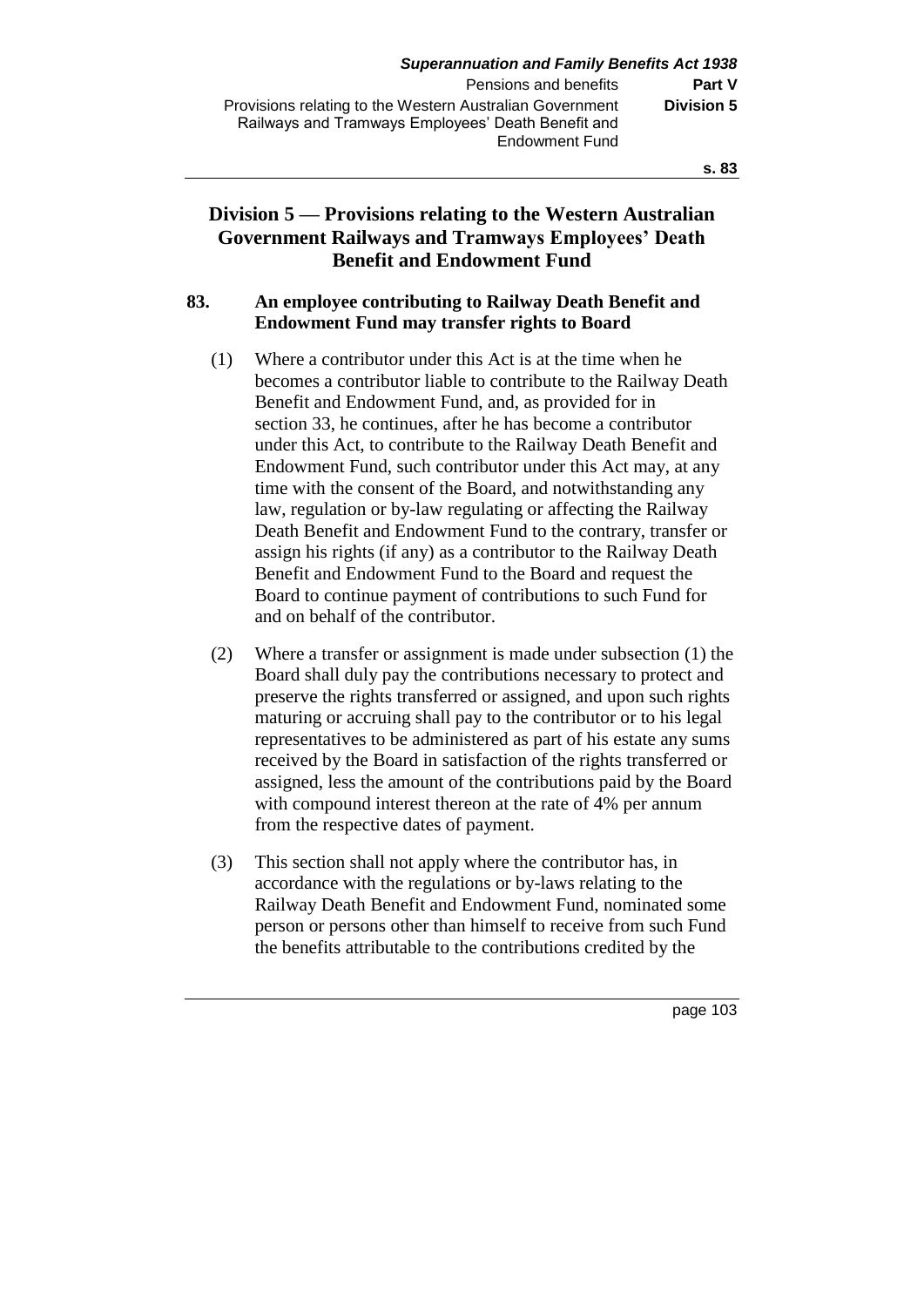| <b>Superannuation and Family Benefits Act 1938</b> |                                                                                                                                         |  |  |
|----------------------------------------------------|-----------------------------------------------------------------------------------------------------------------------------------------|--|--|
| Part V                                             | Pensions and benefits                                                                                                                   |  |  |
| <b>Division 5</b>                                  | Provisions relating to the Western Australian Government<br>Railways and Tramways Employees' Death Benefit and<br><b>Endowment Fund</b> |  |  |

#### **s. 83**

contributor to such Fund unless and until such person or persons join with the contributor in the transfer or assignment to the Board of the rights referred to in subsections  $(1)$  and  $(2)$ .

*[Section 83 <sup>8</sup> amended by No. 106 of 1965 s.15; No. 49 of 1996 s.64.]*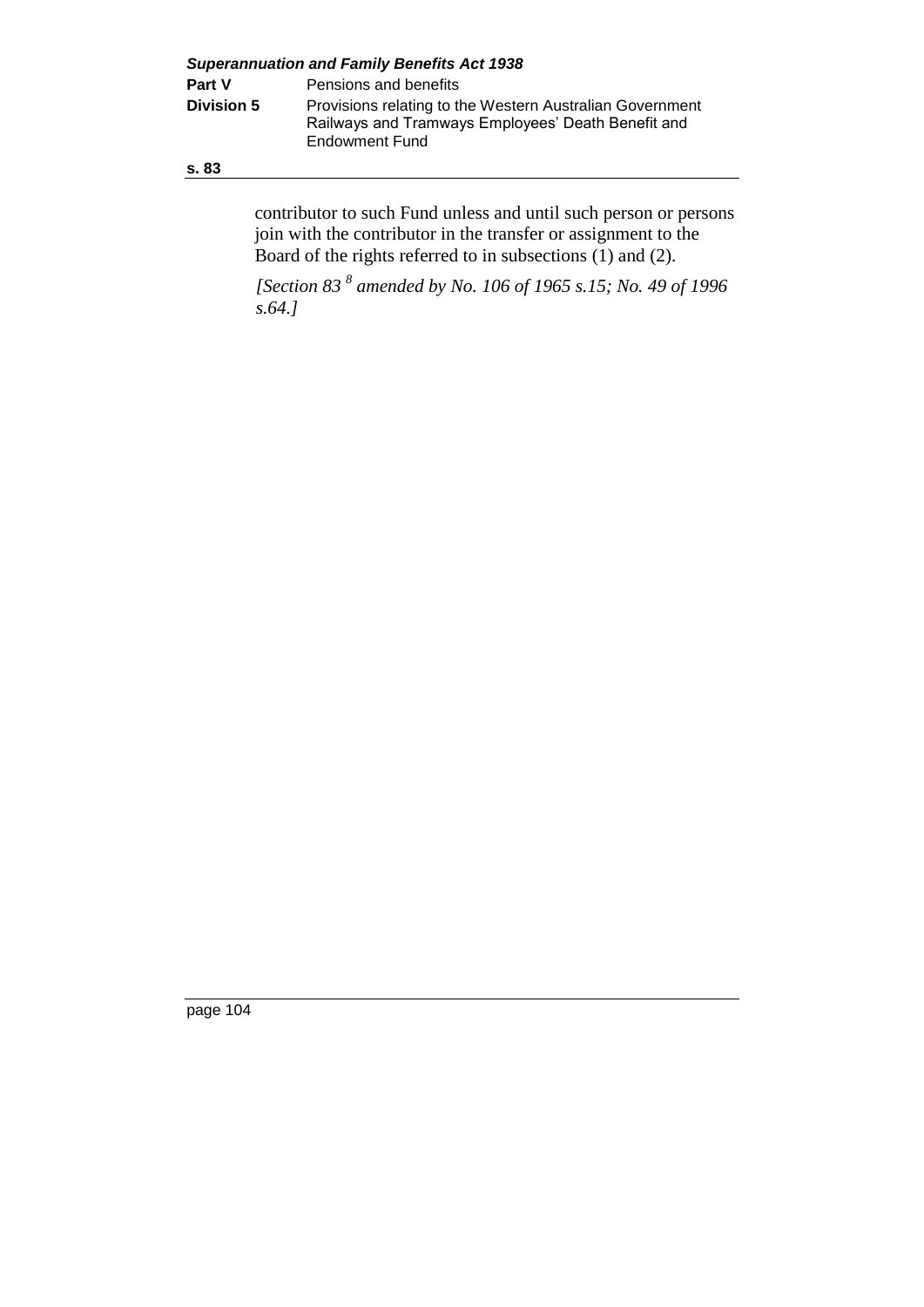## **Part VA — The Provident Account**

*[Heading inserted by No. 50 of 1961 s.6.]* 

## **Division 1 — General**

*[Heading inserted by No. 50 of 1961 s.6.]*

#### **83A. The Provident Account**

There shall be a Provident Account which shall form part of the Fund and to which shall be credited —

- (a) all moneys credited to the Fund by, or by authorization of, any subscriber under Division 2; and
- (b) all contributions of employees and payments by the State under Division 3.

*[Section 83A inserted by No. 50 of 1961 s.7; amended by No. 49 of 1996 s.64.]* 

#### **83AA. Payments by State into Provident Account**

- (1) Payments by the State to the credit of the Provident Account shall be made from the Consolidated Fund and that Fund is hereby permanently appropriated accordingly.
- (2) Payments in respect of benefits under Division 3 shall be made from moneys standing to the credit of the Provident Account.
- (3) Payments by the State to the credit of the Provident Account shall be made whenever and as often as benefits become payable to a contributor under the provisions of Division 3.
- (4) No payment whatever shall be required from or be payable by the State in respect of subscribers to the Provident Account under the provisions of Division 2.

*[Section 83AA inserted by No. 50 of 1961 s.8; amended by No. 6 of 1993 s.11; No. 49 of 1996 s.64.]*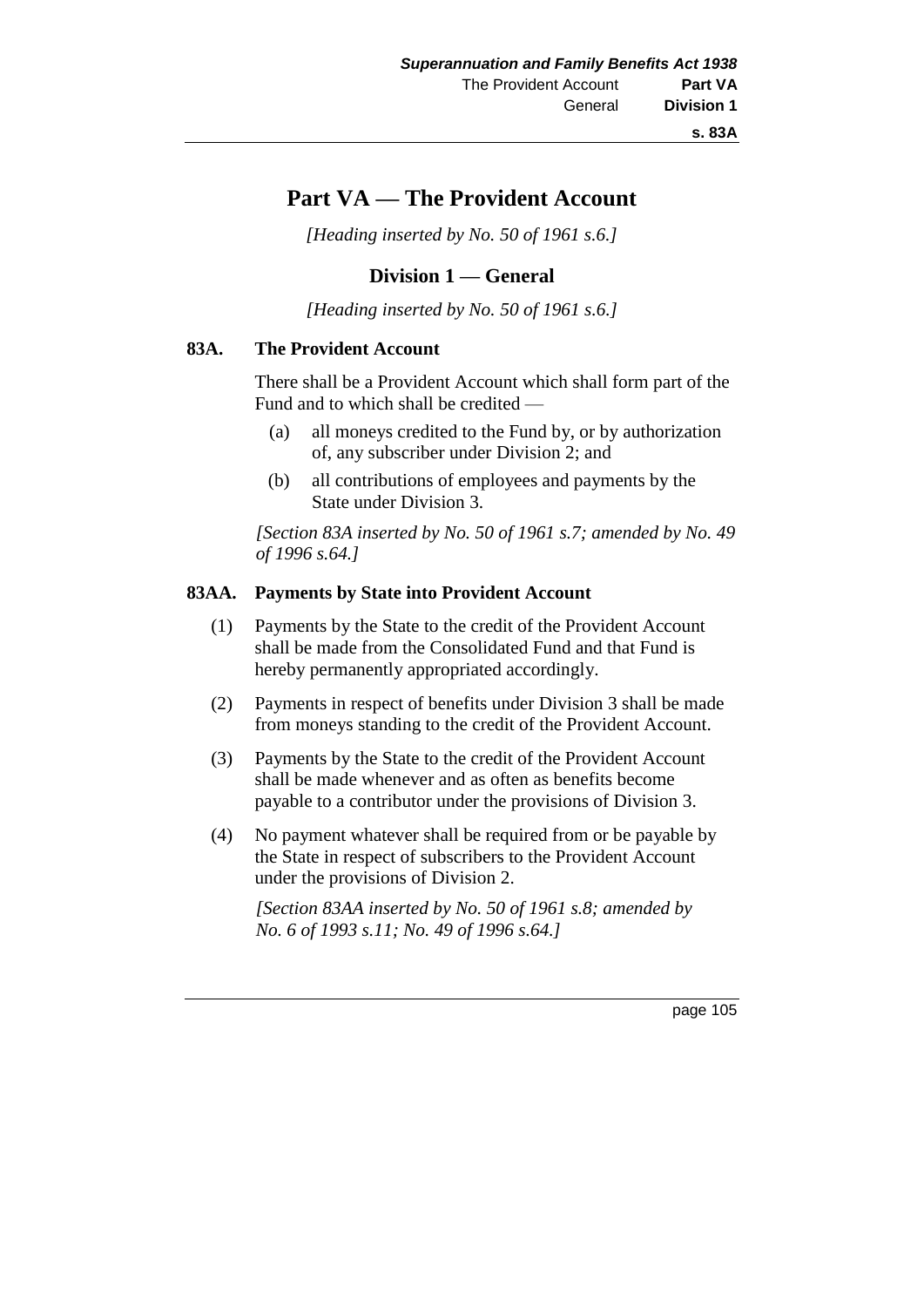**s. 83B**

#### **Division 2 — Subscribers**

*[Heading inserted by No. 50 of 1961 s.8.]*

*[83AB. Repealed by No. 17 of 1987 s.17.]* 

#### **83B. Female subscribers to Provident Account**

- (1) Subject to subsections (6) and (7)(a) and to clause 10 of Schedule 4 to the 1987 Act a female employee who is a subscriber to the Provident Account under this section at the commencement of the 1987 Act shall continue to contribute to the Provident Account while she continues to be an employee.
- (2) A subscriber is not entitled, so long as she continues to contribute to the Provident Account —
	- (a) to withdraw any moneys contributed to the Provident Account after 1 July 1973; or
	- (b) to contribute to the Provident Account at a rate exceeding 10 cents for each complete amount of \$2 of her gross fortnightly salary.

#### *[(3), (4) repealed]*

- (5) A subscriber to the Provident Account may, at any time, by making application to the Board, withdraw from that Account the whole of the moneys standing to her credit in that Account together with compound interest thereon at the rate per centum per annum fixed by the Board from time to time.
- (6) A subscriber who makes an application under subsection (5) shall cease to make contributions to the Provident Account.
- (7) Where a subscriber makes an election under section  $32(1)(b)$ 
	- (a) to withdraw any moneys contributed to the Provident Account after 1 July 1973; or
	- (b) if she elects to contribute to the Superannuation Fund at the rate of contribution prescribed for her age at the date of commencing to subscribe to the Provident Account,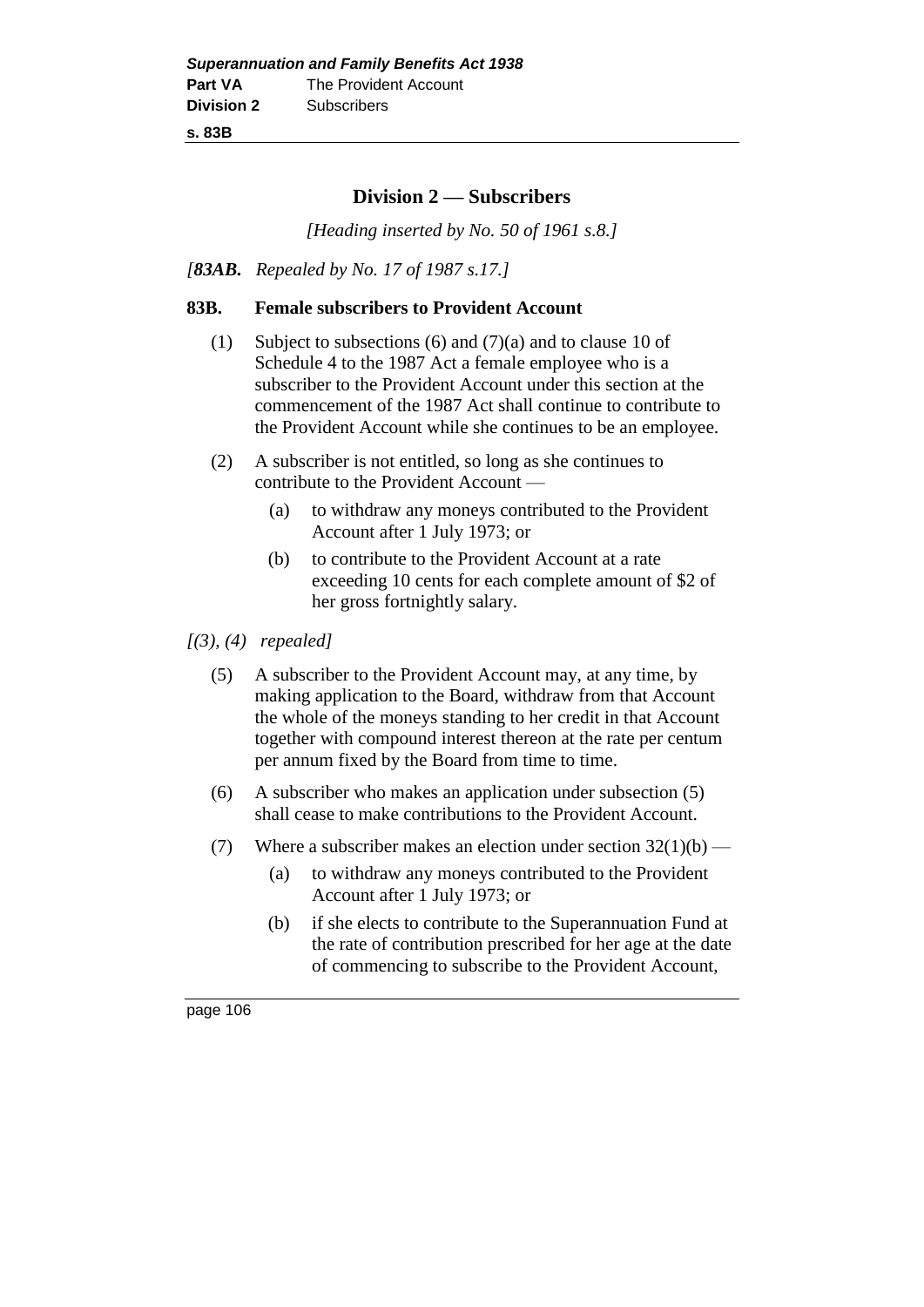and payable from that date, there shall be paid to her the amount, if any, which represents the surplus remaining after there is deducted from the moneys standing to her credit in the Provident Account the amount necessary to meet arrears of contributions.

*[Section 83B inserted by No. 65 of 1947 s.23; amended by No. 36 of 1955 s.12; No. 50 of 1961 s.9; No. 43 of 1963 s.10; No. 106 of 1965 s.17; No. 16 of 1973 s.4; No. 57 of 1986 s.8; No. 17 of 1987 s.18.]* 

#### **Division 3 — Contributors**

*[Division 3 inserted by No. 50 of 1961 s.10.]*

#### **83C. Contributors to the Provident Account**

- (1) Any employee referred to in section  $32(1)(b)$  who is ineligible to become a contributor for units of pension under this Act by reason only of suffering from a physical or mental defect or condition may, within 6 months after the commencement of the 1987 Act, apply to become a contributor to the Provident Account.
- (1a) Subject to subsections  $(3)(a)$  and  $(5)$  and to clause 10 of Schedule 4 to the 1987 Act an employee who —
	- (a) was a contributor to the Provident Account under this Division at the commencement of the 1987 Act; or
	- (b) applies under subsection (1) to become a contributor to the Provident Account,

shall make contributions to the Provident Account in accordance with this Division.

(2) Where, after a person has become a contributor under this Division, he furnishes evidence to the satisfaction of the Board that his mental and physical health are such as to entitle or render him eligible to become a contributor under Part IV, the Board may upon application by that person permit him to contribute to the Fund under that Part.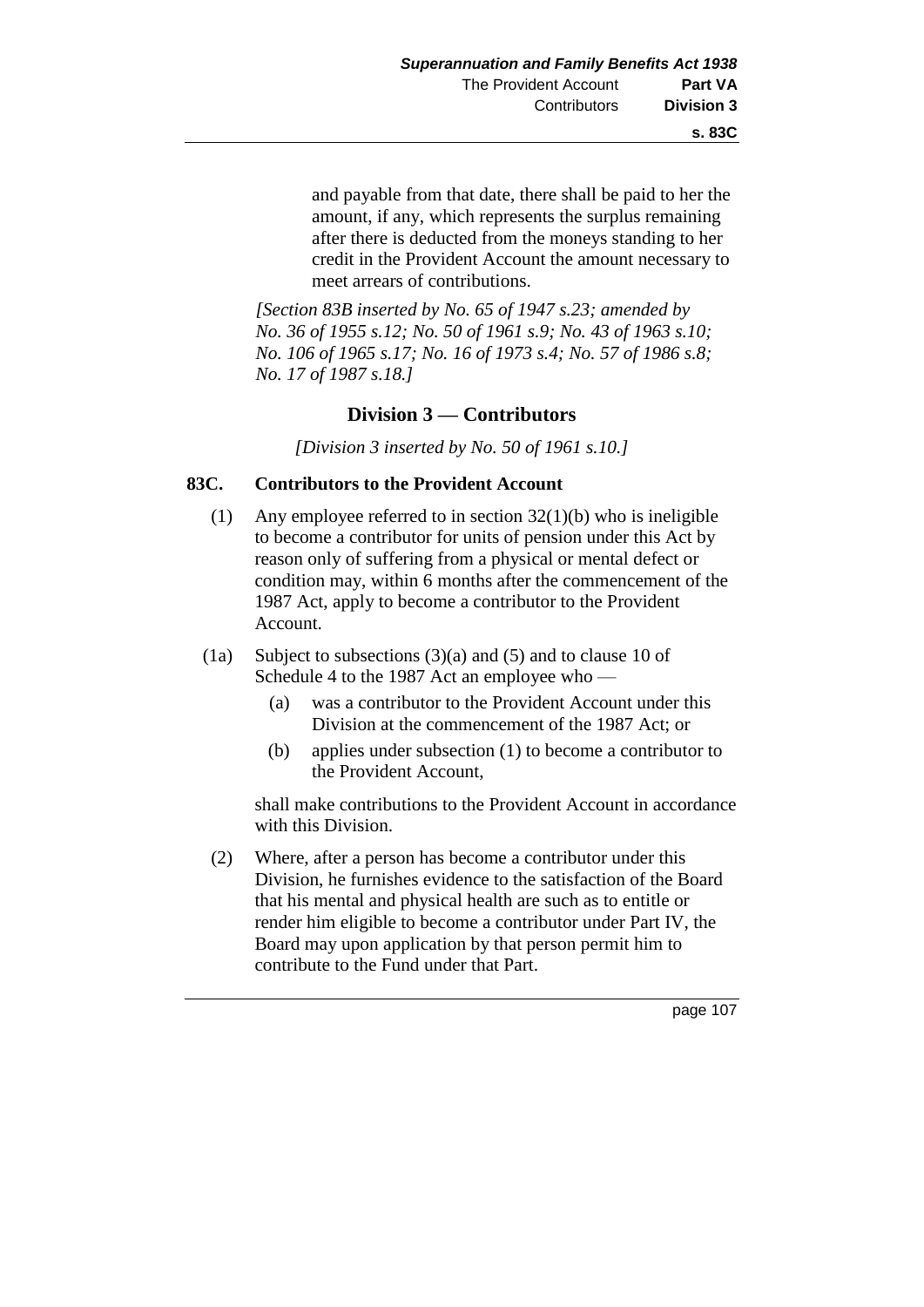- **s. 83D**
	- (3) A person who is permitted by the Board in pursuance of subsection (2) to contribute to the Fund under Part IV —
		- (a) shall not, as from the date of the decision of the Board, make any further contributions under this Division to the Provident Account, and ceases to be entitled to any benefit (not being a refund of contributions) that would otherwise be payable from moneys standing to the credit of the Provident Account;
		- (b) is entitled to a refund of the contributions made under this Division to the Provident Account, together with compound interest on those contributions at the rate per centum per annum fixed by the Board from time to time; and
		- (c) shall contribute to the Fund under Part IV as from the date of the decision of the Board or, if that date is not a pay-day, the next succeeding pay-day.
	- (4) A contributor to the Provident Account under this Division may, by making application to the Board, withdraw from moneys standing to the credit of that Account an amount equal to the amount of the contributions credited by that contributor to that Account under this Division together with compound interest on those contributions at the rate per centum per annum fixed by the Board from time to time.
	- (5) An employee who makes an application under subsection (4) shall cease to make contributions to the Provident Account.

*[Section 83C inserted by No. 50 of 1961 s.10; amended by No. 19 of 1962 s.3; No. 134 of 1976 s.20; No. 57 of 1986 s.9; No. 17 of 1987 s.19; No. 49 of 1996 s.64.]* 

#### **83D. Contributions to the Provident Account**

- (1) The contributions of a contributor to the Provident Account under this Division shall —
	- (a) be at the rate of 10 cents for each complete amount of \$2 of his gross fortnightly salary; and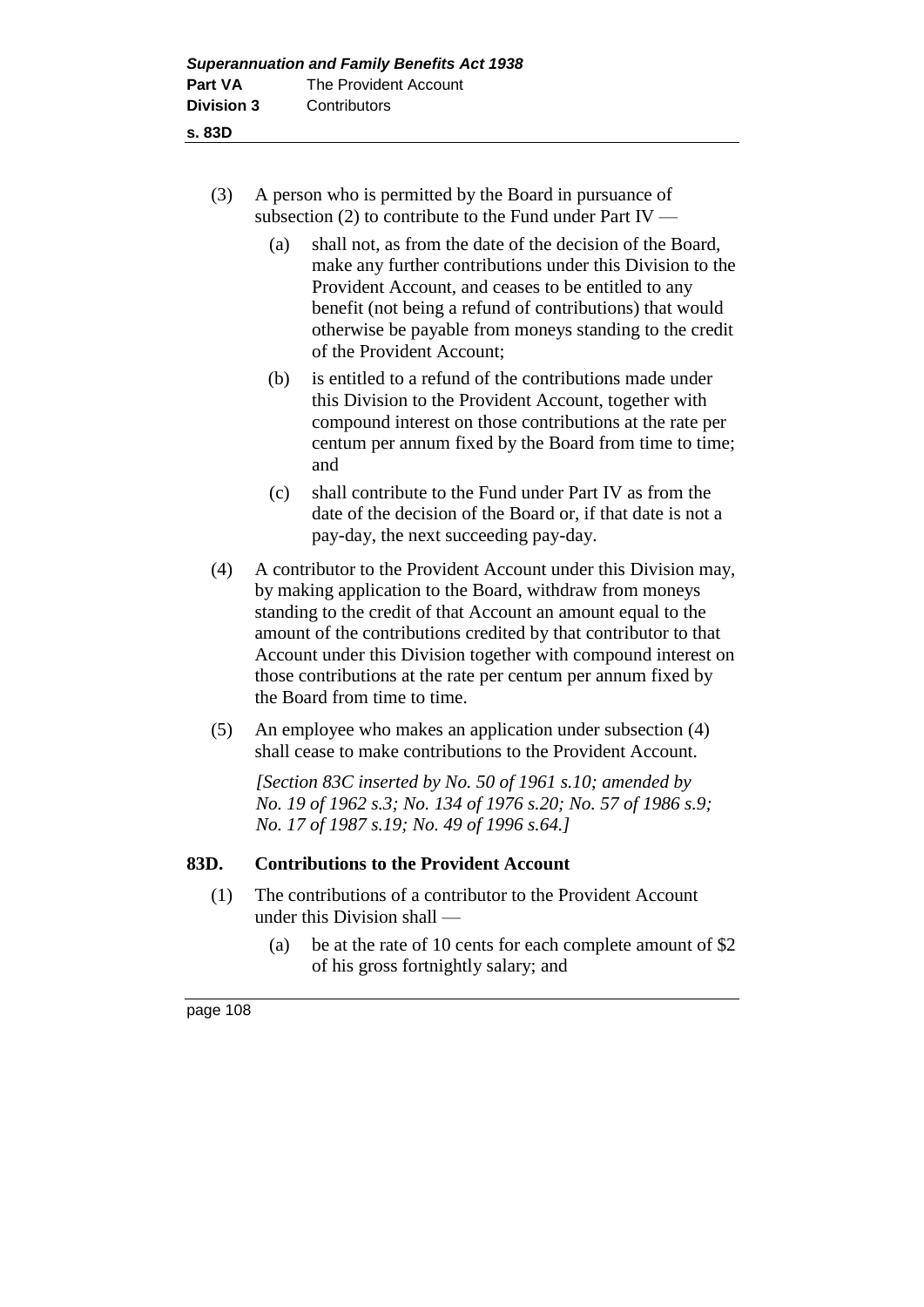(b) be deducted from his salary at each payment of salary,

and where his salary is increased the additional contributions for which he is liable shall be payable as from the date upon which payment of salary at the increased rate is approved, or from the date upon which that increased salary becomes payable, whichever is the later.

(2) A contributor to the Provident Account under this Division who is on leave of absence on the ground of illness, either without pay or at less than full pay, is liable to pay the contributions that he would have been liable to pay under this section if he had not been absent, but the Board may, upon his application permit him to pay those contributions in such smaller sums and during such periods as the Board approves.

*[Section 83D inserted by No.50 of 1961 s.10; amended by No. 106 of 1965 s.18.]* 

### **83E. Payments on retirement**

Subject to this Act a contributor to the Provident Account under this Division who retires or is retired on or after having attained the age of 55 years, or whose services are terminated on the ground of invalidity or owing to retrenchment, shall be paid a sum equal to 3½ times the amount which comprises the aggregate of his contributions to the Provident Account under this Division together with compound interest on those contributions at the rate per centum per annum fixed by the Board from time to time.

*[Section 83E inserted by No. 50 of 1961 s.10; amended by No. 134 of 1976 s.21; No. 30 of 1984 s.11.]* 

### **83F. Payments on death of contributor with dependants**

Where a contributor to the Provident Account under this Division dies before retirement, a sum equal to 3½ times the amount which comprises the aggregate of his contributions to the Provident Account under this Division together with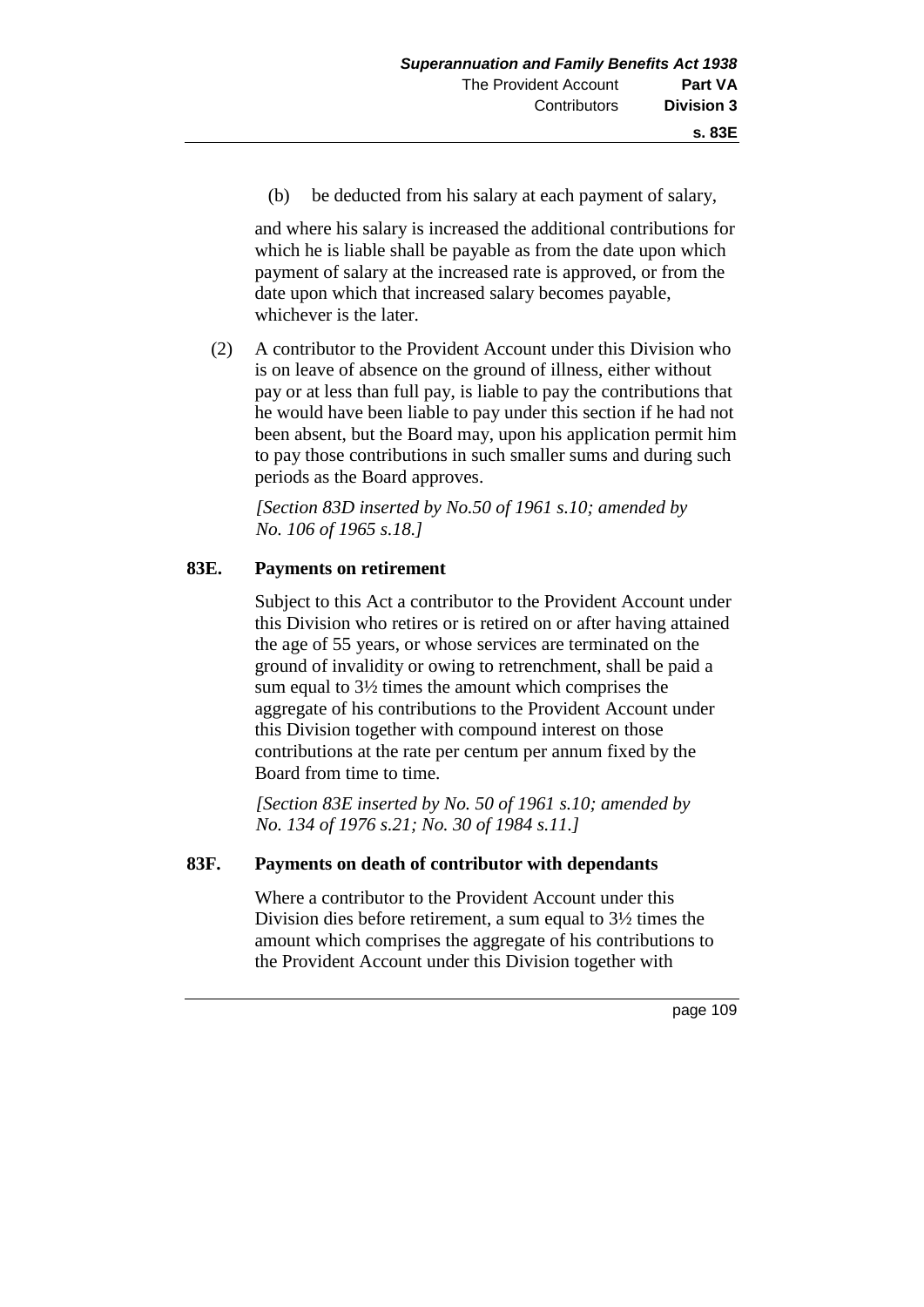**s. 83G**

compound interest on those contributions at the rate from time to time fixed by the Board, shall be paid to such person, if any, as would be entitled to receive pension under Part I of the Sixth Schedule if the contributor had been a contributor for units of pension under this Act, and if there is no such person but the contributor is survived by a child or children who would have been entitled to an allowance under item 2 of Part II of the Sixth Schedule, that sum shall be paid to that child, or, as the case may be, those children, and in the latter case, divided equally among them.

*[Section 83F inserted by No. 134 of 1976 s.22.]* 

#### **83G. Payment on death of contributor without dependants**

Where a contributor to the Provident Account under this Division dies before retirement and no sum or sums are payable under section 83F, there shall be paid to the personal representatives of that contributor, or failing them to such persons (if any) as the Board determines, an amount equal to the amount of the contributions credited by that contributor to the Provident Account under this Division together with compound interest on those contributions at the rate per centum per annum fixed by the Board from time to time.

*[Section 83G inserted by No. 50 of 1961 s.10; amended by No. 101 of 1964 s.16; No. 134 of 1976 s.23; No. 49 of 1996 s.64.]* 

#### **83H. Payment on resignation, etc.**

Where a contributor to the Provident Account under this Division resigns or is discharged or is dismissed, there shall be paid to him an amount equal to the amount of the contributions credited by him to, the Provident Account under this Division together with compound interest thereon at the rate per centum per annum fixed by the Board from time to time.

*[Section 83H inserted by No. 50 of 1961 s.10; amended by No. 49 of 1996 s.64.]*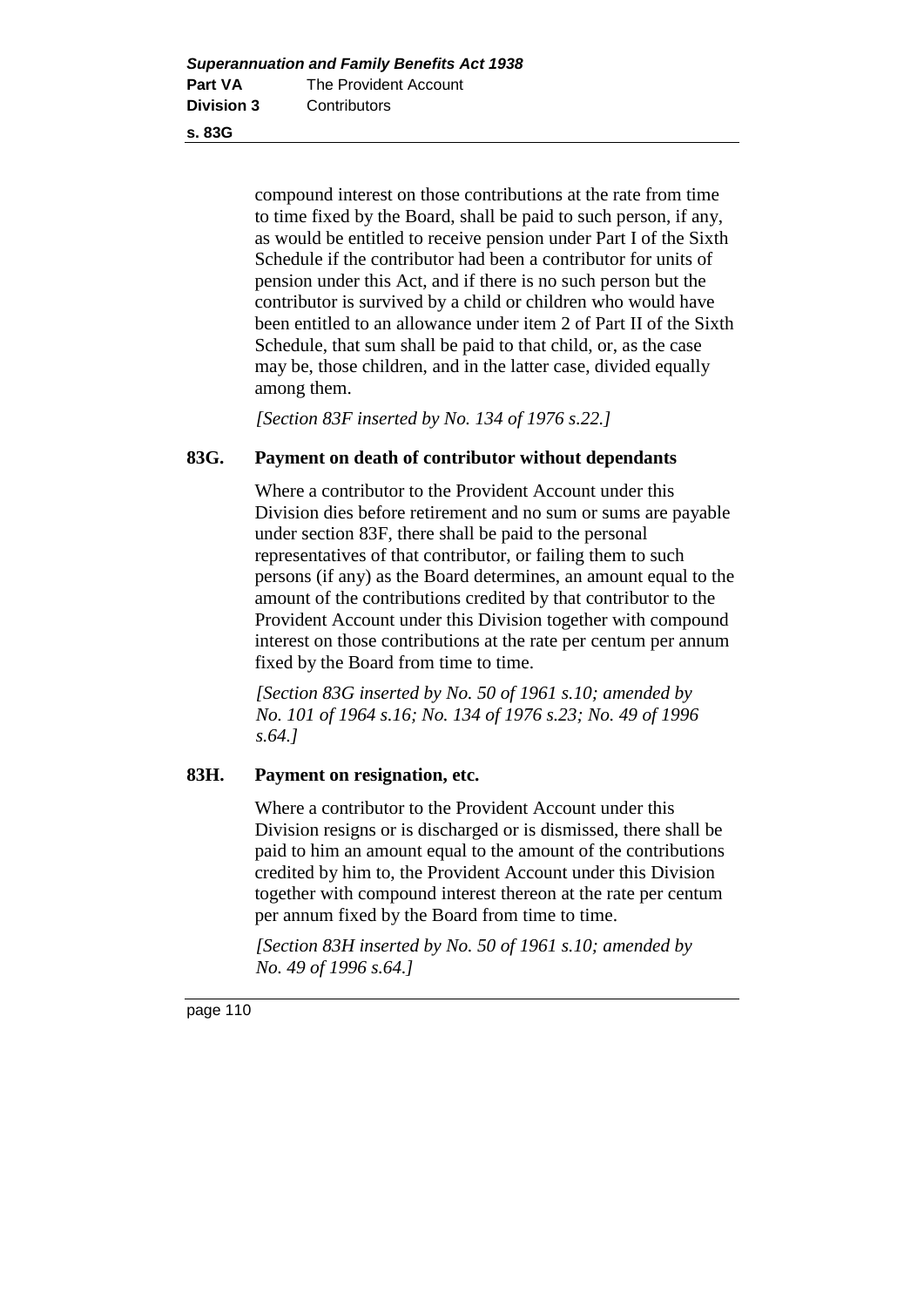#### **83I. Retrenchment and discharge**

The compulsory termination of the service of a contributor to the Provident Account under this Division for the reason that his service or position is not necessary, or for the reason that the work for which he was engaged is finished, or for the reason that the quantity of work has diminished and has rendered necessary a reduction in the number of employees —

- (a) shall be deemed to be retrenchment if the contributor has been in the Service for not less than 10 years; and
- (b) shall, in any other case, be deemed to be discharge.

*[Section 83I inserted by No. 50 of 1961 s.10.]* 

#### **83J. Payment to another person**

Where in the opinion of the Board any payment under this Part should be made to a person other than the person specified, the Board may, subject to this Act, authorize payment to that other person accordingly.

*[Section 83J inserted by No. 50 of 1961 s.10.]* 

#### **83K. Payments by State**

- (1) For the purpose of determining the sum payable under the provisions of section 83E or section 83F, the amount of contributions referred to in those sections shall include, and on and from the coming into operation of the *Superannuation and Family Benefits Act Amendment Act 1961 <sup>1</sup>* , be deemed to have included, the subscriptions that prior to that date the contributor subscribed to the Provident Account in accordance with the requirements of the terms of his employment.
- (2) In respect of each payment made in accordance with section 83E or section 83F to a contributor to the Provident Account under this Division, or to his widow or children, the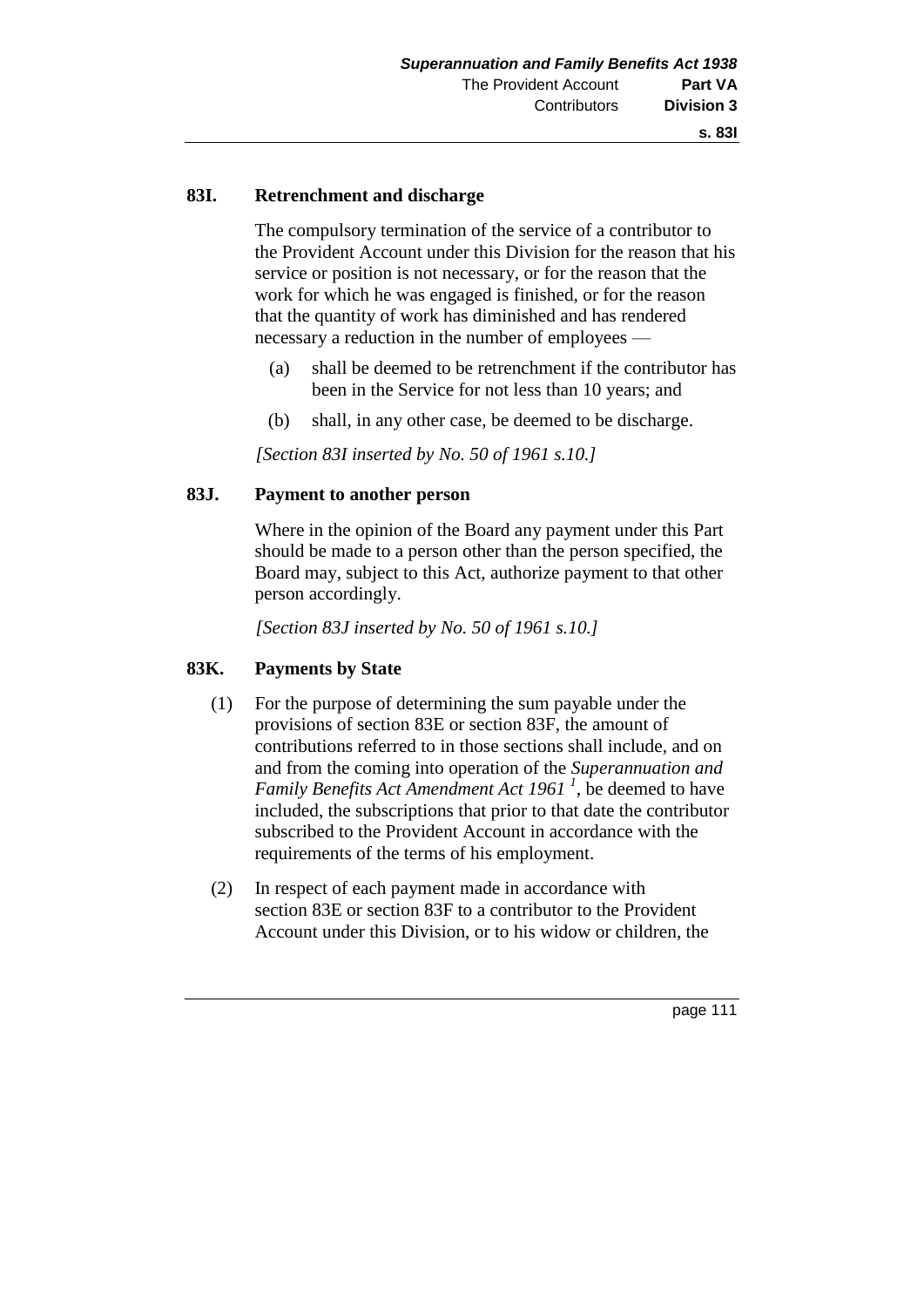#### **s. 83L**

State shall credit to the Provident Account an amount equal to  $\frac{5}{7}$  of that payment.

*[Section 83K inserted by No. 19 of 1962 s.4; amended by No. 134 of 1976 s.24; No. 49 of 1996 s.64.]* 

#### **83L. Contributor under this Division not entitled to other benefits**

A contributor to the Provident Account under this Division shall not be entitled to any payment or benefit under this Act, other than as provided in this Part, in respect of moneys credited to the Provident Account.

*[Section 83L inserted by No. 50 of 1961 s.10.]*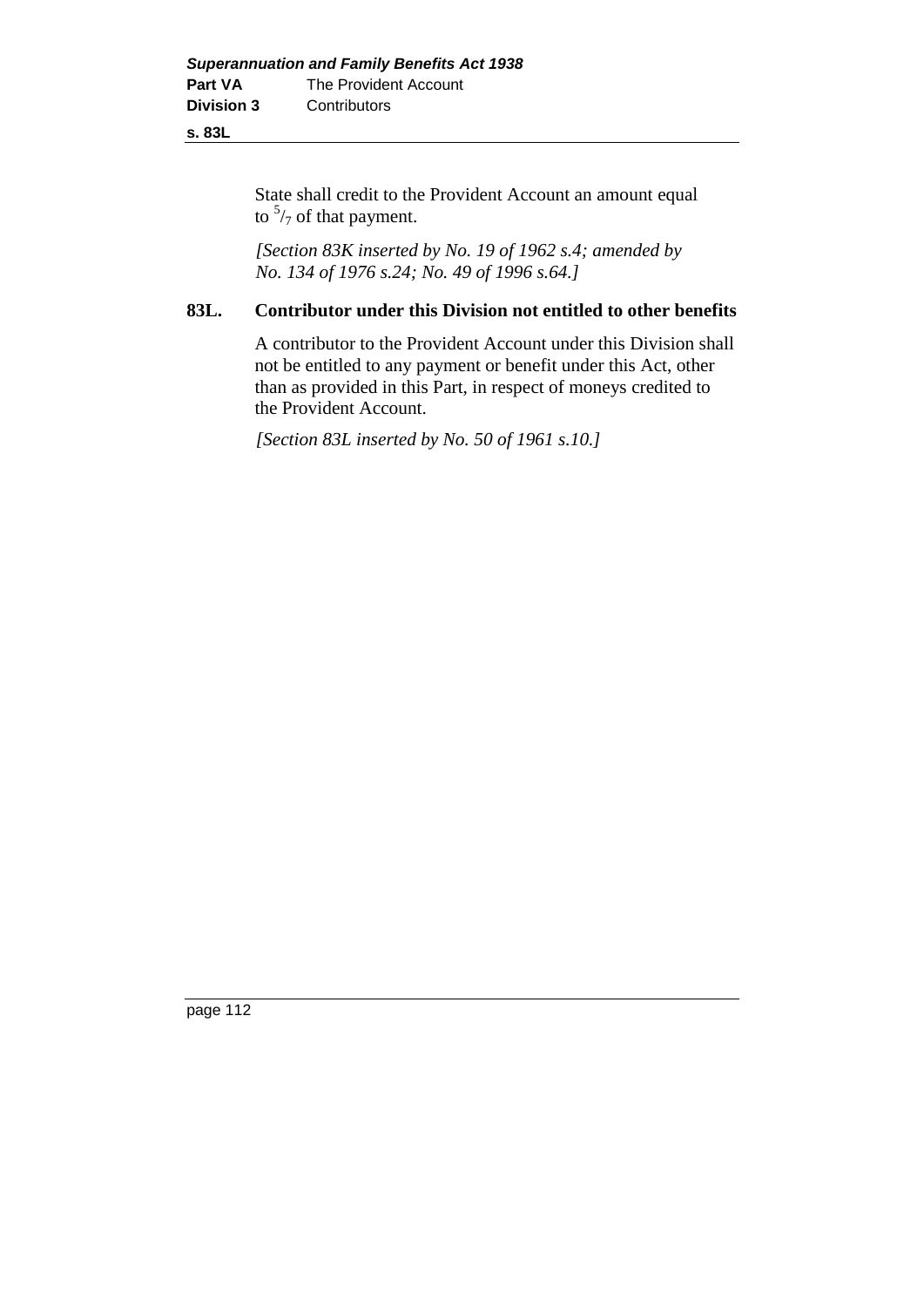## **Part VB — Superannuation guarantee scheme**

*[Heading inserted by No. 8 of 1993 s.48.]* 

#### **83M. Interpretation**

In this Part, unless the contrary intention appears —

- **"1993 scheme"** means the scheme of superannuation and other benefits provided for in Part VIIA of the *Government Employees Superannuation Act 1987*;
- **"contributor"** means an employee who is contributing under this Act;
- **"contributor's notional account"** means the account referred to in section 83N(2)(a) in relation to the contributor;
- **"employer's compulsory contribution"** has the same meaning as it has in Part VIIA of the *Government Employees Superannuation Act 1987*;
- **"guaranteed benefit"** means the benefit under the 1993 scheme to which a person who is a contributor would have become entitled as mentioned in section 83N if the person had been a member of that scheme in respect of the employment by reason of which the person is a contributor;
- **"State share of the pension scheme entitlement"** means any part of a person's entitlement to a benefit under this Act, other than under this Part, that, in the opinion of the Board, is not attributable to the contributor's contributions;

**"top-up benefit"** means an entitlement under section 83N(1)(c).

*[Section 83M inserted by No. 8 of 1993 s.48; amended by No. 60 of 1995 s.25.]* 

#### **83N. Guaranteed benefits**

(1) If circumstances arise or have, on or after 1 July 1992, arisen as a result of which a contributor, or the personal representative of a contributor who dies, would have become entitled to a benefit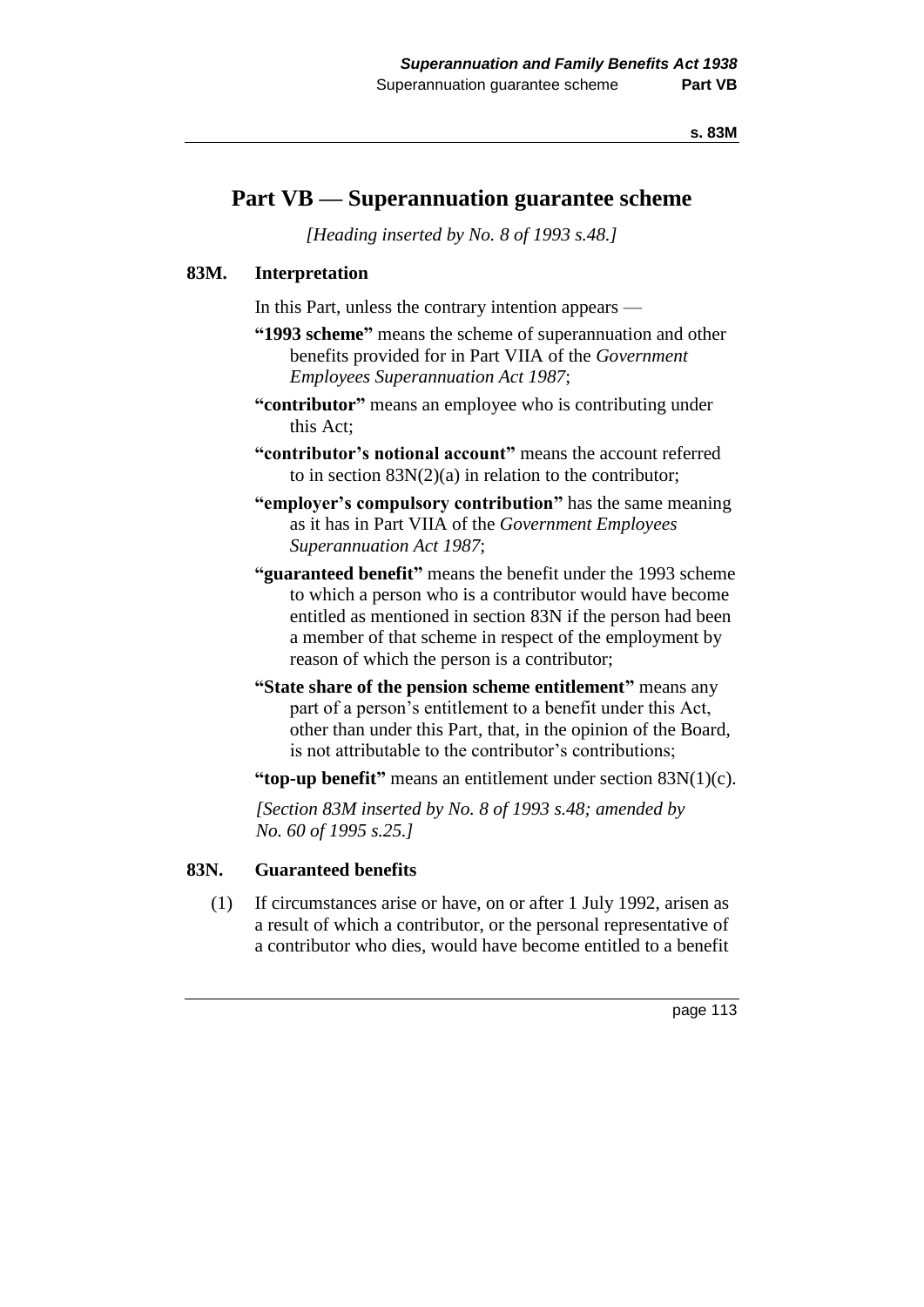#### **s. 83O**

under the 1993 scheme had the contributor been a member of that scheme —

- (a) the amount of that benefit (**"the guaranteed benefit"**) is to be calculated in accordance with subsection (2);
- (b) the amount, if any, by which the guaranteed benefit exceeds the amount of any State share of the pension scheme entitlement that is payable at the same time as, or after, the time mentioned in paragraph (d) is to be calculated;
- (c) the contributor or personal representative, as the case requires, becomes entitled under this paragraph to payment of the amount, if any, calculated under paragraph (b) (**"the top-up benefit"**); and
- (d) the top-up benefit, if any, is payable at the time when the guaranteed benefit would have been payable under the 1993 scheme.
- (2) The guaranteed benefit is to be calculated as if
	- (a) the person who is a contributor had been a statutory member of the 1993 scheme since 1 July 1992 and employer's compulsory contributions in respect of the employment by reason of which the person is a contributor, but no other contributions, had accordingly been credited under that scheme to an account for the person; and
	- (b) other amounts that would be credited or debited to it as a member's account under that scheme had been credited or debited to the contributor's notional account.

*[Section 83N inserted by No. 8 of 1993 s.48; amended by No. 60 of 1995 s.25.]* 

#### **83O. Effect on other benefits under this Act**

(1) If a person becomes entitled under section  $83N(1)(c)$  to a top-up benefit, any State share of the pension scheme entitlement payable before the time mentioned in section  $83N(1)(d)$  is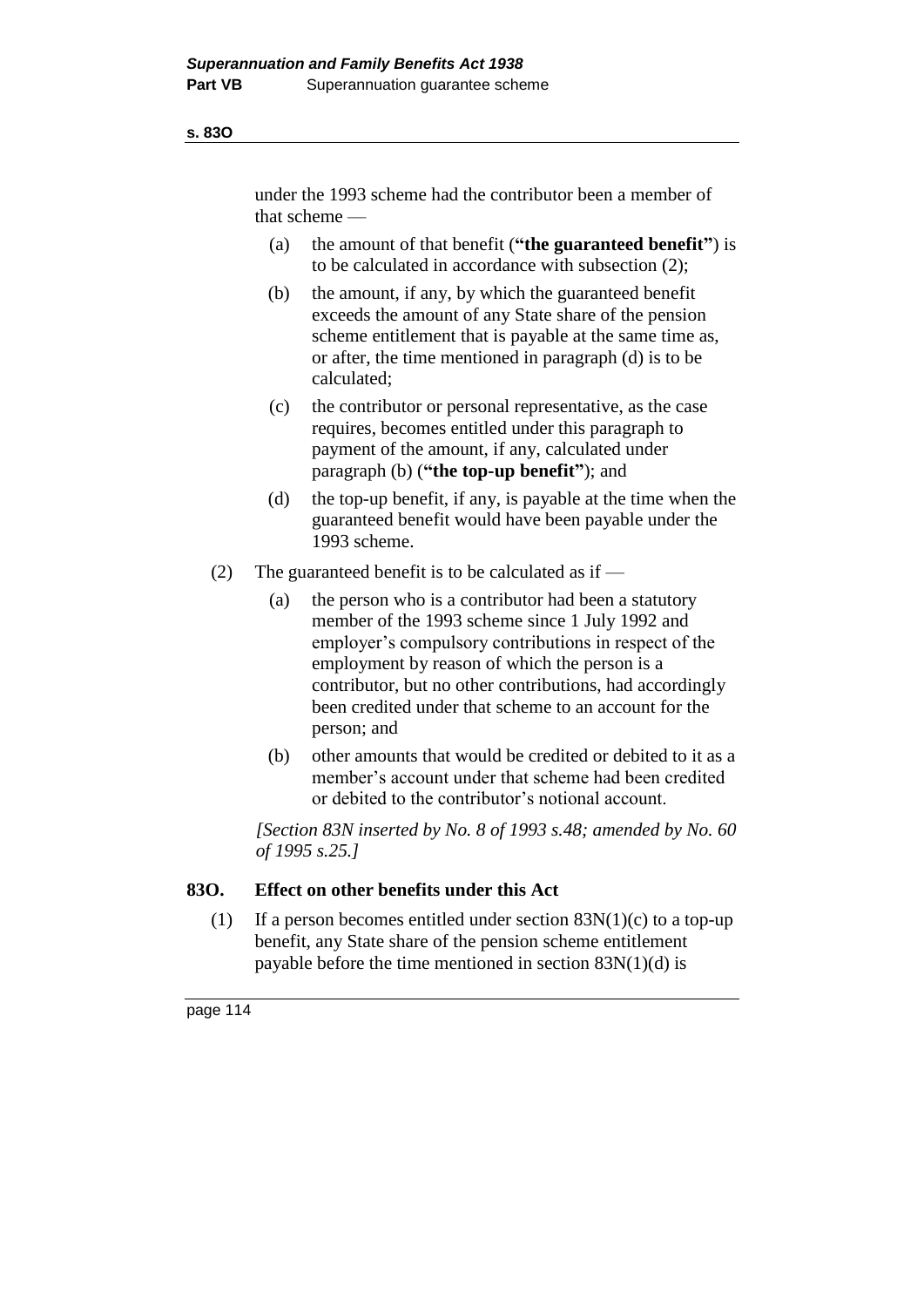reduced by the amount of the top-up benefit or, if it is less than the top-up benefit, is extinguished.

(2) Subsection (1) does not apply to any State share of the pension scheme entitlement payable before 1 July 1994 but in calculating whether there is an entitlement to a top-up benefit, or the amount of a top-up benefit, a deduction is to be made for any State share of the pension scheme entitlement so payable.

*[Section 83O inserted by No. 8 of 1993 s.48.]* 

#### **83P. Actuarial adjustments**

In performing any calculation involving entitlements to amounts that are payable at different times (whether by way of pension or otherwise) the Board is to make such adjustment as it considers, on the advice of an actuary, to be necessary to allow for the difference.

*[Section 83P inserted by No. 8 of 1993 s.48.]*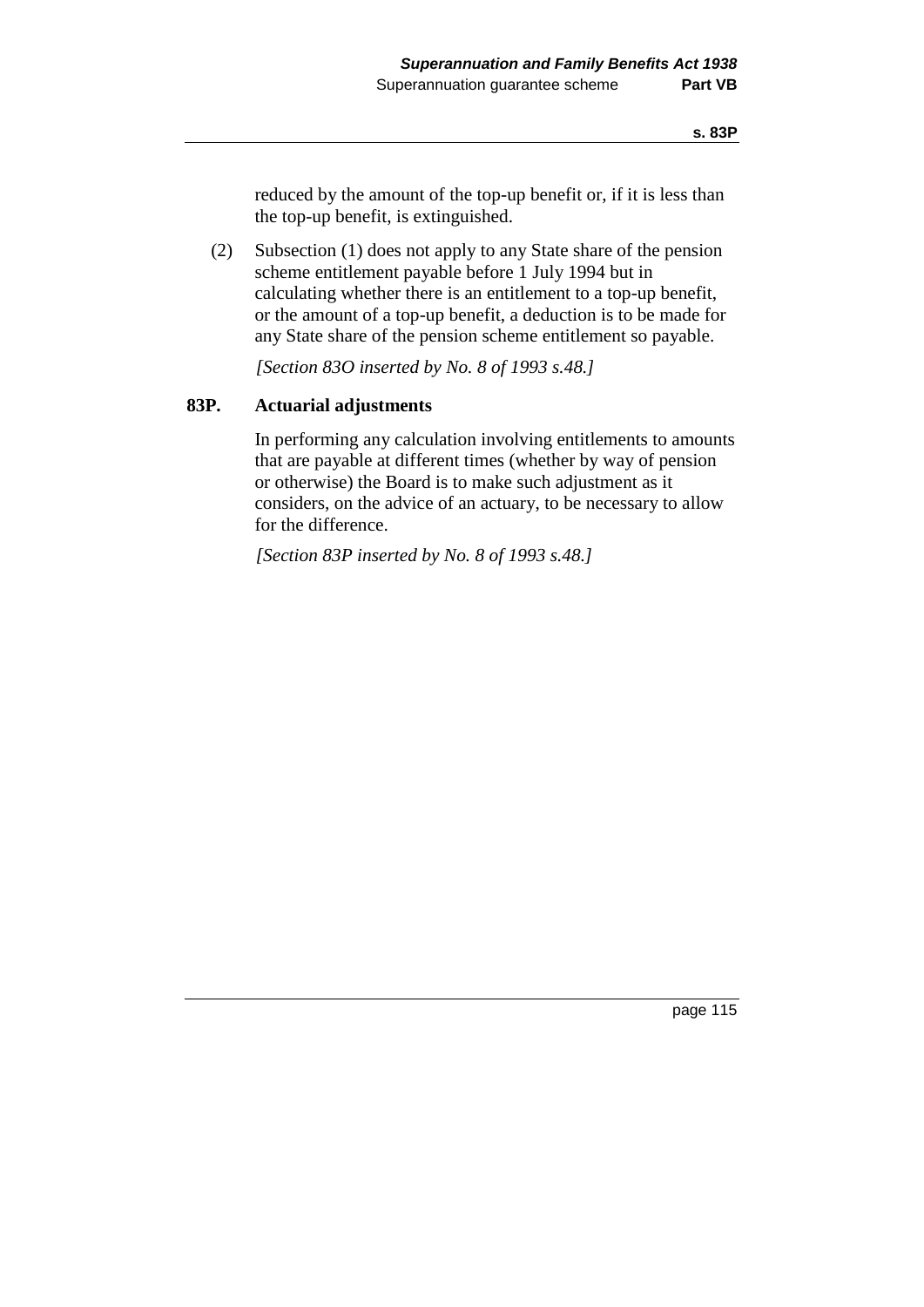**s. 84**

# **Part VI — Miscellaneous**

#### **84. Questions as to invalidity, etc., determined by Board on medical officer's report**

Whenever any question arises under this Act as to whether a contributor is an invalid or is physically or mentally incapable of performing his duties, or whether the death, invalidity or incapacity of a contributor for limited benefits was due to or arose from a defect or condition recorded in relation to him under section 32(7), the question shall be determined by the Board (whether before or after the retirement of the contributor) upon a report from a duly qualified medical practitioner appointed by the Governor for the purposes of this Act.

Provided that upon the receipt of an adverse report by the Board, and before a determination is arrived at, the contributor shall have the right to a second medical report from a duly qualified medical practitioner mutually agreed upon by the contributor and the Board.

*[Section 84 <sup>8</sup> amended by No. 134 of 1976 s.25.]* 

#### **85. Settlement of disputes**

(1) Any dispute under this Act shall be determined in the first place by the Board.

Provided that any person aggrieved by a decision of the Board may, in accordance with the regulations, appeal to a judge of the Supreme Court sitting in Chambers who shall have jurisdiction to hear and determine such appeal.

(2) The decision of the judge hearing and determining an appeal under this section shall be final and conclusive and without further appeal and effect shall be given thereto according to the tenor thereof  $8$ .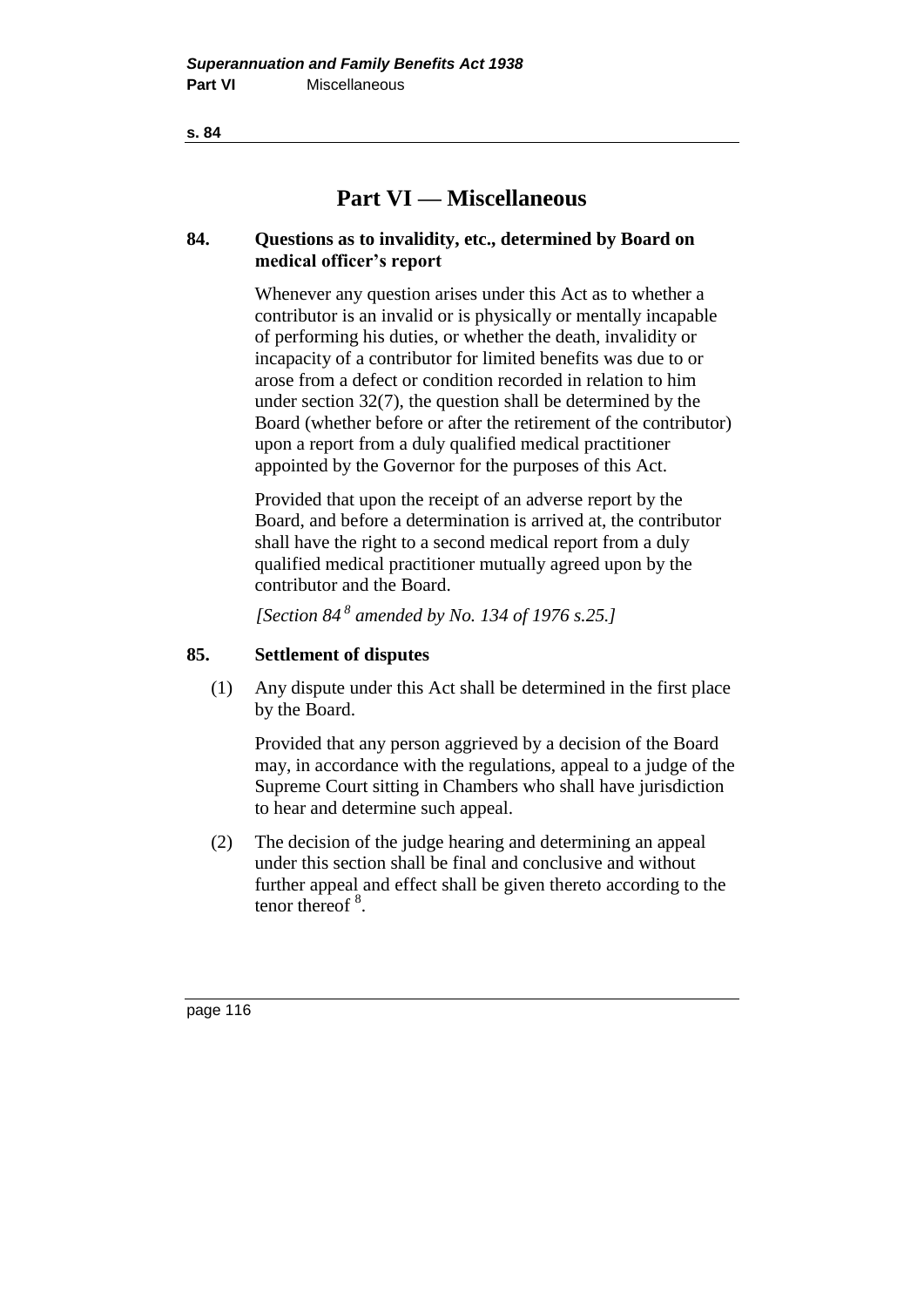#### **85A. Discretionary powers of Board**

- (1) Where the Board is satisfied, after such inquiry as it thinks necessary, that a person has, otherwise than through his own fault, lost or ceased to be entitled to a right, privilege, or benefit under this Act to which he was otherwise entitled or might have obtained, and that it is just and equitable that he should be allowed to have the enjoyment of the right, privilege, or benefits, the Board may permit the person to exercise the right or grant to him the privilege or benefit notwithstanding that the time prescribed by or under this Act for doing any action in relation thereto may have expired.
- (2) The Board may, in the exercise of its powers under subsection (1), impose such conditions and requirements as it thinks just.
- (3) Notwithstanding anything contained in this Act, where an application, election or notice under this Act has been or is made or given to the Board before the commencement, or after the expiration, of the period prescribed therefor by or under this Act, and the Board is satisfied that —
	- (a) hardship would accrue to a person or his dependants if the same were not recognized; and
	- (b) in all the circumstances of the case it is desirable that the same should be recognized,

the Board may recognize the application, election or notice, as the case may be, as if it had been made within the prescribed period.

*[Section 85A inserted by No. 75 of 1973 s.25.]* 

#### **86. Returns**

(1) The Board may at any time require the State and any department to furnish such returns with respect to contributors and qualified contributors as the Board may decide, and may at any time require any contributor or qualified contributor to furnish such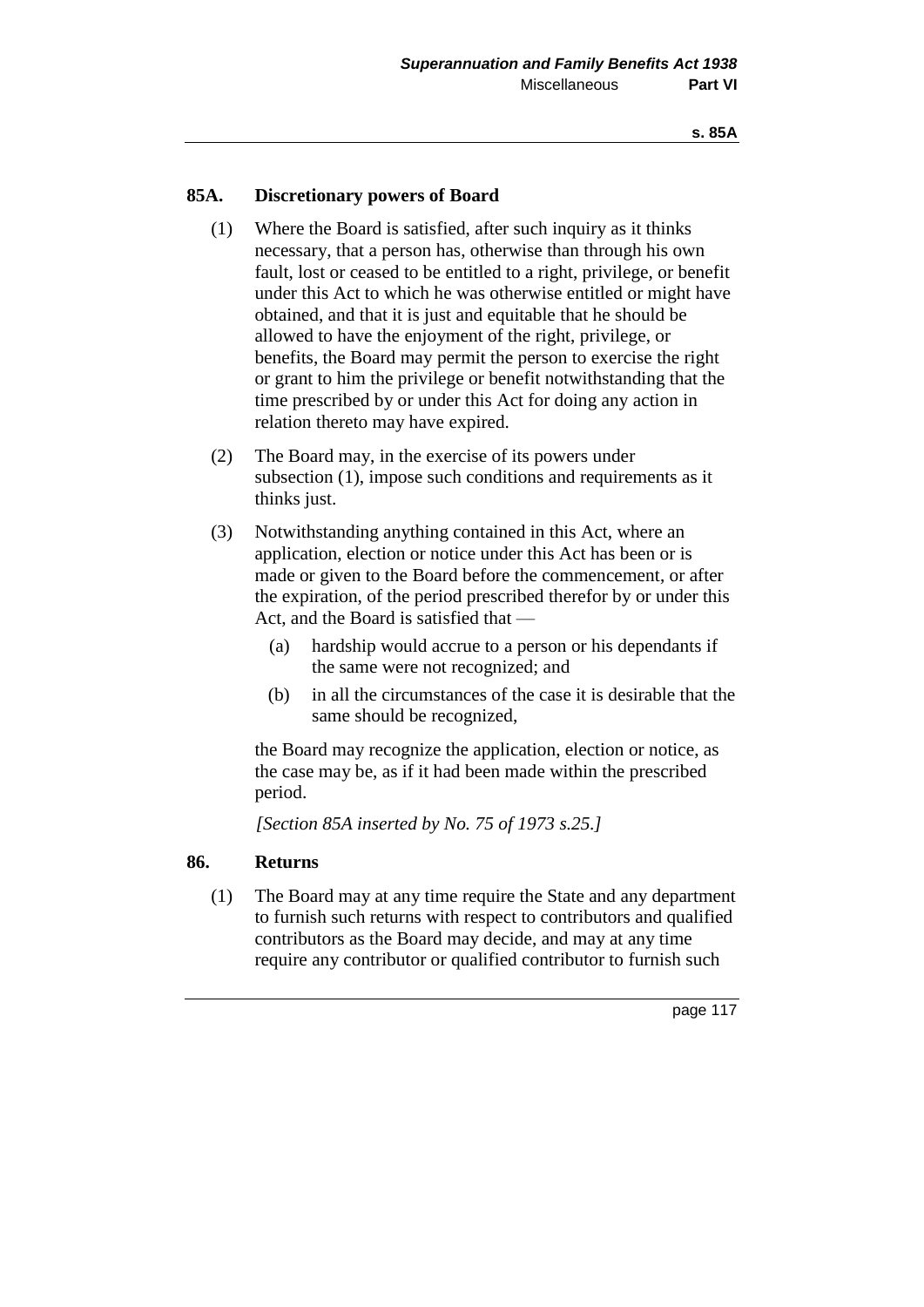#### **s. 87**

information as the Board may deem necessary for the purpose of any investigation in connection with the Fund.

(2) Any contributor or qualified contributor who, without reasonable excuse (proof whereof shall lie with him) fails to furnish the information required of him under this Act shall be guilty of an offence.

Penalty: \$20.

(3) Prosecutions for offences under this section may be commenced by a complaint made by the Secretary of the Board and may be dealt with summarily under the provisions of the *Justices Act 1902*.

*[Section 86 <sup>8</sup> amended by No. 106 of 1965 s.19.]* 

### **87. Assignment of pensions**

Pensions and other benefits under this Act shall not be in any way assigned or charged or passed by operation of law to any person other than the pensioner or beneficiary, and any moneys payable out of moneys standing to the credit of the Fund on the death of a contributor or beneficiary shall not be assets for the payment of his debts or liabilities.

Provided that nothing in this section shall prevent the making of an order in the nature of a garnishee against any instalment of pension payable to a person who has been a contributor.

*[Section 87 <sup>8</sup> amended by No. 49 of 1996 s.64.]* 

#### **88. Power to recover**

The Board may recover contributions under this Act as a debt owing to the Board in any court of competent jurisdiction <sup>8</sup>.

#### **89. Regulations**

The Governor may, on the recommendation of the Board, make regulations not inconsistent with this Act prescribing all matters required or permitted to be prescribed, or necessary or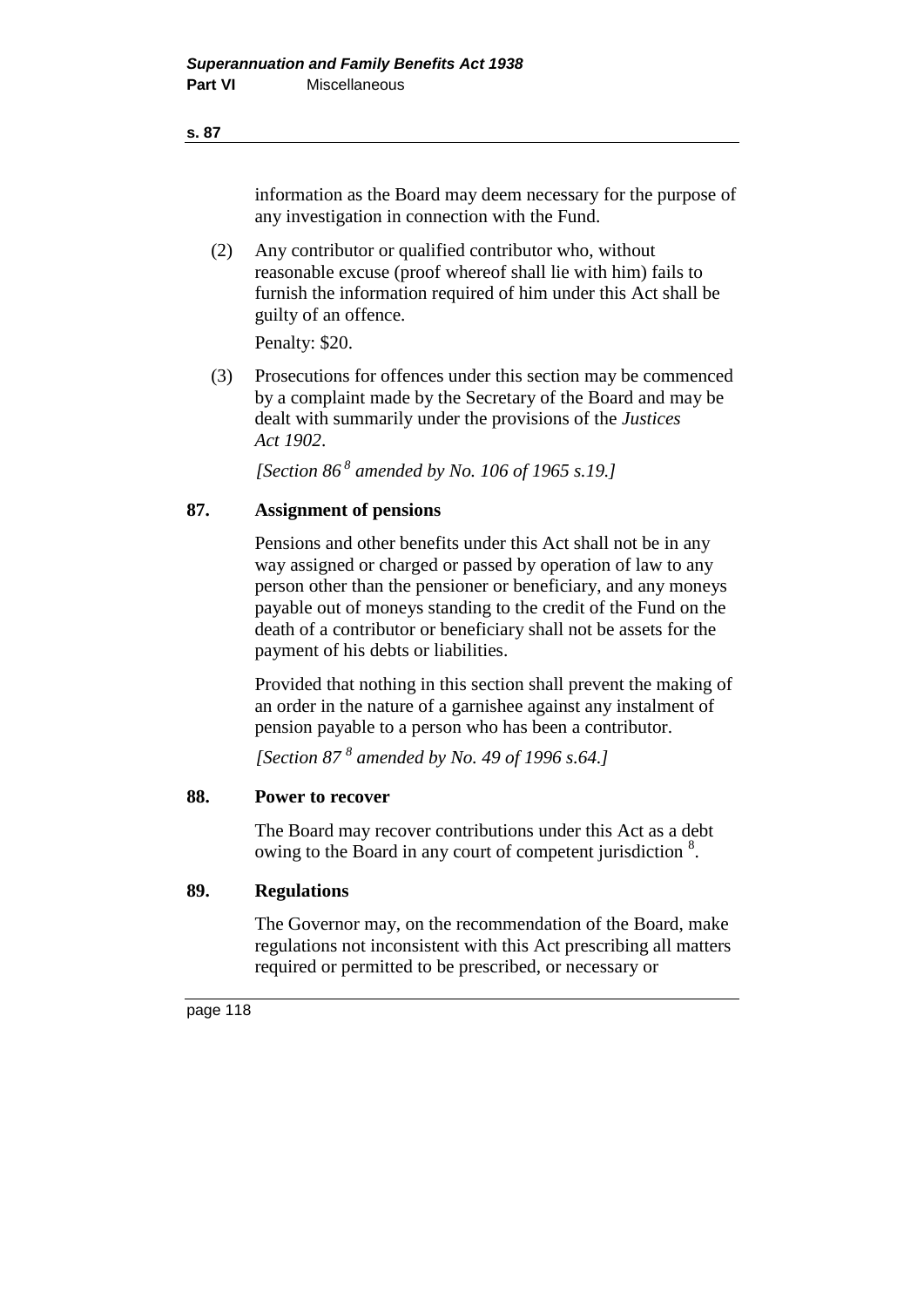convenient to be prescribed for carrying out or giving effect to this Act, and without in any way limiting the generality of the power hereby conferred, in particular —

- (a) for prescribing in respect of contributors suffering from invalidity or physical or mental incapacity to perform their duties all or any of the following matters: —
	- (i) conditions of retirement;
	- (ii) pensions or other benefits;
	- (iii) provisions for cancellation of pensions or other benefits; and
	- (iv) conditions of compulsory re-employment;
- (b) for prescribing the data in respect of birth, mortality, conjugal condition, dependent children, invalidity and rate of interest to be employed in determining actuarial equivalent for the purposes of this Act, and for prescribing the incidence on the several benefits of the commutations involved in determining such actuarial equivalents;
- (c) where, under this Act, an employee may make any election or choice and the time within which it may be made is not stated in the Act, for prescribing the time within which it must be made and the conditions upon which it may be made;
- (ca) for prescribing the cases in which, and the rate or rates at which, interest is payable to persons or contributors where a refund is made from moneys standing to the credit of the Fund of contributions credited to the Fund;
- (d) for prescribing the practice in respect of appeals against the determination of disputes by the Board; and
- (e) for prescribing penalties not exceeding \$100 for an offence against the regulations.

*[Section 89 <sup>8</sup> amended by No. 43 of 1939 s.18; No. 106 of 1965 s.20; No. 108 of 1970 s.12; No. 49 of 1996 s.64.]*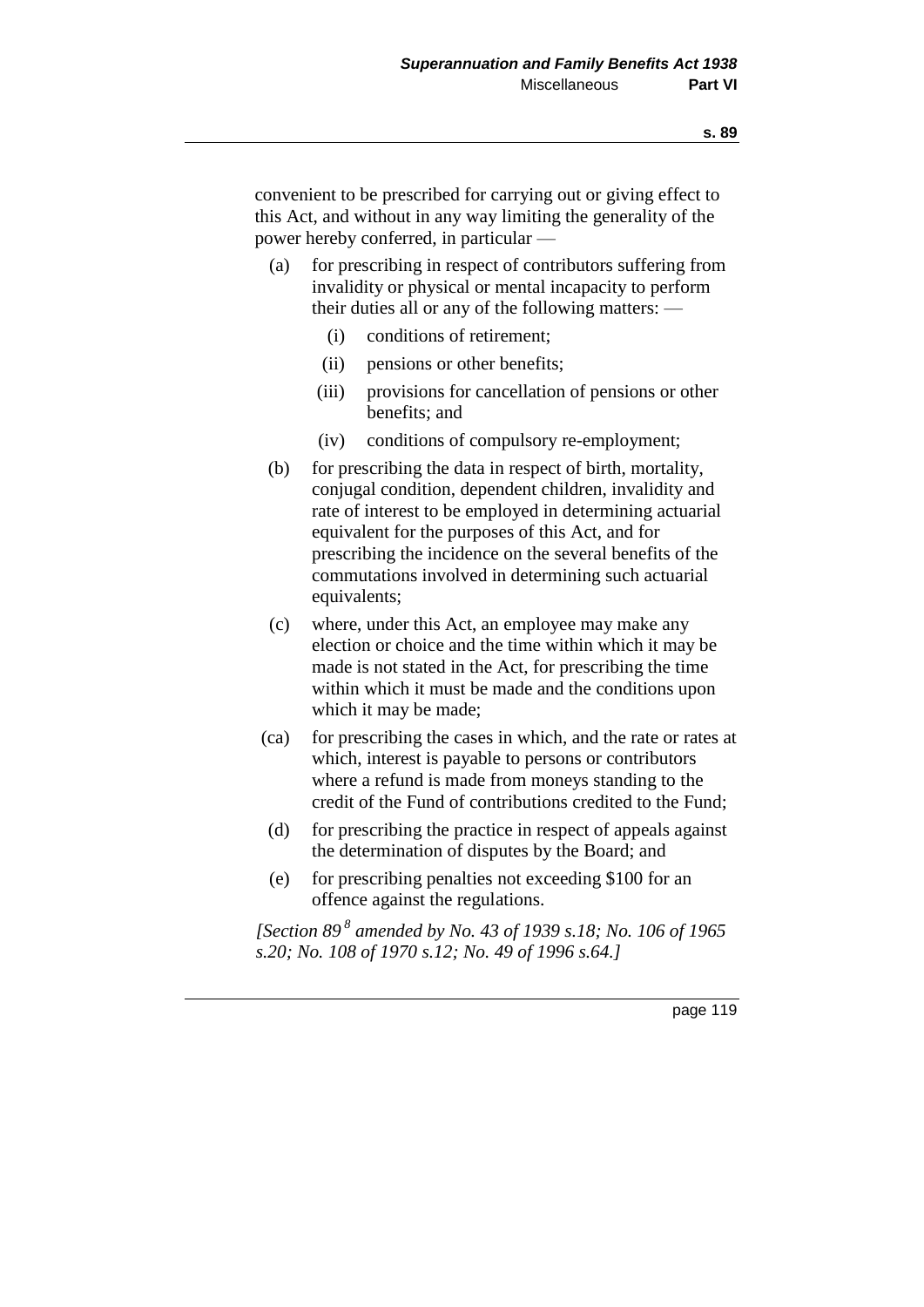**s. 90**

## **90. Transitional provisions relating to former Superannuation Board**

The Seventh Schedule shall have effect.

*[Section 90 inserted by No. 17 of 1987 s.20.]*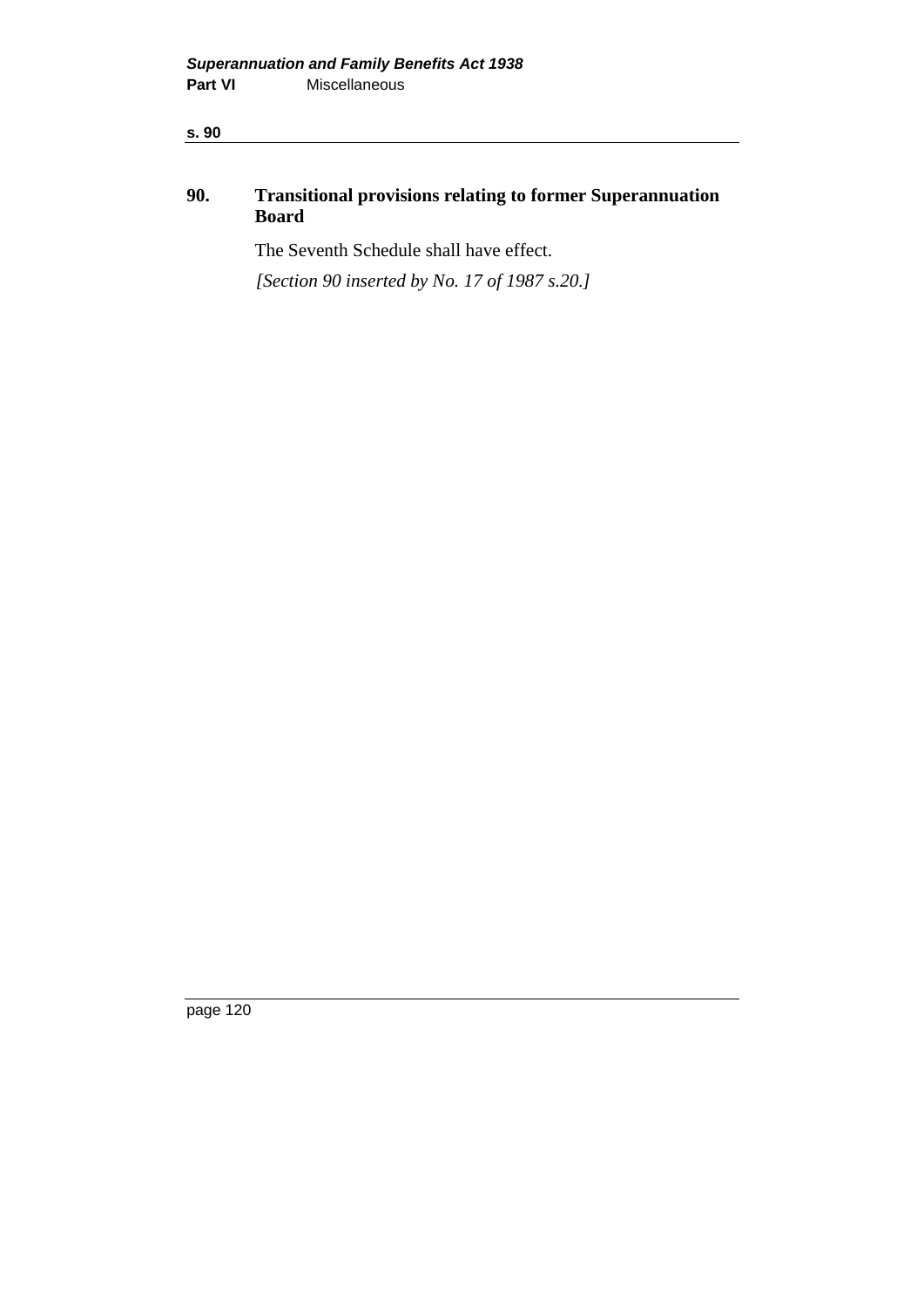# **First Schedule Males**

# Retiring Age of 65

|          | <b>Fortnightly Contribution</b> |                                         |
|----------|---------------------------------|-----------------------------------------|
| Age      |                                 | <b>Contribution on</b> Contribution for |
| next     | first 2 units                   | each additional                         |
| birthday |                                 | unit                                    |
|          | \$                              | \$                                      |
|          | 0.25                            | 0.12                                    |
|          | 0.27                            | 0.13                                    |
|          | 0.27                            | 0.13                                    |
|          | 0.30                            | 0.14                                    |
|          | 0.32                            | 0.15                                    |
|          | 0.33                            | 0.15                                    |
|          | 0.35                            | 0.16                                    |
|          | 0.37                            | 0.17                                    |
|          | 0.39                            | 0.18                                    |
|          | 0.39                            | 0.18                                    |
|          | 0.41                            | 0.19                                    |
|          | 0.43                            | 0.20                                    |
|          | 0.45                            | 0.21                                    |
|          | 0.46                            | 0.22                                    |
|          | 0.49                            | 0.23                                    |
|          | 0.50                            | 0.24                                    |
|          | 0.53                            | 0.25                                    |
|          | 0.55                            | 0.26                                    |
|          | 0.59                            | 0.28                                    |
|          | 0.61                            | 0.29                                    |
|          | 0.63                            | 0.30                                    |
|          | 0.67                            | 0.32                                    |
|          | 0.71                            | 0.34                                    |
|          | 0.73                            | 0.35                                    |
|          | 0.80                            | 0.38                                    |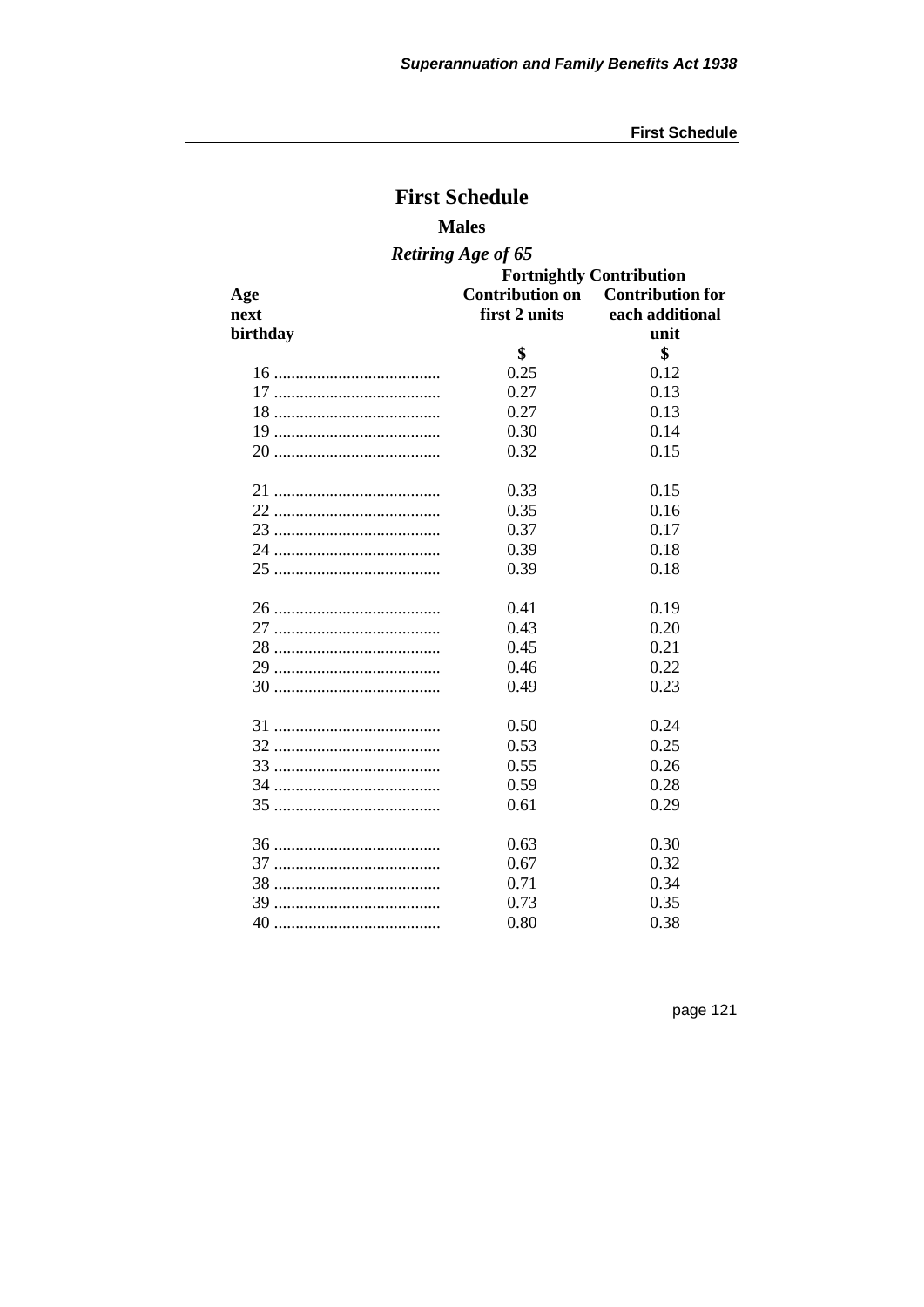#### **First Schedule**

|          | <b>Fortnightly Contribution</b>         |                 |
|----------|-----------------------------------------|-----------------|
| Age      | <b>Contribution on</b> Contribution for |                 |
| next     | first 2 units                           | each additional |
| birthday |                                         | unit            |
|          | \$                                      | \$              |
|          | 0.83                                    | 0.40            |
|          | 0.89                                    | 0.43            |
|          | 0.93                                    | 0.45            |
|          | 0.99                                    | 0.48            |
|          | 1.05                                    | 0.51            |
|          | 1.13                                    | 0.55            |
|          | 1.19                                    | 0.58            |
|          | 1.28                                    | 0.63            |
|          | 1.39                                    | 0.68            |
|          | 1.51                                    | 0.74            |
|          | 1.63                                    | 0.80            |
|          | 1.78                                    | 0.88            |
|          | 1.97                                    | 0.97            |
|          | 2.18                                    | 1.08            |
|          | 2.42                                    | 1.20            |
|          | 2.72                                    | 1.35            |
|          | 3.12                                    | 1.55            |
|          | 3.60                                    | 1.79            |
|          | 4.26                                    | 2.12            |
|          | 5.14                                    | 2.56            |
|          | 6.43                                    | 3.21            |
|          | 8.53                                    | 4.26            |
|          | 12.71                                   | 6.35            |
|          | 24.99                                   | 12.49           |
|          | 25.41                                   | 12.70           |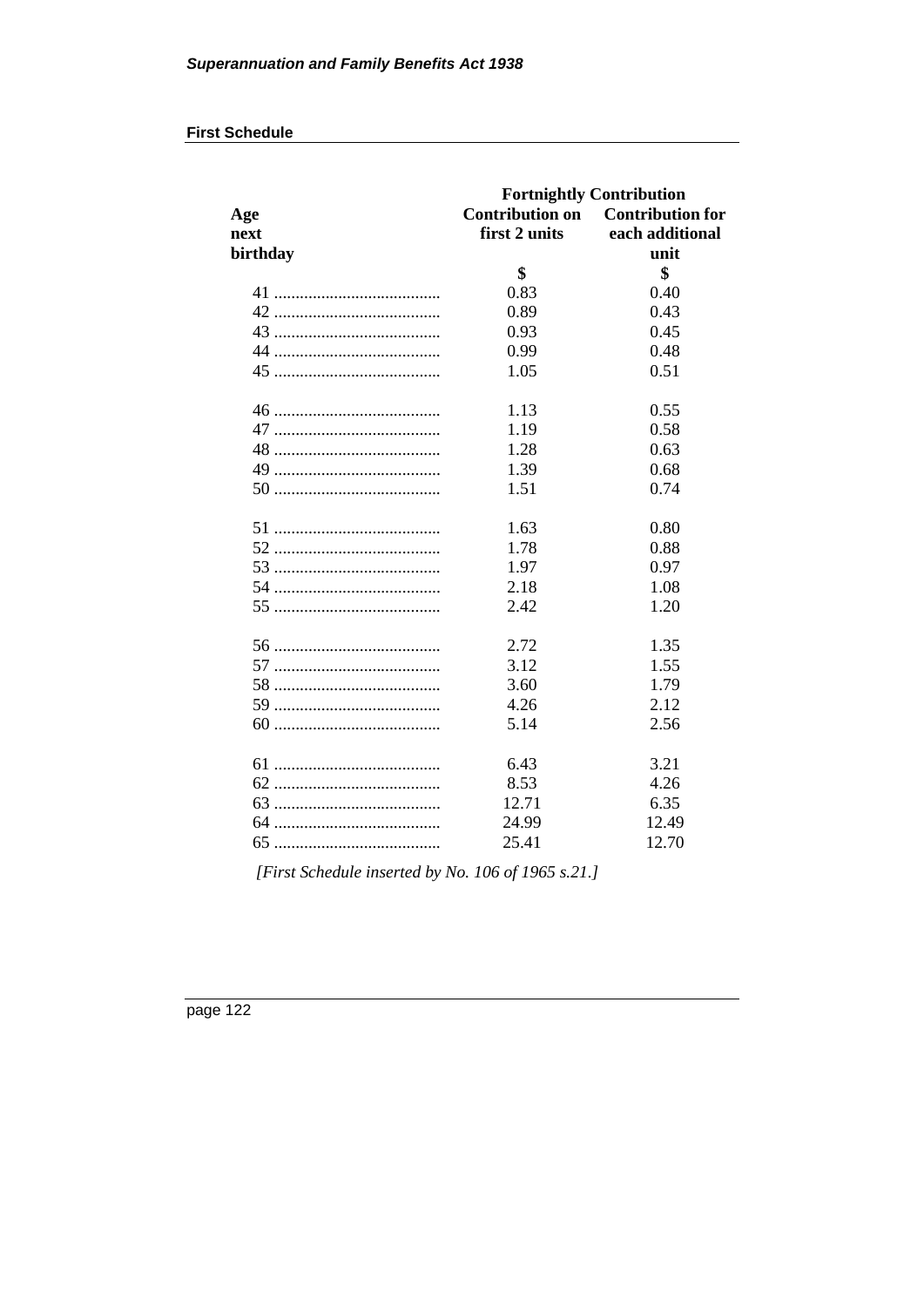# **Second Schedule Females**  $(2 \text{ units})$ Retiring Age of 65

| Age      | <b>Contribution</b> |
|----------|---------------------|
| next     | for each unit       |
| birthday | of pension          |
|          | \$                  |
|          | 0.10                |
|          | 0.10                |
|          | 0.11                |
|          | 0.12                |
|          | 0.13                |
|          | 0.14                |
|          | 0.15                |
|          | 0.16                |
|          | 0.17                |
|          | 0.18                |
|          | 0.18                |
|          | 0.19                |
|          | 0.20                |
|          | 0.21                |
|          | 0.23                |
|          | 0.23                |
|          | 0.25                |
|          | 0.26                |
|          | 0.28                |
|          | 0.29                |
|          | 0.30                |
|          | 0.32                |
|          | 0.34                |
|          | 0.36                |
|          | 0.38                |
|          |                     |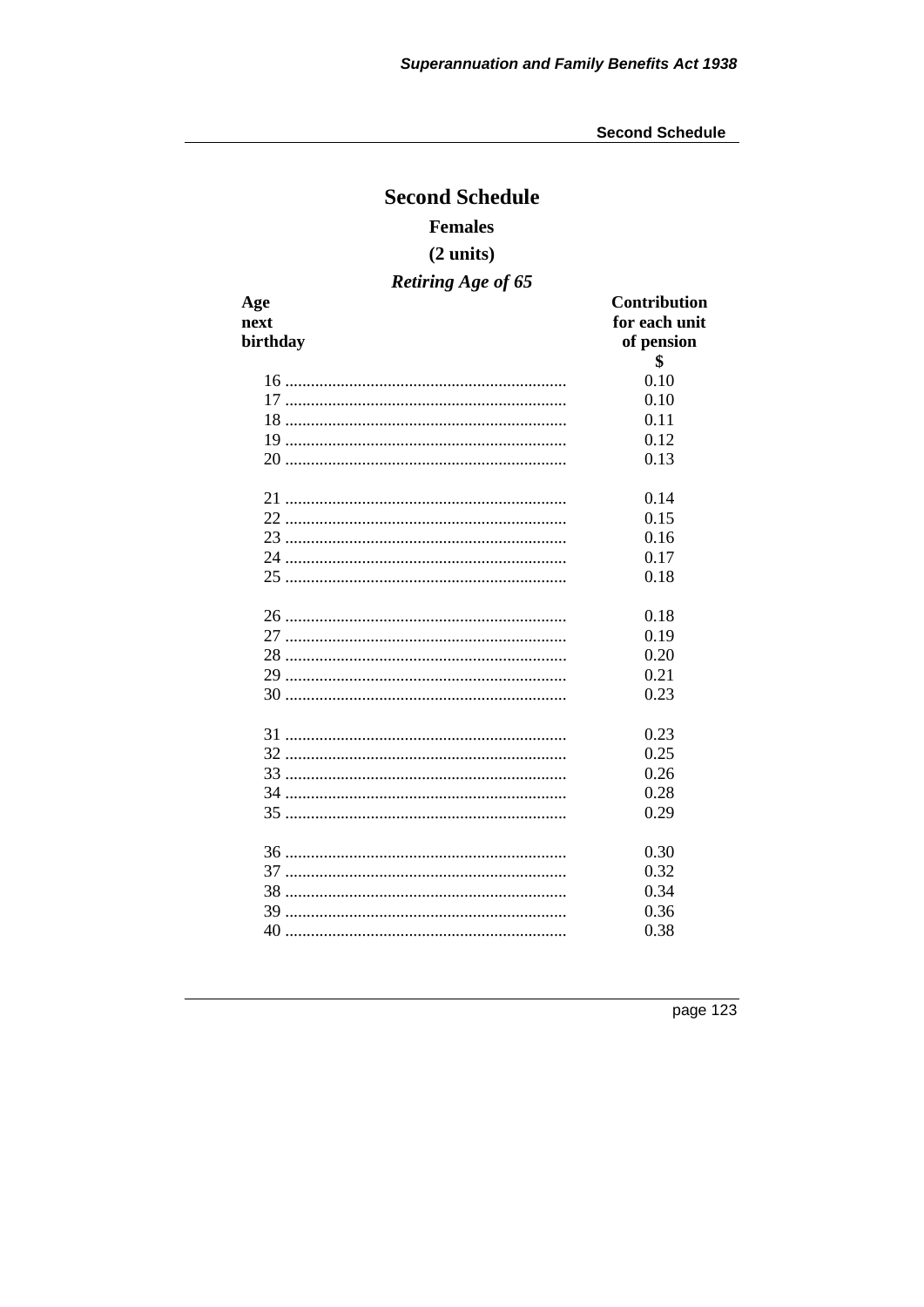## **Second Schedule**

| Age<br>next<br>birthday | Contribution<br>for each unit<br>of pension<br>\$ |
|-------------------------|---------------------------------------------------|
|                         | 0.40                                              |
|                         | 0.43                                              |
|                         | 0.45                                              |
|                         | 0.48                                              |
|                         | 0.51                                              |
|                         | 0.55                                              |
|                         | 0.59                                              |
|                         | 0.64                                              |
|                         | 0.69                                              |
|                         | 0.75                                              |
|                         | 0.83                                              |
|                         | 0.91                                              |
|                         | 1.01                                              |
|                         | 1.13                                              |
|                         | 1.28                                              |
|                         | 1.46                                              |
|                         | 1.70                                              |
|                         | 1.99                                              |
|                         | 2.38                                              |
|                         | 2.92                                              |
|                         | 3.64                                              |
|                         | 4.73                                              |
|                         | 6.60                                              |
|                         | 12.54                                             |
|                         | 12.68                                             |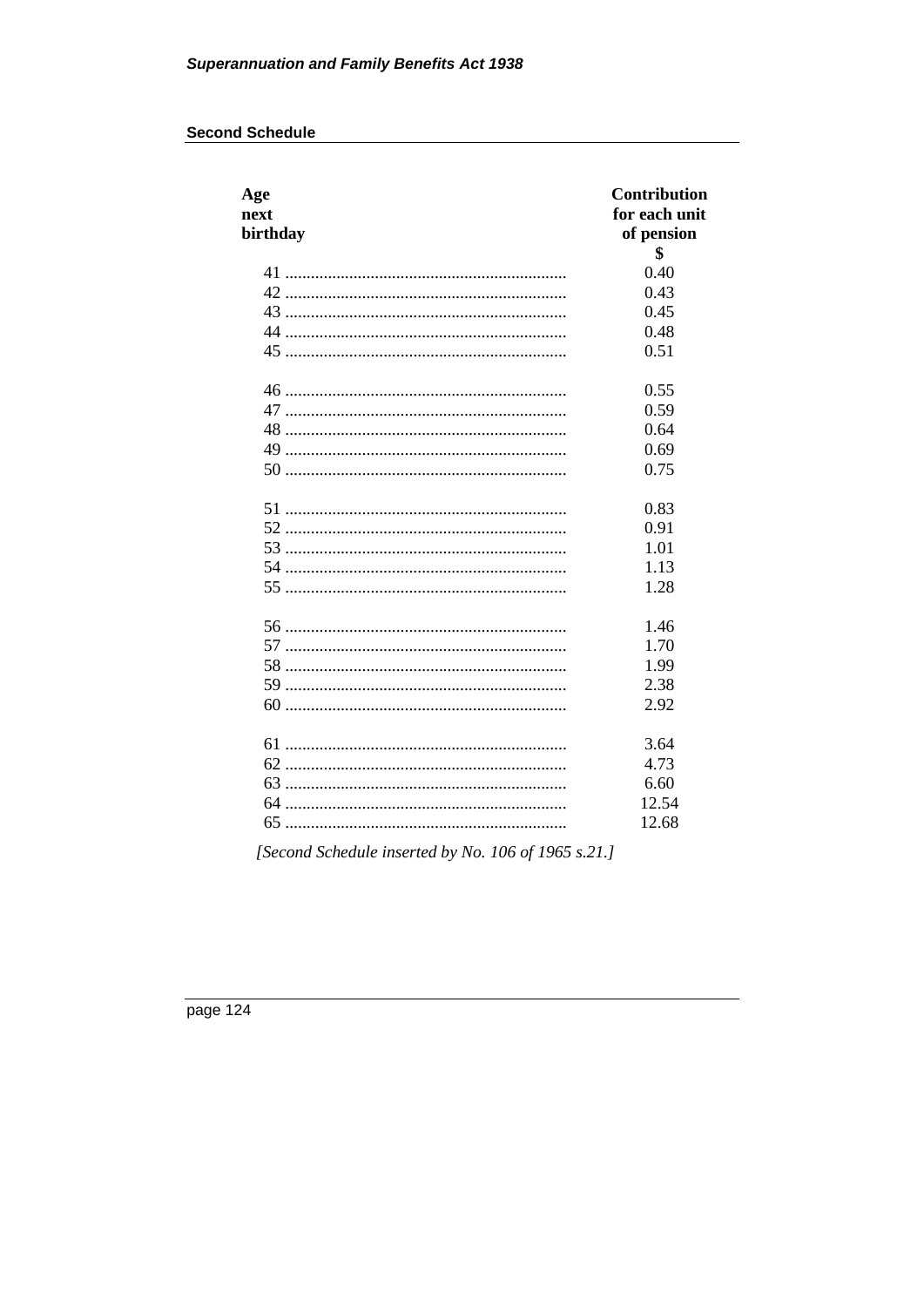# **Third Schedule Males**

# Retiring Age of 60

# **Fortnightly Contribution**

|          | <b>Fortnightly Contribution</b> |                                         |
|----------|---------------------------------|-----------------------------------------|
| Age      |                                 | <b>Contribution on</b> Contribution for |
| next     | first 2 units                   | each additional                         |
| birthday |                                 | unit                                    |
|          | \$                              | \$                                      |
|          | 0.31                            | 0.15                                    |
|          | 0.33                            | 0.16                                    |
|          | 0.36                            | 0.17                                    |
|          | 0.38                            | 0.18                                    |
|          | 0.38                            | 0.18                                    |
|          | 0.40                            | 0.19                                    |
|          | 0.42                            | 0.20                                    |
|          | 0.46                            | 0.22                                    |
|          | 0.49                            | 0.23                                    |
|          | 0.51                            | 0.24                                    |
|          | 0.52                            | 0.25                                    |
|          | 0.54                            | 0.26                                    |
|          | 0.59                            | 0.28                                    |
|          | 0.61                            | 0.29                                    |
|          | 0.63                            | 0.30                                    |
|          | 0.67                            | 0.32                                    |
|          | 0.69                            | 0.33                                    |
|          | 0.73                            | 0.35                                    |
|          | 0.79                            | 0.38                                    |
|          | 0.83                            | 0.40                                    |
|          | 0.88                            | 0.42                                    |
|          | 0.93                            | 0.45                                    |
|          | 0.99                            | 0.48                                    |
|          | 1.04                            | 0.50                                    |
|          | 1.11                            | 0.54                                    |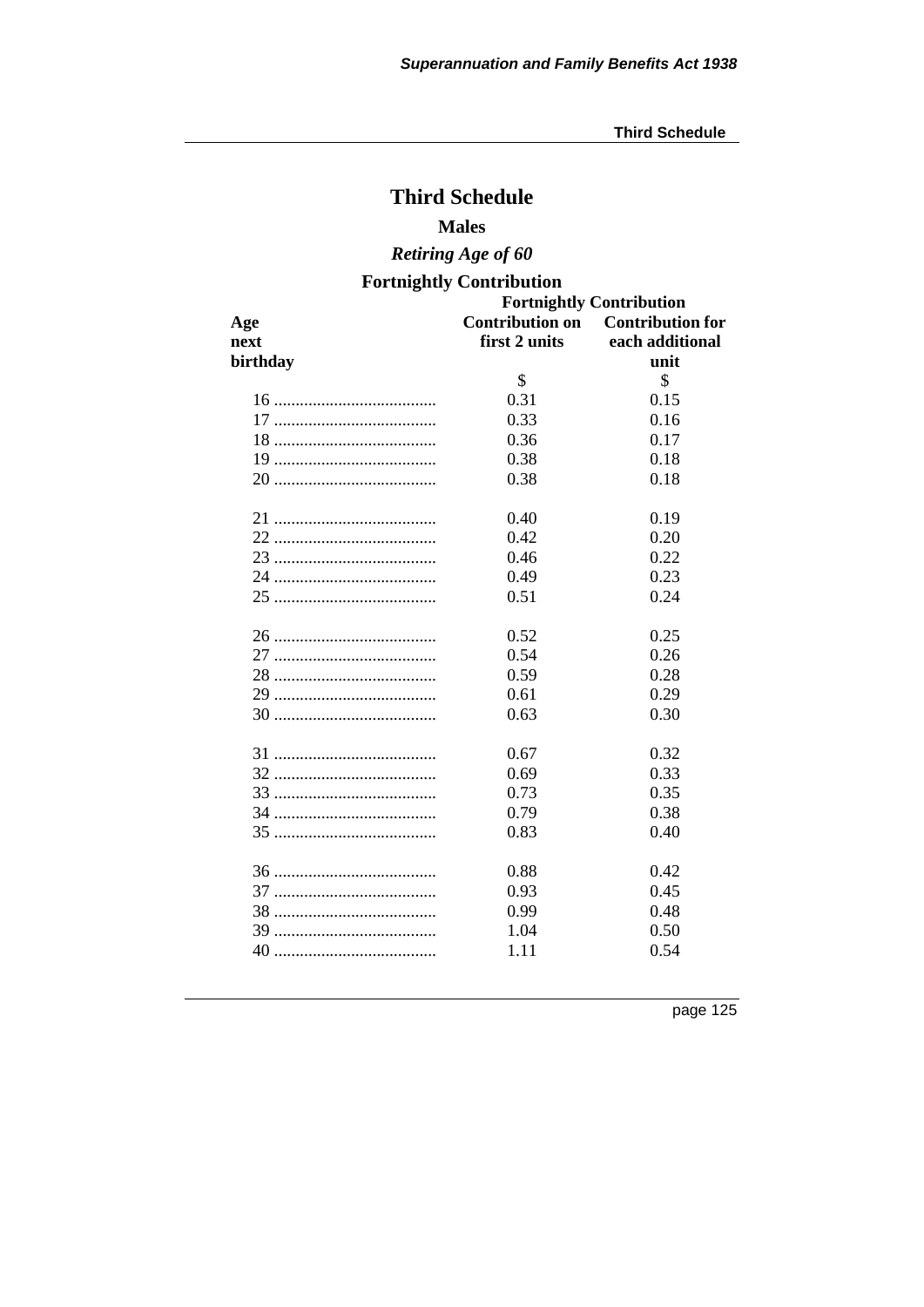#### **Third Schedule**

|          | <b>Fortnightly Contribution</b> |                                         |
|----------|---------------------------------|-----------------------------------------|
| Age      |                                 | <b>Contribution on</b> Contribution for |
| next     |                                 | first 2 units each additional           |
| birthday |                                 | unit                                    |
|          | \$                              | \$                                      |
|          | 1.20                            | 0.58                                    |
|          | 1.27                            | 0.62                                    |
|          | 1.37                            | 0.67                                    |
|          | 1.47                            | 0.72                                    |
|          | 1.59                            | 0.78                                    |
|          | 1.74                            | 0.85                                    |
|          | 1.89                            | 0.93                                    |
|          | 2.09                            | 1.03                                    |
|          | 2.31                            | 1.14                                    |
|          | 2.60                            | 1.28                                    |
|          | 2.93                            | 1.45                                    |
|          | 3.35                            | 1.66                                    |
|          | 3.91                            | 1.94                                    |
|          | 4.66                            | 2.32                                    |
|          | 5.73                            | 2.85                                    |
|          | 7.32                            | 3.65                                    |
|          | 9.83                            | 4.90                                    |
|          | 14.66                           | 7.32                                    |
|          | 28.88                           | 14.43                                   |
|          | 29.28                           | 14.63                                   |

*[Third Schedule inserted by No. 106 of 1965 s.21.]*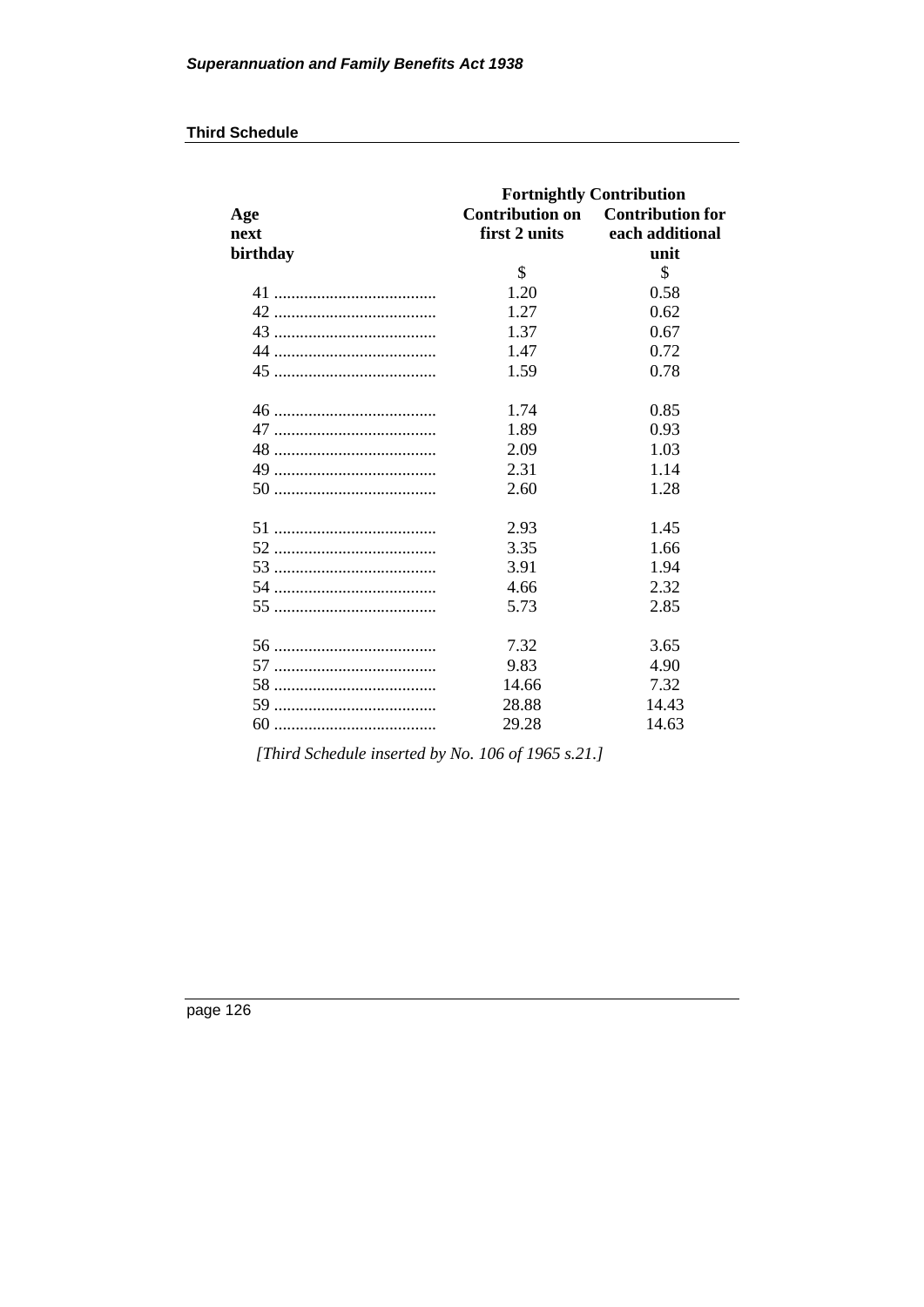# **Fourth Schedule Females**  $(2 \text{ units})$ Retiring age of 60

| Age      | Contribution  |
|----------|---------------|
| next     | for each unit |
| birthday | of pension    |
|          | \$            |
|          | 0.12          |
|          | 0.13          |
|          | 0.14          |
|          | 0.15          |
|          | 0.16          |
|          | 0.18          |
|          | 0.18          |
|          | 0.20          |
|          | 0.21          |
|          | 0.22          |
|          | 0.23          |
|          | 0.24          |
|          | 0.26          |
|          | 0.27          |
|          | 0.29          |
|          | 0.30          |
|          | 0.32          |
|          | 0.34          |
|          | 0.36          |
|          | 0.38          |
|          |               |
|          | 0.40          |
|          | 0.43          |
|          | 0.45          |
|          | 0.48          |
|          | 0.52          |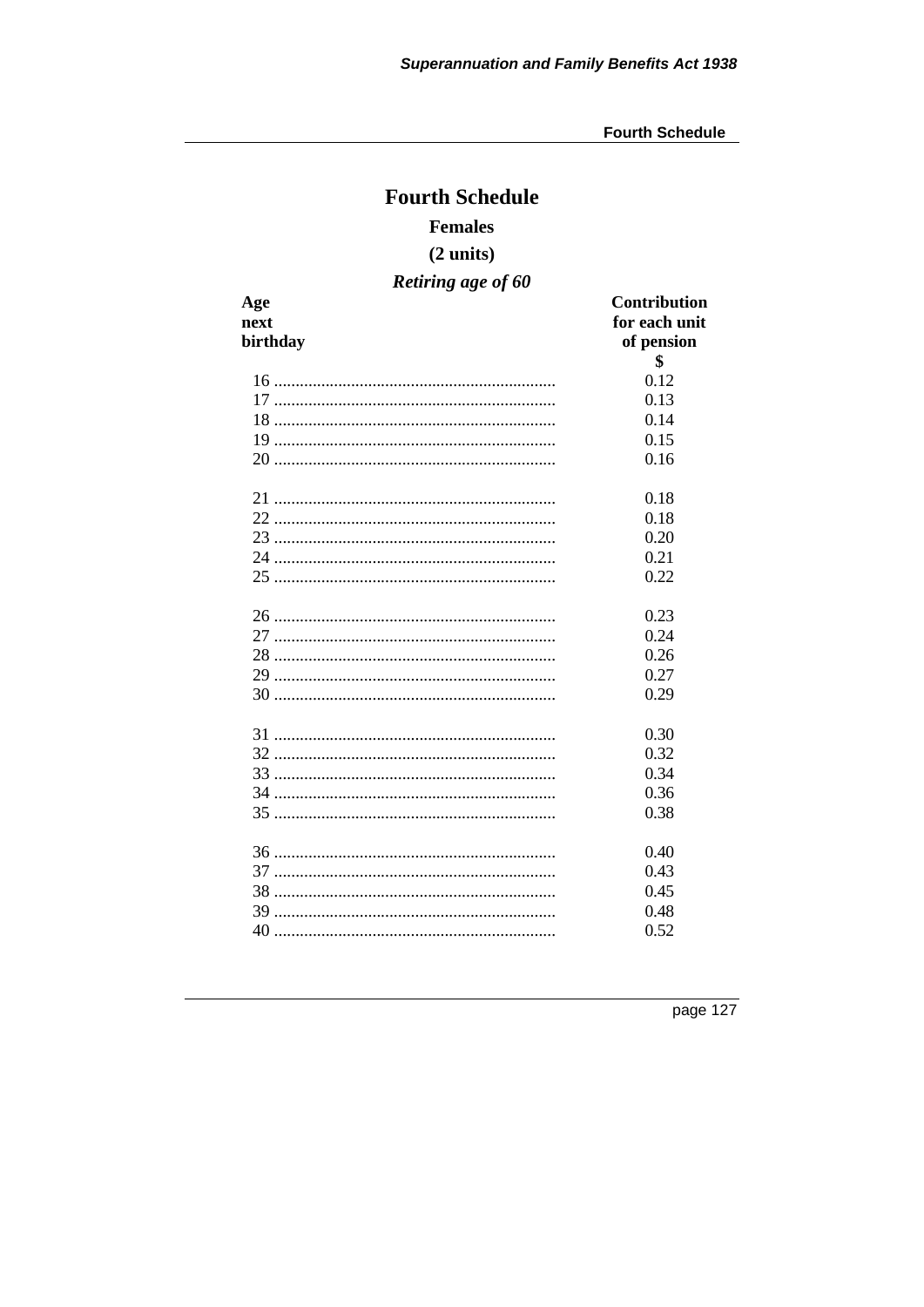#### **Fourth Schedule**

| Age<br>next<br>birthday | Contribution<br>for each unit<br>of pension<br>\$ |
|-------------------------|---------------------------------------------------|
|                         | 0.55                                              |
|                         | 0.59                                              |
|                         | 0.64                                              |
|                         | 0.69                                              |
|                         | 0.75                                              |
|                         | 0.81                                              |
|                         | 0.89                                              |
|                         | 0.98                                              |
|                         | 1.08                                              |
|                         | 1.21                                              |
|                         | 1.36                                              |
|                         | 1.56                                              |
|                         | 1.81                                              |
|                         | 2.15                                              |
|                         | 2.62                                              |
|                         | 3.33                                              |
|                         | 4.50                                              |
|                         | 6.81                                              |
|                         | 13.65                                             |
|                         | 13.78                                             |

[Fourth Schedule inserted by No. 106 of 1965 s.21.]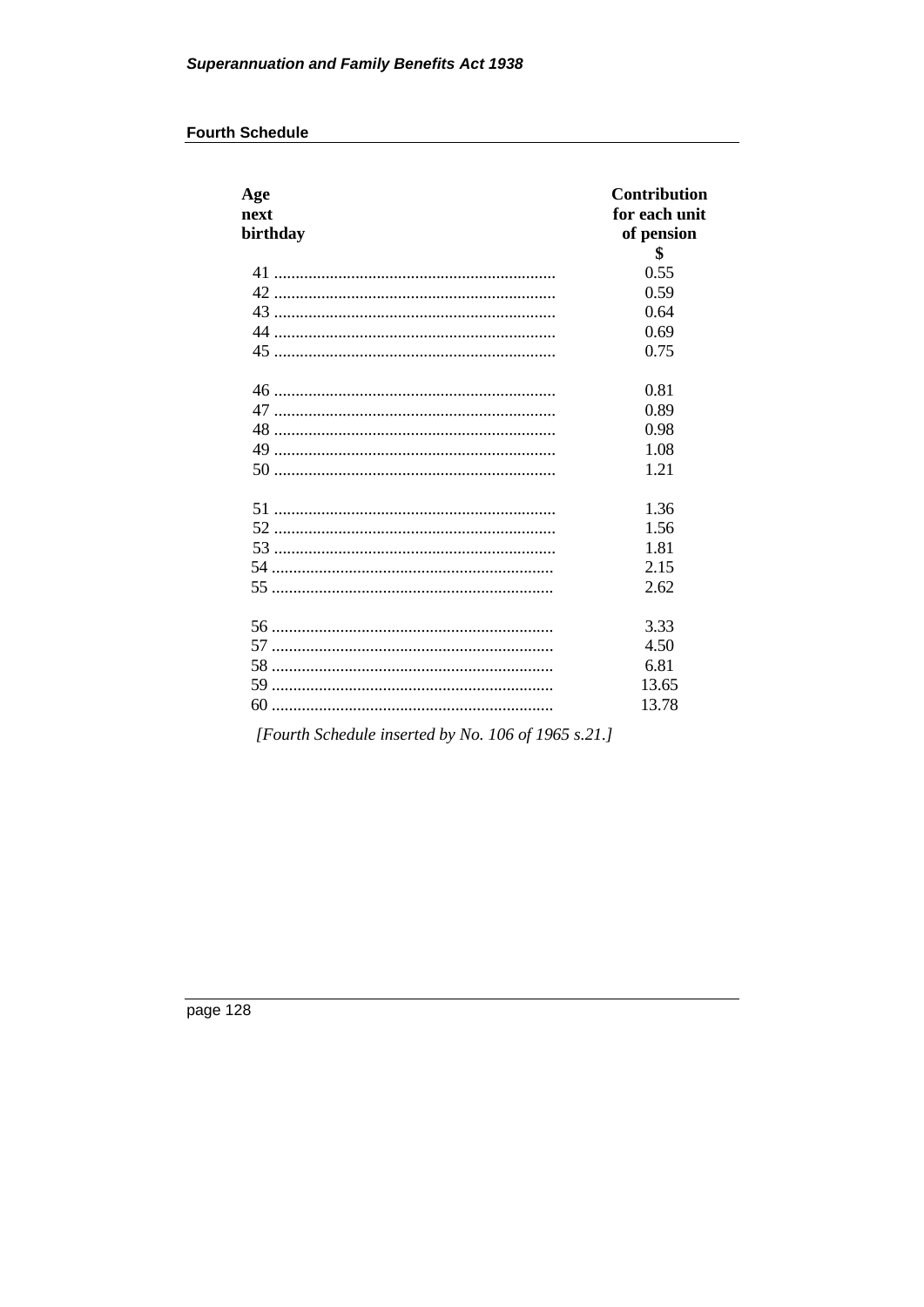**Fifth Schedule** 

| <b>Fifth Schedule</b>                                               |                                                                          |                                                                      |                                                                                                       |  |
|---------------------------------------------------------------------|--------------------------------------------------------------------------|----------------------------------------------------------------------|-------------------------------------------------------------------------------------------------------|--|
| Part 1                                                              |                                                                          | Part 2                                                               |                                                                                                       |  |
| <b>Units of pension</b><br>contributed for<br>before<br>1 July 1964 | <b>Increase in</b><br>pension to be<br>paid by the Fund<br>per fortnight | <b>Units of pension</b><br>held by<br>contributor<br>upon retirement | <b>Increase in</b><br>pension to be<br>paid by<br><b>Consolidated</b><br><b>Fund per</b><br>fortnight |  |
|                                                                     | \$                                                                       |                                                                      | \$                                                                                                    |  |
| 2                                                                   | 0.20                                                                     | 2                                                                    | 1.80                                                                                                  |  |
|                                                                     | 0.25                                                                     | $2\frac{1}{2}$                                                       | 1.75                                                                                                  |  |
| 3                                                                   | 0.30                                                                     |                                                                      | 1.70                                                                                                  |  |
| 4                                                                   | 0.40                                                                     | 4                                                                    | 1.60                                                                                                  |  |
|                                                                     | 0.50                                                                     | 5                                                                    | 1.50                                                                                                  |  |
| 6                                                                   | 0.60                                                                     | 6                                                                    | 1.40                                                                                                  |  |
| 7                                                                   | 0.70                                                                     | 7                                                                    | 1.30                                                                                                  |  |
| 8                                                                   | 0.80                                                                     | 8                                                                    | 1.20                                                                                                  |  |
| 9                                                                   | 0.90                                                                     | 9                                                                    | 1.10                                                                                                  |  |
| 10                                                                  | 1.00                                                                     | 10                                                                   | 1.00                                                                                                  |  |
| 11                                                                  | 1.10                                                                     | 11                                                                   | 0.90                                                                                                  |  |
| 12                                                                  | 1.20                                                                     | 12                                                                   | 0.80                                                                                                  |  |
| 13                                                                  | 1.30                                                                     | 13                                                                   | 0.70                                                                                                  |  |
| 14                                                                  | 1.40                                                                     | 14                                                                   | 0.60                                                                                                  |  |
| 15                                                                  | 1.50                                                                     | 15                                                                   | 0.50                                                                                                  |  |
| 16                                                                  | 1.60                                                                     | $16$                                                                 | 0.40                                                                                                  |  |
| 17                                                                  | 1.70                                                                     | 17                                                                   | 0.30                                                                                                  |  |
| 18                                                                  | 1.80                                                                     | 18                                                                   | 0.20                                                                                                  |  |
| 19                                                                  | 1.90                                                                     | 19                                                                   | 0.10                                                                                                  |  |
| 20                                                                  | 2.00                                                                     | 20 or more                                                           | Nil                                                                                                   |  |
| 21                                                                  | 2.10                                                                     |                                                                      |                                                                                                       |  |
| 22                                                                  | 2.20                                                                     |                                                                      |                                                                                                       |  |
| 23                                                                  | 2.30                                                                     |                                                                      |                                                                                                       |  |
| 24                                                                  | 2.40                                                                     |                                                                      |                                                                                                       |  |
| 25                                                                  | 2.50                                                                     |                                                                      |                                                                                                       |  |
| 26                                                                  | 2.60                                                                     |                                                                      |                                                                                                       |  |
|                                                                     | 2.70                                                                     |                                                                      |                                                                                                       |  |
| 28                                                                  | 2.80                                                                     |                                                                      |                                                                                                       |  |
| 29                                                                  | 2.90                                                                     |                                                                      |                                                                                                       |  |
| 30                                                                  | 3.00                                                                     |                                                                      |                                                                                                       |  |
| 31                                                                  | 3.10                                                                     |                                                                      |                                                                                                       |  |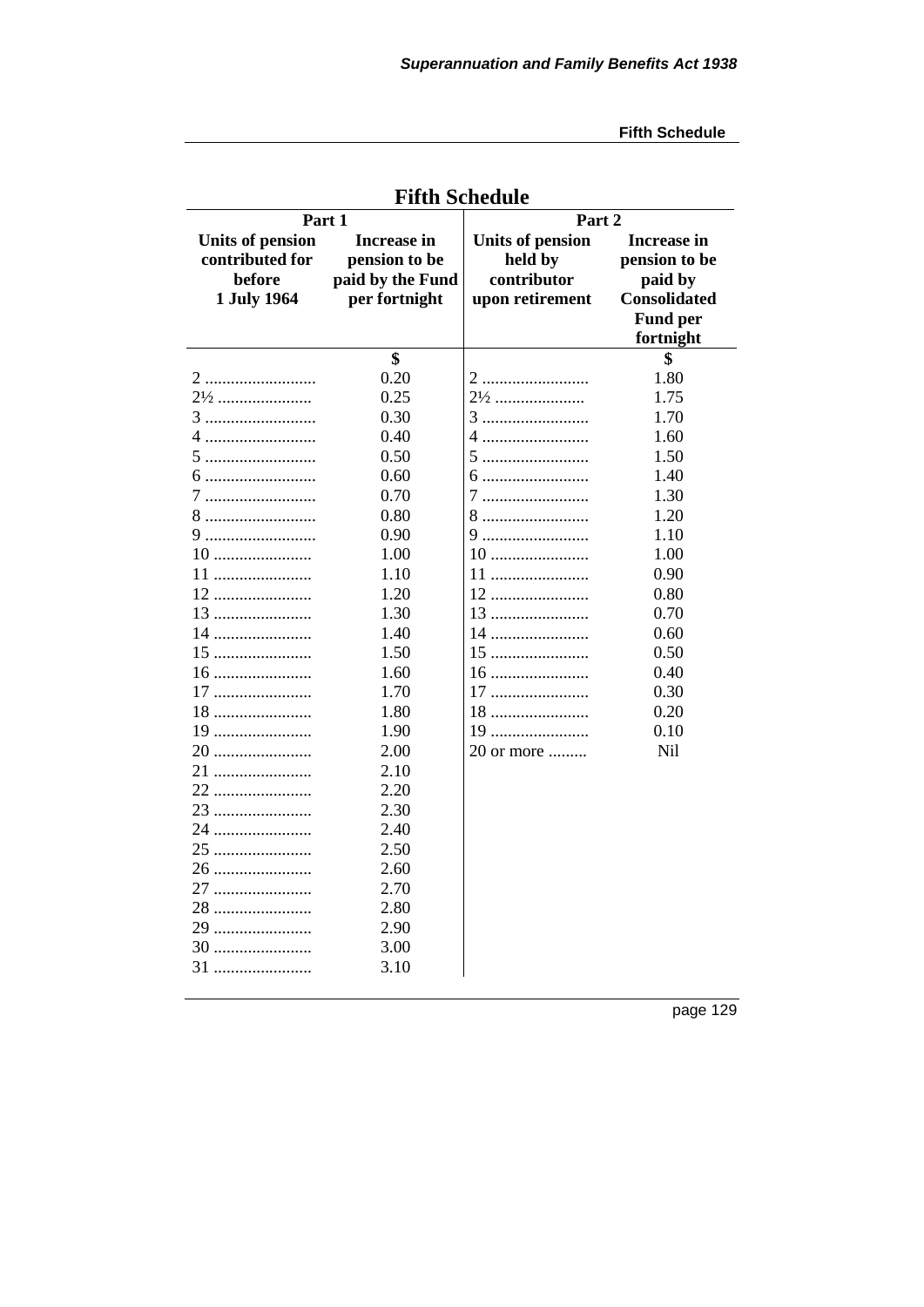#### **Fifth Schedule**

| Part 1                                                       |                                                                   | Part 2                                                        |                                                                                                |
|--------------------------------------------------------------|-------------------------------------------------------------------|---------------------------------------------------------------|------------------------------------------------------------------------------------------------|
| Units of pension<br>contributed for<br>before<br>1 July 1964 | Increase in<br>pension to be<br>paid by the Fund<br>per fortnight | Units of pension<br>held by<br>contributor<br>upon retirement | Increase in<br>pension to be<br>paid by<br><b>Consolidated</b><br><b>Fund per</b><br>fortnight |
|                                                              | \$                                                                |                                                               | \$                                                                                             |
| 32                                                           | 3.20                                                              |                                                               |                                                                                                |
| 33                                                           | 3.30                                                              |                                                               |                                                                                                |
| 34                                                           | 3.40                                                              |                                                               |                                                                                                |
| $35$                                                         | 3.50                                                              |                                                               |                                                                                                |
| 36                                                           | 3.60                                                              |                                                               |                                                                                                |
| 37                                                           | 3.70                                                              |                                                               |                                                                                                |
| 38                                                           | 3.80                                                              |                                                               |                                                                                                |
| 39                                                           | 3.90                                                              |                                                               |                                                                                                |
| 40                                                           | 4.00                                                              |                                                               |                                                                                                |
| 41                                                           | 4.10                                                              |                                                               |                                                                                                |
| 42                                                           | 4.20                                                              |                                                               |                                                                                                |

*[Fifth Schedule inserted by No. 78 of 1967 s.9; amended by No. 6 of 1993 s.11.]*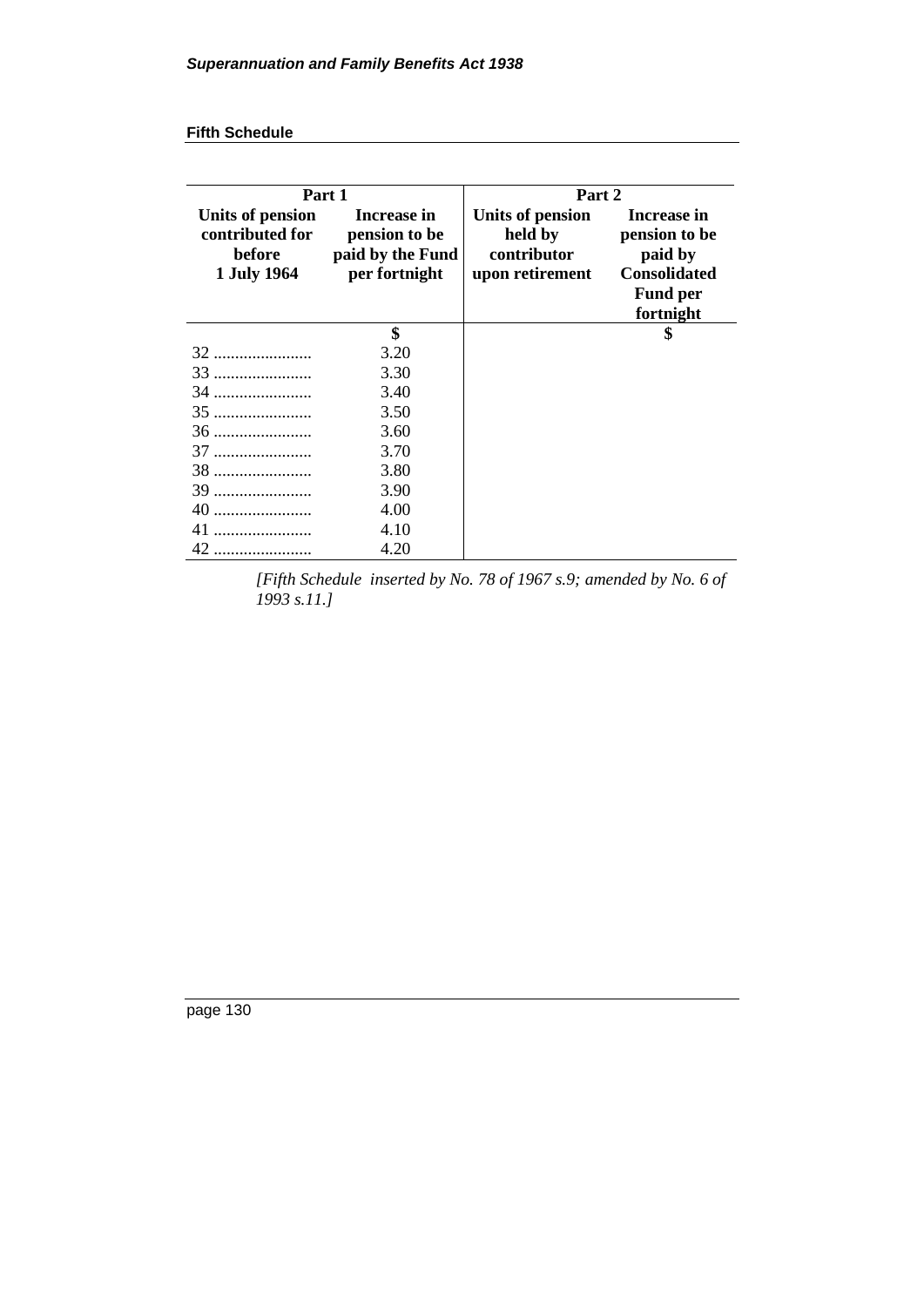## **Part I**

| <b>Reversionary Pensions</b><br>Column <sub>2</sub><br>Column 3<br>Column 4<br>Column 1 |                                                                                                                             |                                                                                                                                                                                                                    |                                                                                                                                                                                                                                                                                                                                                                                                                                                                                                                                                                             |                                         |  |  |  |
|-----------------------------------------------------------------------------------------|-----------------------------------------------------------------------------------------------------------------------------|--------------------------------------------------------------------------------------------------------------------------------------------------------------------------------------------------------------------|-----------------------------------------------------------------------------------------------------------------------------------------------------------------------------------------------------------------------------------------------------------------------------------------------------------------------------------------------------------------------------------------------------------------------------------------------------------------------------------------------------------------------------------------------------------------------------|-----------------------------------------|--|--|--|
| <b>Item</b><br>No.                                                                      | Eligible person                                                                                                             | Rate of pension<br>or benefit                                                                                                                                                                                      | <b>Commencement of</b><br>pension                                                                                                                                                                                                                                                                                                                                                                                                                                                                                                                                           | <b>Termination of</b><br>pension        |  |  |  |
| 1.                                                                                      | Widow of former<br>contributor who died<br>after his retirement,<br>if their marriage took<br>place prior to<br>retirement. | ° of the pension that would<br>at the relevant time, have<br>been payable to the husband<br>if he $-$<br>(a)<br>had not died; and<br>(b)<br>had not commuted any<br>of the Fund share of<br>his pension that he in | As from day after former<br>contributor's death.                                                                                                                                                                                                                                                                                                                                                                                                                                                                                                                            | $(a)$ deleted<br>(b) On death of widow. |  |  |  |
| 2.                                                                                      | Widow of former<br>contributor who died<br>after his retirement.<br>if their marriage took<br>place after                   | fact commuted.<br>As in item 1.                                                                                                                                                                                    | As from day after<br>(a)<br>former contributor's<br>death if widow then<br>aged 55 or more.                                                                                                                                                                                                                                                                                                                                                                                                                                                                                 | On death of widow.                      |  |  |  |
|                                                                                         | retirement.                                                                                                                 |                                                                                                                                                                                                                    | If widow is aged less<br>(b)<br>than 55 on day of<br>former contributor's<br>death and he was aged<br>less than 65 on day of<br>his marriage to her $-$<br>as from day she<br>(i)<br>attains age of 55;<br>or<br>(ii) as from day after<br>former<br>contributor's<br>death if Board<br>satisfied that the<br>marriage was of<br>a bona fide<br>nature.<br>(c)<br>If widow is aged less<br>than 55 on day of<br>former contributor's<br>death and he was aged<br>65 or more on day of<br>his marriage to her -<br>as from day she<br>(i)<br>attains age of 55;<br><b>or</b> |                                         |  |  |  |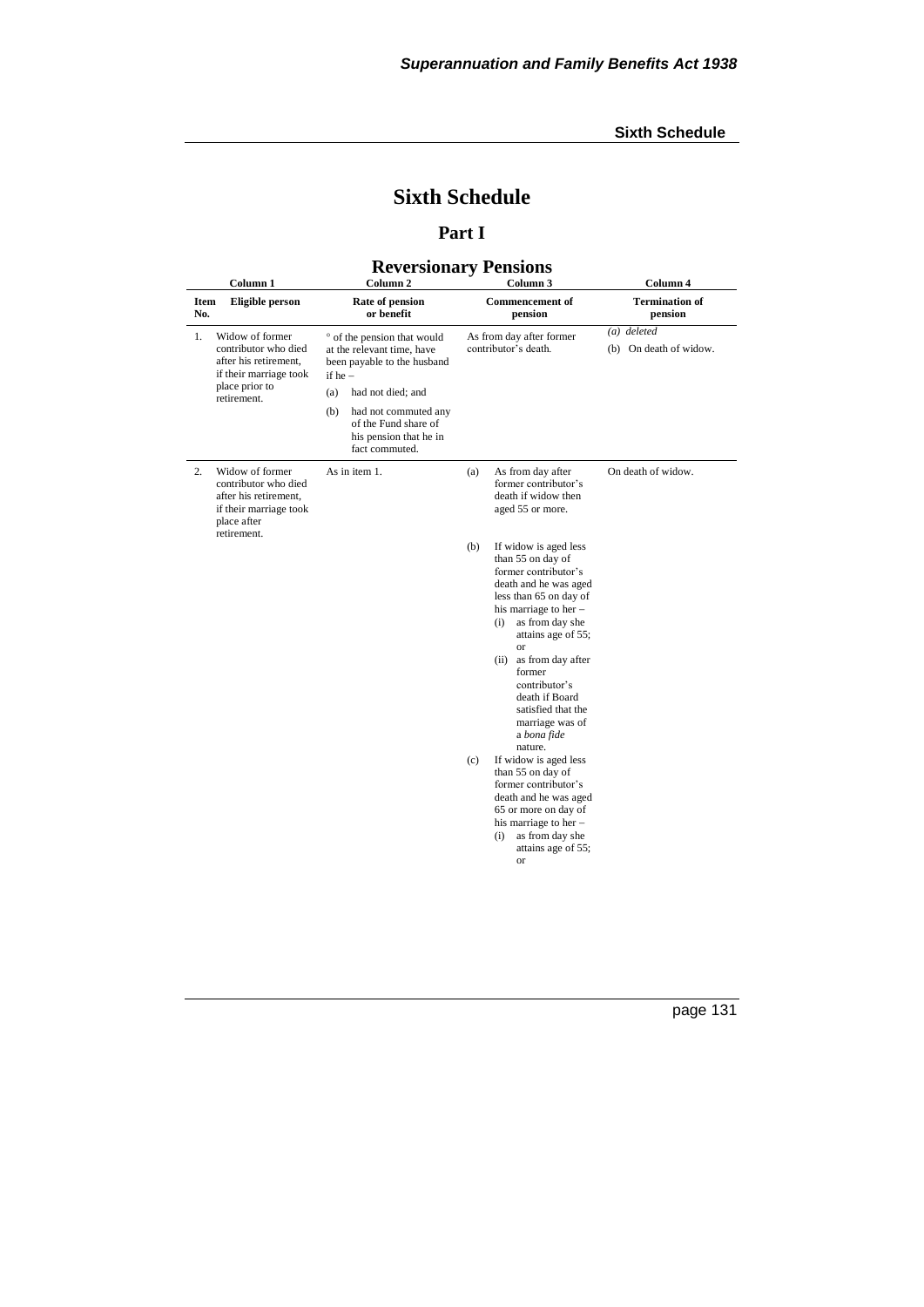| Column 1           |                                                                                                                                                                        | Column <sub>2</sub> |                                                                                                                                                                                                                                                                                                                               | Column 3                                                                                                                                                          | Column 4                         |
|--------------------|------------------------------------------------------------------------------------------------------------------------------------------------------------------------|---------------------|-------------------------------------------------------------------------------------------------------------------------------------------------------------------------------------------------------------------------------------------------------------------------------------------------------------------------------|-------------------------------------------------------------------------------------------------------------------------------------------------------------------|----------------------------------|
| <b>Item</b><br>No. | Eligible person                                                                                                                                                        |                     | Rate of pension<br>or benefit                                                                                                                                                                                                                                                                                                 | <b>Commencement</b> of<br>pension                                                                                                                                 | <b>Termination of</b><br>pension |
|                    |                                                                                                                                                                        |                     |                                                                                                                                                                                                                                                                                                                               | as from such<br>(ii)<br>earlier day after<br>former<br>contributor's<br>death as, in the<br>opinion of the<br>Board, the<br>circumstances of<br>the case warrant. |                                  |
| 3.                 | Widow of<br>contributor (not<br>being a contributor<br>for limited benefits<br>under and for the<br>purposes of<br>section 61) who died<br>prior to his<br>retirement. | (a)                 | ° of the pension that<br>would, at the relevant<br>time, have been<br>payable to the husband<br>if, on the day on<br>which he in fact died,<br>he had retired on the<br>grounds of invalidity<br>or incapacity and had<br>not since died.<br><b>OR</b>                                                                        | As in item 1.                                                                                                                                                     | As in item 1.                    |
|                    |                                                                                                                                                                        | (b)                 | If widow so elects in<br>writing to Board<br>within 3 months of<br>husband's death, a<br>lump sum refund of<br>contributions paid by<br>contributor plus<br>compound interest<br>thereon at rate<br>determined by Board,<br>in lieu of (a).                                                                                   |                                                                                                                                                                   |                                  |
|                    | 3A. Widow of<br>contributor for<br>limited benefits<br>under and for the<br>purposes of<br>section 61 who died<br>prior to his<br>retirement.                          | (a)                 | ° of the pension that<br>would, at the relevant<br>time, have been<br>payable to the husband<br>if, on the day on<br>which he in fact died,<br>he had retired on the<br>grounds of invalidity<br>or incapacity due to,<br>or arising from, a<br>cause that in fact<br>resulted in his death,<br>and he had not since<br>died. | As in item 1.                                                                                                                                                     | As in item 1.                    |
|                    |                                                                                                                                                                        | (b)                 | <b>OR</b><br>If widow so elects in<br>writing to Board<br>within 3 months of<br>husband's death, a<br>lump sum refund of<br>contributions paid by<br>contributor plus<br>compound interest<br>thereon at rate<br>determined by Board,<br>in lieu of (a).                                                                      |                                                                                                                                                                   |                                  |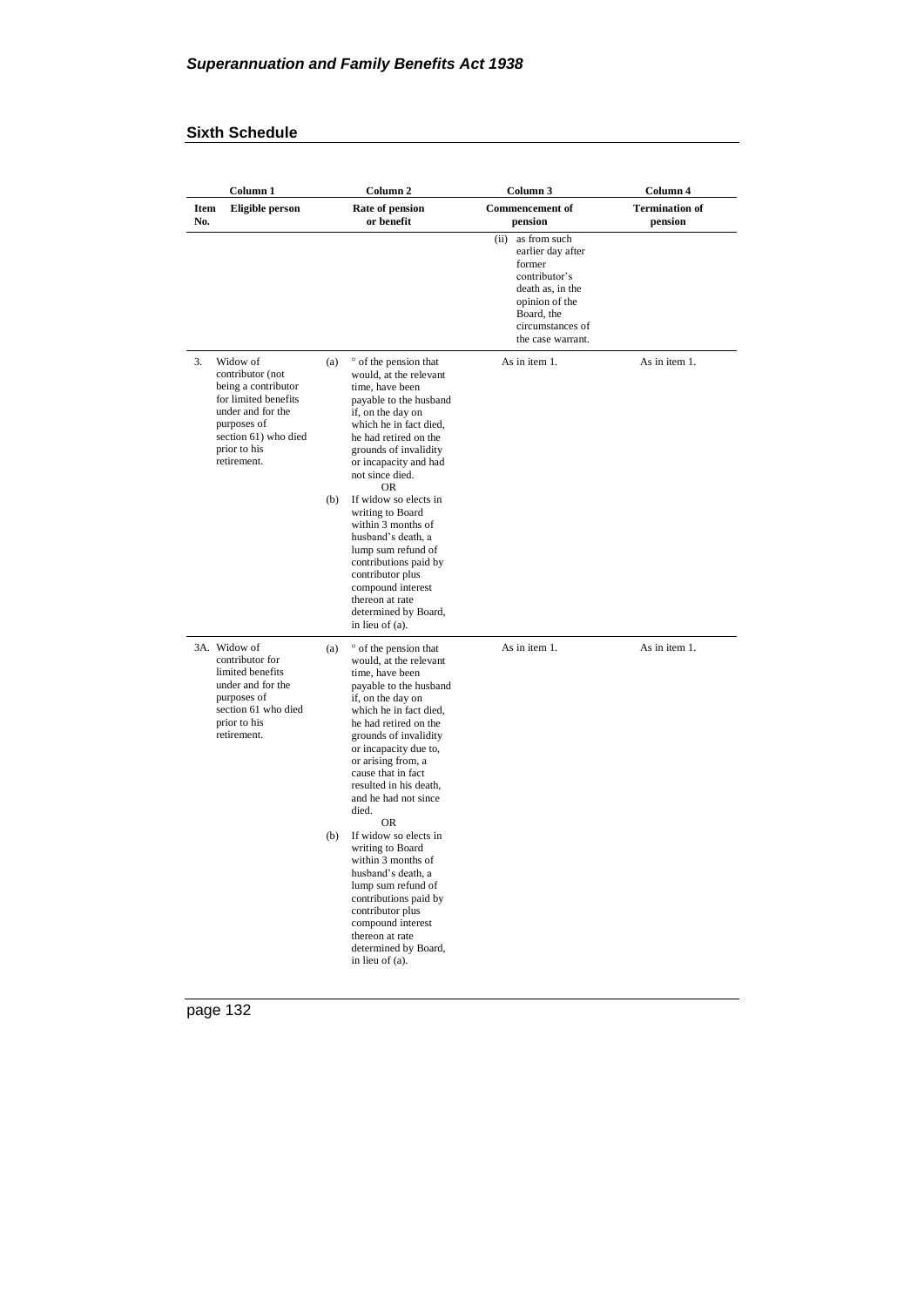|                    | Column <sub>1</sub>                                                                                                                                                                                                                                                                                                                                                      | Column <sub>2</sub>                                                                                                                                                                                                                                 | Column 3                                                                          |            | Column <sub>4</sub>                                                                                              |
|--------------------|--------------------------------------------------------------------------------------------------------------------------------------------------------------------------------------------------------------------------------------------------------------------------------------------------------------------------------------------------------------------------|-----------------------------------------------------------------------------------------------------------------------------------------------------------------------------------------------------------------------------------------------------|-----------------------------------------------------------------------------------|------------|------------------------------------------------------------------------------------------------------------------|
| <b>Item</b><br>No. | <b>Eligible person</b>                                                                                                                                                                                                                                                                                                                                                   | Rate of pension<br>or benefit                                                                                                                                                                                                                       | <b>Commencement of</b><br>pension                                                 |            | <b>Termination of</b><br>pension                                                                                 |
| 4.                 | Widower of female<br>contributor (not<br>being a contributor<br>for limited benefits<br>under and for the                                                                                                                                                                                                                                                                | As in item 1(disregarding<br>paragraph (b) in column 2 in<br>that item) or paragraph (a)<br>in column 2 in item 3, as the<br>case requires, subject to<br>references to the husband in<br>those provisions being read<br>as references to the wife. | As from day after death of<br>female contributor or former<br>female contributor. | (a)        | When, in Board's<br>opinion,<br>circumstances no<br>longer warrant its<br>continuance.                           |
|                    | purposes of<br>section 61) or former<br>female contributor.<br>who is not in receipt<br>of any other pension<br>under this Act and<br>satisfies Board that at<br>the date of wife's<br>death he was,<br>because of his<br>invalidity or for other<br>good reason - fully<br>or substantially<br>dependent upon her.                                                      |                                                                                                                                                                                                                                                     |                                                                                   | (b)        | On death of<br>widower.                                                                                          |
| 5.                 | Widower of former<br>female contributor<br>for limited benefits<br>under and for<br>purposes of<br>section 61 if the<br>widower is not in<br>receipt of any other<br>pension under this<br>Act and satisfies the<br>Board that at the date<br>of wife's death.<br>because of invalidity<br>or for other good<br>reason, fully or<br>substantially<br>dependent upon her. | As in paragraph (a) in<br>column 2 in item 3A,<br>subject to references to the<br>husband in that paragraph<br>being read as references to<br>the wife.                                                                                             | As from day after death of<br>female contributor or former<br>female contributor. | (a)<br>(b) | When in Board's<br>opinion,<br>circumstances no<br>longer warrant its<br>continuance.<br>On death of<br>widower. |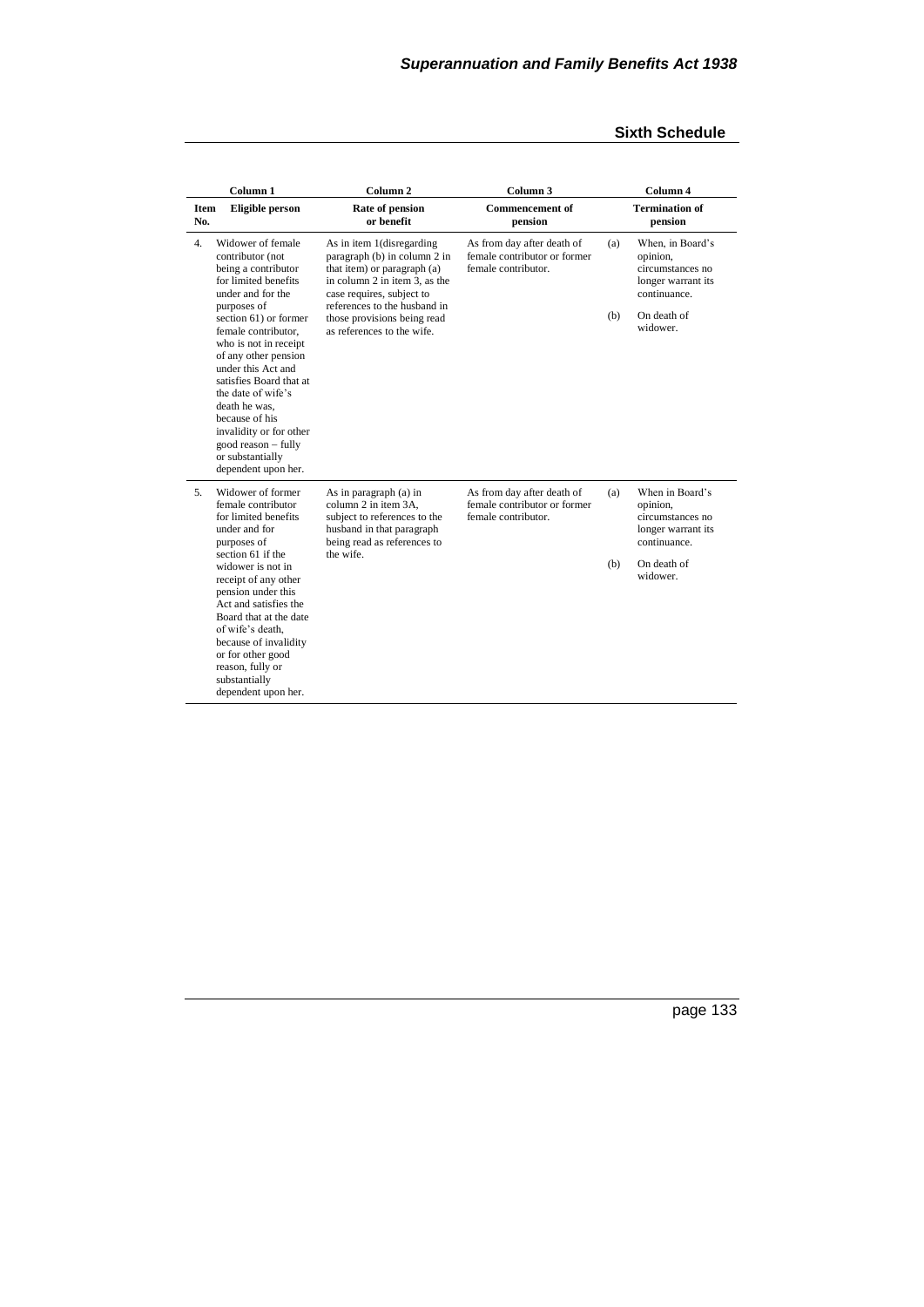## **Part II — Children's allowances**

*Eligibility and Rate of Benefit, etc.*

Item 1:

- (1) Subject to the following, upon the death of a contributor, or of a former contributor who was in receipt of pension under this Act, an allowance of \$25.00 per week is payable in respect of each of his or her children who was at that time wholly or substantially dependent upon the contributor or former contributor.
- (2) Allowance is payable under this item only during any period when the child
	- (a) is wholly or substantially dependent upon the surviving parent or other person having the care of the child; and
	- (b) is under the age of 16 years or is a student child under the age of 25 years.

#### Item 2:

- (1) Subject to the following, an allowance at the rate fixed by sub-item (2) is payable in respect of the child of a contributor, or of a former contributor who was in receipt of pension under this Act, where —
	- (a) the contributor or former contributor had died and was at the date of his or her death a widower or widow or divorced, in which case the allowance is payable as from the day after the death of the contributor or former contributor; or
	- (b) the contributor or former contributor had died and was survived by a widow or widower who has since died, in which case the allowance is payable from the day after the death of that widow or widower.
- (2) Subject to the following, the rate per week at which allowance is payable under this item at any time is the greater of the following rates —
	- (a) \$50.00; or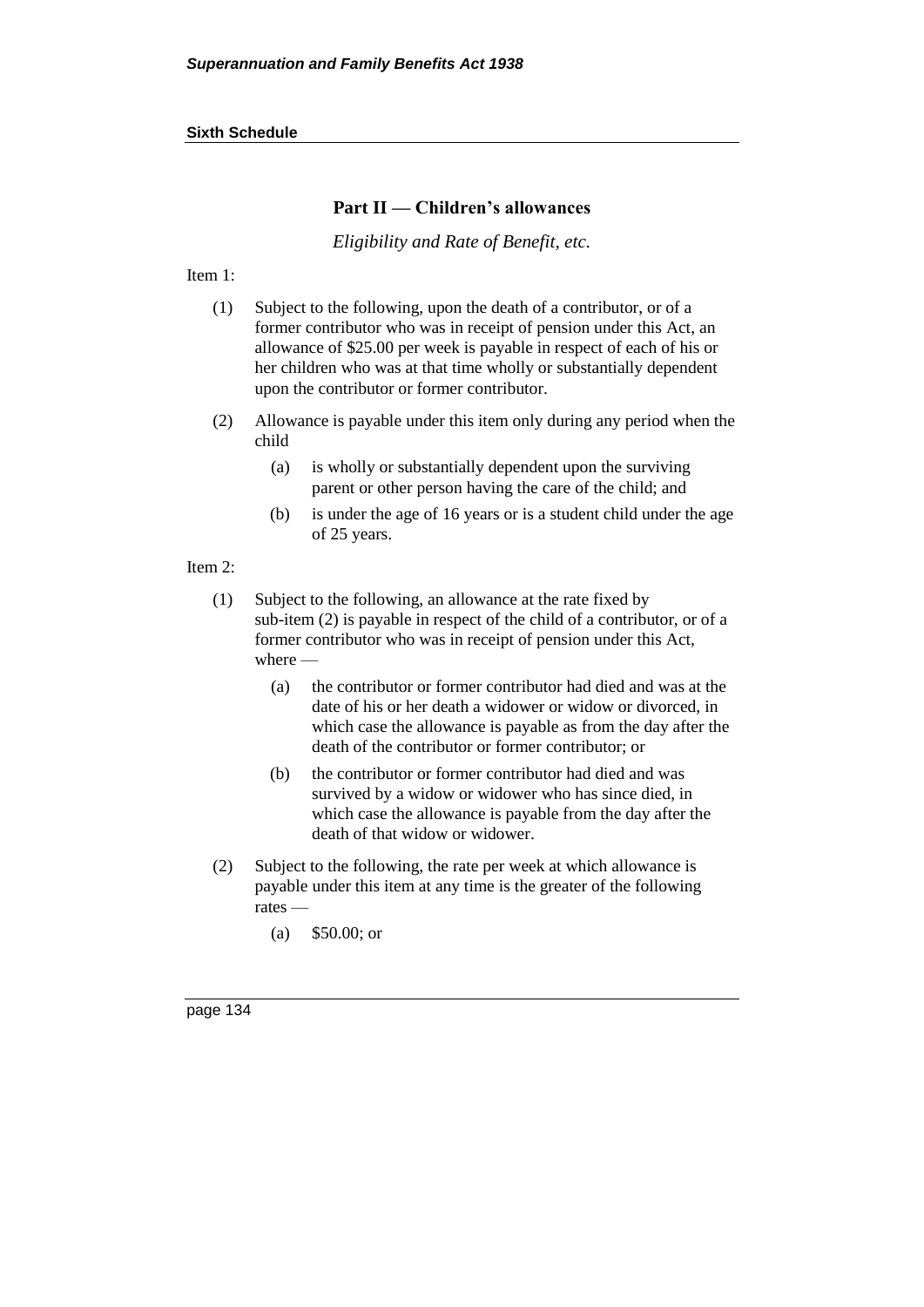(b) the amount calculated in accordance with the formula —

$$
A + \frac{R}{4}
$$

where —

A is \$14.00; and

- R is the rate of reversionary pension that would, at the relevant time, have been payable to the spouse of the contributor or former contributor if the spouse had not died and had been eligible to receive the reversionary pension.
- (3) Allowance is payable under this item only during any period when the child is under the age of 16 years or is a student child under the age of 25 years.
- (4) Allowance is not payable under this item in respect of a child who was not, at the date of the death of the contributor, wholly, or substantially dependent upon him or her.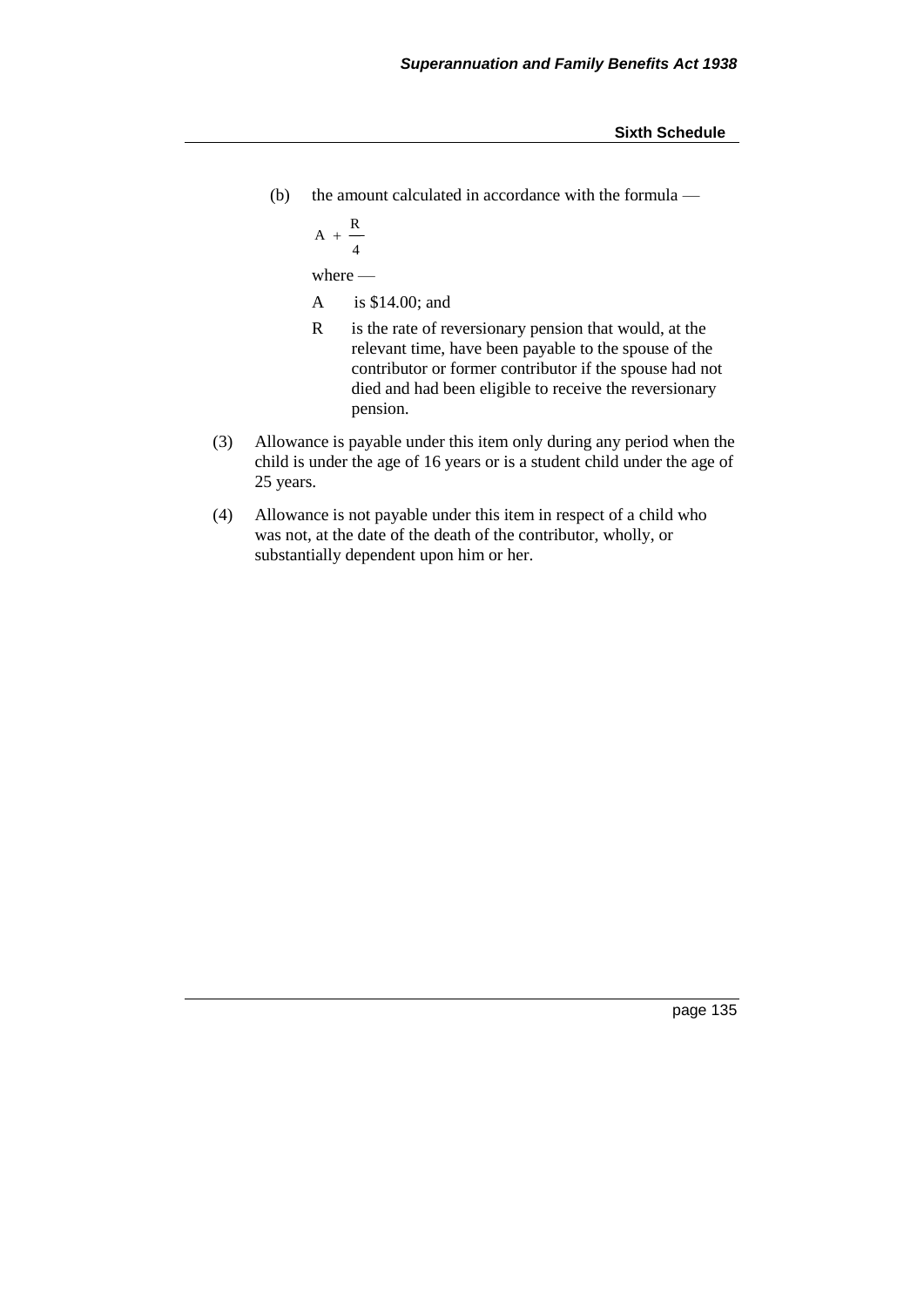#### **Part III — General provisions**

#### Item 1:

Where a person is entitled under the foregoing provisions of this Schedule to receive more than one pension or child's allowance, or both such a pension and allowance, only the greatest of them shall be paid to that person.

#### Item 1A:

The amounts prescribed in item  $1(1)$  and  $2(2)(a)$  of Part II and the amount represented by A in the formula set out in item  $2(2)(b)$  of that Part shall be adjusted on 1 October 1986 and thereafter on 1 April and 1 October in each year, with effect from and including the first fortnightly payment of allowance after the adjustment, by multiplying each of those amounts by the fraction

I

I<sub>B</sub>

where —

I is the Index referred to in section 46C for the quarter ending on the 30 June or 31 December last preceding the date of the adjustment;

and

 $I_B$  is the Index referred to in section 46C for the quarter ending on 31 December 1985,

except that an adjustment shall only be made if it would result in an increase over the amount applicable before the adjustment.

#### Item 2:

Any child's allowance payable under the provisions of Part II may be paid to the parent or other person or body having the care or support of the child, or directly to the child, as the Board may determine.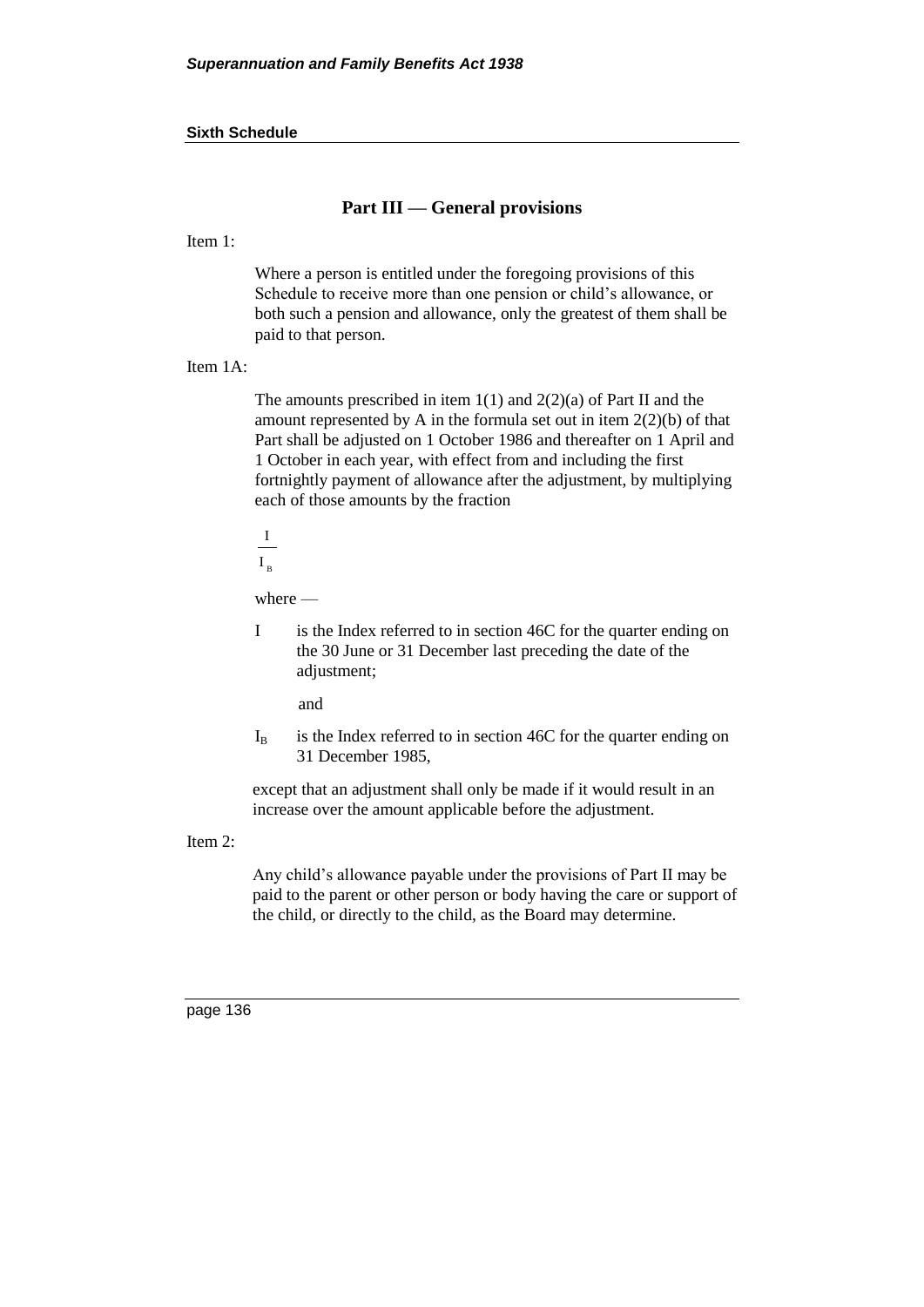## Item 3:

Subject to the following and to adjustment pursuant to section 44 if applicable, payment of each child's allowance shall be made up as follows —

- (a) in the case of an allowance payable under item 1 of Part  $II$  as to \$4.75 per week, from moneys standing to the credit of the Fund and as to the balance, from the Consolidated Fund; and
- (b) in the case of an allowance payable under item 2 of Part  $II$  as to \$10.75 per week, from moneys standing to the credit of the Fund and as to the balance, from the Consolidated Fund.

#### Item 4:

- (1) The State shall credit to the Fund the balance of the amount of any increase in the rate of a reversionary pension under Part I provided for by the application of section 46C to the notional pension on which the reversionary pension is based and any increase in the rate of an allowance provided for by item 1A or by the application of section 46C to the reversionary pension referred to in item 2(2)(b) of Part II, after first taking into account all amounts available for the purpose in the Indexation Account.
- (2) The State shall credit to the Fund the difference between the amount that would be payable from moneys standing to the credit of the Fund by way of reversionary pension and allowance if the amendments made by sections 4(1)(c) and 9(1)(a) of the *Superannuation and Family Benefits Amendment Act 1985* had not been enacted and the amount that is so payable.

*[Sixth Schedule inserted by No. 75 of 1973 s.26; amended by No. 134 of 1976 s.26; No. 76 of 1979 s.6; No. 78 of 1985 s.9; No. 6 of 1993 s.11; No. 8 of 1993 s.73; No. 49 of 1996 s.64.]*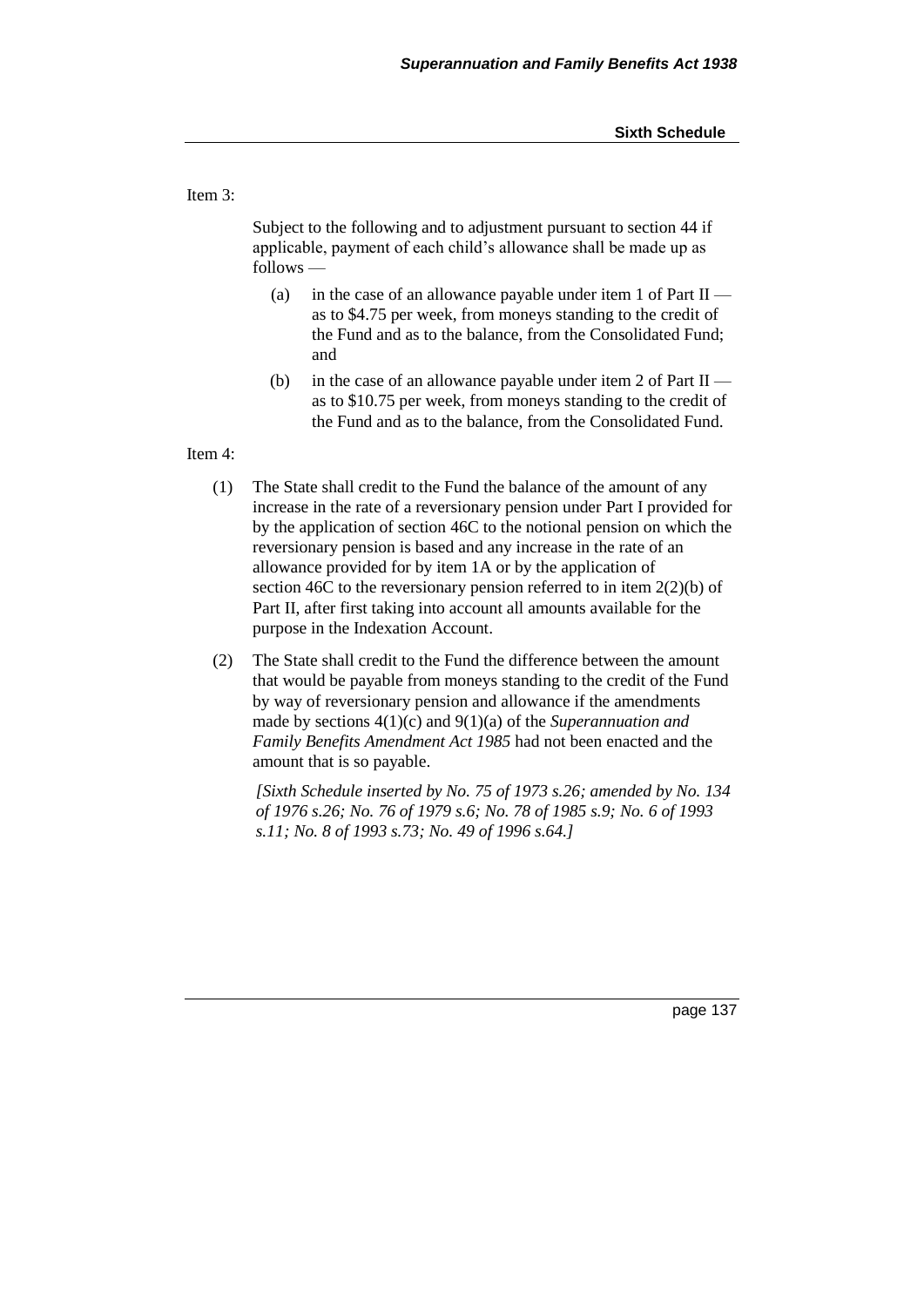## **Seventh Schedule**

# **Seventh Schedule**

(Section 90)

*Transitional provisions relating to the abolition of the Superannuation Board formerly constituted under this Act*

### **1. Terms used**

In this Schedule —

**"commencement"** means the commencement of the 1987 Act;

**"Superannuation Board"** means the Superannuation Board constituted by this Act as enacted before the commencement.

#### **2. Transfer of assets, liabilities and records**

On the commencement —

- (a) all rights, property and assets that were, immediately before the commencement, vested in, under the control of, or standing to the credit of the Superannuation Board are, by force of this clause, vested in the Board;
- (b) the Board becomes, by force of this clause, liable to pay, bear or discharge all the debts, liabilities and obligations of the Superannuation Board that existed immediately before the commencement; and
- (c) the Board shall take delivery of all registers, papers, documents, minutes, receipts, books of account and other records (however compiled, recorded or stored) relating to the operations of the Superannuation Board.

## **3. Agreements, instruments and proceedings**

- (1) Any agreement or instrument subsisting immediately before the commencement to which the Superannuation Board was a party, has effect after the commencement as if —
	- (a) the Board were substituted for the Superannuation Board as a party to the agreement or instrument; and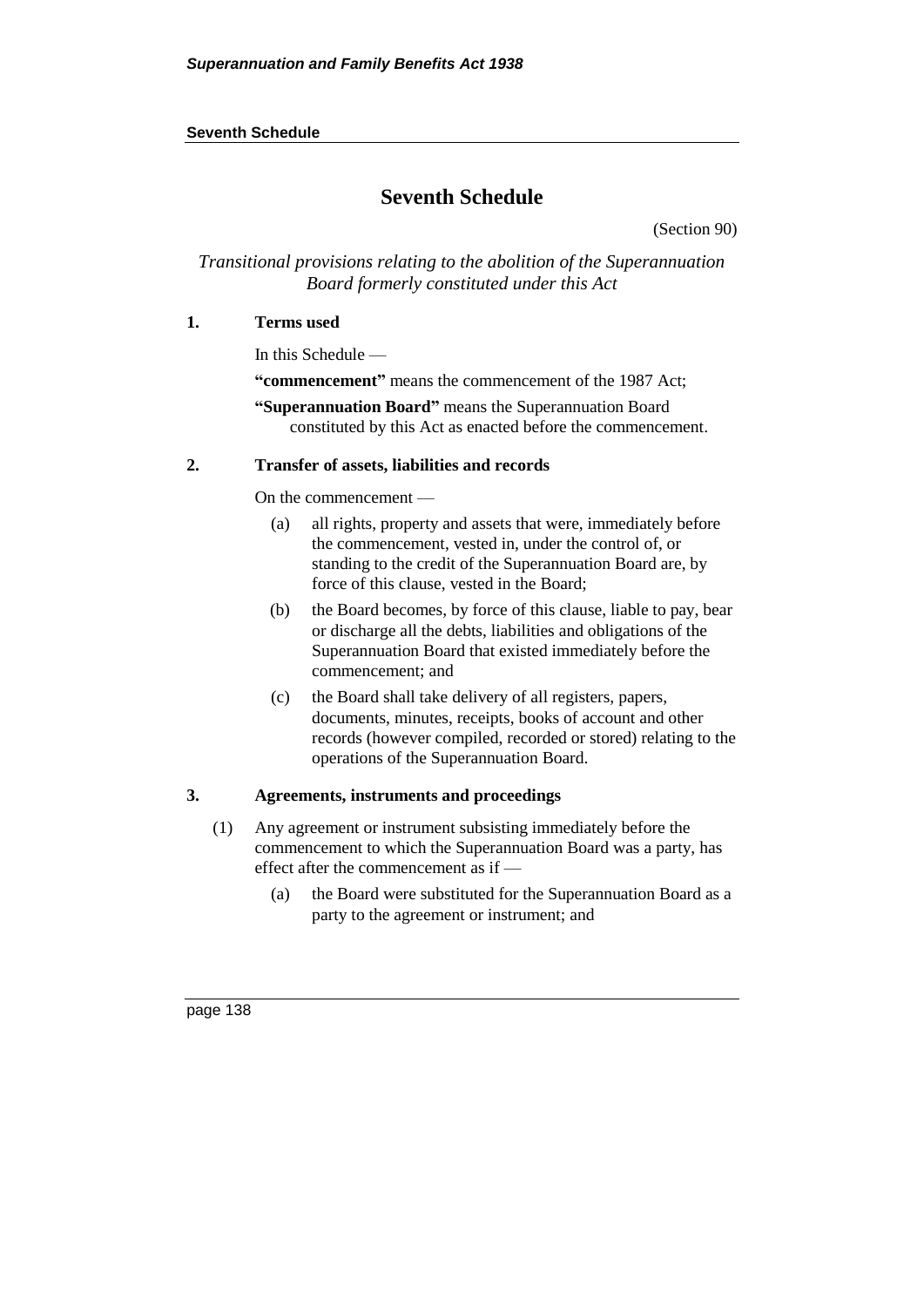- (b) any reference in the agreement or instrument to the Superannuation Board were (unless the context otherwise requires) a reference to the Board.
- (2) Where anything has been lawfully commenced by or under the authority of the Superannuation Board before the commencement that thing may be carried on and completed by or under the authority of the Board.
- (3) Without limiting the generality of subclause (2), any proceedings pending immediately before the commencement day to which the Superannuation Board was a party may be continued on or after that day with the Board, by force of this subclause, substituted as a party thereto in lieu of the Superannuation Board.

#### **4. Final reports on the operations of the Superannuation Board**

- (1) If sections 66, 67 and 68 of the *Financial Administration and Audit Act 1985* have not been complied with before the commencement in relation to the Superannuation Board in respect of the year ending on 30 June 1987, the Board shall cause those sections to be complied with in respect of that year as soon as practicable after the commencement.
- (2) If the commencement is after 1 July 1987 the Board shall cause sections 66, 67 and 68 of the *Financial Administration and Audit Act 1985* to be complied with in relation to the Superannuation Board in respect of the period between 1 July 1987 and the commencement as soon as practicable after the commencement.
- (3) A report prepared under subclause (2) shall be deemed to be an annual report for the purposes of section 69 of the *Financial Administration and Audit Act 1985*.

#### **5. Consents to investments**

A consent given by the Treasurer under section 25(2) as enacted before the commencement shall continue to have effect after the commencement under and subject to section 13 of the 1987 Act as if it were an approval given under that section.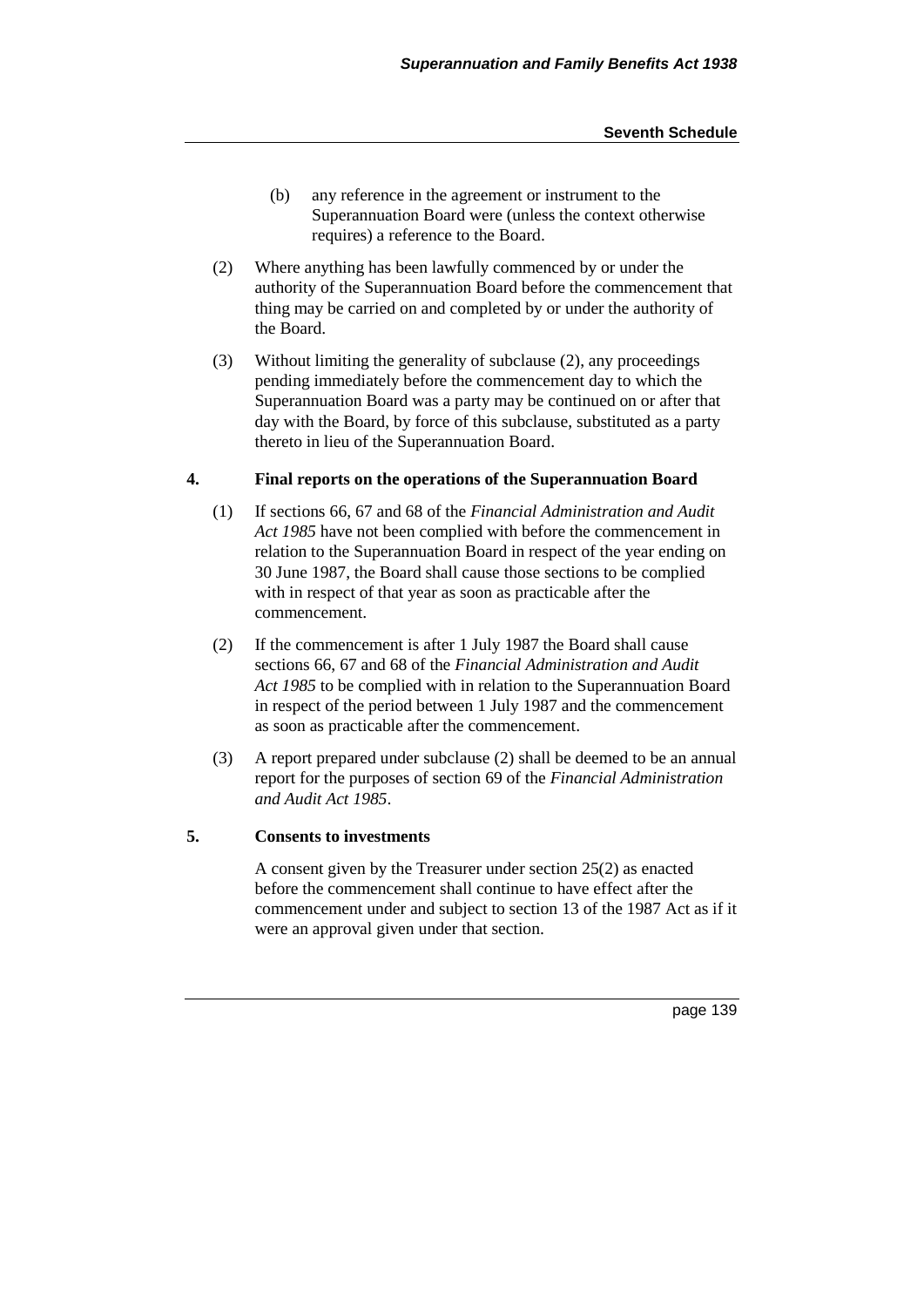#### **Seventh Schedule**

## **6. Staff**

A person who is a member of the staff of the Superannuation Board immediately before the commencement shall, after the commencement, be deemed to have been appointed in accordance with section 8 of the 1987 Act.

## **7. References to the Superannuation Board in laws**

- (1) Subject to subclause (2) references to the Superannuation Board in an enactment as enacted immediately before the commencement shall, unless because of the context it would be inappropriate so to do, be read and construed as references to the Board.
- (2) Subclause (1) does not apply to a reference that is amended by this Act or the *Acts Amendment (Superannuation) Act 1987*.

*[Seventh Schedule inserted by No. 17 of 1987 s.21.]*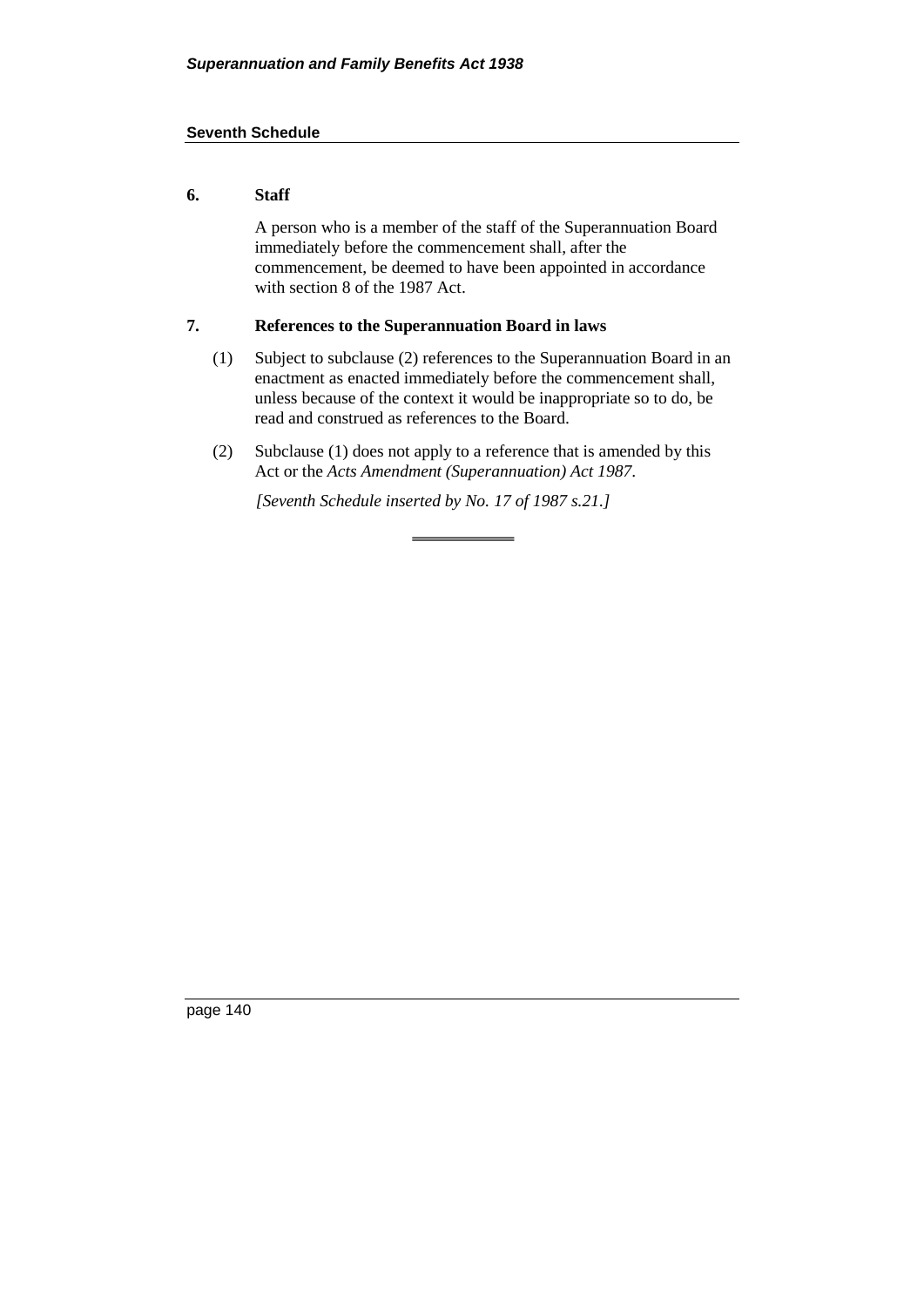# **Notes**

<sup>1</sup> This reprint is a compilation as at 20 July 1999 of the *Superannuation and Family Benefits Act 1938* and includes all amendments effected by the other Acts referred to in Part I, and the Proclamations referred to in Part II, of the following Table.

**Table of Acts and Proclamation**

| <b>Short Title</b>                                                        | <b>Number</b><br>and Year | Assent              | Commencement                                                                                                                                                                                                                                                                                                         | <b>Miscellaneous</b>                    |
|---------------------------------------------------------------------------|---------------------------|---------------------|----------------------------------------------------------------------------------------------------------------------------------------------------------------------------------------------------------------------------------------------------------------------------------------------------------------------|-----------------------------------------|
| Superannuation<br>and Family Benefits<br>Act 1938                         | 34 of 1938                | 31 January<br>1939  | 1 March 1939<br>(except where<br>otherwise provided)<br>(see section 2)<br>and Gazette<br>24 February<br>1939 p.319)                                                                                                                                                                                                 |                                         |
| Superannuation<br>and Family Benefits<br><b>Act Amendment</b><br>Act 1939 | 43 of 1939                | 20 December<br>1939 | 1 March 1939<br>(see section 2)                                                                                                                                                                                                                                                                                      |                                         |
| Superannuation<br>and Family Benefits<br><b>Act Amendment</b><br>Act 1945 | 55 of 1945                | 30 January<br>1946  | Section $2(1)(b)$ ,<br>$8(1), 13(1)$ :<br>deemed operative<br>20 December 1939<br>(see subsection $(2)$ )<br>of each of those<br>sections);<br>sections $3(1)$ ,<br>9(1), 10(1), 11(1),<br>$14(1), 16(1)$ :<br>1 March 1946 (see<br>section 1 and Gazette<br>22 February 1946<br>p.179); balance:<br>30 January 1946 | Section 20:<br>validation <sup>9</sup>  |
| Superannuation<br>and Family Benefits<br><b>Act Amendment</b><br>Act 1947 | 65 of 1947                | 10 January<br>1948  | 31 January 1948<br>(see section 2)<br>and Gazette<br>30 January 1948<br>p.207)                                                                                                                                                                                                                                       | Section 25:<br>validation <sup>10</sup> |

**Part I — Acts**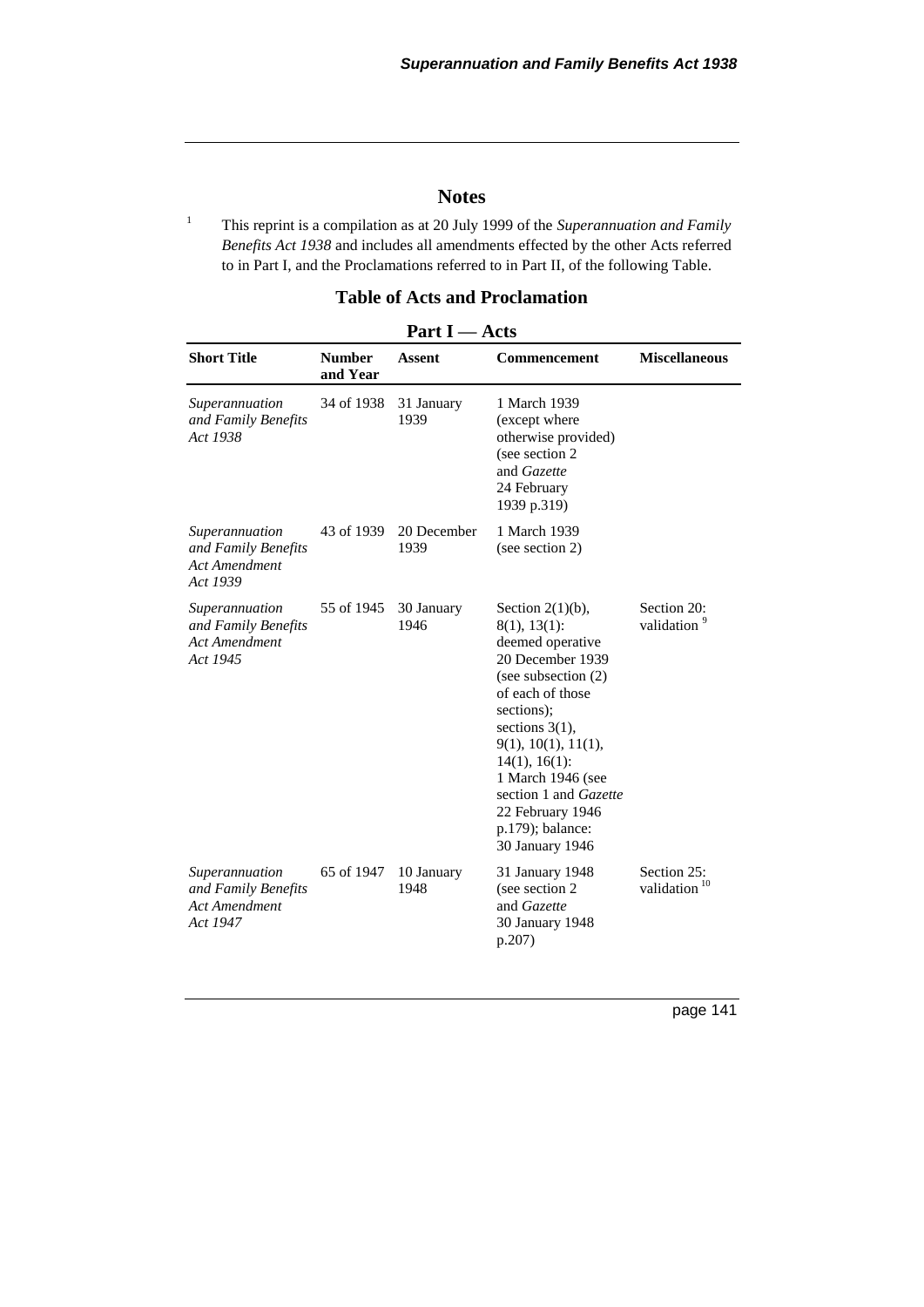| <b>Short Title</b>                                                                  | <b>Number</b><br>and Year | Assent              | <b>Commencement</b>                                                                        | <b>Miscellaneous</b> |
|-------------------------------------------------------------------------------------|---------------------------|---------------------|--------------------------------------------------------------------------------------------|----------------------|
| Superannuation<br>and Family Benefits<br><b>Act Amendment</b><br>Act 1950           | 39 of 1950                | 18 December<br>1950 | 13 January 1951<br>(see section 2)<br>and <i>Gazette</i><br>12 January 1951<br>p.41)       |                      |
| Acts Amendment<br>(Superannuation<br>and Pensions)<br>Act 1951,<br>section 2        | 25 of 1951                | 12 December<br>1951 | 12 December 1951                                                                           |                      |
| Superannuation<br>and Family Benefits<br><b>Act Amendment</b><br>Act 1955           | 36 of 1955                | 28 November<br>1955 | 9 December 1955<br>(see section $1(1)$ and<br><i>Gazette</i><br>9 December 1955<br>p.2961) |                      |
| Acts Amendment<br>(Superannuation<br>and Pensions)<br>Act 1957,<br>section 2        | 55 of 1957                | 6 December<br>1957  | 1 January 1958<br>(see section $1(2)$ )                                                    |                      |
| <b>Acts Amendment</b><br>(Superannuation<br>and Pensions)<br>Act 1958,<br>section 2 | 19 of 1958                | 22 October<br>1958  | 22 October 1958                                                                            |                      |
| Acts Amendment<br>(Superannuation<br>and Pensions)<br>Act 1960,<br>section 3        | 61 of 1960                | 2 December<br>1960  | 1 January 1961<br>(see section 2)                                                          |                      |
| Superannuation<br>and Family Benefits<br><b>Act Amendment</b><br>Act 1961           | 50 of 1961                | 23 November<br>1961 | 23 November 1961                                                                           |                      |
| Superannuation<br>and Family Benefits<br><b>Act Amendment</b><br>Act 1962           | 19 of 1962                |                     | 1 October 1962 1 October 1962                                                              |                      |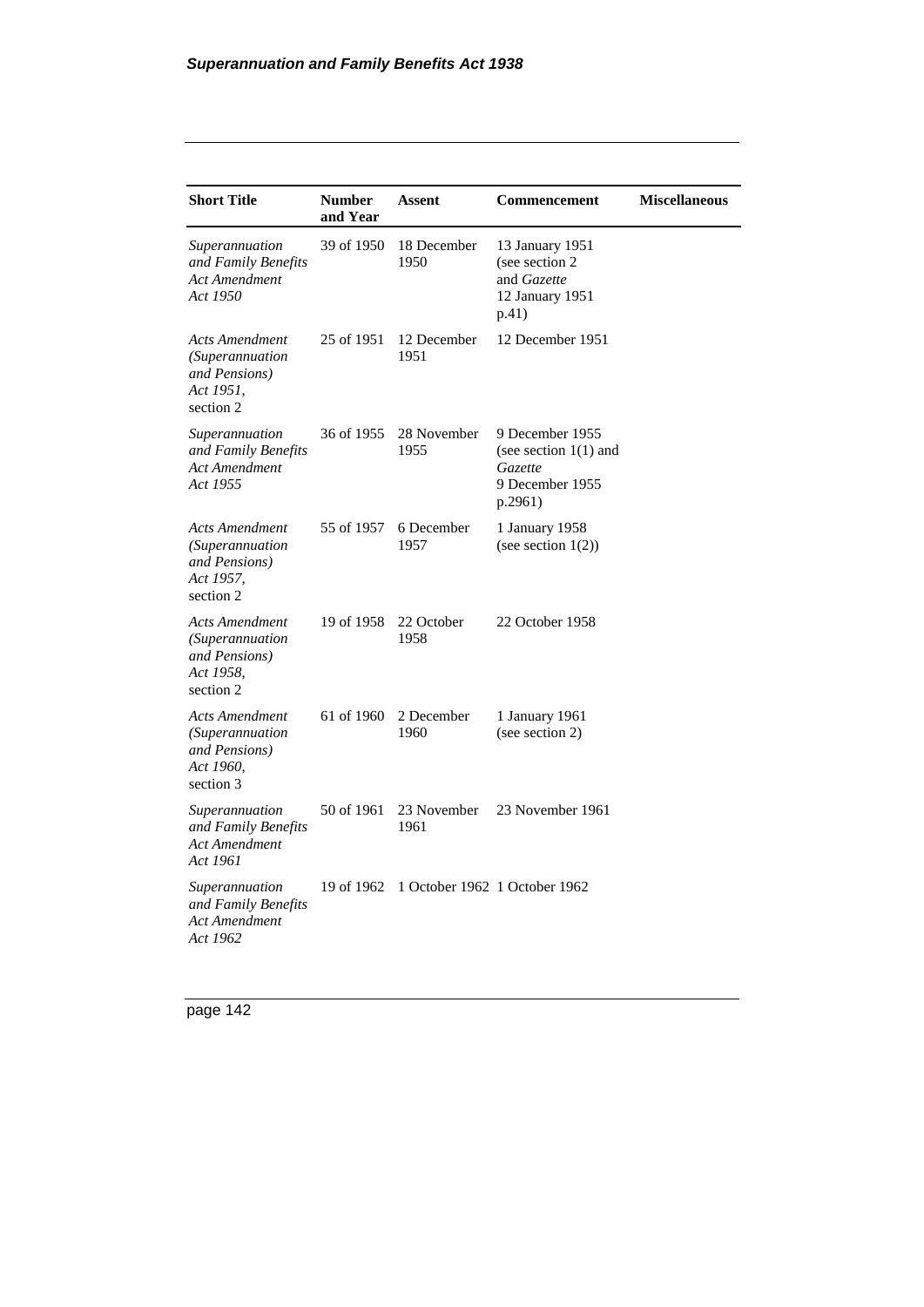| <b>Short Title</b>                                                                 | <b>Number</b><br>and Year | <b>Assent</b>                   | Commencement                                                                            | <b>Miscellaneous</b>             |
|------------------------------------------------------------------------------------|---------------------------|---------------------------------|-----------------------------------------------------------------------------------------|----------------------------------|
| Acts Amendment<br><i>(Superannuation</i> )<br>and Pensions)<br>Act 1962,<br>Part 1 | 65 of 1962                | 30 November<br>1962             | 29 December 1962<br>(see section 2)                                                     |                                  |
| Superannuation<br>and Family Benefits<br>Act Amendment<br>Act 1963                 | 43 of 1963                | 3 December<br>1963              | 3 December 1963                                                                         |                                  |
| Superannuation<br>and Family Benefits<br>Act Amendment<br>Act 1964                 | 21 of 1964                | 15 October<br>1964              | 15 October 1964                                                                         |                                  |
| Superannuation<br>and Family Benefits<br>Act Amendment<br>Act (No. 2) 1964         |                           | 101 of 1964 23 December<br>1964 | 23 December 1964                                                                        | Section $6(2)$ :<br>transitional |
| Superannuation<br>and Family Benefits<br><b>Act Amendment</b><br>Act 1965          |                           | 106 of 1965 17 December<br>1965 | 14 February 1966<br>(see section 2)                                                     |                                  |
| Acts Amendment<br>(Superannuation<br>and Pensions)<br>Act 1967,<br>Part 1          | 78 of 1967                | 11 December<br>1967             | 29 December 1967<br>(see section 2)<br>and <i>Gazette</i><br>29 December 1967<br>p.3607 |                                  |
| Superannuation<br>and Family Benefits<br>Act Amendment<br>Act 1968                 | 13 of 1968                |                                 | 8 October 1968 8 October 1968                                                           |                                  |
| <b>Acts Amendment</b><br>(Superannuation)<br>Act 1969,<br>Part 1                   | 27 of 1969                | 16 May 1969                     | Section 8:<br>28 December 1967<br>(see section $2(2)$ );<br>balance:<br>16 May 1969     |                                  |
| Superannuation<br>and Family Benefits<br>Act Amendment<br>Act 1970                 | 22 of 1970                | 8 May 1970                      | 1 January 1970<br>(see section 2)                                                       |                                  |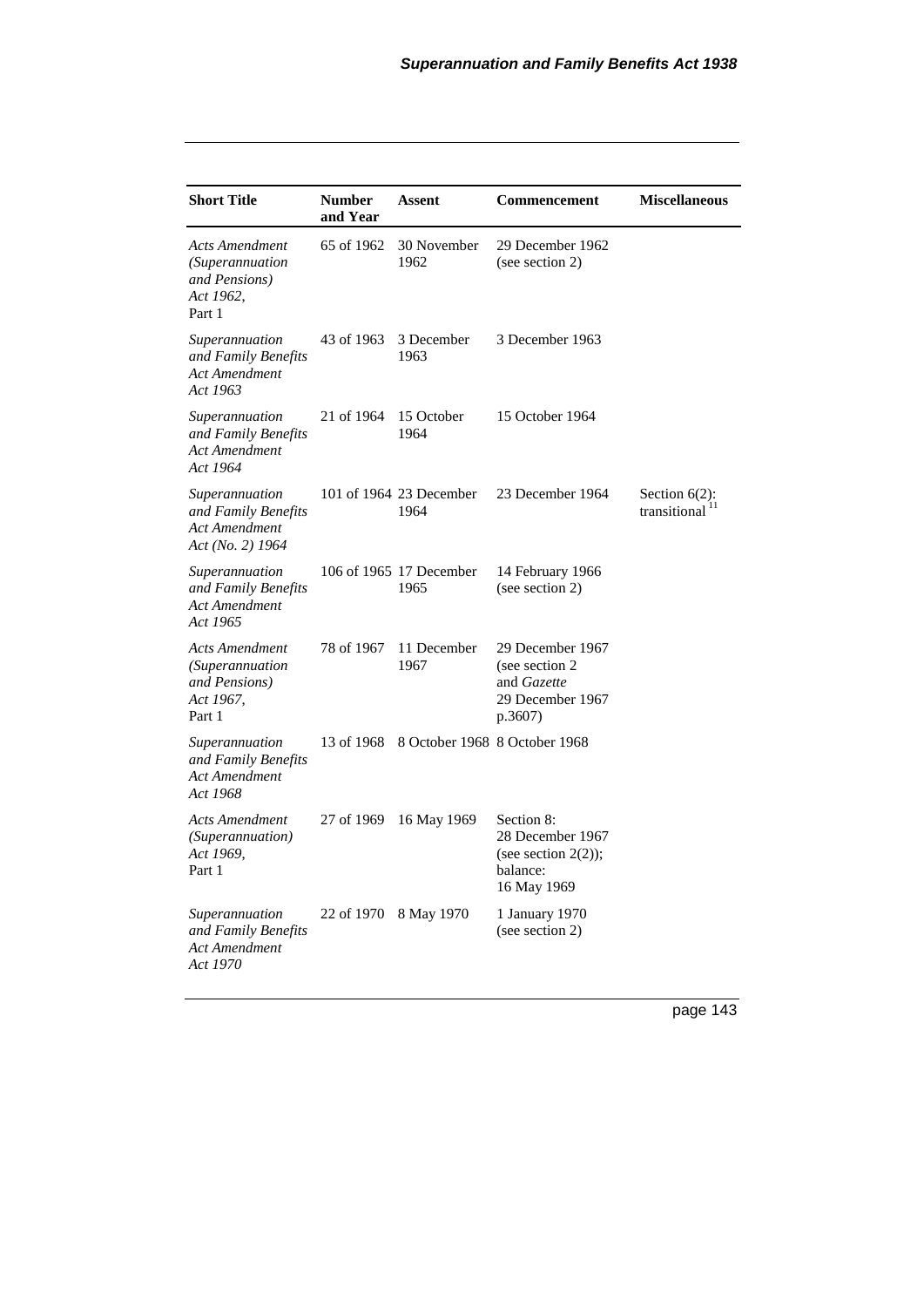| <b>Short Title</b>                                                                  | <b>Number</b><br>and Year | Assent                         | Commencement                                                                                                                                                                                                                          | <b>Miscellaneous</b> |
|-------------------------------------------------------------------------------------|---------------------------|--------------------------------|---------------------------------------------------------------------------------------------------------------------------------------------------------------------------------------------------------------------------------------|----------------------|
| Acts Amendment<br>(Superannuation<br>and Pensions)<br>Act 1970,<br>Part 1           |                           | 108 of 1970 8 December<br>1970 | 1 January 1971<br>(see section $2(1)$ )                                                                                                                                                                                               |                      |
| Superannuation<br>and Family Benefits<br>Act Amendment<br>Act 1973                  | 16 of 1973                | 30 May 1973                    | 1 July 1973<br>(see section 2)                                                                                                                                                                                                        |                      |
| Superannuation<br>and Family Benefits<br><b>Act Amendment Act</b><br>$(No. 2)$ 1973 | 75 of 1973                | 17 December<br>1973            | Sections 7, 11:<br>1 January 1974<br>(see section $2(2)$ );<br>sections 3, 10, 12,<br>13, 14(a), 17, 18,<br>19, 20, 23, 24, 26:<br>11 January 1974<br>(see section $2(3)$ );<br>balance:<br>17 December 1973<br>(see section $2(1)$ ) |                      |
| Superannuation<br>and Family Benefits<br>Act Amendment<br>Act 1974                  | 47 of 1974                | 26 November<br>1974            | Act, except section 5:<br>18 April 1975<br>(see section 2 and<br>Gazette 18 April 1975<br>$p.1145$ ;<br>section 5:<br>23 May 1975<br>(see section 2 and<br><i>Gazette</i><br>23 May 1975<br>p.1393)                                   |                      |
| Superannuation<br>and Family Benefits<br>Act Amendment<br>Act 1975                  | 4 of 1975                 | 9 May 1975                     | 9 May 1975                                                                                                                                                                                                                            |                      |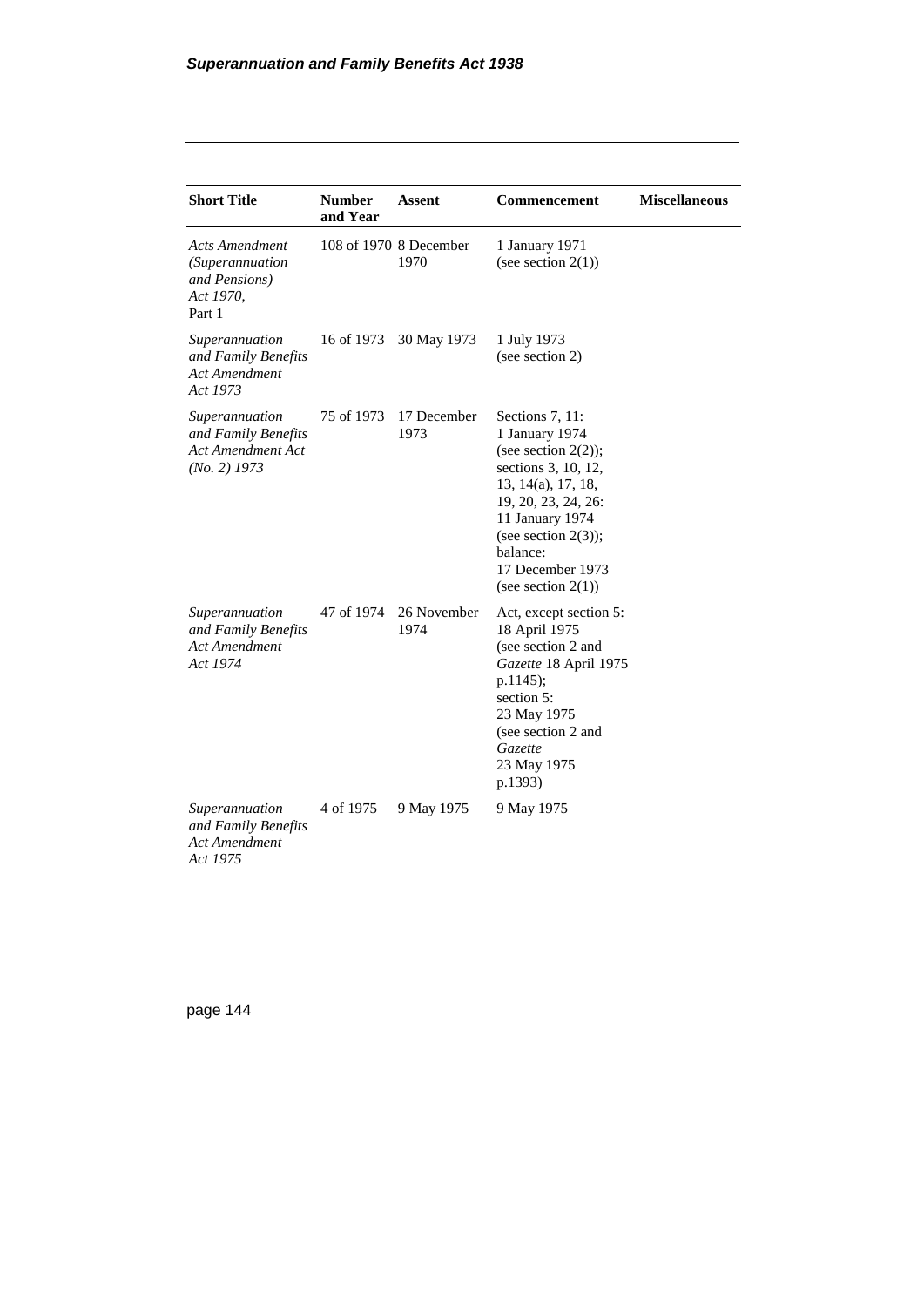| <b>Short Title</b>                                                                  | <b>Number</b><br>and Year | <b>Assent</b>                  | <b>Commencement</b>                                                                                                                                                                                        | <b>Miscellaneous</b>                                                                                              |
|-------------------------------------------------------------------------------------|---------------------------|--------------------------------|------------------------------------------------------------------------------------------------------------------------------------------------------------------------------------------------------------|-------------------------------------------------------------------------------------------------------------------|
| Superannuation<br>and Family Benefits<br><b>Act Amendment</b><br>Act 1976           |                           | 134 of 1976 9 December<br>1976 | Sections 6, 8, 9, 18,<br>20, 21, 22, 23, 24,<br>25, and $26(c)(i)$ ,<br>$(d)$ , $(e)(i)$ , and $(f)$ :<br>3 June 1977<br>(see section 2 and<br>Gazette 3 June 1977<br>p.1633); balance:<br>9 December 1976 | Section $15(2)$ :<br>transitional                                                                                 |
| Superannuation<br>and Family Benefits<br>Act Amendment<br>Act 1979                  | 76 of 1979                | 6 December<br>1979             | 6 December 1979                                                                                                                                                                                            | Section $6(2)$ :<br>further<br>commencement<br>provision <sup>14</sup>                                            |
| Superannuation<br>and Family Benefits<br>Amendment<br>Act 1981                      | 9 of 1981                 | 22 May 1981                    | Deemed operative<br>13 April 1981<br>(see section 2)                                                                                                                                                       | Section 5:<br>validation <sup>15</sup>                                                                            |
| Superannuation<br>and Family Benefits<br>Amendment<br>Act 1982                      | 23 of 1982                | 27 May 1982                    | 27 May 1982                                                                                                                                                                                                |                                                                                                                   |
| Superannuation<br>and Family Benefits<br>Amendment<br>Act 1984                      |                           | 30 of 1984 8 June 1984         | 1 July 1984<br>(see section 2)                                                                                                                                                                             |                                                                                                                   |
| Superannuation<br>and Family Benefits<br>Amendment<br>Act 1985                      | 78 of 1985                | 20 November<br>1985            | 20 November 1985<br>(see section 2)                                                                                                                                                                        | Section $9(2)$ :<br>further<br>commencement<br>provision $17$ ;<br>Section $4(2)$ :<br>transitional <sup>16</sup> |
| Acts Amendment<br>(Financial<br>Administration and<br>Audit) Act 1985,<br>section 3 | 98 of 1985                | 4 December<br>1985             | 1 July 1986<br>(see section 2)                                                                                                                                                                             |                                                                                                                   |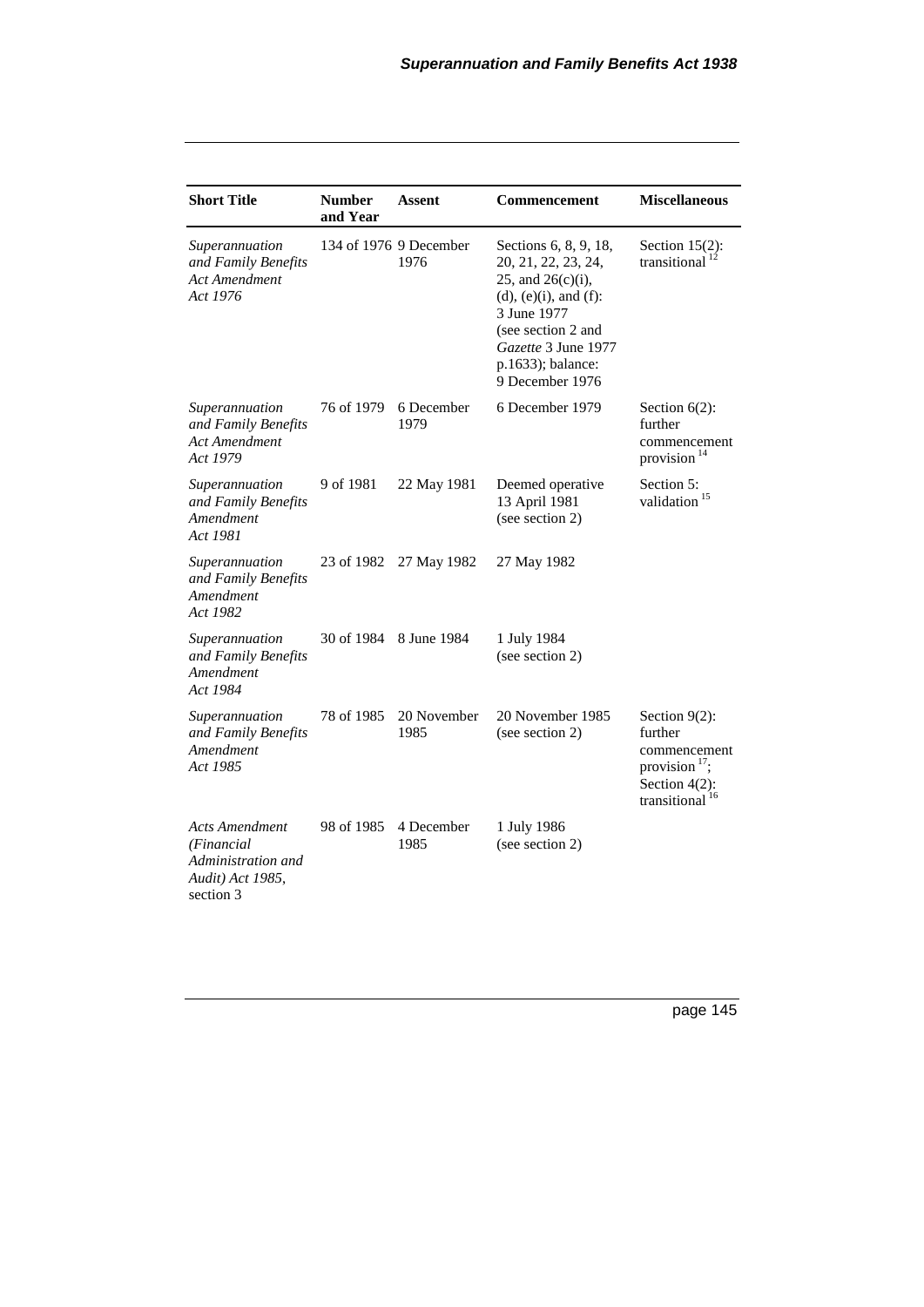| <b>Short Title</b>                                                                 | <b>Number</b><br>and Year | Assent               | Commencement                                                                                                                              | <b>Miscellaneous</b>                  |
|------------------------------------------------------------------------------------|---------------------------|----------------------|-------------------------------------------------------------------------------------------------------------------------------------------|---------------------------------------|
| Superannuation<br>and Family Benefits<br>Amendment<br>Act 1986                     | 57 of 1986                | 26 November<br>1986  | 26 November 1986<br>(see section 2)                                                                                                       |                                       |
| Superannuation<br>and Family Benefits<br>Amendment<br>Act 1987                     | 17 of 1987                | 25 June 1987         | 1 July 1987<br>(see section 2)                                                                                                            |                                       |
| Guardianship and<br>Administration<br>Act 1990,<br>section 123                     | 24 of 1990                | 7 September<br>1990  | 20 October 1992<br>(see section 2)<br>and <i>Gazette</i><br>2 October 1992<br>p.4811)                                                     |                                       |
| Financial<br>Administration<br>Legislation<br>Amendment<br>Act 1993,<br>section 11 | 6 of 1993                 |                      | 27 August 1993 Deemed operative<br>1 July 1993<br>(see section $2(1)$ )                                                                   |                                       |
| Superannuation<br>Legislation<br>Amendment<br>Act 1993                             | 8 of 1993                 | 28 September<br>1993 | Sections $50(c)$ , 52,<br>59, 60(b) and 63:<br>deemed operative<br>1 July 1992<br>(see section $2(2)$ );<br>balance:<br>28 September 1993 | Part 4:<br>transitional <sup>18</sup> |
| R & I Bank<br>Amendment<br>Act 1994,<br>section 13                                 | 6 of 1994                 | 11 April 1994        | Section 13 proclaimed<br>26 April 1994<br>(see section $2(2)$<br>and Gazette<br>26 April 1994<br>p.1743)                                  |                                       |
| Acts Amendment<br>(Public Sector<br>Management)<br>Act 1994,<br>section 16         | 32 of 1994                | 29 June 1994         | 1 October 1994<br>(see section 2)<br>and <i>Gazette</i><br>30 September 1994<br>p.4948)                                                   |                                       |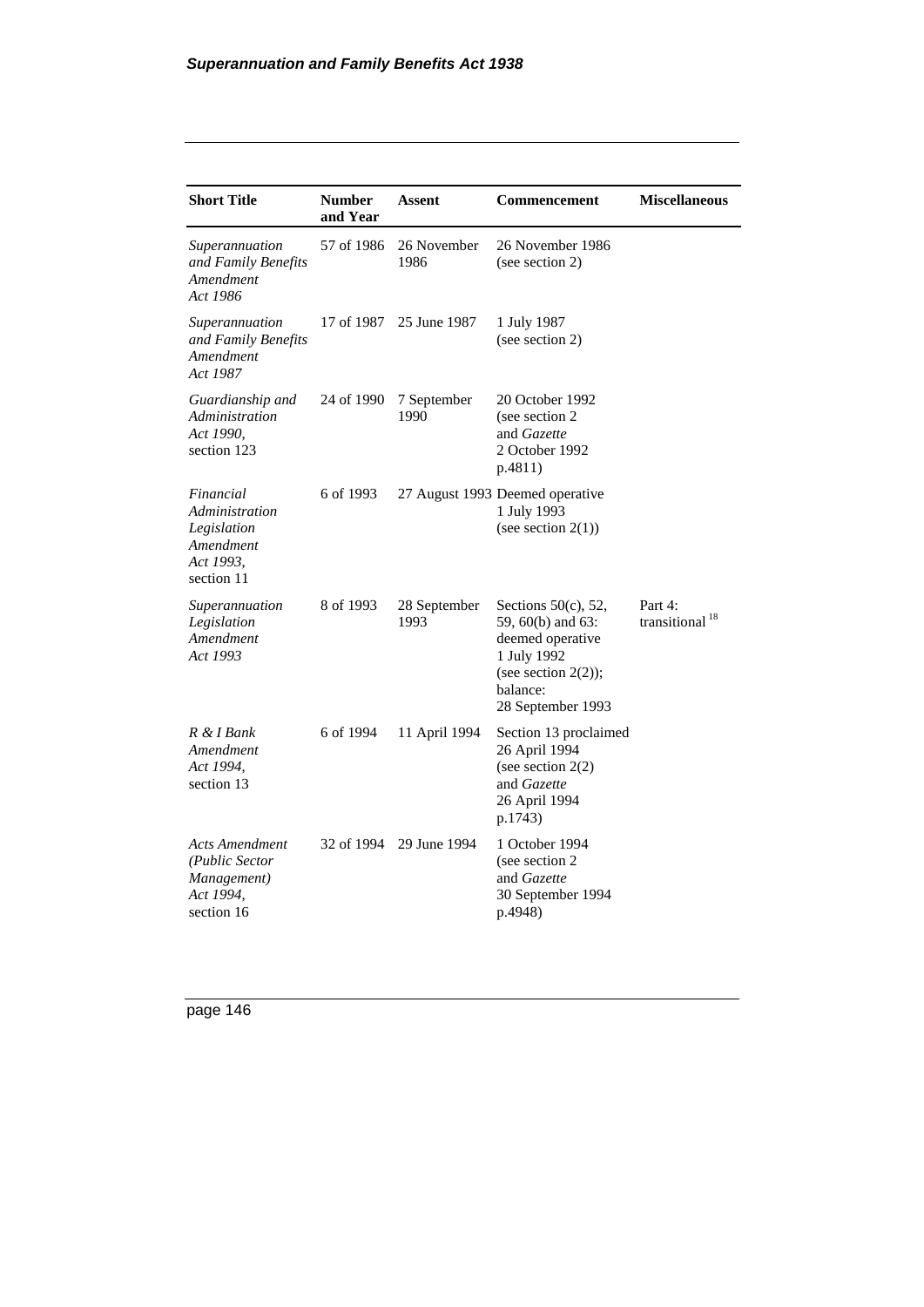| <b>Short Title</b>                                                                                      | <b>Number</b><br>and Year | Assent              | <b>Commencement</b>                                                                        | <b>Miscellaneous</b>                                  |
|---------------------------------------------------------------------------------------------------------|---------------------------|---------------------|--------------------------------------------------------------------------------------------|-------------------------------------------------------|
| <b>Statutes (Repeals</b><br>and Minor<br>Amendments)<br>Act 1994,<br>section 4                          | 73 of 1994                | 9 December<br>1994  | 9 December 1994<br>(see section 2)                                                         |                                                       |
| Energy<br>Corporations<br>(Transitional and<br>Consequential<br>Provisions)<br>Act 1994,<br>section 109 | 89 of 1994                | 15 December<br>1994 | 1 January 1995<br>(see section $2(2)$<br>and <i>Gazette</i><br>23 December 1994<br>p.7069) |                                                       |
| Hospitals<br>Amendment<br>Act 1994.<br>section 18                                                       | 103 of 1994 11 January    | 1995                | 3 February 1995<br>(see section 2)<br>and Gazette<br>3 February 1995<br>p.333)             |                                                       |
| <b>Bank of Western</b><br>Australia Act 1995,<br>section 44                                             | 14 of 1995                | 4 July 1995         | 1 December 1995<br>(see section $2(3)$<br>and Gazette<br>29 November 1995<br>p.5529)       | Schedule 2,<br>Part B, clause 2:<br>transitional $19$ |
| Government<br>Employees<br>Superannuation<br>Amendment<br>Act (No.2) 1995,<br>section 25                | 60 of 1995                | 21 December<br>1995 | 30 December 1995<br>(see section 2)<br>and Gazette<br>29 December 1995<br>p.6287)          |                                                       |
| Government<br><b>Employees</b><br>Superannuation<br>Legislation<br>Amendment<br>Act 1995,<br>section 5  | 62 of 1995                |                     | 9 January 1996 9 January 1996<br>(see section 2)                                           |                                                       |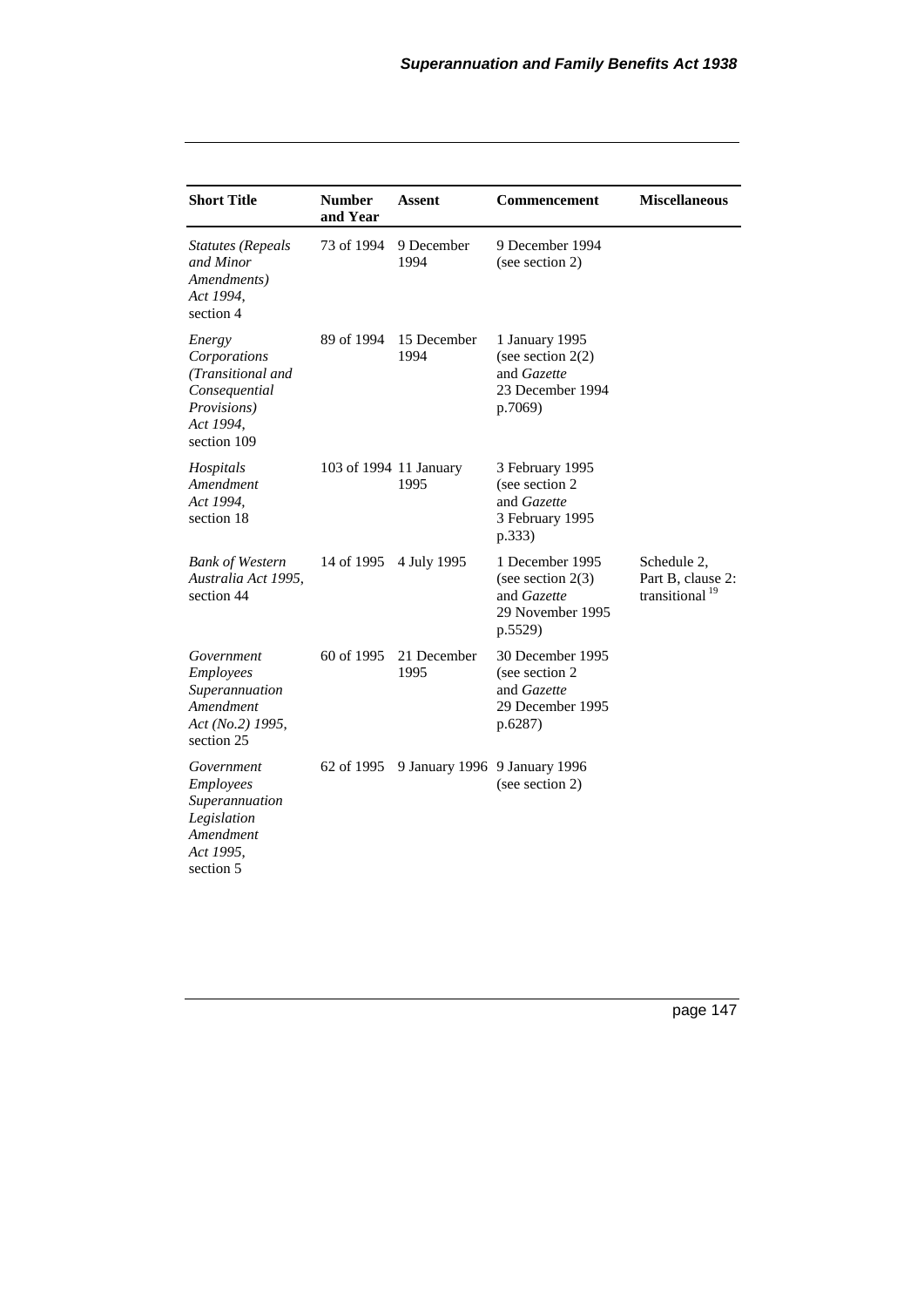| <b>Short Title</b>                                                                                                    | <b>Number</b><br>and Year | <b>Assent</b>       | <b>Commencement</b>                                                             | <b>Miscellaneous</b> |
|-----------------------------------------------------------------------------------------------------------------------|---------------------------|---------------------|---------------------------------------------------------------------------------|----------------------|
| <b>Water Agencies</b><br>Restructure<br>(Transitional and<br>Consequential<br>Provisions)<br>Act 1995,<br>section 188 | 73 of 1995                | 27 December<br>1995 | 1 January 1996<br>(see section 2)<br>and Gazette<br>29 December 1995<br>p.6291) |                      |
| <b>Local Government</b><br>(Consequential<br>Amendments)<br>Act 1996,<br>section 4                                    | 14 of 1996                | 28 June 1996        | 1 July 1996<br>(see section 2)                                                  |                      |
| Financial<br>Legislation<br>Amendment<br>Act 1996,<br>section 64                                                      | 49 of 1996                | 25 October<br>1996  | 25 October 1996<br>(see section $2(1)$ )                                        |                      |
| <b>Statutes (Repeals</b><br>and Minor<br>Amendments)<br>Act 1997,<br>section 117                                      | 57 of 1997                | 15 December<br>1997 | 15 December 1997<br>(see section 2)                                             |                      |
| <b>Port Authority</b><br>(Consequential<br>Provisions)<br>Act 1999,<br>section 25                                     | 5 of 1999                 | 13 April 1999       | 13 April 1999<br>(see section $2(1)$ )                                          |                      |

## **Part II — Proclamation**

| <b>Proclamation</b>          | <b>Gazettal</b>                 | <b>Comment</b>    | <b>Miscellaneous</b> |
|------------------------------|---------------------------------|-------------------|----------------------|
| <b>Amending Proclamation</b> | 14 December 1945 Superannuation |                   |                      |
|                              | pp.1168-9                       | Fortnight No. 172 |                      |
|                              |                                 | ending on         |                      |
|                              |                                 | 1 February 1976   |                      |

N.B. The *Superannuation and Family Benefits Act 1938* is affected by section 15 of the *District Court of Western Australia Act 1969* (No. 84 of 1969)*.*

<sup>2</sup> Repealed by the *Miscellaneous Repeals Act 1991* (No. 10 of 1991).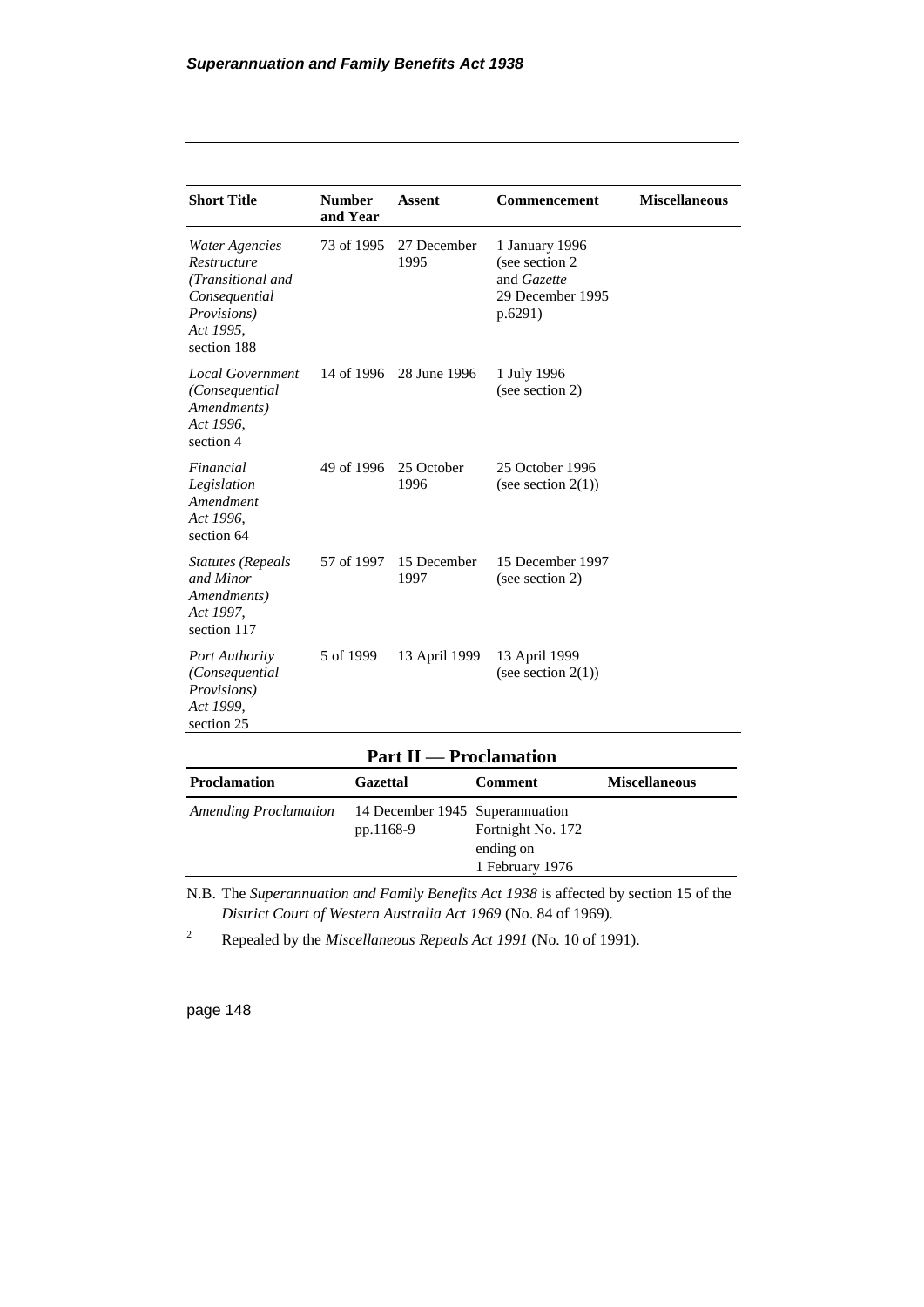- <sup>3</sup> Reference amended under section 7(5)(a) of the *Reprints Act 1984* to give effect to section 5(2) of the *Water Authority Act 1984* (No. 3 of 1984).
- 4 Formerly *Hospitals Act 1927*. Title changed by the *Hospitals Amendment Act 1994* (No. 103 of 1994, section 5).
- <sup>5</sup> Abolished by section 37 of the *Industrial Arbitration Act Amendment Act (No. 2) 1963*. See now sections 8 and 85 of the *Industrial Relations Act 1979* (No. 114 of 1979) which provide for the Western Australian Industrial Commission and the Western Australian Industrial Appeal Court respectively.
- <sup>6</sup> Repealed by the *Police Benefit Fund Abolition Act 1939* (No. 40 of 1939).
- <sup>7</sup> Reference was originally to section 68A. That section was renumbered as section 76 in 1949 reprint of the *Government Railways Act 1904* (No. 23 of 1904) pursuant to section 4(g) of the *Amendments Incorporation Act 1938*.
- 8 In this reprint the numbering of Parts, sections, Divisions, etc., effected in the first reprint (not in a volume), the 1950 reprint (in Volume 2 of the Reprinted Acts of the Parliament of Western Australia) and subsequent reprints has again been retained. References to the original numbering are contained in those reprints.
- 9 Section 20 of the *Superannuation and Family Benefits Act Amendment Act 1945* (No. 55 of 1945) reads as follows —
- .<br>.<br>.

#### **20. Validation**

- (1) Insofar as any matter or thing has been done in pursuance of the provisions of the principal Act prior to the passing of this Act which at the time of the doing thereof was not or may not have been authorised by the principal Act as then in force, but which if done after the relevant provisions of this Act shall have come into operation and taken effect would be authorised by the principal Act as amended by this Act, the doing of such matter or thing shall be and is hereby confirmed and validated.
- (2) Any adjustments and other arrangements in relation to any matter or thing, which by subsection (1) of this section is confirmed or validated, may be made or effected after the relevant provisions of this Act shall have come into operation and taken effect wherever necessary in order to give effect retrospectively to the provisions of the principal Act as amended by this Act.

".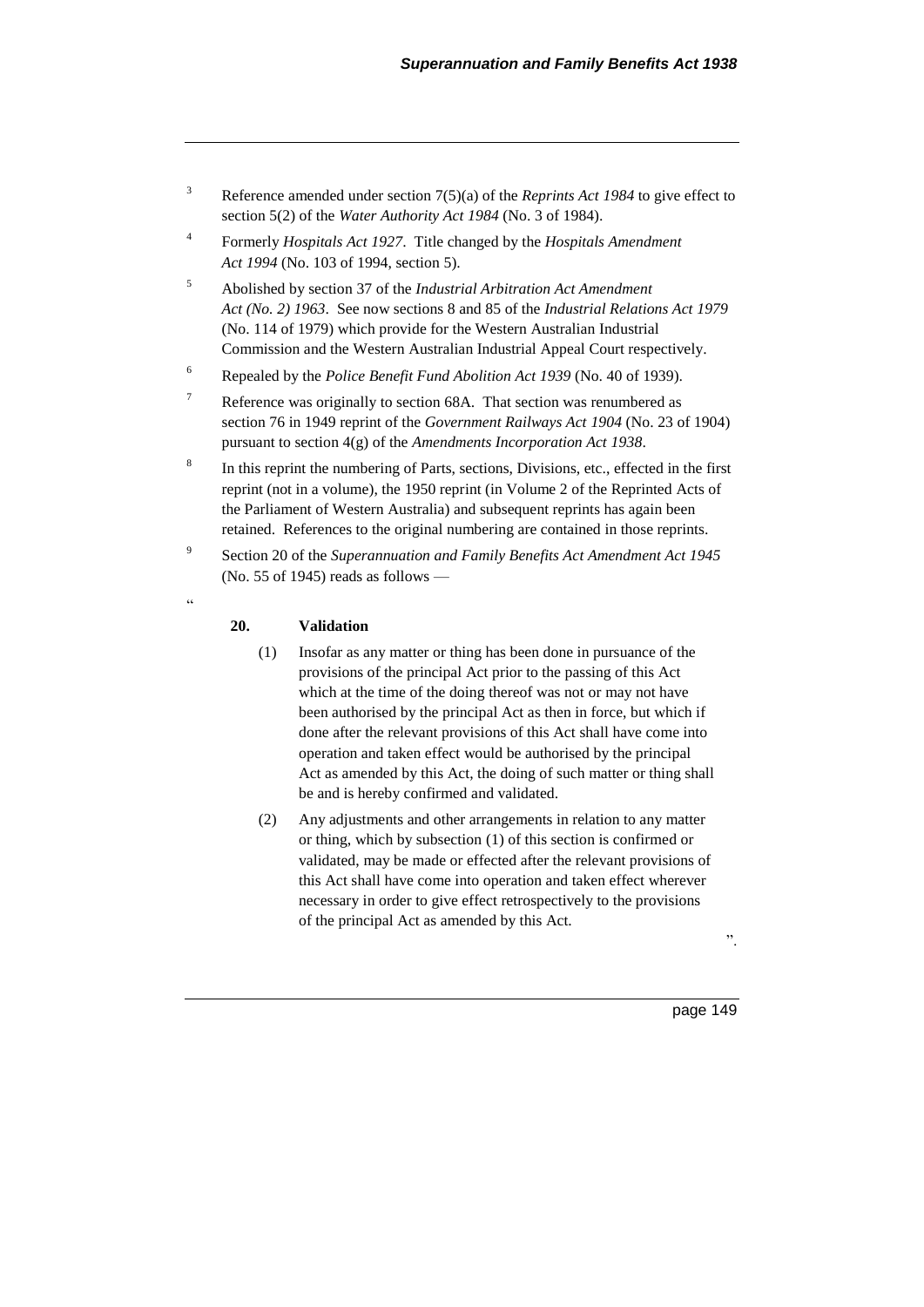<sup>10</sup> Section 25(1) of the *Superannuation and Family Benefits Act Amendment Act 1947* (No. 65 of 1947) reads as follows —

#### **25. Validation**

 $\alpha$ 

- (1) Insofar as any matter or thing has been done in purported pursuance of the provisions of the principal Act prior to the commencement of this, the *Superannuation and Family Benefits Act Amendment Act 1947*, which at the time of the doing thereof was not or may not have been authorised by the principal Act as then in force, but which if done after the relevant provisions of this, the *Superannuation and Family Benefits Act Amendment Act 1947*, shall have come into operation, would be authorised by the principal Act as amended by this, the *Superannuation and Family Benefits Act Amendment Act 1947*, the doing of such matter or thing is confirmed and validated.
- (2) Any adjustments and other arrangements in relation to any matter or thing, which by subsection (1) of this section is confirmed and validated, may be made or effected after the relevant provisions of this, the *Superannuation and Family Benefits Act Amendment Act 1947*, shall have come into operation wherever necessary in order to give effect retrospectively to the provisions of the principal Act as amended by this, the *Superannuation and Family Benefits Act Amendment Act 1947*.

".

".

- <sup>11</sup> Section 6(2) of the *Superannuation and Family Benefits Act Amendment Act (No. 2) 1964* (No. 101 of 1964) reads as follows —
	- (2) The provisions of paragraph (a) of this subsection of this section shall operate and have effect, and shall be deemed to have operated and to have had effect, from and including the first day of January, nineteen hundred and sixty-four.

page 150

.<br>.<br>.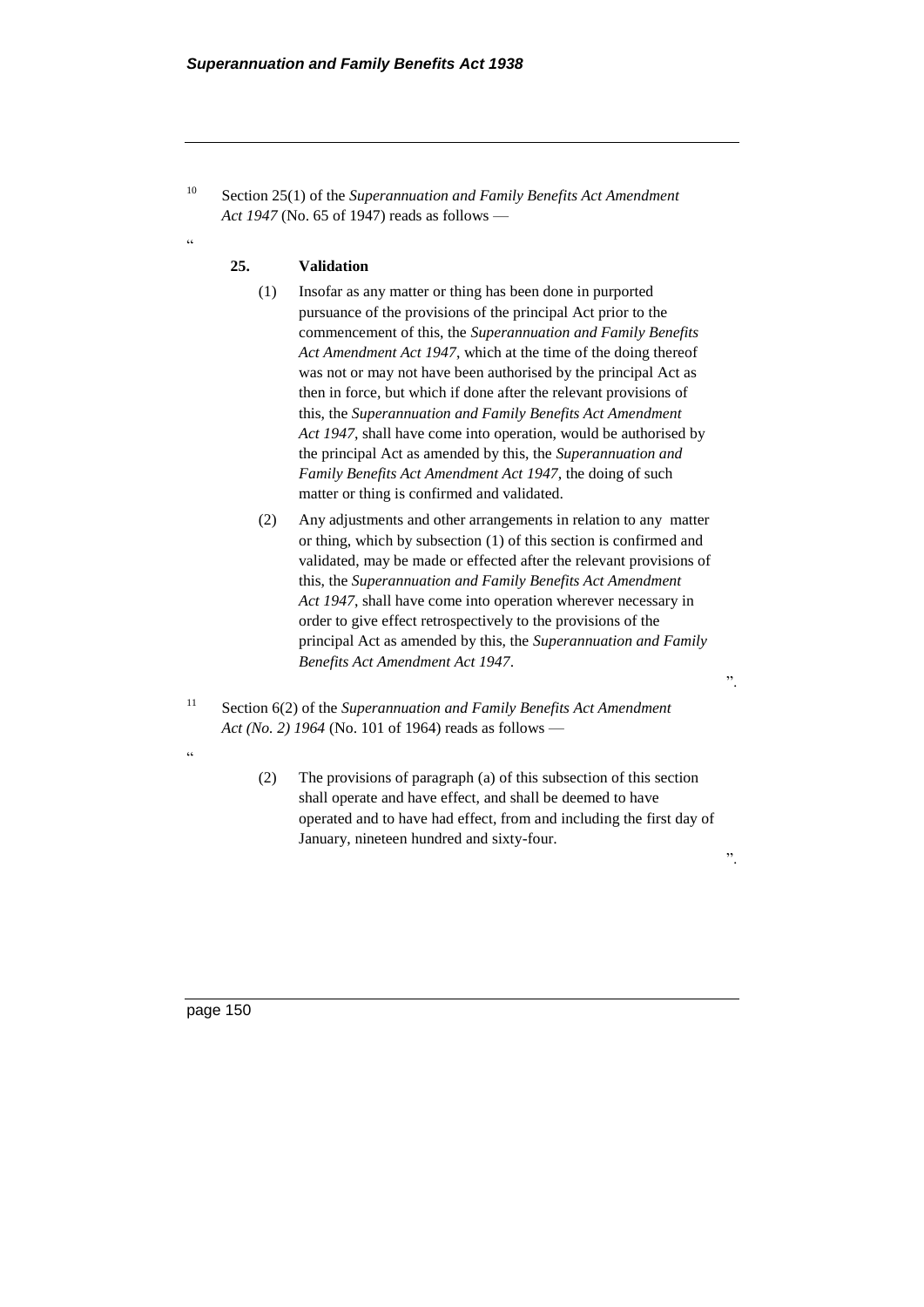<sup>12</sup> Section 15(2) of the *Superannuation and Family Benefits Act Amendment Act 1976* (No. 134 of 1976) reads as follows —

- (2) The State share of pension payable to a person to whom subsection (4) of section sixty of the principal Act applied immediately before the date on which the *Superannuation and Family Benefits Act Amendment Act 1976* received the Royal Assent shall, with effect from the first pension pay day after that date, be increased to the amount which it would have been had the amendments to that subsection effected by that Act been in operation when the person retired.
- <sup>13</sup> Previously *Western Australian Institute of Technology Act 1966* (short title changed by No. 96 of 1986 section 11.)
- <sup>14</sup> Section 6(2) of the *Superannuation and Family Benefits Act Amendment Act 1979*  $(No. 76 of 1979)$  reads as follows —
	- (2) The amendments effected by subsection (1) of this section have effect in respect of the first fortnightly payment of the allowance payable under item 1 and item 2 of Part II of the Sixth Schedule to the principal Act made in the month of January, 1980 and in respect of every such subsequent payment.
- <sup>15</sup> Section 5 of the *Superannuation and Family Benefits Act Amendment Act 1981* (No. 9 of 1981) reads as follows —

#### $\epsilon$

"

"

#### **5. Validation**

Any refund of contributions or refusal to refund contributions by the Board prior to the date of the coming into operation of this Act in respect of an election made by a contributor before that date  $to -$ 

- (a) reduce the number of units of pension held by him: or
- (b) retire at a later age than the age in respect of which he was making his contributions,

or both, is hereby declared to be and to have been valid.

".

".

".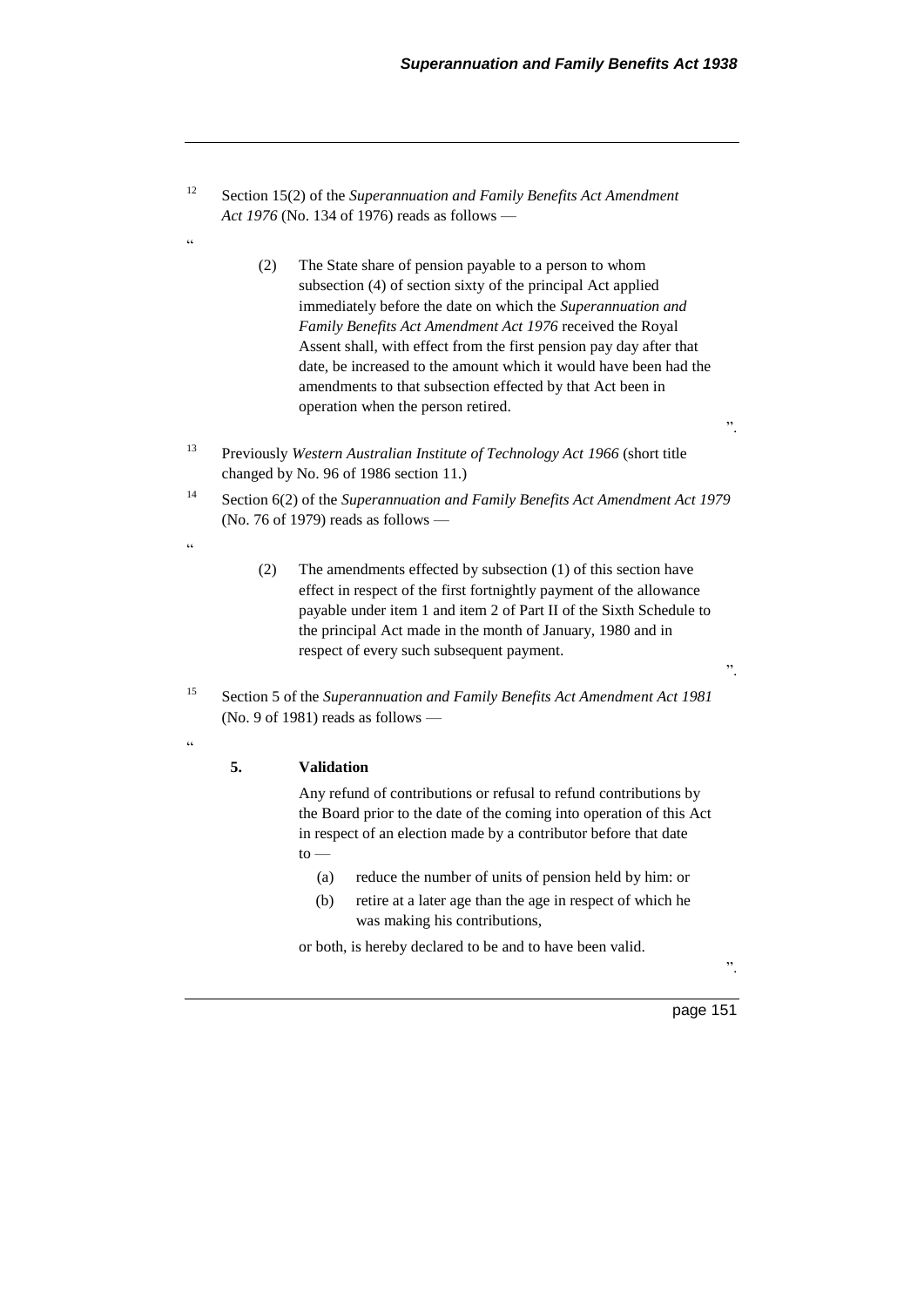<sup>16</sup> Section 4(2) of the *Superannuation and Family Benefits Act Amendment Act 1985* (No. 78 of 1985) reads as follows —

> (2) Nothing in subsection (1) or the principal Act shall be taken to prevent the amount of an adjustment of pension that operates from and including the first pay-day occurring on or after 1 October 1985 from being first paid in the period of 6 months commencing on 1 January 1986 with arrears to the day on and from which the adjustment operates.

> > ".

".

".

- <sup>17</sup> Section 9(2) of the *Superannuation and Family Benefits Act Amendment Act 1985* (No. 78 of 1985) reads as follows —
	- (2) The amendments made by subsection (1)(a) and (b) have effect in respect of every fortnightly payment of a pension or allowance that is payable under the principal Act on or after 1 January 1986.
- <sup>18</sup> Part 4 of the *Superannuation Legislation Amendment Act 1993* (No. 8 of 1993) provides for transitional arrangements as a consequence of that Act and, in particular, section 81 of that Act reads as follows —
	- **81. Certain benefits arising during transition period**

If on or after 1 July 1992 but before all of the provisions of this Act commenced, circumstances occurred that would, if all of the provisions of this Act had commenced, have entitled a person to a benefit or payment, the person is entitled to the benefit or payment as if all of the provisions of this Act had already commenced when the circumstances occurred.

- <sup>19</sup> Clause 2 of Part B of Schedule 2 of the *Bank of Western Australia Act 1995* (No. 14 of 1995) reads as follows —
	- **2. Provisions relating to** *Superannuation and Family Benefits Act 1938*
		- (1) Despite the amendment made by item 13 of Part A of this Schedule, the Bank is to be deemed to be a department under

page 152

.,

.<br>ده

.<br>cc

"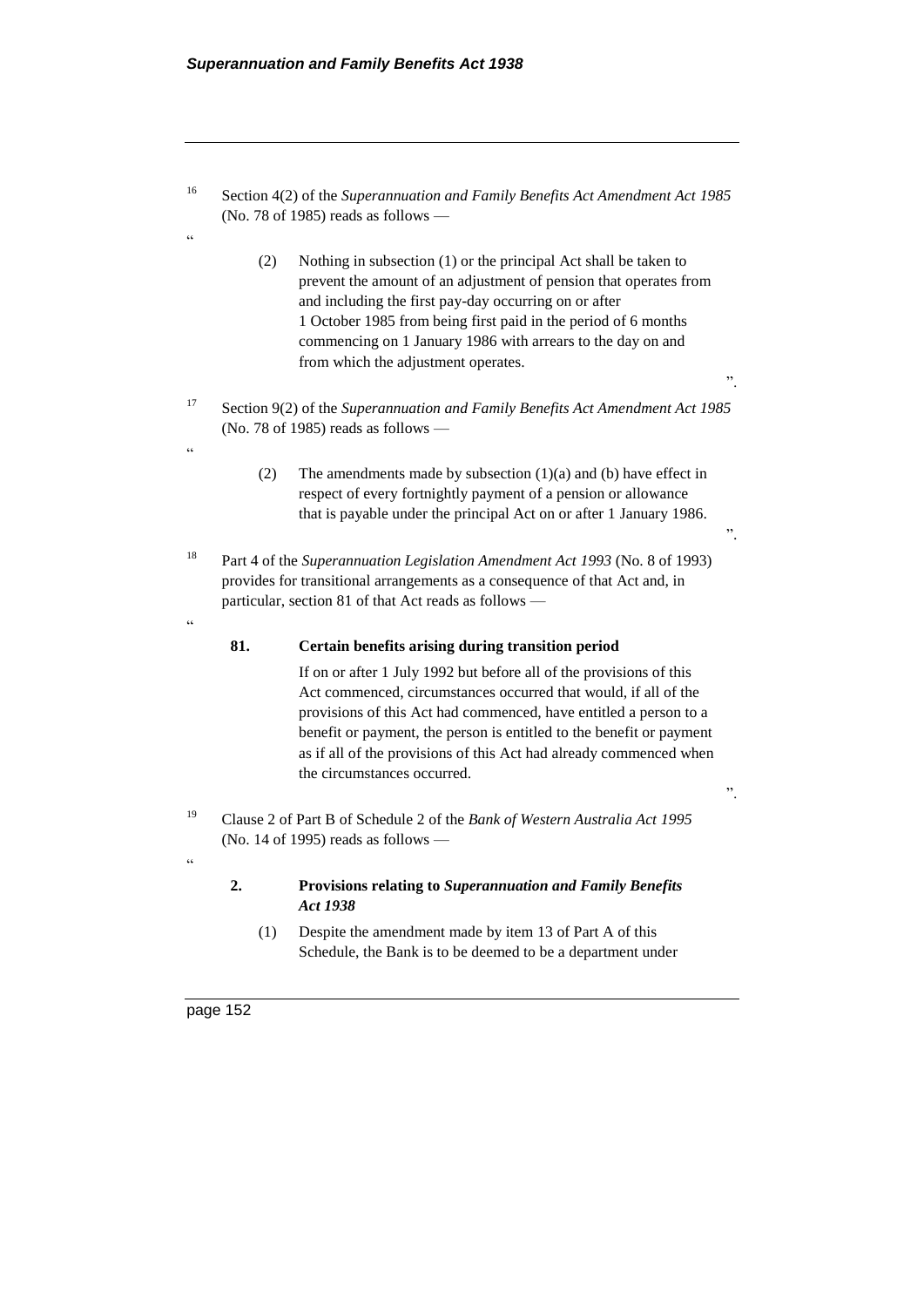section 6(1) of the Act in respect of any employee who was a contributor under that Act immediately before the day of privatisation.

- (2) A person who was such a contributor may continue to be a contributor after the day of privatisation so long as the person remains an employee of the Bank.
- (3) The Bank, the Government Employees Superannuation Board and the Treasurer are to enter into an agreement —
	- (a) defining the entitlement to benefits that are to have effect for the purposes of the Act in respect of contributors referred to in subclause (1) and persons referred to in section 62 of the Act in relation to such contributors; and
	- (b) fixing the value of the amount required to fund those benefits.
- (4) To the extent that any matter referred to in subclause (3) is not agreed under that subclause within a period that the Treasurer thinks is reasonable the matter is to be determined by the Treasurer.
- (5) The Bank is to pay to the Treasurer the amount agreed under subclause (3)(b) or determined under subclause (4) at such time as is provided for in the agreement or determination.
- (6) Subclauses (1) to (5) and any agreement under subclause (3) or determination under subclause (4) have effect despite any provision of the Act.
- (7) In subclauses (1) to  $(6)$  —

**"Act"** means the *Superannuation and Family Benefits Act 1938*;

**"Bank"** has the meaning given by section 19 and includes the Bank in its capacity as trustee of the BankWest State Superannuation Scheme;

**"employee"** has the same meaning as it has in the Act.

page 153

".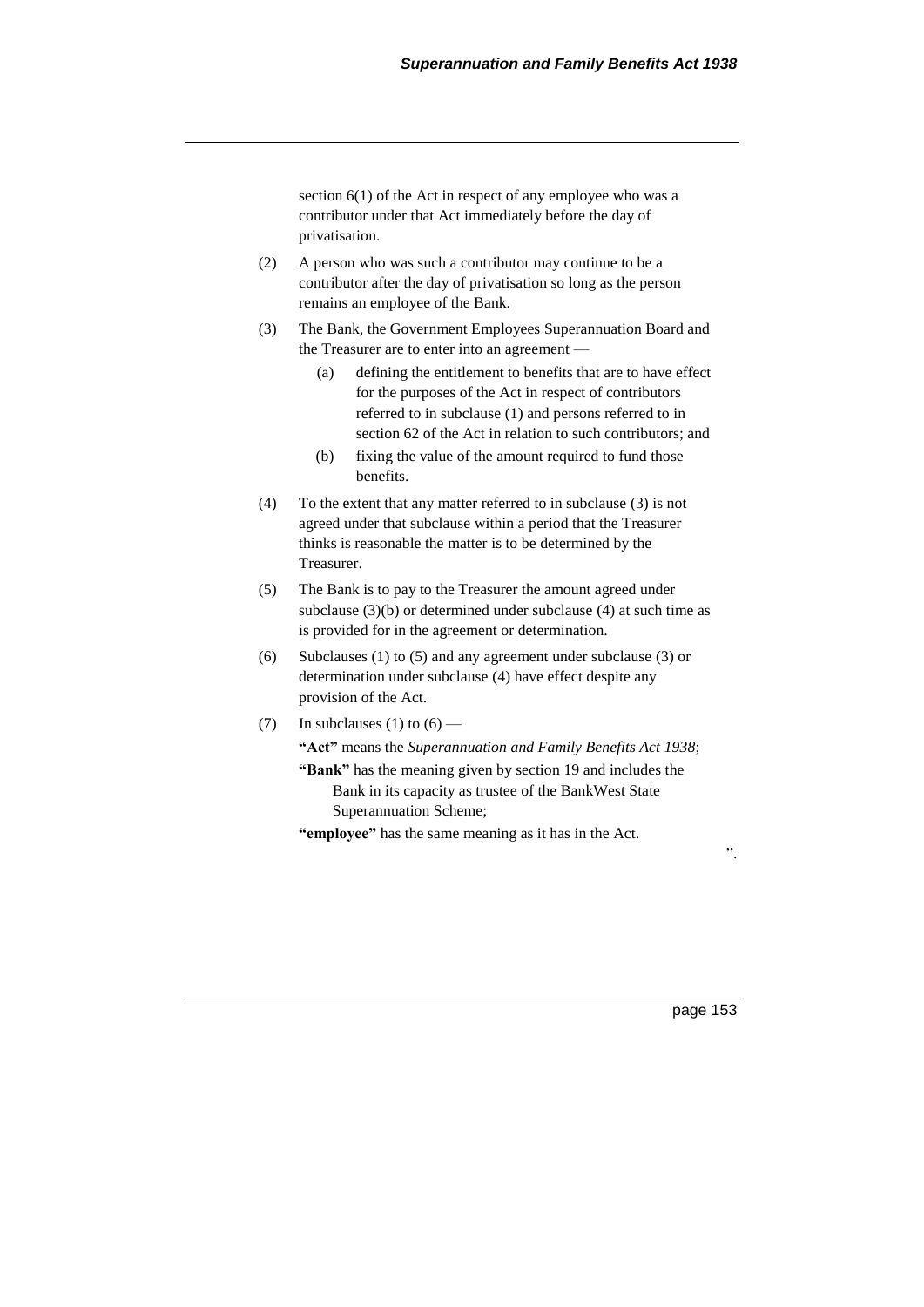#### **Defined Terms**

# **Defined Terms**

[This is a list of terms defined and the provisions where they are defined. The list is not part of the law.]

| Defined Term | Provision(s) |
|--------------|--------------|
|              |              |
|              |              |
|              |              |
|              |              |
|              |              |
|              |              |
|              |              |
|              |              |
|              |              |
|              |              |
|              |              |
|              |              |
|              |              |
|              |              |
|              |              |
|              |              |
|              |              |
|              |              |
|              |              |
|              |              |
|              |              |
|              |              |
|              |              |
|              |              |
|              |              |
|              |              |
|              |              |
|              |              |
|              |              |
|              |              |
|              |              |
|              |              |
|              |              |
|              |              |
|              |              |
|              |              |
|              |              |
|              |              |
|              |              |